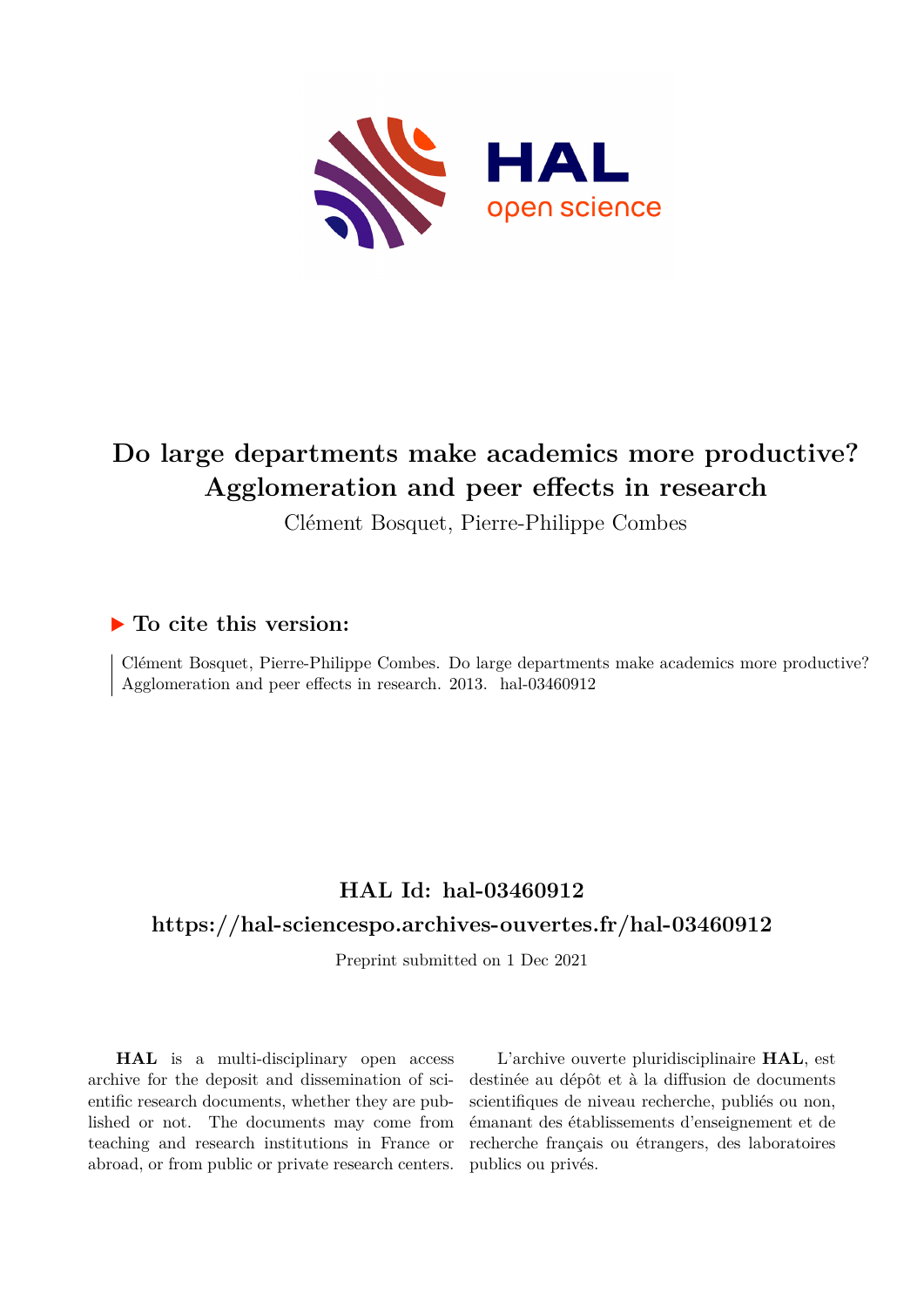# **DISCUSSION PAPER SERIES**

No. 9401 **DO LARGE DEPARTMENTS MAKE ACADEMICS MORE PRODUCTIVE? AGGLOMERATION AND PEER EFFECTS IN RESEARCH** 

Clément Bosquet and Pierre-Philippe Combes

 *INTERNATIONAL TRADE AND REGIONAL ECONOMICS* 



# Centre for Economic Policy Research

## **www.cepr.org**

**Available online at: www.cepr.org/pubs/dps/DP9401.asp**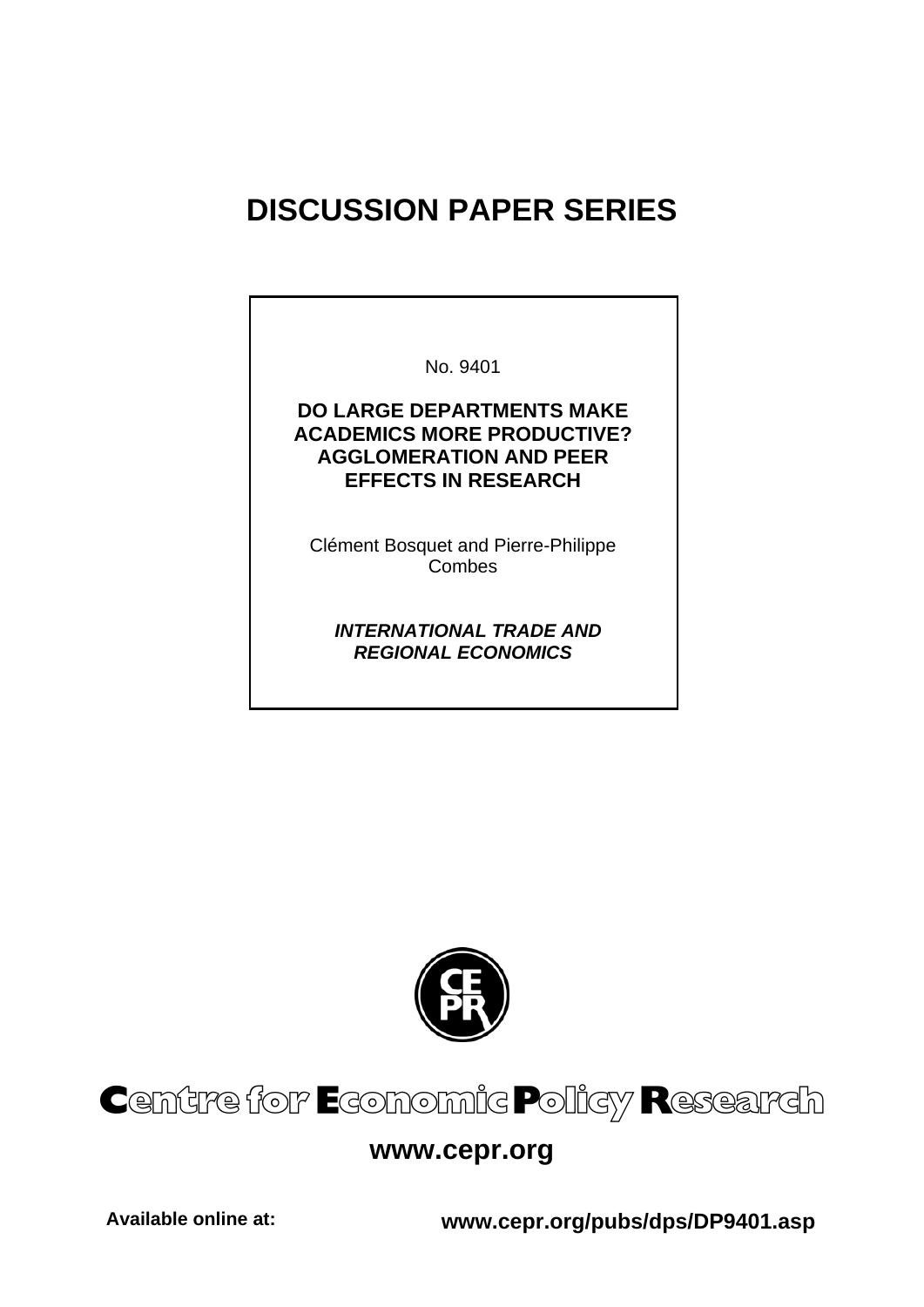## **DO LARGE DEPARTMENTS MAKE ACADEMICS MORE PRODUCTIVE? AGGLOMERATION AND PEER EFFECTS IN RESEARCH**

**Clément Bosquet, London School of Economics and Political Science (SERC) and Aix-Marseille School of Economics Pierre-Philippe Combes, Aix-Marseille University (Aix-Marseille School of Economics), CNRS & EHESS and CEPR** 

> Discussion Paper No. 9401 March 2013

Centre for Economic Policy Research 77 Bastwick Street, London EC1V 3PZ, UK Tel: (44 20) 7183 8801, Fax: (44 20) 7183 8820 Email: cepr@cepr.org, Website: www.cepr.org

This Discussion Paper is issued under the auspices of the Centre's research programme in **INTERNATIONAL TRADE AND REGIONAL ECONOMICS**. Any opinions expressed here are those of the author(s) and not those of the Centre for Economic Policy Research. Research disseminated by CEPR may include views on policy, but the Centre itself takes no institutional policy positions.

The Centre for Economic Policy Research was established in 1983 as an educational charity, to promote independent analysis and public discussion of open economies and the relations among them. It is pluralist and nonpartisan, bringing economic research to bear on the analysis of medium- and long-run policy questions.

These Discussion Papers often represent preliminary or incomplete work, circulated to encourage discussion and comment. Citation and use of such a paper should take account of its provisional character.

Copyright: Clément Bosquet and Pierre-Philippe Combes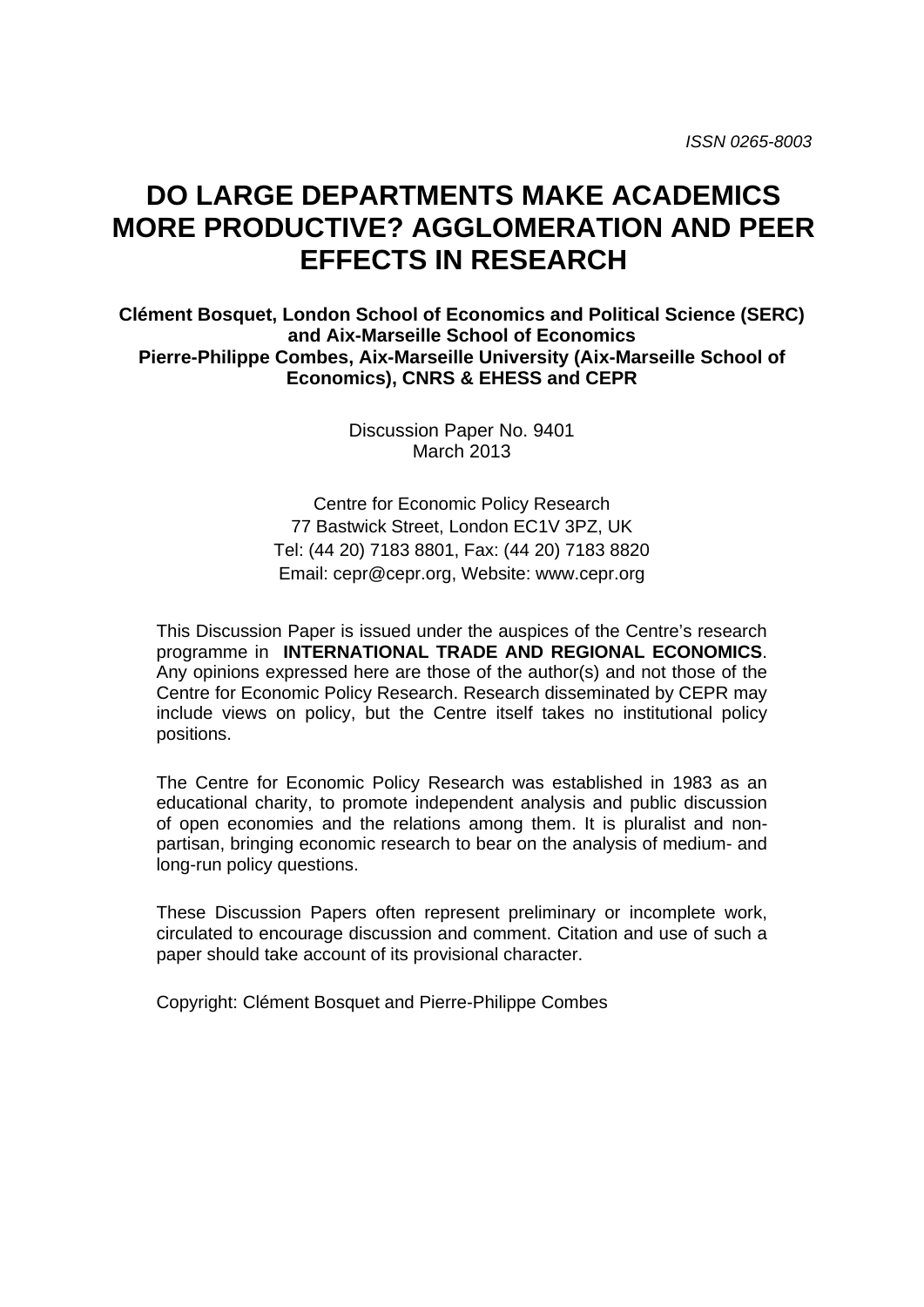CEPR Discussion Paper No. 9401

March 2013

## **ABSTRACT**

## Do large departments make academics more productive? Agglomeration and peer effects in research\*

We study the effect of a large set of department characteristics on individual publication records in France. We control for many individual time-varying characteristics, individual fixed-effects and reverse causality. Department characteristics have an explanatory power that can be as high as that of individual characteristics. The departments that generate most externalities are those where academics are homogeneous in terms of publication performance and have diverse research fields, and, to a lesser extent, large departments, with more women, older academics, star academics and foreign co-authors. Department specialisation in a field also favours publication in that field. More students per academic does not penalise publication. At the individual level, women and older academics publish less, while the average publication quality increases with average number of authors per paper, individual field diversity, number of published papers and foreign co-authors.

JEL Classification: I3, J24 and R12

Keywords: economic geography, economics of science, networks, productivity determinants and selection and endogeneity

| Clément Bosquet<br><b>SERC, London School of Economics</b><br><b>Houghton Street</b><br>London<br>WC2A 2AE             | <b>Pierre-Philippe Combes</b><br><b>GREQAM</b><br>2, Rue de la Charité<br>13 236 Marseille cedex 2<br><b>FRANCE</b> |
|------------------------------------------------------------------------------------------------------------------------|---------------------------------------------------------------------------------------------------------------------|
| Email: c.bosquet@lse.ac.uk                                                                                             | Email: ppcombes@univmed.fr                                                                                          |
| $\mathsf{Ext}$ further Diequesian Depara by this quither see: $\mathsf{Ext}$ further Diequesian Depara by this quither |                                                                                                                     |

For further Discussion Papers by this author see: www.cepr.org/pubs/new-dps/dplist.asp?authorid=176860

For further Discussion Papers by this author see: www.cepr.org/pubs/new-dps/dplist.asp?authorid=126493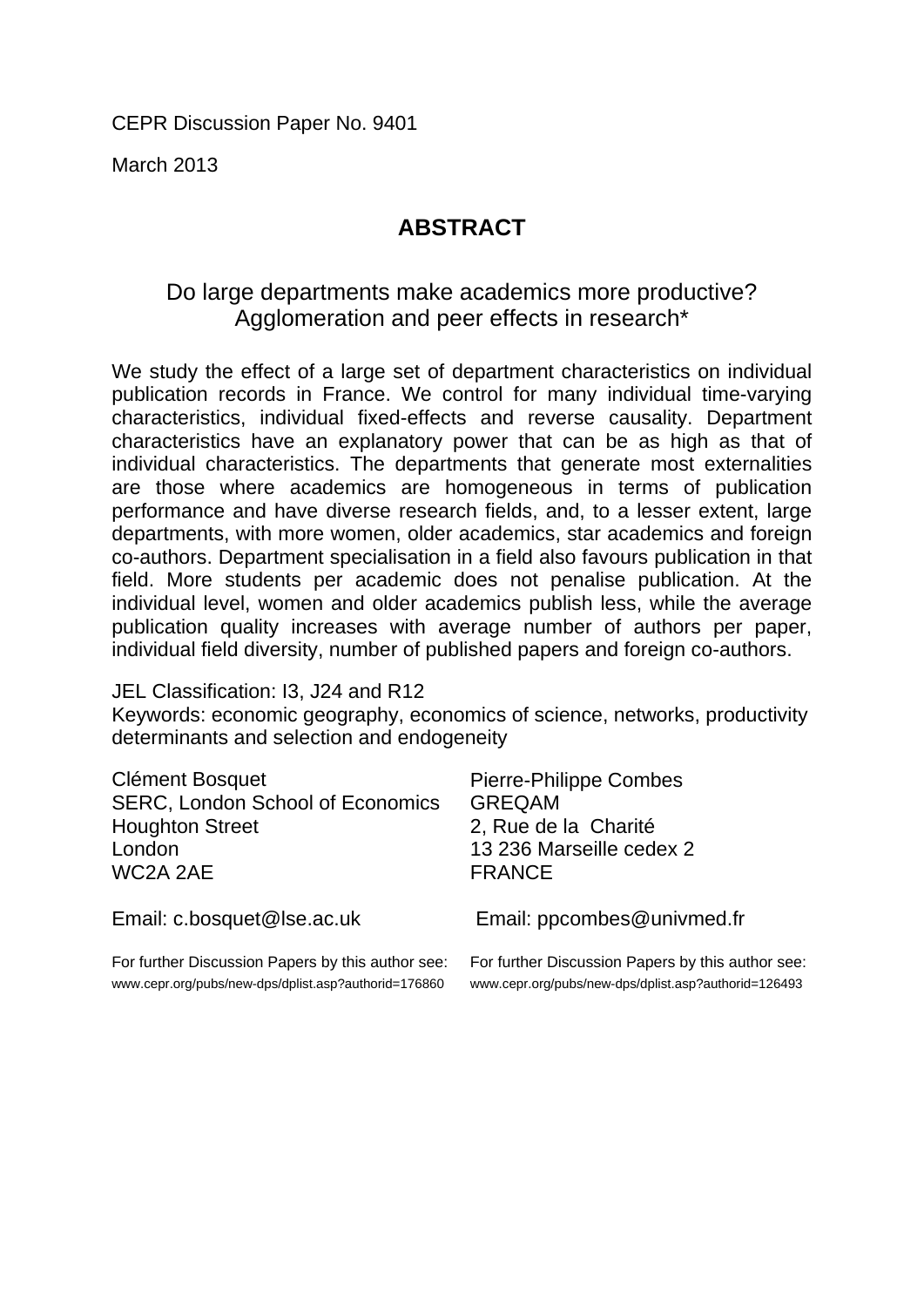\*We are very grateful to Philippe Donnay and Charles Laitong for excellent research assistance. We also thank Yann Bramoullé, Gilles Duranton, Laurent Gobillon, Jean-Marc Robin, Maurizio Iacopetta, Frédéric Robert-Nicoud, Elisabet Viladecans-Marsal, Cecilia García-Peñalosa, Alain Trannoy and participants in the First Workshop on Urban Economics (Barcelona University), the 25th EEA Annual Congress (Glasgow), the 59th AFSE Annual Congress (Paris), the 57th NARSC Annual Meetings (Denver), the 11th RIEF Doctoral Meeting (Nice) and the 10th Journées LAGV (Marseille) for useful suggestions. This study was made possible and financed by the French Ministry of Research and Higher Education. Pierre-Philippe Combes is a researcher at the CNRS, whose financial support is gratefully acknowledged.

Submitted 12 March 2013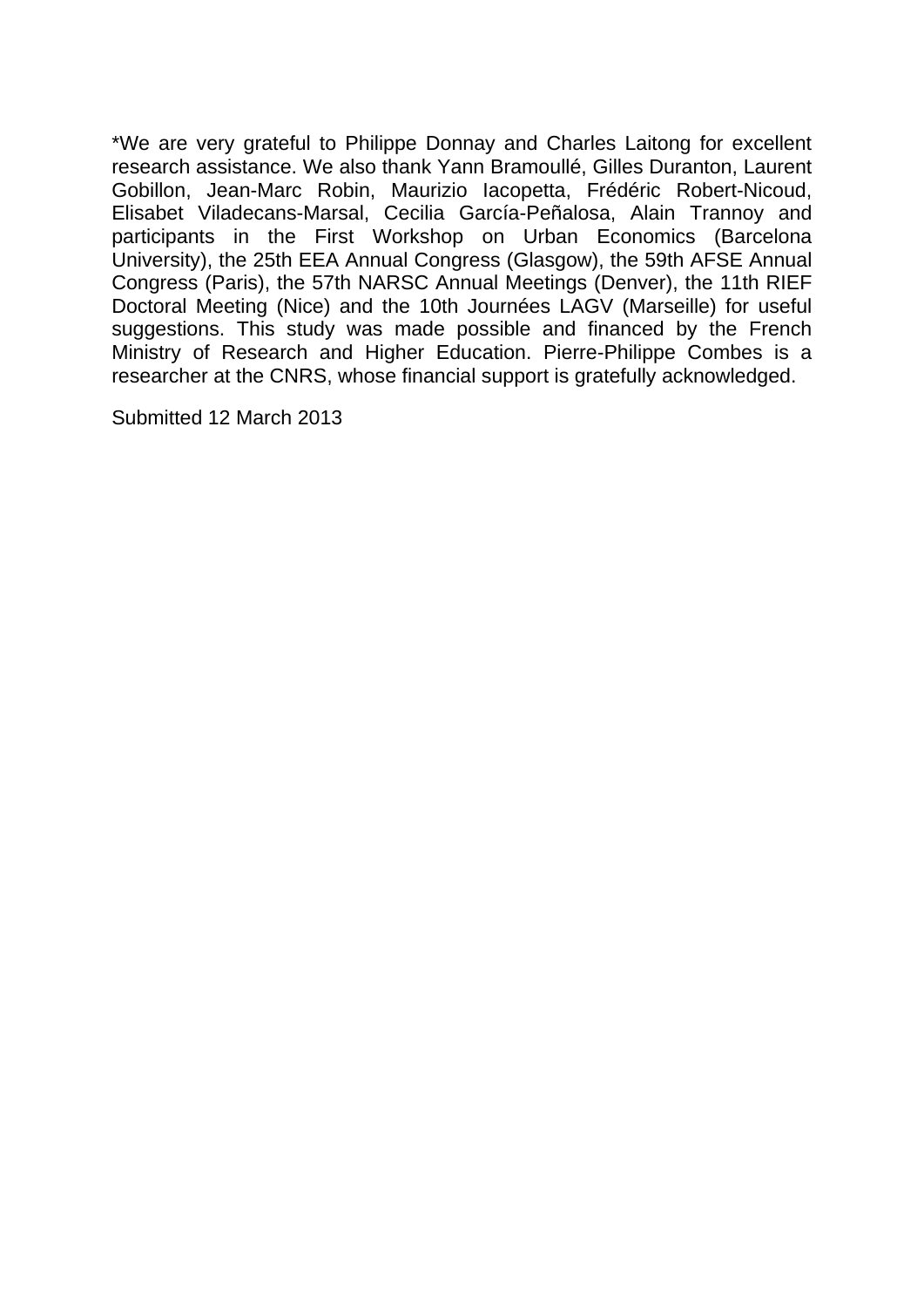#### **1. Introduction**

Every academic has an opinion about what makes a good department. Surprisingly enough, there are few hard studies quantifying this precisely, although possible implications for an optimal design of education and research policies are numerous. We focus here on the effect on individual publication records of both individual characteristics and a large set of department characteristics. We develop a careful strategy that controls for possible spatial selection of academics, reverse causality and missing variables. Clearly, both our identification strategy and the results we get for academic research are relevant more generally, for instance for all knowledge-intensive industries where individual abilities play a crucial role (as in R&D departments of many manufacturing industries, or in finance, law and health services).

We propose to answer three sets of questions. First, and at the most general level, what makes an individual productive, his own abilities or the firm in which he works? Applied to science, this translates into whether academics publish more because they have better abilities (gender, age, type of position or any other individual characteristics possibly unobserved) and a more rewarding publication strategy (research field, number and location of co-authors) or because they are located in departments that provide a better local environment with stronger externalities? Using an exhaustive panel of French economics departments and academics over 19 years (1990-2008) and their quality-adjusted publication records in EconLit, we find that both types of explanations are relevant. In particular, location is an important determinant of the individual quantity and quality of publications and represents at least half of the explanatory power of individual characteristics. The individual strategy of publishing in different fields of economics, with foreign co-authors, and with a high number of co-authors per paper is the most rewarding in terms of publication quality. This last result suggests the presence of increasing returns to scale at the co-author team level. The average quality of an academic's publications also increases with his number of publications, suggesting the presence of increasing returns to scale also at the individual level. Everything else equal (including the field of specialisation, all the aforementioned variables, and a department-time fixed effect), women and older academics (for a given type of position) publish less.

We then move to the dual question of the extent to which, again at the most general level, more productive firms simply attract more productive employees or generate more productive environments. That is, for academia, whether good departments (defined as those where the average quantity and quality of publications per academic is high) are those where highly-productive academics locate or those that generate more externalities? Even if we exhibit the presence of some spatial sorting of academics, the most productive academics being located in the departments that generate more externalities, we find that local externalities and the composition of departments matter equally when explaining the ranking of departments based on publications.

Finally, and most importantly for the optimal design of firms or institutions, what are the channels of local external effects? We enter the black box of department externalities and assess the relative magnitude of the channels through which they operate. Having fairly homogeneous academics in terms of publication records and a pretty diversified set of research fields (within economics) are the two characteristics that best explain department externalities. The presence of stars (researchers in the top 1% of academics in France) and department size, in terms of number of academics, constitute the second set of factors explaining department externalities, along with, although to a lower extent, the importance of co-authorship with US academics and with non-US foreign academics. Conversely,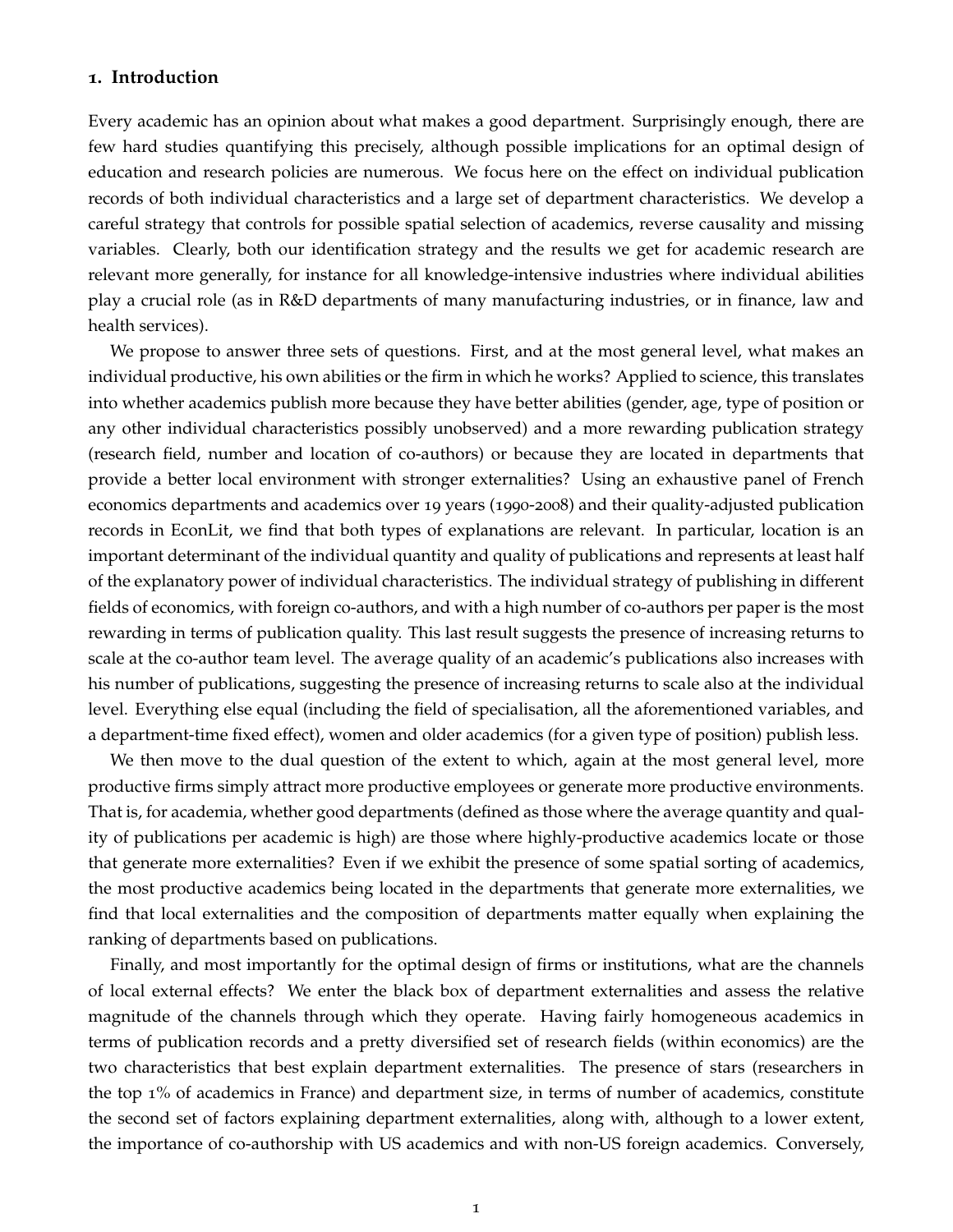the geographical proximity to other French departments, weighted by their size, has little impact. All these effects are present as regards both the quantity and quality of publications. Importantly, they are stronger for the latter. We also observe significant positive externalities from the share of women or of older academics in the department, although these are not large determinants of the disparities between departments. We do not find any large reverse causality bias when estimations are instrumented (and are performed, due to instrument availability, at a slightly more aggregated geographical scale: the city). When the specification is extended to encompass the effect of teaching load, which requires us to reduce the time span due to data availability, we obtain, possibly contrary to some beliefs, that more students per academic in the department does not affect the quantity or quality of publications.

The paper first relates to the new surge of interest over the last ten years in the estimation of agglomeration economies (for reviews see Rosenthal and Strange, 2004, Melo, Graham, and Noland, 2009, Moretti, 2011). Assessing how much is gained by further spatial concentration of economic activities, by increasing regional specialisation or concentrating certain types of occupations, is indeed a crucial preliminary step to evaluate regional policies. A parallel can be made with universities or governments providing incentives to make academic departments larger or more specialised, for instance. Another recent strand of literature examines the effect of peer and network effects on various school or labour market outcomes (for reviews see Jackson, 2011, Sacerdote, 2011). Here, the focus is on the effect of the composition (by gender, ethnic or social origin) of a group or network on the individual outcomes of its members. Clearly, similar questions for departments arise as regards their optimal ratio of assistant professors to full professors for instance, of women, of elder academics, or of certain academics who are particularly talented or connected to co-authors in other institutions. For both agglomeration and peer effects, the access to new data sets, typically encompassing information at the individual level (firms, workers, students/pupils or academics as here) and the search for relevant econometric strategies has greatly widened identification possibilities and clarified the direction of causalities, a trend we also follow here.

A couple of recent papers to which we compare our results consider a sub-set of the effects identified here. Waldinger (2012) concludes there were no localised peer effects in Germany among physicists, mathematicians and chemists under the Nazi regime. Kim, Morse, and Zingales (2009) reach a similar conclusion, that being affiliated to one of the top 25 US universities no longer had an effect on the individual outcomes of academics in economics and finance in the 1990s, unlike the 1970s and 1980s. This is confirmed in mathematics by Dubois, Rochet, and Schlenker (2011), who show that the best departments do not necessarily stimulate positive externalities even if they are the most successful in hiring the most promising academics. Oyer (2006) shows that a top placement for new PhD economists has long-term benefits in terms of career but no benefit in terms of enhanced productivity, also supporting the view that top departments had no productivity spillovers (in the 1990s). Therefore, our conclusion that departments explain a large share of academics' individual productivity is somewhat discordant. It may be explained either by the different context under study, which would mean that European institutions currently generate more local externalities than modern-day US universities or German universities under the Nazi regime, or by the fact that our data set allows us to consider more local effects and to develop a more complete econometric analysis.

We decompose individual productivity into three components: the probability to publish in a given period and field, the number of publications and the average quality of these publications. We study the determinants of these three dimensions separately. The literature usually considers only a number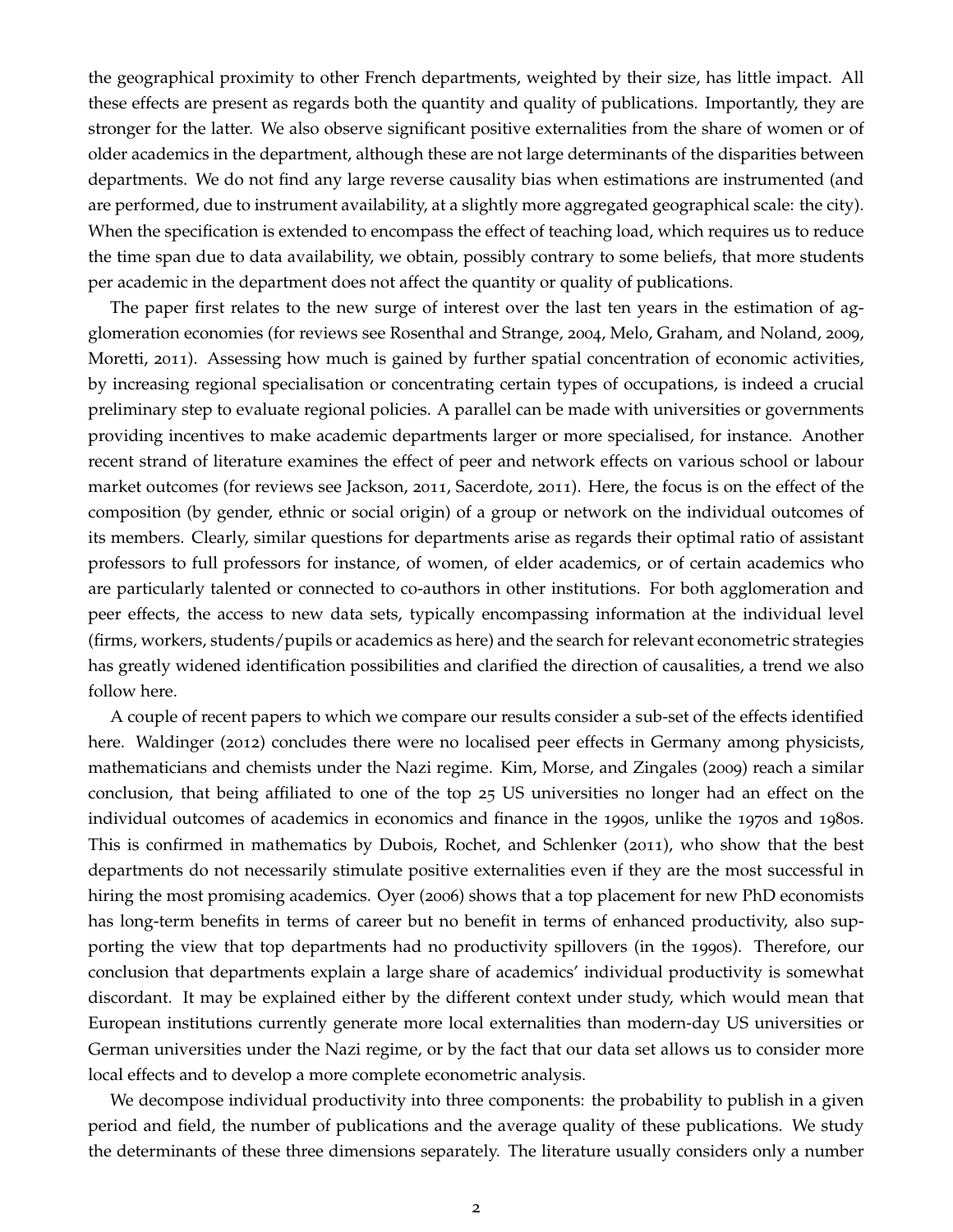of publications adjusted for quality as dependent variable. We show that the effect of some variables does differ from one productivity dimension to another, which means that the optimal strategy for an individual or a department depends on which dimension is being targeted. Some departments may be constrained in terms of the characteristics they can directly influence. Thus, some may prefer to increase the proportion of published authors in the department, while others may on the contrary consider specialising more tasks, *i.e.*, allocating some people fully to teaching and administration and improving the quantity and quality of papers published by the others. Also, given their characteristics in terms of size and specialisation, some departments might find it more efficient to target the quantity of publications rather than their quality, or vice versa. All of this underlines the importance of characterising the most efficient local structure to improve departments' research productivity on each dimension separately. Moreover, we also perform our estimations on two different indexes, more or less selective, of publication quality. Typically, the (individual and department) determinants of publications in top journals might differ from those in field journals. Our use of all EconLit publications and a corresponding impact factor index for all the 1200 EconLit journals enables us to study such differences, whereas the literature usually restricts itself to a small number of journals (23 journals in Waldinger (2012), 41 in Kim *et al.* (2009), 68 in Dubois *et al.* (2011).

We take seriously the concern of a possible spatial sorting of talents that might influence the measurement of department effects. Such possible selection effects are mentioned in most papers on peer effects (Sacerdote, 2011) and are also central in recent assessments of agglomeration economies in market activities, as emphasised by Combes, Duranton, and Gobillon (2008*a*). We use individual data to tackle them properly. We run estimations on individual productivity considering both individual and department variables, and both department and individual fixed effects. We cannot use a natural experiment to remove endogenous selection to departments as Waldinger (2012) (who uses the dismissal of scientists in Nazi Germany) or Azoulay, Graff Zivin, and Wang (2010) (who uses the premature death of superstars academics) do to identify peer effects.<sup>1</sup> However, we do provide estimates of agglomeration economies net of the possible academic spatial sorting, whether based on observed or unobserved individual and department characteristics, which corresponds to a pretty general model. Moreover, and contrary to recent papers on peer effects in academia, we also propose some instrumental variable estimations that take into account possible reverse causality issues for some department characteristics. Not using a natural experiment also presents the advantage of providing more general results, and thus greater external validity. For instance, the co-authors of superstars, or the scientists dismissed by the Nazis, may not share the same characteristics as average current academics. Our data set is not only exhaustive on all academics present in France but it also presents the second important advantage of reporting non-publishing academics. Studies that only use bibliometric sources necessarily ignore this group. This means that the department characteristics of these studies, computed on publishers only, are affected by measurement error. For instance, department size is not the number of academics but the number of academics in the department who publish over the period studied (which is usually a short one). Last, we also have more individual characteristics, such as age, gender and position held, which can affect publication output and are usually absent from the data sets used in other studies. All of this can affect the results obtained and explain our new findings. We acknowledge that they remain estimated on

<sup>1</sup>This is also the strategy of Borjas and Doran (2012) who show that the inflow of Soviet mathematicians to the US after 1992 mainly substituted for local mathematicians, whose publications fell sharply while overall publications slightly increased. However, the effects of location within the US and of department characteristics are not simultaneously assessed.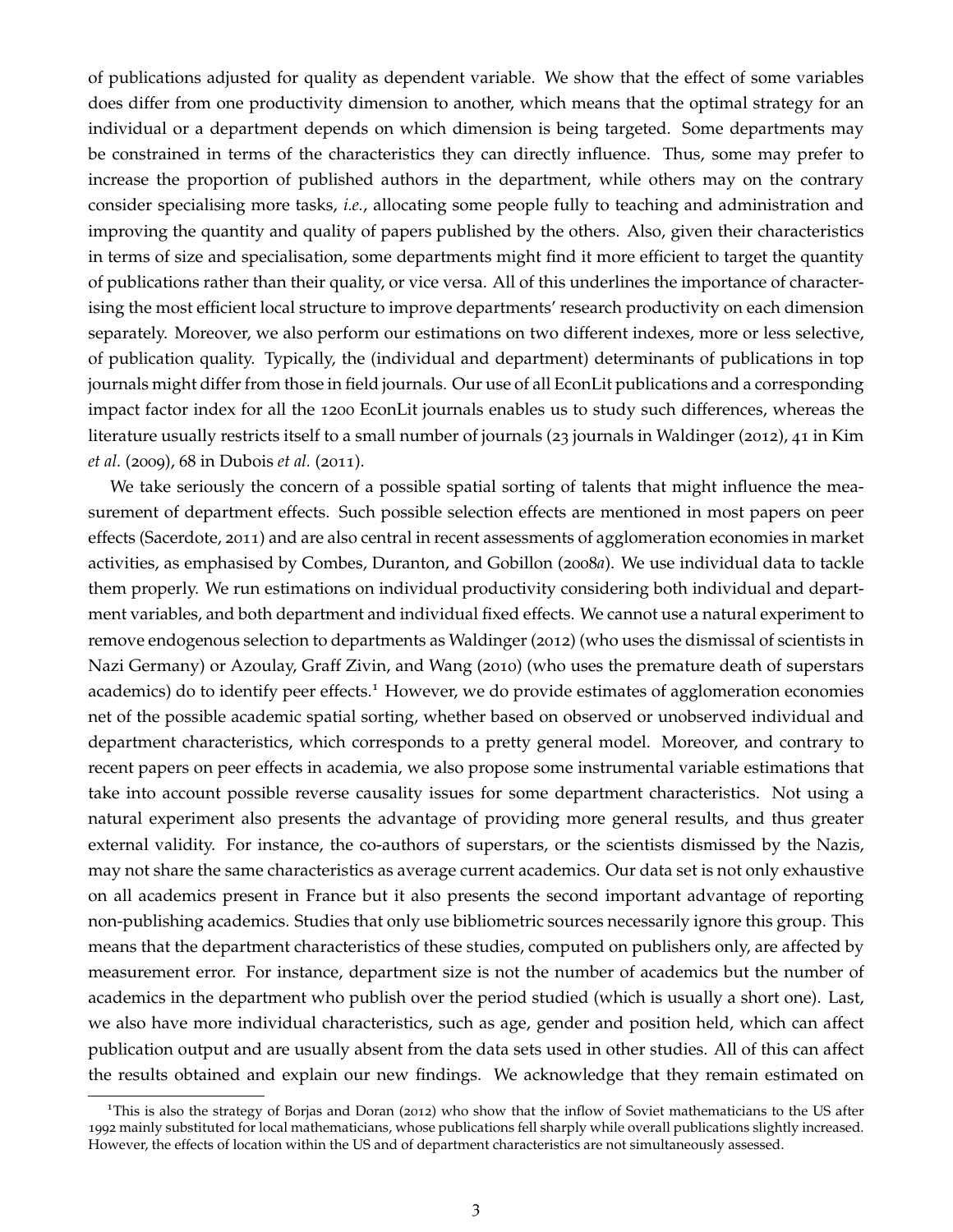French economists only.

The rest of the paper is organised as follows. Section 2 presents the theoretical framework, the studied variables and the econometric strategy, while data is detailed in Section 3. Results are presented in Sections 4, 5, and 6 for the determinants of individual publications, the variance analysis of departments' performances, and the determinants of departments' performances respectively. Section 7 presents some robustness checks and Section 8 concludes.

#### **2. Theory and estimation**

#### *Publication output, individual and local effects*

Let  $y_{if}$  denote the publication output adjusted for quality (presented in Section 3) of academic *i* in field *f* at date *t*. The total output of academic *i* at date *t* is the sum of  $y_{ift}$  over all his fields,  $y_{it} = \sum_f y_{ift}$ . Since some academics share their time between many departments, let  $α_{idt}$  denote the share of academic *i*'s output attributed to department *d* at date *t*. 2 Department *d*'s output in field *f* at date *t* is given by  $Y_{dft} = \sum_{i \in dt} \alpha_{idt} y_{ift}$  and its total output by  $Y_{dt} = \sum_f Y_{dft} = \sum_{i \in dt} \alpha_{idt} y_{it}$ .

We assume that  $y_{ift}$  is given by:

$$
y_{ift} = e_{it} A_{d(i,t)ft}
$$
,

where  $e_{it}$  is the academic own efficiency at date *t* and  $A_{d(i,t)}$  the efficiency in field *f* of department  $d(i,t)$ to which academic *i* belongs at date *t*. For academics belonging to more than one department, one such specification is assumed for each department,  $A_{dft}$  being specific to each of them in this case, and the observation is weighted by *αidt* in the estimation.

The observable part of department  $d'$ s efficiency in field  $f$  at date  $t$ ,  $A_{dft}$ , is then assumed to depend on two components, as follows:

$$
A_{dft} = \text{Composition}_{dt} \text{ Department Research Strategy}_{dft}.
$$

Composition<sub>dt</sub> corresponds to a vector of effects from the demographic structure of the department. This includes the logarithm of the department size (Size<sub>dt</sub> =  $\log(\sum_{i \in dt} \alpha_{idt})$  the department full-time equivalent number of academics), the average age of academics, the proportion of women, and the proportions of the different types of positions in the department.

Department size plays the role of the total employment density variable considered in standard estimations of agglomeration economies. It reflects possible local externalities from the overall size of the local economy. The list of possible positive effects from department size is long. To give but a few examples, academics in larger departments may benefit from more numerous administrative or research assistance staff, from greater bargaining power within the university or at the national level, allowing them to get more research funds, or from a better overall visibility that makes network effects stronger, although some of these effects are captured by some of the Department Research Strategy<sub>dft</sub> variables. And we cannot exclude the possibility of congestion effects causing a negative impact of size.

For a given size, departments may have younger or older academics, more or less women, or a higher ratio of full professors to assistant professors, for instance. As suggested by Hellerstein, Neumark, and Troske (1999), these composition effects must be introduced into the specification in the form of their proportions in the total number of academics in the department. This allows us to assess whether local

<sup>&</sup>lt;sup>2</sup>90% of our academics have only one affiliation, in which case these shares  $α<sub>idt</sub>$  are equal to 1.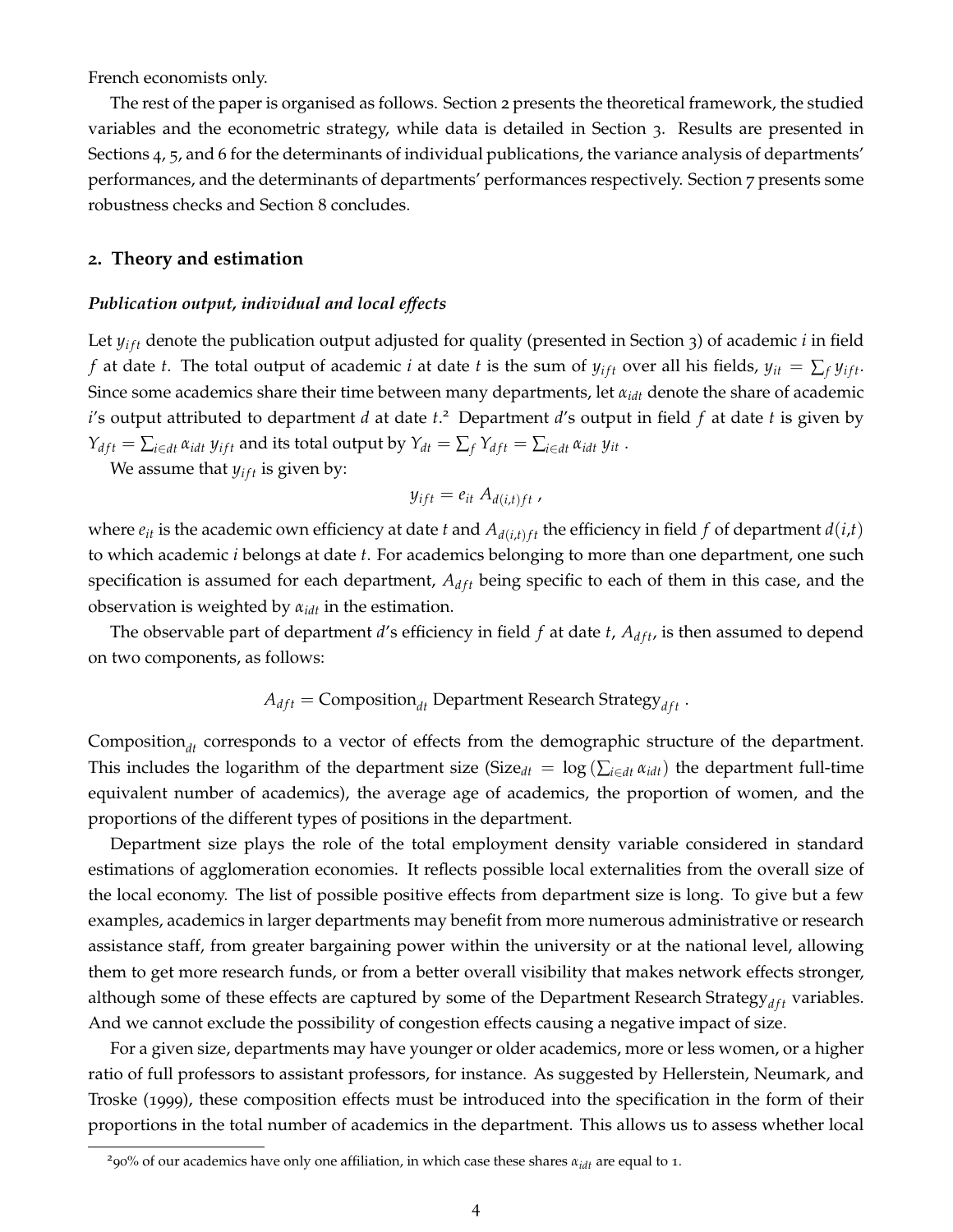externalities are stronger from different types of academics. For instance, older academics may provide the others with the benefit of their experience, women may generate more externalities than men, and similarly for the various types of positions. A literature in industrial organisation (see for instance Besley and Ghatak, 2008, Auriol, Friebel, and Lammers, 2012) studies the role of status incentives with implications for the optimal share of the different positions within the firms, which is another interpretation of such variables. The French academic system is rather complex in terms of possible academic status. On top of the distinction between lower and upper positions (assistant professor versus full professor), some academics have research obligations while others do not, and some are attached to the local university while others depend on national research institutes (CNRS, INRA, EHESS, etc.). Each type can generate more or less externalities since time devoted to research and incentives to cooperate locally both differ. This leads us to consider 13 different positions in the specification, which are detailed in Appendix D. Moreover, most academics in our data set are categorised as pure economists, but some of them are also attached to other domains (business, mathematics, etc.), information we also possess. Hence, we also introduce into the specification the department share of 'non-pure' economists, and we do this separately for university and CNRS academics, since the definition of an economist is not exactly the same for each.

The variables considered in the Research Strategy<sub>dft</sub> vector also allow us to identify different sources of department externalities. First, we evaluate through a specialisation variable - the share of department *d*'s output in field *f* at date *t* - the effect of what economic geography calls 'localisation economies':

Specialisation<sub>dft</sub> = 
$$
\log \frac{Y_{dft}}{Y_{dt}}
$$
.

Marshall (1890) first developed the idea that the relative size of an industry within the local economy can generate stronger local externalities for this industry, for instance when it uses specific local public goods, specific inputs or labour types. The same intuition can be developed for a field in academic research, for instance because not all fields within economics are internationalised to the same extent, or because they do not need the same research mix in terms of research assistance, computer capacities, or access to data. Benefiting from a measure of publication at the field level allows us to test whether academics in departments that are specialised in a particular field publish more in that field.

Conversely, it has been argued since Jacobs (1968) that the overall diversity of the local activity can be beneficial to local productivity, especially in research-intensive sectors. According to this viewpoint, diversity encourages the cross-fertilisation of ideas between industries, thus strengthening innovation and growth. A large literature has attempted to test this idea by introducing a diversity index into the estimated specifications, typically a Herfindahl index on the share of each industry in the local economy. We proceed similarly here with the share of each JEL code in the department publications. A problem arises because, by construction, such a crude diversity index is highly correlated with department size. This is because departments with few academics have many JEL codes without any publications. To remove this size effect, which is absent from standard economic geography studies because there are few locations without any activity in an industry, we subtract from the gross diversity index the value it would take if all academics in the department chose their JEL codes randomly. The diversity index net of size effect is written:

Department Diversity<sub>dt</sub> = log 
$$
\left[\sum_{f}\left(\frac{Y_{dft}}{Y_{dt}}\right)^2\right]^{-1} - \log \left[\sum_{f}\left(\frac{\tilde{Y}_{dft}}{\tilde{Y}_{dt}}\right)^2\right]^{-1}
$$
,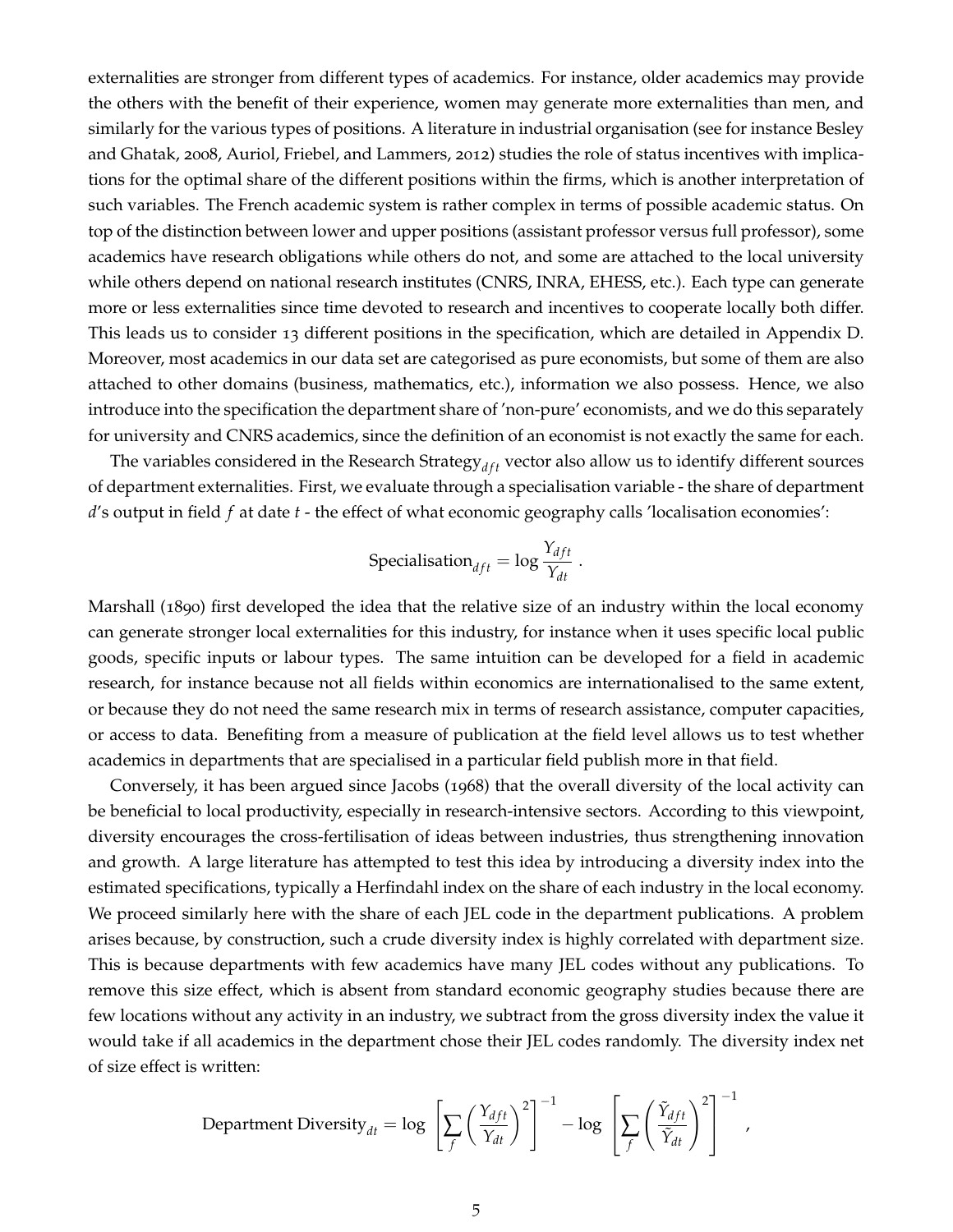where  $\sum_f$  $\left(\frac{\tilde{Y}_{dft}}{\tilde{Y}_{dt}}\right)^2$  is the randomly-generated Herfindahl index built by simulations.<sup>3</sup>

The third research strategy effect concerns the physical proximity to other departments with which academics could interact or on the contrary compete. We capture this type of effect by an external research access variable, Research Access*dt*. This tells us whether externalities also emerge between different but nearby departments, as economic geography has highlighted over the last decade for market activities. Research Access*dt* is the spatially-discounted sum of research outputs of all other departments:

Research Access<sub>dt</sub> = log 
$$
\sum_{d' \neq d} \frac{Y_{d't}}{Dist_{dd'}}
$$
,

where *Dist<sub>dd'</sub>* is the geographical distance between departments *d* and *d'*.<sup>4</sup>

Departments also differ in terms of the co-authorship patterns of their academics. Having academics connected to foreign academic institutions can generate positive externalities through network effects for instance, which has been emphasised recently both in market activities and for research (see Ductor, Fafchamps, Goyal, and van der Leij (2011) for a recent example in economics). We compute the share of department academics connected to (at least one) co-author who is located outside France but not in the USA (Non-USA openness<sub>dt</sub>) and the same share for department academics connected to co-authors located in the USA (USA openness<sub>dt</sub>).

There are debates in departments about whether or not hiring top academics is a good strategy for other academics. We test more generally the possible effect that department heterogeneity in terms of academics' publication records has on individual publication records. We complement this effect with a specific assessment of the role of stars, in the spirit of Azoulay *et al.* (2010). Department heterogeneity is measured by the within- department coefficient of variation of individual output:

Heterogeneity<sub>dt</sub> = log 
$$
\frac{\text{Standard Deviation}(y_{it})}{\text{Average}(y_{it})}
$$

,

where Standard Deviation( $y_{it}$ ) and Average( $y_{it}$ ) are the standard deviation and the average of individual publication outputs within department *d* at date *t*. We also introduce into the specification the proportion of academics in the department who are in the top centile of the most productive academics in France, Stars*dt*.

We now turn to the description of individual variables. The observable part of the individual efficiency of academic *i* at date *t*, *eit*, is also assumed to depend on two components, as follows:

$$
e_{it}
$$
 = Individual Characteristics<sub>it</sub> Individual Research Strategy<sub>it</sub>.

Importantly, the data set we use allows us to identify simultaneously the impact of individual characteristics – and therefore to control for the possible non-random selection of academics across departments – and the externality impact of these very characteristics. For instance, older academics might publish less individually while exerting a positive externality on the other academics of the department. Therefore Individual Characteristics*it* is the vector, at the individual level, of all the variables for which

<sup>3</sup>We first attribute random JEL codes to each publication assuming that the probability to publish in each JEL code follows a binomial law with a probability of success given by the share of output in each JEL code at the national level. Then, the department diversity index is recomputed using these new JEL codes. The randomly-generated Herfindahl index for the department is the average of 1,000 such procedures.

<sup>4</sup>Alternative specifications of the research access variable, with squared distance or square root of distance in the denominator have been tested and lead to qualitatively similar results as discussed in Section 6.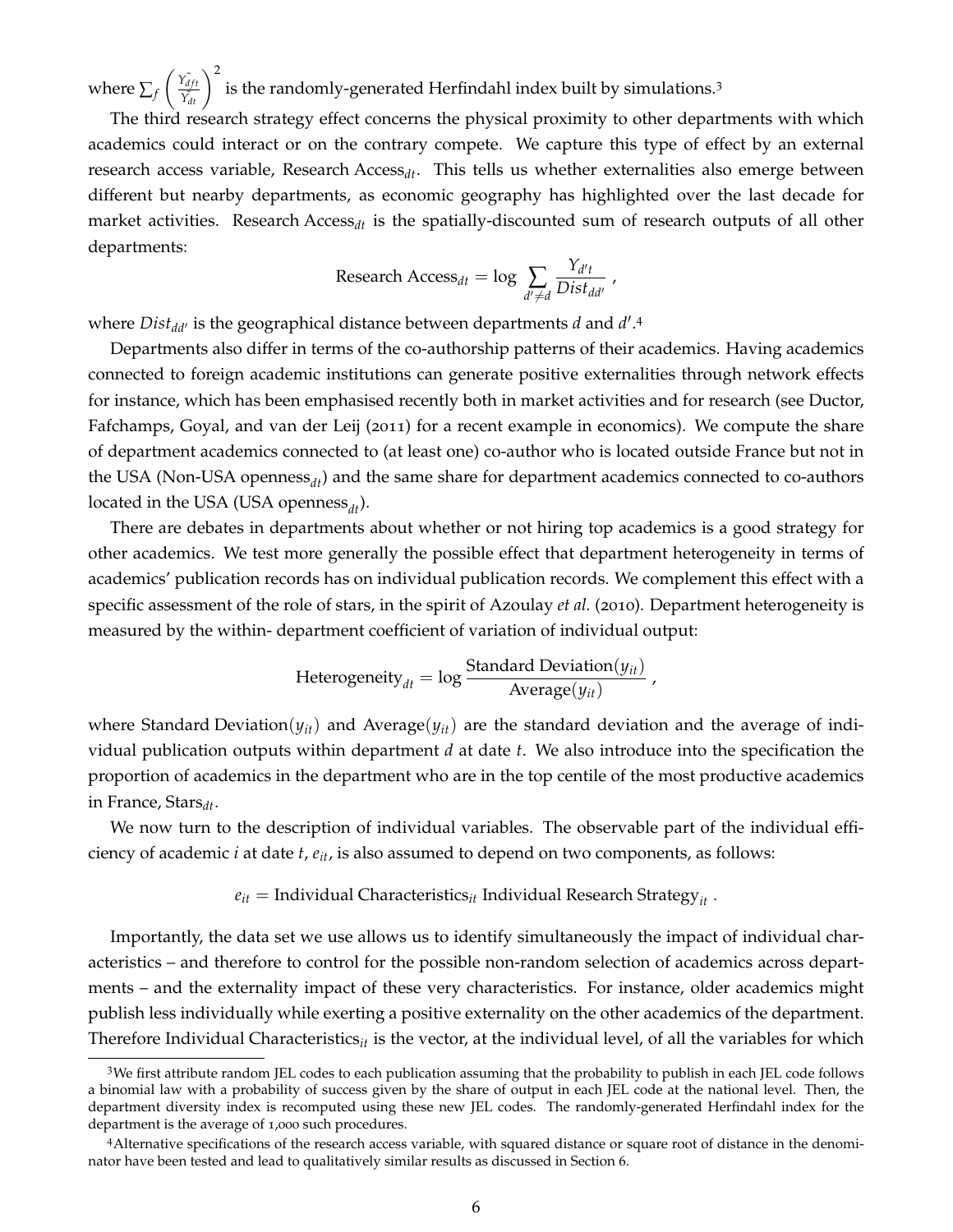a possible externality at the department level is tested. This includes academic *i*'s age and its square, gender, position held and dummy variables for being connected to (at least one) co-author abroad but not in the USA (Non-USA openness<sub>*it</sub>*), in the USA (USA openness<sub>*it*</sub>) and for being a star (here, being</sub> ranked among the top 1% of academics in France).

We also include a vector of variables that can be considered to reflect individual research strategy. To test for the presence of economies of scale within co-author teams, we introduce the average number of authors per article written by academic *i* at date *t*, Authors Number*it*. This variable is central in many studies on the determinants of publication records that ignore the role of location but evaluate the returns to co-authorship following Sauer (1988). We also consider academic *i*'s field diversity, Individual Diversity<sub>*it*</sub>, to assess whether academics benefit from knowledge acquired in other fields to publish in field *f* . This tests the presence of complementarities between fields at the individual level:

$$
Individual \ Diversity_{it} = log \left[ \sum_{f} 1(y_{ift} > 0) \right],
$$

where  $\mathbb{1}(y_{if}$  is a dummy variable equal to 1 when academic *i*'s production in field *f* is non-zero at date *t*.

#### *Econometric specifications*

To separate agglomeration and peer effects from individual characteristics, we follow the econometric strategy proposed by Combes *et al.* (2008*a*). This is a two-step procedure in which, in the first step, the logarithm of individual productivity in a given field ( $y<sub>if</sub>$ ) is regressed on individual effects (and possibly an individual fixed effect), a department-time fixed effect (*βdt*) and the department research strategy variables that depend on the field, which reduces here to Specialisation $_{dft}$ :

$$
\log y_{ift} = \theta_i + \text{Individual Characteristics}_{it}\varphi + \text{Individual Research Strategy}_{it}\varphi + \beta_{d(i,t)t} + \text{Specialisation}_{d(i,t)ft}\eta + \mu_{ft} + \varepsilon_{ift} \tag{1}
$$

where  $\theta_i$  and  $\mu_{ft}$  are individual and field-time fixed effects, respectively, and  $\varepsilon_{ift}$  is the individual random productivity component assumed to be independent and identically distributed (i.i.d.) across individuals and periods.

The first step allows us to evaluate the respective explanatory power of individual characteristics, specialisation, and department-time fixed effects. The latter capture not only our observed department composition and research strategy effects but also any local effect that might be unobserved. The second step estimation allows us to identify separately the department composition and research strategy effects on the estimated department-time effect, net of individual effects and selection,  $\hat{\beta}_{dt}$ :

$$
\hat{\beta}_{dt} = \text{Composition}_{dt}\gamma + \text{Department Research Strategy}_{dt}\lambda + \delta_t + v_{dt}, \qquad (2)
$$

where  $\delta_t$  is a time fixed effect and  $v_{dt}$  is a random component at the department level assumed to be i.i.d. across departments and periods.

The main advantage of the two-step procedure is that it allows a more general specification than could be made by directly considering department variables next to individual effects in a single step and ignoring possible unobserved local effects. The second advantage is that the first step estimates the specialisation and individual characteristic effects independently of the specification chosen for the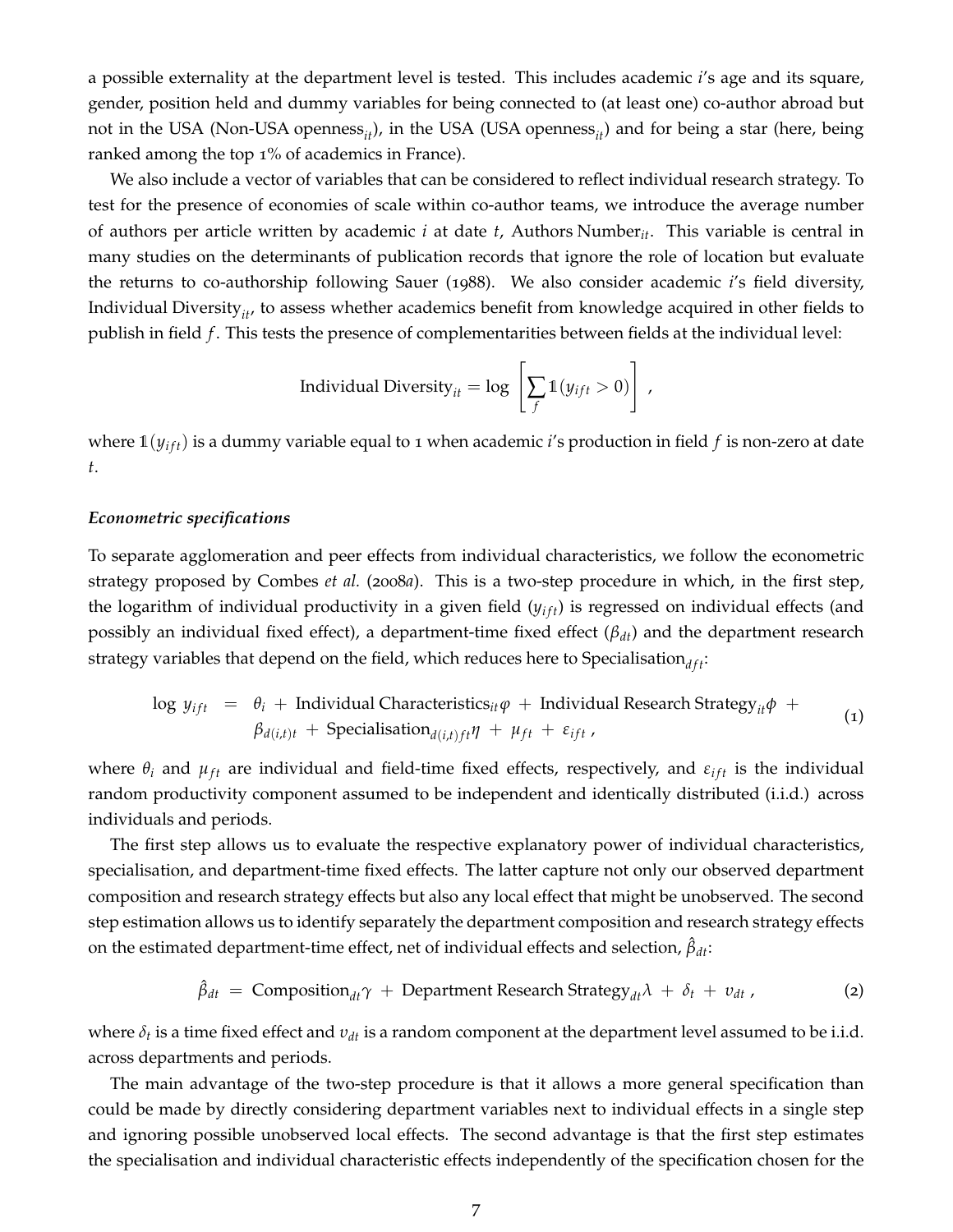department composition and research strategy effects. Changing the specification of this second step, and for instance instrumenting it or not, does not affect estimates from the first step. The two-step procedure also allows us to consider both individual and aggregated random components,  $ε<sub>if</sub>t$  and  $v<sub>dt</sub>$ , which deals with the heteroscedasticity issues raised by Moulton (1990). Notice that the estimation of the second step dependent variable in the first step creates measurement error issues, which we deal with by using Feasible Generalised Least Squares (FGLS) in the second step.

The literature seems to agree on the fact that considering individual fixed effects in the first step allows the researchers to capture the role of unobserved individual effects that could otherwise bias the estimation of local or peer effects. For instance, Combes *et al.* (2008*a*) show that the impact of employment density on productivity is twice as low when individual fixed effects are introduced into the specification. However, to identify these effects separately from the location effects, one needs large data sets and enough mobility of individuals between locations. Gobillon (2004) shows that the exact identification conditions are difficult to check empirically, and it is never done in practice. Given the pretty low mobility of academics across departments and the much lower sample size by comparison with standard labour force surveys, it is difficult to be sure that individual and location effects are always properly identified. Notice also that information about age, gender and position are not often available in other studies from the literature, which makes it more important for them to control for individual fixed effects but heighten this concern. We present here the two sets of estimations, with and without individual fixed effects, and provide comments when conclusions differ between the two.

Introducing field-time fixed effects corresponds to an interpretation issue. If one assumes that differences in publication records between fields at the world level are only a matter of fashion and size of the field, and not of talents and true differences of productivity between academics and departments, then one should remove them by introducing field fixed effects and focusing on spatial variability independently of specialisation choices. Conversely, if one believes that a higher number of publications in a field at the world level truly corresponds to higher productivity, then field fixed effects should not be introduced into the specification. We adopt the former position here, and introduce field fixed effects. This is also the viewpoint adopted in empirical economic geography, which systematically considers industry fixed effects. It estimates the location effects once the composition effect due to the industrial structure is removed. Importantly, this does not prevent us from identifying the local externality role of specialisation.

Finally, we need to comment on possible endogeneity concerns. The only way to deal with them in the first step estimation consists in using natural experiments, as proposed by Azoulay *et al.* (2010) with the premature death of stars or by Waldinger (2012) with the dismissal of scientists by the Nazi government (or by Borjas and Doran (2012) with the inflow of Soviet mathematicians to the US after 1992, except that those effects are not local). Then one has to believe that the natural experiment is not correlated with any co-variate and, most importantly, that estimates obtained from the natural experiment would also hold in other circumstances. Alternatively, most of the literature does not deal with this possible endogeneity. We argue that considering both individual and department-time fixed effects should remove most if not all sources of endogeneity, as is the case when location choices are based on location characteristics only and not on individual temporary shocks. Since this seems to be a reasonable assumption for academics,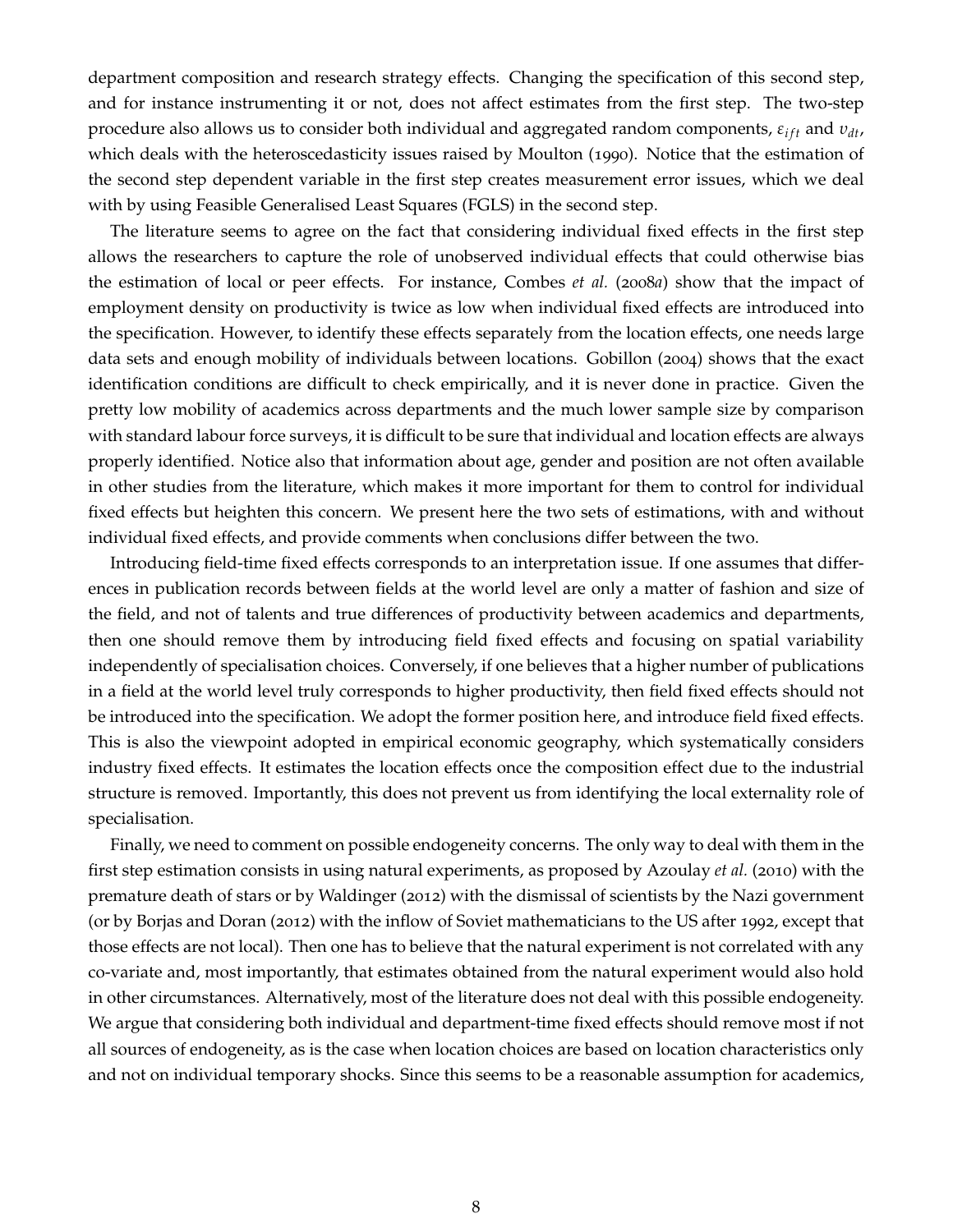and as a choice between two evils, we follow this strategy here.<sup>5,6</sup>

Endogeneity biases can be also present in the second step estimation. For instance Combes *et al.* (2008*a*) show that estimates of agglomeration economies decrease by around 20% when local variables are instrumented. Department composition and research strategy variables are endogenous when academics are mobile and have their department choices driven by the publication records of their members. Given the number of department characteristics we consider here, to instrument them all would be difficult and not make much sense, particularly with respect to possible weak instrument issues. Still, as a robustness check, we show that instrumental-variable estimates of models where each department characteristic is introduced into the specification on its own does not change any sign of our estimates and, if anything, only increases their magnitude. We are not aware of any other paper on agglomeration and peer effects in academia that proposes an instrumentation of department characteristics.

#### *Decomposing overall productivity*

Academic *i*'s productivity can be decomposed as follows:

$$
y_{ift} \equiv 1(Quantity_{ift} > 0) \times Quantity_{ift} \times \frac{y_{ift}}{Quantity_{ift}} \tag{3}
$$

where Quantity<sub>*ift*</sub> is the number of publications of academic *i* in field  $f$  at date  $t$ . The first component is a dummy variable equal to 1 when at least one of academic *i*'s publications refers to JEL code *f* . The second component measures the publication quantity of active academic *i* in field *f* at date *t*. The last component corresponds to the average quality of publications of active academic *i* in field *f* at date *t*. One contribution we make consists in studying the determinants of each of these components of academics' publication records separately. For instance, we can state whether a department characteristic affects the probability to publish, the quantity or the quality of publications in the same direction, or if they are necessary substitutes for each other. This is important from a policy perspective. More precisely, we assume that specifications (1) and (2) hold for each component of the individual publication record in equation (3). For the first component, we estimate a logit model on the probability to publish. Then we use Tobit models to estimate the quantity and quality determinants conditionally on publishing.<sup>7</sup> Moreover, in order to evaluate possible returns to scale from the number of publications in terms of their average quality, the logarithm of quantity is introduced as an extra independent variable in the specification for quality. This also allows us to separate the direct effect of any variable on quality from its indirect effect operating through quantity, which can either reinforce each other or work in opposite directions.

Finally, first-step estimations need to weight individual observations for two reasons. First, an academic can belong to more than one department. For each academic, date and field, we have as many observations as the academic's number of affiliations and each has a weight *αidt*. Second, the

<sup>5</sup>A third strategy would involve first specifying a model for the academic choice of department and then estimating our twoequation model conditionally on that choice. However, exclusion restrictions must then be satisfied, namely finding variables that explain the department choice but not the publication record. We cannot see any candidate for this, since even family characteristics for instance can explain the latter.

<sup>&</sup>lt;sup>6</sup>We also run regressions net of openness (USA and non-USA) and stars that we consider to be the most endogenous variables of our analysis. Results are qualitatively similar and are available upon request.

<sup>7</sup>The inverse of Mills' ratio is calculated with a probit equation including both the individual variables and the department composition and research strategy variables. Unfortunately, it is difficult to satisfy exclusion restrictions, but this should at least allow us to control for the presence of some non-linearities in the model.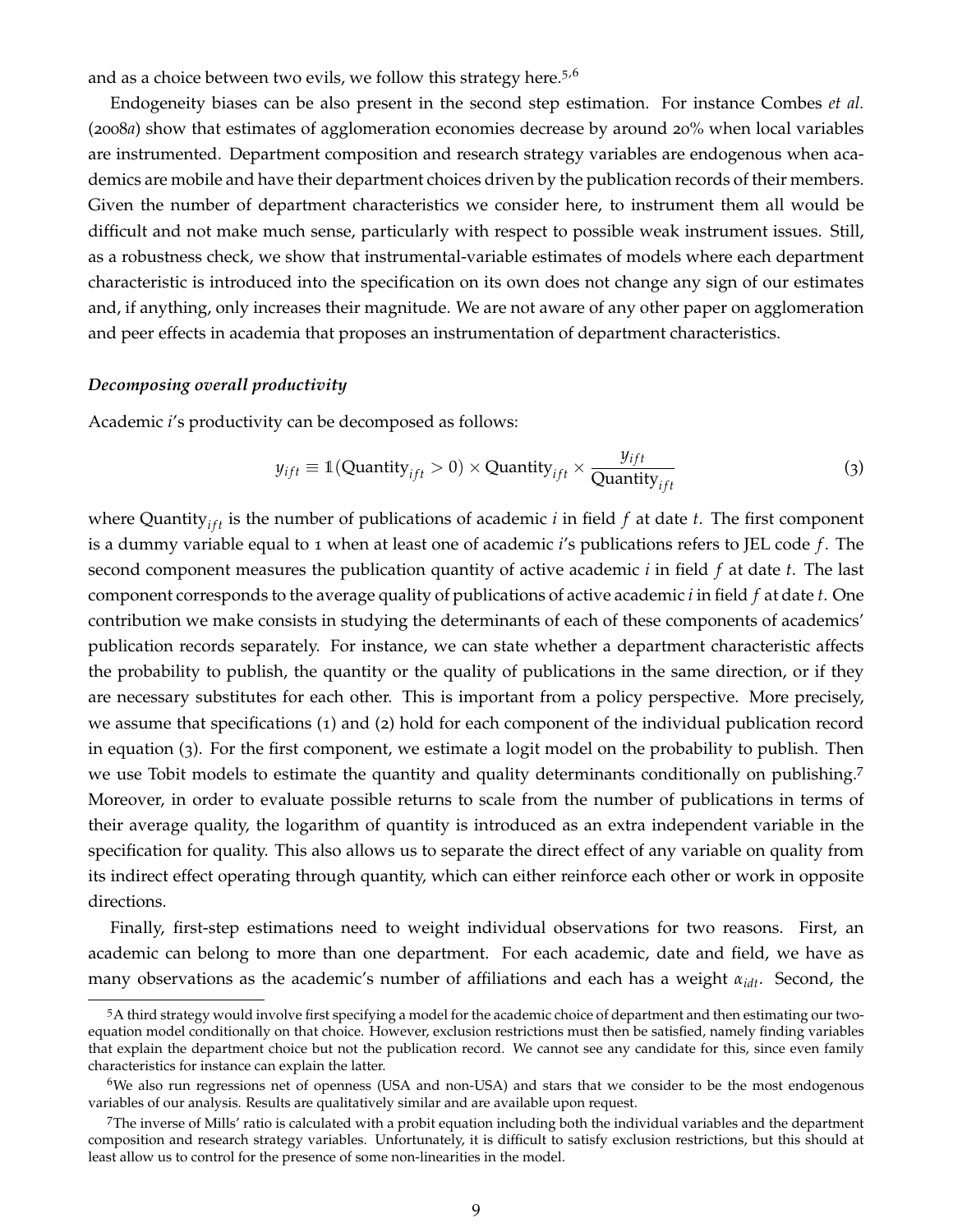academic's output is split between all the publication's JEL codes and we have, for each academic, date and department, one observation for each field with weight  $y_{it}^{ij}$ . To take both effects into account, we weight by  $α_{idt} \frac{y_{ift}}{y_{it}}$  $\frac{y_{ijt}}{y_{it}}$  each observation in first step estimations.

#### **3. Data**

#### *Measure of output*

We measure the publication output of academic *i* in field *f* at date *t* as a weighted sum of his publications in field *f* listed in EconLit<sup>8</sup> over period *τ*. In most tables, *τ* corresponds to years *t* + 1, *t* + 2, *t* + 3 and the output is a moving average over these three years. This choice is standard in the literature, adopted for instance recently by Ductor *et al.* (2011). It seems to correspond to the average reality of the profession in terms of the time needed to write papers and publication delays.9 As a robustness check and because such a choice is both somewhat arbitrary and could result in the autocorrelation of residuals, we also present in Appendix I estimates where  $\tau$  is reduced to year  $t + 2$ . The first step results are very similar to those based on the three-year moving average. Most results of the second step are also robust to the period change: no effect changes sign and only a couple of them become non-significant, which we ascribe to the noise introduced by attributing each publication to one year only.

Each publication  $p$  is first weighted by the quality of the journal,  $W(p)$ , in which it is published. We use the Combes and Linnemer (2010) journal weighting scheme. Each journal weight is a weighted average of various recursive impact factors built from Thomson Reuters Web of Knowledge impact factors<sup>10</sup> and from Google Scholar citations.<sup>11</sup> For journals not listed in the Web of Knowledge, Combes and Linnemer (2010) use an econometric model to infer their weight. This leads to a ranking of all EconLit journals. Unfortunately, the ranking is constant over time and all publications of a journal get the same weight independently of their publication year. Then a function is applied to the ranking to obtain more or less selective weighting schemes. Here, we compare the determinants of publications using two of them, *CLm* in which selectivity is moderate (ranging from a weight of 100 for the Quarterly Journal of Economics through 55.1 for the Journal of Labor Economics, for instance, to a weight of 4 for the lowest journal) and *CLh* which is more selective (ranging from 100 for the Quarterly Journal of Economics to 0.0007 for the last journal, via 16.7 for the Journal of Labor Economics). We refer to these two schemes as the 'Quality' and 'Top quality' publication measures, respectively. They are given for the top 50 journals in Appendix A.

As is common practice in the literature, publication *p* is also weighted by its number of authors, *n*(*p*). Since the publication output of a department is the sum of the outputs of its academics, we do not want a publication written by two members of the department to account for more (or less) than the same publication written by a single author. As mentioned above, we evaluate the presence of increasing, or decreasing, returns to scale within co-author teams by using the average number of authors as one of the independent variables.

 ${}^{8}$ EconLit is the electronic bibliography of the American Economic Association (see [http://www.aeaweb.org/econlit/](http://www.aeaweb.org/econlit/index.php) [index.php](http://www.aeaweb.org/econlit/index.php)). It is one of the largest publication data sets, listing more than 560,000 articles published between 1969 and 2008 in more than 1200 journals.

<sup>9</sup>Note also that the list of the department's academics at date *t* is established in September of that year.

<sup>10</sup><http://www.webofknowledge.com/>

<sup>11</sup><http://scholar.google.com/>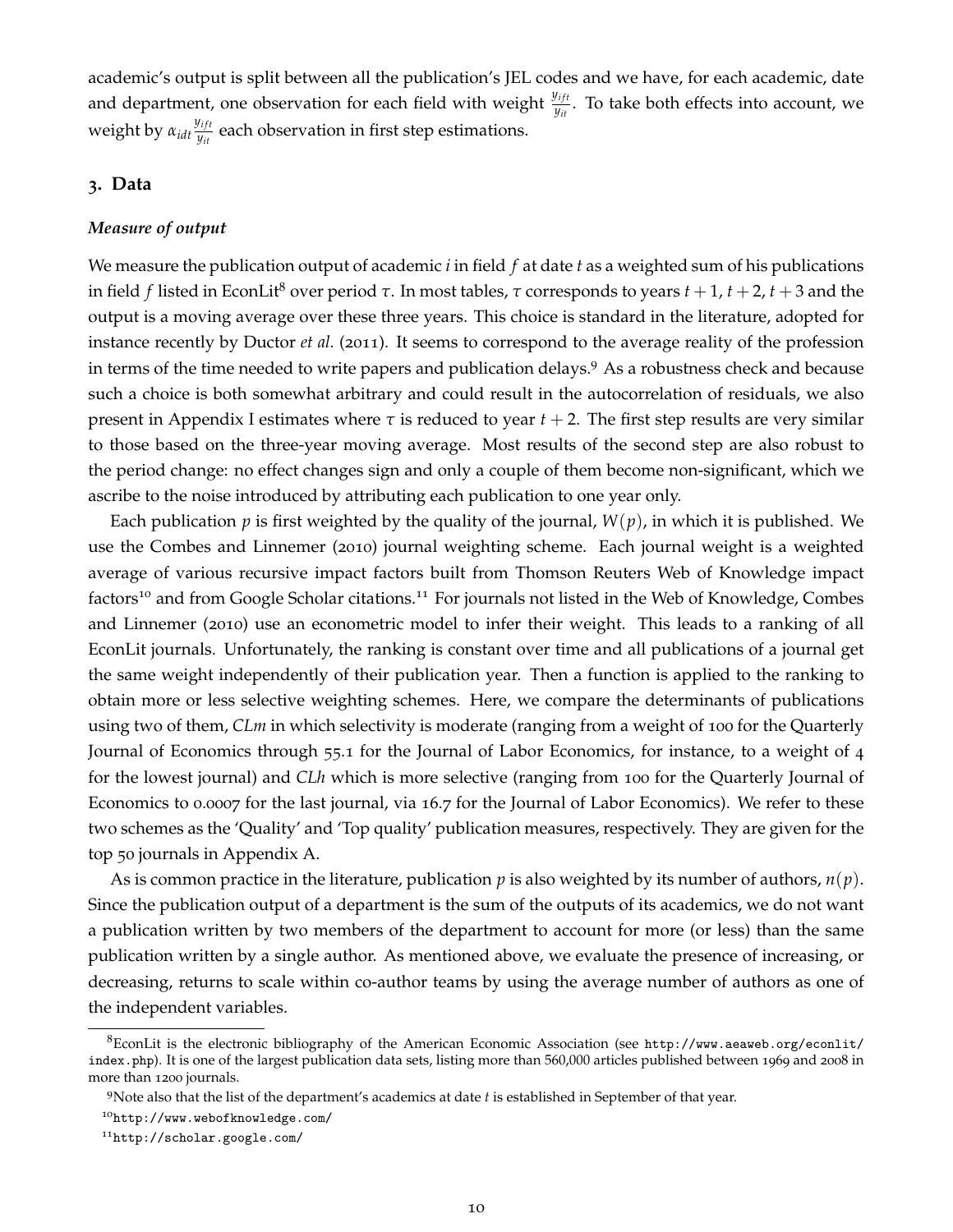The third (and most minor) dimension that the output measure takes into account is the number of pages of the article,  $pa(p)$ , relative to the average length of articles in the journal in the same year,  $\overline{pa}$ . This captures the idea that longer articles contain more ideas and innovations. A natural example comes from the differences between short and regular papers in the American Economic Review. Importantly, these weights are computed within each journal-year. This assumes that the editorial policy of the journal is consistent within a year, a 20% shorter article representing 20% less output, for instance. Conversely, differences in article length between journals, which can come either from different page and font sizes or from real contribution differences, are assumed to be directly and fully reflected in the journal's quality weight. In some sense, our choice is intermediate between fully ignoring the publication length and using the absolute number of pages as the literature sometimes does.

Finally, productivity is measured at the field level to enable us to study the effect of field specialisation and diversity and to control for between-field differences at the world level. We use JEL codes at the first digit level (letter) and we ignore the fields "Y - Miscellaneous Categories" and "Z - Other Special Topics". We also slightly modify the codes C and D by merging code C7 (Game Theory and Bargaining Theory) and C9 (Design of Experiments) with Microeconomics (code D), which we believe to be more coherent. This leaves us with 18 fields. The weight of publication *p* attributed to academic *i* is first divided by the publication's number of JEL codes, *j*(*p*), and then multiplied by the publication's number of JEL codes corresponding to field  $f$ ,  $j_f(p)$ .

To sum up, the publication output of academic *i* at date *t* in field *f* is given by:

$$
y_{ift} = \frac{1}{\text{Card}(\tau)} \sum_{p \in \tau} \frac{W(p)}{n(p)} \frac{pa(p)}{\overline{pa}} \frac{j_f(p)}{j(p)}
$$

where Card( $\tau$ ) is the number of years in period  $\tau$ .

#### *Academics and universities*

The French Ministry of Education and Research, CNRS and INRA<sup>12</sup> provided us with the list of academics in economics in France for the period 1990 to 2008. Each academic is affiliated to at least one university department or to a CNRS or INRA research centre. We merge together these affiliations at the university level to obtain what we call a "department". This is either an economics department, if that is the only body to which economists are affiliated in a university (which is the majority of the cases), or the aggregation of all departments or research centres containing economists in the university. We believe that this notion of slightly aggregated economics departments better matches the French reality of academic research than a more detailed approach. Robustness checks using detailed affiliations lead to fully consistent results, which are available upon request.

The French system allows for multiple affiliations and around 10% of academics belong to 2 or 3 departments. In this case, we give an equal weight (parameter *αidt* in above definitions) to each department. For a few cases of academics who have positions both in France and abroad, we use their CV to evaluate the share that should be attributed to the French department. Last, we want the analysis to focus only on academics that can really be considered as forming a local group of academics working together. Therefore we only keep departments larger than 4 full-time equivalent academics, excluding economists that are isolated in universities without a real economics department. We have performed a

<sup>&</sup>lt;sup>12</sup>Ministère de l'Enseignement Supérieur et de la Recherche - Direction Générale de la Recherche et de l'Innovation, Centre National de la Recherche Scientifique, and Institut National de la Recherche Agronomique, respectively.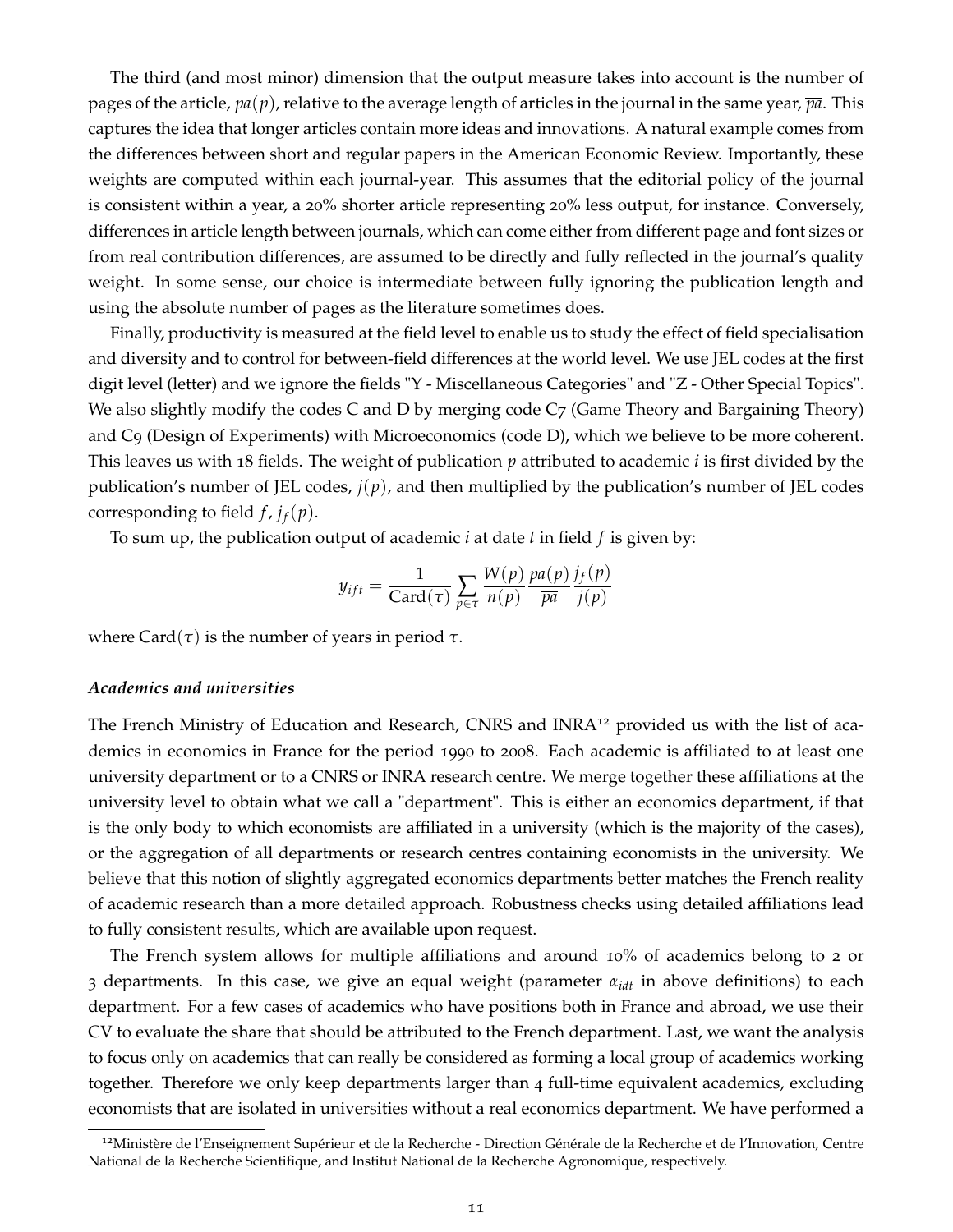variant keeping only departments larger than 9 full-time equivalent academics and obtained very similar results, which are available upon request.

The data set includes a number of individual characteristics such as gender, age and position. We merge this with EconLit by surname and initials. First names are too badly recorded in EconLit to be used in full. Keeping only the initials very slightly increases the number of academics with identical names; we deal with their publication records manually. For each academic and for each year between 1990 and 2008, we obtain a data set with his individual characteristics, departments of affiliation, and publication record with weighted outputs.

#### *Descriptive statistics*

Table 1 presents the number of academics (equivalent full time) and departments per year, from 1990 to 2005. Using a three-year moving average for the publication output prevents us from considering the years 2006, 2007, and 2008. Both the number of academics and the number of departments are monotonically increasing over time, from 1,753 academics and 69 departments in 1990 to 2,914 academics and 81 departments in 2005. Over the 16 years of our panel, this leads to 38,742 academic-year observations and 1,267 department-year observations.

| Year  | Number of academics | Number of departments | Average department size |
|-------|---------------------|-----------------------|-------------------------|
| 1990  | 1753                | 69                    | 25.4                    |
| 1991  | 1853                | 71                    | 26.1                    |
| 1992  | 1933                | 74                    | 26.1                    |
| 1993  | 2038                | 77                    | 26.5                    |
| 1994  | 2175                | 80                    | 27.2                    |
| 1995  | 2292                | 79                    | 29.0                    |
| 1996  | 2365                | 80                    | 29.6                    |
| 1997  | 2423                | 81                    | 29.9                    |
| 1998  | 2530                | 83                    | 30.5                    |
| 1999  | 2680                | 82                    | 32.7                    |
| 2000  | 2724                | 83                    | 32.8                    |
| 2001  | 2744                | 82                    | 33.5                    |
| 2002  | 2752                | 82                    | 33.6                    |
| 2003  | 2764                | 81                    | 34.1                    |
| 2004  | 2803                | 82                    | 34.2                    |
| 2005  | 2914                | 81                    | 36.0                    |
| Total | 38742               | 1267                  | 30.6                    |

Table 1: numbers of academics and departments per year

Table 2 panel (a) presents descriptive statistics for all academics. The average academic is 45.6 years old and 25% are women. We do not present the share of each of the thirteen positions distinguished, but we create two aggregate variables that characterise them. The line 'Teaching' reports that 83% of academic-year observations have statutory teaching loads. The line 'Upper position' reports that 35% of academic-year observations correspond to an upper position, *i.e.*, equivalent to full professor as opposed to assistant professor.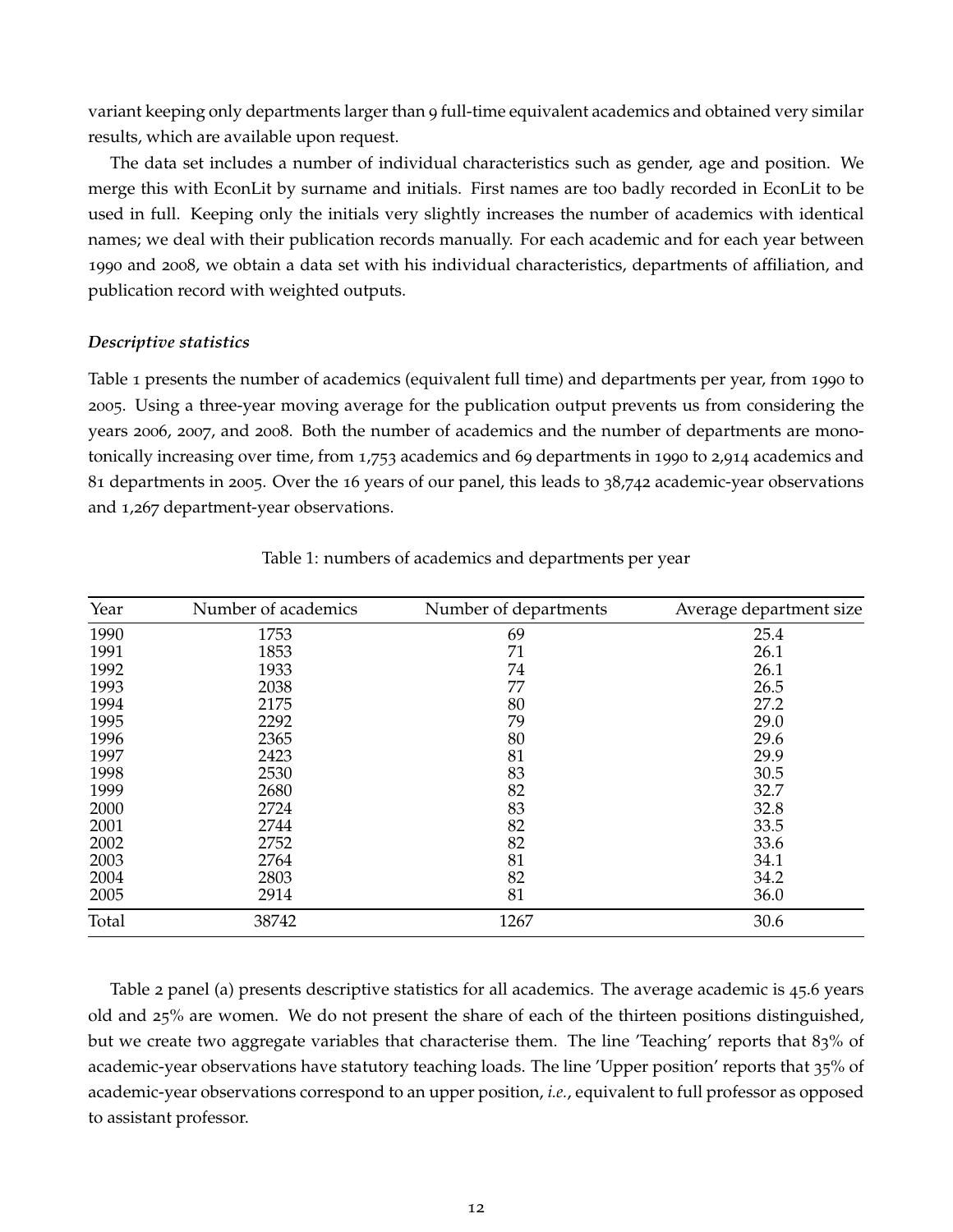|                                                                                                                                                                                                                                                                   | Mean                                                                                                                                    | Standard deviation                                                                                                                 | 1st decile                                                                                                                                                                   | Median                                                                                                                                                        | Last decile                                                                                                                                          |
|-------------------------------------------------------------------------------------------------------------------------------------------------------------------------------------------------------------------------------------------------------------------|-----------------------------------------------------------------------------------------------------------------------------------------|------------------------------------------------------------------------------------------------------------------------------------|------------------------------------------------------------------------------------------------------------------------------------------------------------------------------|---------------------------------------------------------------------------------------------------------------------------------------------------------------|------------------------------------------------------------------------------------------------------------------------------------------------------|
| Panel (a): All academics                                                                                                                                                                                                                                          |                                                                                                                                         |                                                                                                                                    |                                                                                                                                                                              |                                                                                                                                                               |                                                                                                                                                      |
| Age<br>Women<br><b>Upper position</b><br>Teaching<br>Publisher<br>Quantity<br>Quality<br>Top quality                                                                                                                                                              | 45.6<br>0.25<br>0.35<br>0.83<br>0.33<br>0.17<br>4.3<br>0.80                                                                             | 9.1<br>0.41<br>0.45<br>0.35<br>0.44<br>0.36<br>10.2<br>5.31                                                                        | 32<br>$\boldsymbol{0}$<br>$\boldsymbol{0}$<br>$\boldsymbol{0}$<br>$\boldsymbol{0}$<br>$\boldsymbol{0}$<br>$\overline{0}$<br>$\boldsymbol{0}$                                 | 46<br>$\boldsymbol{0}$<br>$\boldsymbol{0}$<br>$\mathbf 1$<br>$\boldsymbol{0}$<br>$\boldsymbol{0}$<br>$\boldsymbol{0}$<br>0                                    | 58<br>$\mathbf{1}$<br>$\mathbf{1}$<br>$\mathbf{1}$<br>$\mathbf{1}$<br>0.57<br>12.1<br>0.22                                                           |
| Panel (b): Publishers                                                                                                                                                                                                                                             |                                                                                                                                         |                                                                                                                                    |                                                                                                                                                                              |                                                                                                                                                               |                                                                                                                                                      |
| Age<br>Women<br><b>Upper position</b><br>Teaching<br>Quantity<br>Quality<br>Top quality<br>Authors number<br>Non-USA openness<br>USA openness<br>Individual diversity                                                                                             | 42.7<br>0.22<br>0.49<br>0.75<br>0.52<br>13.2<br>2.44<br>1.9<br>0.1<br>0.07<br>2.6                                                       | 9.0<br>0.38<br>0.46<br>0.40<br>0.46<br>14.3<br>8.91<br>0.7<br>0.3<br>0.24<br>1.6                                                   | 31<br>$\boldsymbol{0}$<br>$\boldsymbol{0}$<br>$\boldsymbol{0}$<br>0.17<br>4.0<br>0.01<br>$\mathbf{1}$<br>$\boldsymbol{0}$<br>$\boldsymbol{0}$<br>$\mathbf{1}$                | 41<br>$\boldsymbol{0}$<br>$\boldsymbol{0}$<br>1<br>0.33<br>7.9<br>0.04<br>$\overline{2}$<br>$\boldsymbol{0}$<br>$\boldsymbol{0}$<br>$\overline{2}$            | 56<br>$\mathbf{1}$<br>$\mathbf{1}$<br>$\mathbf 1$<br>1.06<br>29.4<br>4.94<br>$\mathfrak{Z}$<br>1.0<br>$\boldsymbol{0}$<br>5                          |
| Panel (c): Departments                                                                                                                                                                                                                                            |                                                                                                                                         |                                                                                                                                    |                                                                                                                                                                              |                                                                                                                                                               |                                                                                                                                                      |
| Publishers<br>Quantity<br>Quantity per academic<br>Quality<br>Top quality<br>Specialisation<br>Size<br>Women<br>Age<br>Upper position<br>Teaching<br>Department diversity<br>Research Access<br>Non-USA openness<br>USA openness<br>Heterogeneity<br><b>Stars</b> | 0.34<br>5.46<br>0.18<br>11.80<br>1.93<br>0.28<br>31.6<br>0.24<br>45.0<br>0.34<br>0.79<br>$-0.52$<br>11.4<br>0.04<br>0.02<br>2.1<br>0.01 | 0.20<br>8.20<br>0.18<br>8.10<br>4.44<br>0.20<br>34.6<br>0.12<br>3.5<br>0.19<br>0.34<br>0.46<br>17.6<br>0.07<br>0.06<br>0.8<br>0.05 | 0.11<br>0.44<br>0.04<br>5.67<br>0.02<br>0.12<br>7.5<br>0.10<br>40.6<br>0.13<br>$\theta$<br>$-1.18$<br>0.8<br>$\boldsymbol{0}$<br>$\boldsymbol{0}$<br>1.2<br>$\boldsymbol{0}$ | 0.30<br>2.75<br>0.13<br>9.18<br>0.27<br>0.20<br>18.0<br>0.24<br>45.0<br>0.31<br>0.97<br>$-0.42$<br>2.8<br>0.01<br>$\boldsymbol{0}$<br>1.9<br>$\boldsymbol{0}$ | 0.62<br>12.62<br>0.37<br>20.85<br>5.06<br>0.50<br>82.0<br>0.39<br>49.3<br>$0.64\,$<br>$\mathbf{1}$<br>$-0.01$<br>37.9<br>0.14<br>0.07<br>3.1<br>0.02 |

#### Table 2: descriptive statistics

Variables are defined in Section 2. To match what is done in the econometric section, publication variables are first computed as three-year moving averages before descriptive statistics are computed. The number of observations for panels (a), (b) and (c) are 38,577, 12,591, and 1209 respectively. 165 individuals that have missing values for some variables are excluded from the sample. Descriptive statistics at the department level (panel (c)) are calculated on the sub-sample of departments in which there is at least one published author and hence, for which all variables are defined. That is why average department size is slightly higher than in Table 1.

Not all academics publish over the three-year period. The line 'Publisher' in Table 2 panel (a) reports that one third of them have published at least one article over the three-year period, possibly co-authored and in any field. This is one of the figures that changed quite substantially over the period, rising from 0.17 in 1990 to 0.42 in 2005. Panel (b) in Table 2 provides descriptive statistics on the sub-group of academics who have published at least one article over the three years. They are almost three years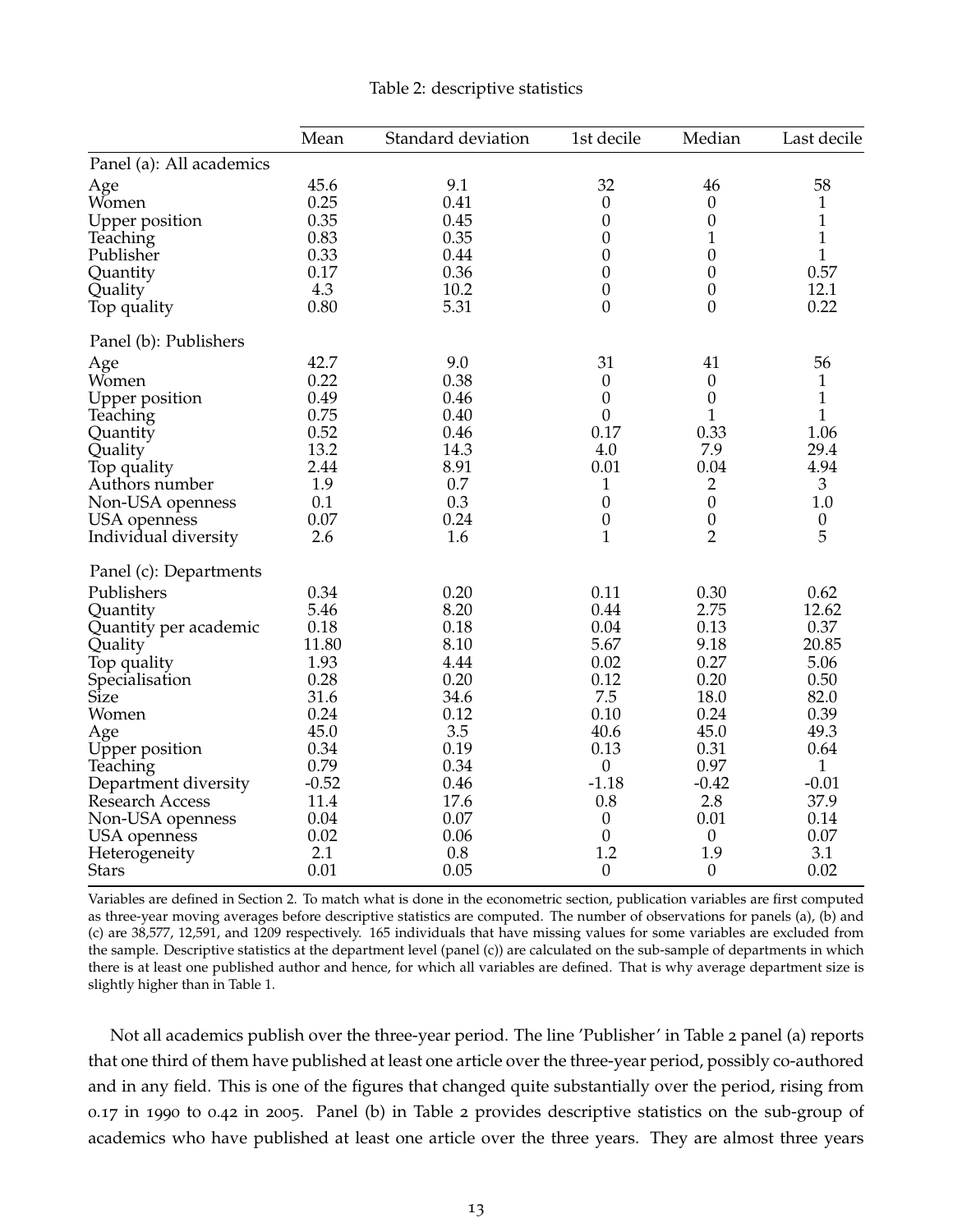younger, slightly less likely to be women, and more likely to hold non-teaching and upper positions.

The line 'Quantity' in Table 2 panel (a) reveals that the average academic publishes 0.17 papers equivalent alone per year, which is one paper with one co-author every three years. This is little, but partly due to the fact that many academics do not publish any papers at all. Conditional on having at least one publication over the three-year period, we read in Table 2 panel (b) that the average number of publications is three times higher, corresponding to, for instance, one publication alone and one publication with a co-author every three years. As regards quality, we also confirm the large disparities existing among academics, a well-documented fact since Lotka (1926). The median publication is worth the equivalent of one publication in the 150th journal per year but the median journal is lower, around the 350th journal. By contrast, the top decile average quality publication corresponds to one publication in the 50th journal per year or one publication in a top 5 journal every three years. The average quality of publications of academics in France appears to be better in terms of the top quality index, since the mean is now around the 50th journal, the median around the 100th, and the top decile around the 30th journal. 10% of the publishers have at least one co-author abroad but not in the USA, and  $7%$  have at least one co-author in the USA. The average number of authors per paper is 1.9 and, more precisely, 44.7%, 38.0% and 14.8% of the publications have one, two, and three authors respectively. Only 2.5% of the publications have strictly more than three authors.

Regressions are performed at the field level. Since there are 18 possible fields, the 38,577 academicyear observations translate into 694,386 field-academic-year observations, which is then increased by the fact that some observations are duplicated for academics with multiple affiliations (as explained in Section 2). As a result, the number of observations we have in the first step estimation for the probability to publish is 771,426. However, both because some academics do not publish at all, and, more importantly, because none publishes in all fields, many of these observations correspond to zero publications (in a given field). There are 'only' 38,984 non-zero observations, which are the observations for the first step quantity and quality estimations. The line 'Individual Diversity' in Table 2 panel (b) reveals that the average number of fields per academic over a three-year period is 2.6 and the very diversified academic at the top decile has five fields. At the national level, "Microeconomics" is largely the most represented field in France with 16.8% of the number of publications. This is larger than its share for EconLit as a whole, which is 10.2%. Then, there are ten fields each representing more than  $4\%$ <sup>13</sup>

Panel (c) in Table 2 reports descriptive statistics at the department level. The average department has 31.6 academics who are 45 years old on average, 24% are women, 34% have upper positions, and 34% are publishers. The figures are comparable to the averages over all academics. Importantly, they all present quite a lot of variations between departments, which is also observed for publication output. The average department has 5.5 publications per year, 0.18 per academic, and the average quality indexes are in the same ranges as for individual academics. Specialisation of the median department means that a JEL code actually active in the department represents 20% of the department publications, or that there are only 5 active JEL codes in the department. Departments are therefore fairly specialised, given that there are 18 different possible JEL codes. In the very specialised department at the top decile of specialisation, each JEL code represents half of the publications; that is to say, there are only two

<sup>&</sup>lt;sup>13</sup>Industrial Organization (9.5% vs  $8.8\%$  for EconLit as a whole), Development/Growth  $(8.8 \text{ vs } 10.0\%)$ , Finance  $(8.8 \text{ vs } 10.6\%)$ 10.9%), Macro/Monetary Economics (8.2 vs 7.2%), Labour/Demography (8.2 vs 8.3%), International Economics (7.6 vs 7.8%), Agricultural/Environmental Economics (5.6 vs 7.0%), Economics History, Thoughts and Methodology (5.4 vs 2.2%), Public Economics (4.2 vs 4.3%), Urban and Regional Economics (4.2 vs 5.0%).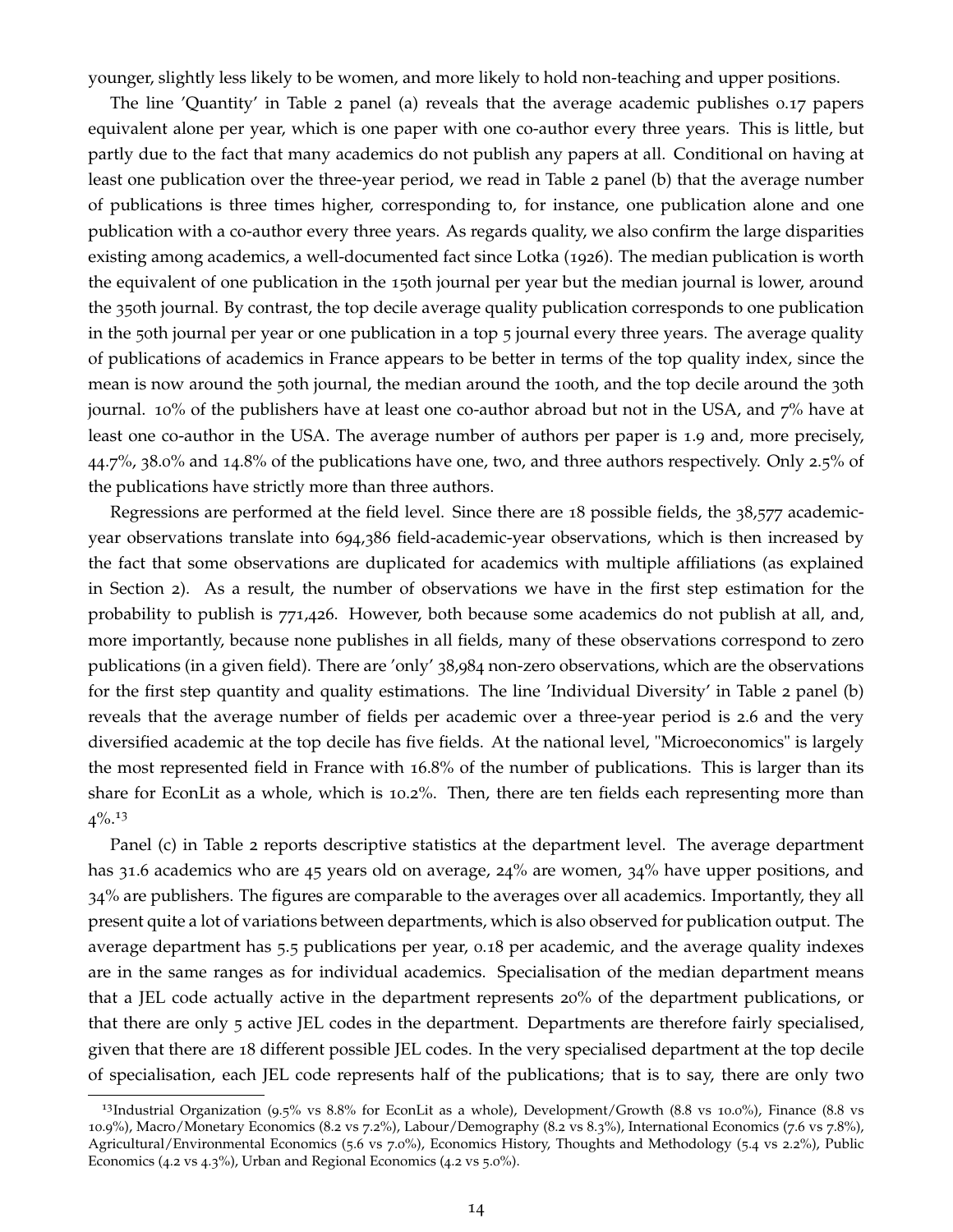JEL codes represented within the department. This is confirmed by the diversity index, which almost always takes negative values even at the top decile, meaning that departments are less diversified than they would be with random JEL code choices.

|                       | (2)  | (3)  | $\left( 4\right)$ | (5)     | (6)     | (7)     | (8)     | (9)      | (10)    |         | (12)    | (13)    | (14)    |
|-----------------------|------|------|-------------------|---------|---------|---------|---------|----------|---------|---------|---------|---------|---------|
| Quantity (1)          | 0.92 | 0.75 | 0.08              | $-0.07$ | $-0.08$ | 0.48    | $-0.36$ | 0.59     | 0.32    | 0.55    | 0.48    | $-0.78$ | 0.42    |
| Quality (2)           |      | 0.92 | 0.11              | $-0.08$ | $-0.09$ | 0.52    | $-0.43$ | 0.52     | 0.37    | 0.63    | 0.59    | -0.69   | 0.54    |
| Top quality (3)       |      |      | 0.21              | $-0.07$ | $-0.06$ | 0.48    | $-0.38$ | 0.43     | 0.36    | 0.57    | 0.55    | $-0.51$ | 0.49    |
| Size $(4)$            |      |      |                   | $-0.02$ | 0.19    | 0.06    | 0.15    | 0.16     | $-0.09$ | 0.03    | $-0.04$ | 0.16    | $-0.09$ |
| Women (5)             |      |      |                   |         | $-0.08$ | $-0.28$ | 0.16    | $\Omega$ | 0.23    | $-0.07$ | $-0.07$ | $-0.02$ | $-0.15$ |
| Age $(6)$             |      |      |                   |         |         | 0.26    | 0.03    | 0.03     | 0.23    | $-0.15$ | $-0.11$ | 0.19    | $-0.14$ |
| Upper position (7)    |      |      |                   |         |         |         | $-0.58$ | 0.15     | 0.40    | 0.38    | 0.43    | $-0.37$ | 0.40    |
| Teaching (8)          |      |      |                   |         |         |         |         | $-0.05$  | $-0.36$ | $-0.37$ | $-0.46$ | 0.41    | $-0.36$ |
| Diversity $(9)$       |      |      |                   |         |         |         |         |          | 0.19    | 0.25    | 0.18    | $-0.50$ | 0.15    |
| Research Access (10)  |      |      |                   |         |         |         |         |          |         | 0.30    | 0.34    | $-0.31$ | 0.30    |
| Non-USA Openness (11) |      |      |                   |         |         |         |         |          |         |         | 0.61    | $-0.45$ | 0.51    |
| USA Openness (12)     |      |      |                   |         |         |         |         |          |         |         |         | $-0.39$ | 0.72    |
| Heterogeneity (13)    |      |      |                   |         |         |         |         |          |         |         |         |         | $-0.29$ |
| Stars $(14)$          |      |      |                   |         |         |         |         |          |         |         |         |         |         |

Table 3: simple correlations at the department level

Variables are defined in Section 2. Specialisation defined at the JEL code level is first averaged by department (weighted by the share of the JEL code in the department) before statistics are computed.

Finally, Table 3 presents the simple correlations between the variables at the department level. First, quantity and quality are largely positively correlated even for the top quality index. Those departments that publish more also produce higher quality publications and no trade-off seems to take place between the two. This is in keeping with what Combes and Linnemer (2003) find at the European level. Academics are also on average more productive in departments where the share of upper positions is higher and the share of teaching positions lower, and where field diversity and research access are high. Correlations are also positive but lower with the share of academics having co-authors abroad and in the USA (openness variables), and again large for the presence of stars and heterogeneity, which are positively and negatively correlated with quantity and quality respectively. The correlation of size with quantity is not very strong but it increases for quality, and even more for top quality. We must now investigate whether these correlations are driven by the fact that upper position researchers, or researchers with high abilities more generally, are over-represented in some departments through selection effects and/or by the fact that some academics or department characteristics generate more externalities. This is the purpose of the econometric analysis developed in the next sections.

#### **4. Productive individuals: abilities and research strategy versus location**

This section studies the determinants of individual productivity and assesses the relative weight of individual and department effects. We regress individual productivity in a specific field on individual characteristics that relate to both individual abilities and individual research strategy (including field-time fixed effects), department specialisation and department-time fixed effects. Columns (1) and (2) ('Publishing') in Table 4 concern a Logit model where the dependent variable is 1 if academic *i* produces in field *f* at date *t* and 0 otherwise. Columns (3) and (4) ('Quantity') concern the number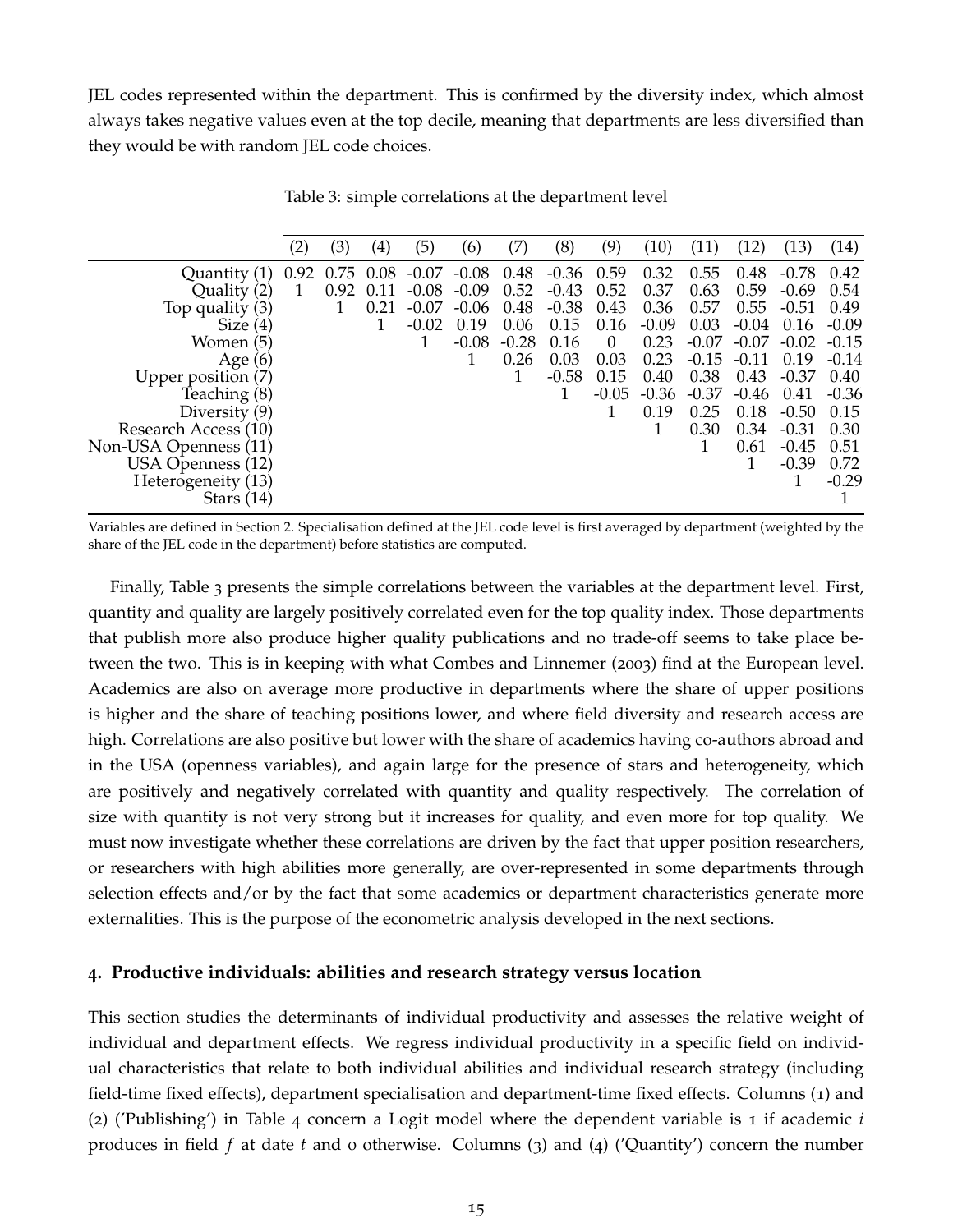of publications, and Columns (5) and (6) ('Quality') and Columns (7) and (8) ('Top quality') concern the average publication quality using regular and top journal quality indexes respectively. For each output measure, the first column does not include the department variables (specialisation and the department-time fixed effect), which are included in the next column specification. Table 14 in Appendix B reproduces Table 4 including individual fixed effects.<sup>14</sup>

|                                   |                                  | Publishing                       |                                  | Quantity                         |                             | Quality                                     | Top quality                    |                                  |
|-----------------------------------|----------------------------------|----------------------------------|----------------------------------|----------------------------------|-----------------------------|---------------------------------------------|--------------------------------|----------------------------------|
|                                   | (1)                              | (2)                              | (3)                              | (4)                              | (5)                         | (6)                                         | (7)                            | (8)                              |
| Women                             | $-0.368^a$                       | $-0.373^a$                       | $-0.090^a$                       | $-0.376^{a}$                     | $0.043^{a}$                 | $-0.297^a$                                  | $0.102^b$                      | $-1.024^a$                       |
| Age                               | (0.022)<br>$-0.104^a$<br>(0.010) | (0.015)<br>$-0.090^a$<br>(0.006) | (0.013)<br>$-0.030^a$<br>(0.005) | (0.035)<br>$-0.107^a$<br>(0.010) | (0.014)<br>0.002<br>(0.005) | (0.036)<br>$-0.084$ <sup>a</sup><br>(0.010) | (0.041)<br>$-0.010$<br>(0.015) | (0.093)<br>$-0.292^a$<br>(0.026) |
| Age square                        | $0.000^{a}$<br>(0.000)           | $0.000^{a}$<br>(0.000)           | $0.000^{a}$<br>(0.000)           | $0.001^{a}$<br>(0.000)           | $-0.000$<br>(0.000)         | $0.000^{a}$<br>(0.000)                      | 0.000<br>(0.000)               | $0.001^{a}$<br>(0.000)           |
| Authors number                    |                                  |                                  | $-0.917^a$                       | $-0.868^a$                       | $0.292^{a}$                 | $0.279^{a}$                                 | $1.050^{a}$                    | $0.989^{a}$                      |
| Non-USA Openness                  |                                  |                                  | (0.014)<br>$0.362^{a}$           | (0.010)<br>$0.319^{a}$           | (0.018)<br>$0.253^{a}$      | (0.011)<br>$0.242^a$                        | (0.047)<br>$0.889^{a}$         | (0.029)<br>$0.854^{a}$           |
| <b>USA Openness</b>               |                                  |                                  | (0.014)<br>$0.338^{a}$           | (0.010)<br>$0.322^{a}$           | (0.018)<br>$0.408^{a}$      | (0.011)<br>$0.377^a$                        | (0.052)<br>$1.243^{a}$         | (0.028)<br>$1.129^{a}$           |
| <b>Star</b>                       |                                  |                                  | (0.021)<br>$0.492^{\textit{a}}$  | (0.014)<br>$0.413^{a}$           | (0.025)<br>$0.877^a$        | (0.014)<br>$0.772^{a}$                      | (0.073)<br>$2.504^{a}$         | (0.038)<br>$2.156^{a}$           |
| Diversity                         |                                  |                                  | (0.032)<br>$-0.131^{\circ}$      | (0.023)<br>$-0.060^a$            | (0.045)<br>$-0.002$         | (0.023)<br>$-0.007$                         | (0.123)<br>$0.087^{a}$         | (0.061)<br>$0.074^{a}$           |
| Specialisation                    |                                  |                                  | (0.011)                          | (0.007)<br>$0.368^{a}$           | (0.010)                     | (0.007)<br>0.007                            | (0.027)                        | (0.017)<br>0.024c                |
| Quantity                          |                                  |                                  |                                  | (0.005)                          | $0.087^{a}$                 | (0.005)<br>$0.075^{a}$                      | $0.491^{\circ}$                | (0.013)<br>$0.442^{\circ}$       |
| Selection                         |                                  |                                  | $-0.180^{a}$                     | $1.861^{a}$                      | (0.007)<br>$-0.565^a$       | (0.005)<br>$1.662^{a}$                      | (0.019)<br>$-1.743^{\circ}$    | (0.014)<br>$5.600^{a}$           |
| Position FE                       | Yes                              | Yes                              | (0.036)<br>Yes                   | (0.232)<br>Yes                   | (0.047)<br>Yes              | (0.234)<br>Yes                              | (0.142)<br>Yes                 | (0.614)<br>Yes                   |
| Jel Time FE<br>Department Time FE | Yes<br>No                        | Yes<br>Yes                       | Yes<br>No                        | Yes<br>Yes                       | Yes<br>No                   | Yes<br>Yes                                  | Yes<br>No                      | Yes<br>Yes                       |
| $R^2$<br>Observations             | 771426                           | 760122                           | 0.28<br>38984                    | 0.43<br>38984                    | 0.33<br>38984               | 0.40<br>38984                               | 0.43<br>38984                  | 0.50<br>38984                    |

Table 4: determinants of individual publications

Standard error between brackets. <sup>a</sup>, <sup>b</sup>, <sup>c</sup>: significant at the 1%, 5% and 10% levels respectively. 'Publishing': Logit model for the probability of having at least one publication. 'Quantity', 'Quality', and 'Top quality': Heckman two-step Generalized Tobit models. The first step consists in a Probit model for the probability of publishing. The variable 'Selection' in the second step is the inverse of Mills' ratio from the Probit equation. Variables are defined in Section 2.

Before turning to the effect of each variable, let us start with some variance analysis. A first conclusion is that the model better explains the average quality of publications than the number of publications, even more so when a top quality index is considered and when individual fixed effects are introduced. The publication quality relates more to individual and department characteristics than does the number of publications, for which the random component is larger. This would probably make sense to all academics, since publishing in good journals needs more specific skills, captured by the model, than just publishing.

 $14$ The effects of women and age are no longer displayed in Appendix B, since it is not possible to identify them separately from individual and year fixed effects, respectively, in the within dimension of a panel.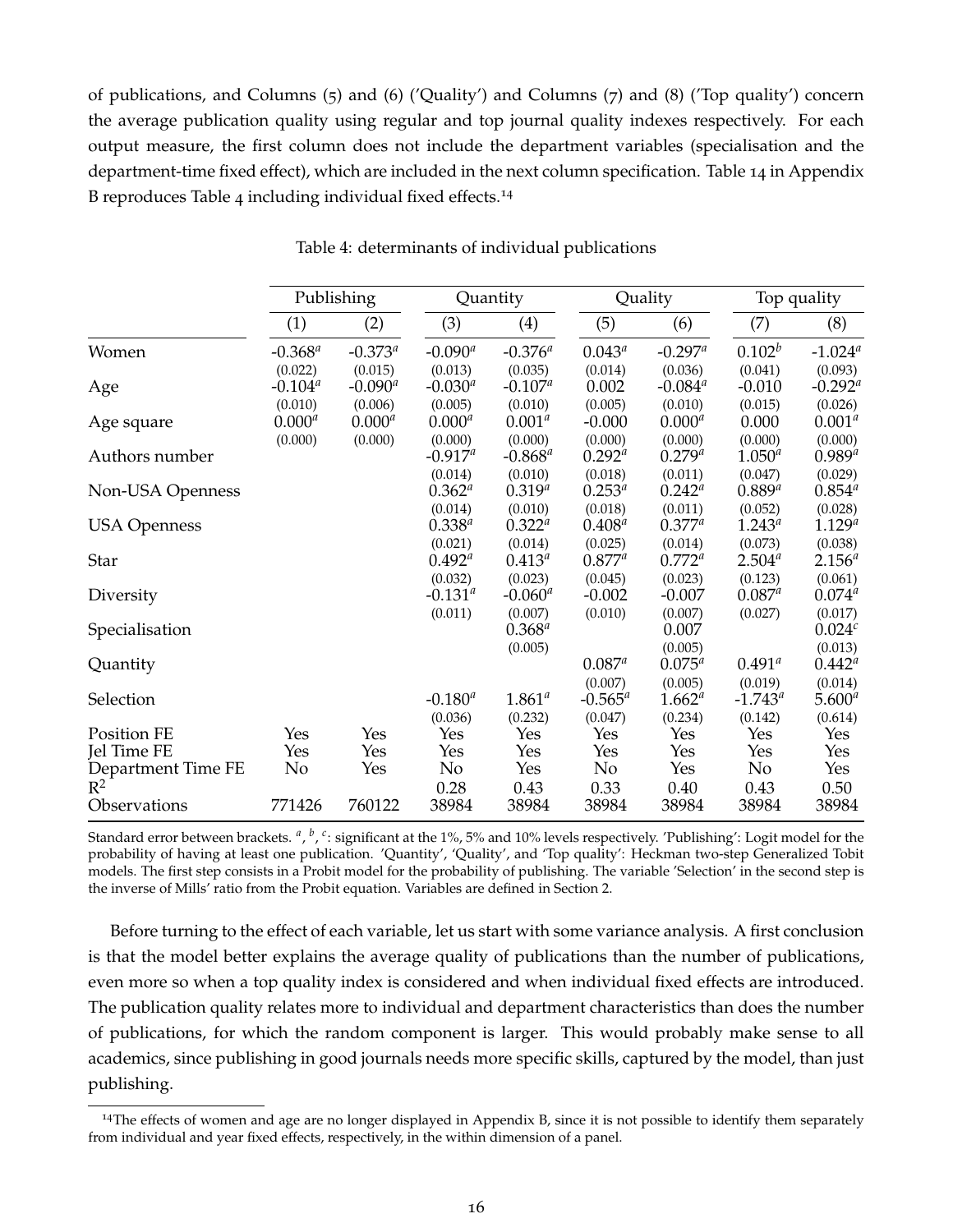Importantly, there is a large increase of the  $\mathbb{R}^2$  when department effects are introduced, by almost 60% for the quantity published, 22% for the publication quality and 16% for top quality (as regards estimations without individual fixed effects). This is confirmed by the more detailed variance analysis provided in Table 5. First, the 'Stand. error' columns report the standard error of the effect of a variable or of a group of variables for the quantity estimation presented in Table 4 column (4) and for the same regression including individual fixed effects presented in Table 14 column (4) in Appendix B. The higher it is relative to the standard error of the dependent variable to be explained (reported in the first line), the larger the explanatory power of this variable or group of variables. However, and most importantly, a variable or group of variables has a large explanatory power when its effect is largely correlated with the dependent variable. This is reported in the 'Correlation' columns.<sup>15</sup> We observe that the standard error of individual effects is slightly larger than the standard error of department effects. By contrast, the correlation of the latter with the dependent variable is slightly higher. Both results point to the fact that the two groups of variables have a relatively similar explanatory power of the individual number of publications, at least when individual fixed effects are not considered.

This shows that for such a type of analysis, whether or not an individual fixed effect is considered in the specifications is crucial. First, the explanatory power of the model largely increases when individual fixed effects are introduced. Compared with the model without individual fixed effects, the explanatory power almost doubles in the regressions without department effects, and it is still 50 to 80% higher than when department effects are included (see Table 14 in Appendix B). The explanatory power of the model is now comparable, even if a bit lower, to what is obtained in standard individual wage or productivity equations, with  $\mathbb{R}^2$  between 0.60 for quantity and 0.73 for top quality. Second, from the right-hand side of Table 5, we can see that the standard error of individual effects is now twice as large as that of department effects, while the correlation with the dependent variable is also larger for the former. This means that some unobserved individual effects do significantly influence the number of publications, which increases the explanatory power of individual effects relative to department effects.

Tables 15 and 16 in Appendix C reproduce the variance analysis for publication quality and top quality respectively. We first observe that individual effects explain more quality than quantity. Even when individual fixed effects are not included, the explanatory power of individual effects is larger than that of department effects. At the extreme, department effects have a standard error and correlation with the dependent variable around three times lower than those of individual effects.

To sum up, and keeping in mind the observation in Section 2 that individual fixed effects cannot always be properly identified separately from department effects if there is not enough mobility between departments – which could be the case here –, the lower bound for the explanatory power of department effects is around half of the explanatory power of individual effects. However, at the upper bound, without individual fixed effects but still with a set of individual observable characteristics, department effects could explain as much as individual effects, even more so for the number of publications than for their average quality. This means that agglomeration and peer effects do matter for the individual productivity of academics. Interestingly, the lower bound is of a similar magnitude to what Combes *et al.* (2008*a*) find for market activities in the same country, France. Relative to location effects, individual effects do not appear to play a larger role and may play a smaller one in scientific research, compared

<sup>&</sup>lt;sup>15</sup>The variance analysis is computed on variables centered with respect to their annual means and therefore performed in the within time dimension, to focus on spatial variations. See Abowd, Kramarz, and Margolis (1999) for details on this type of variance analysis.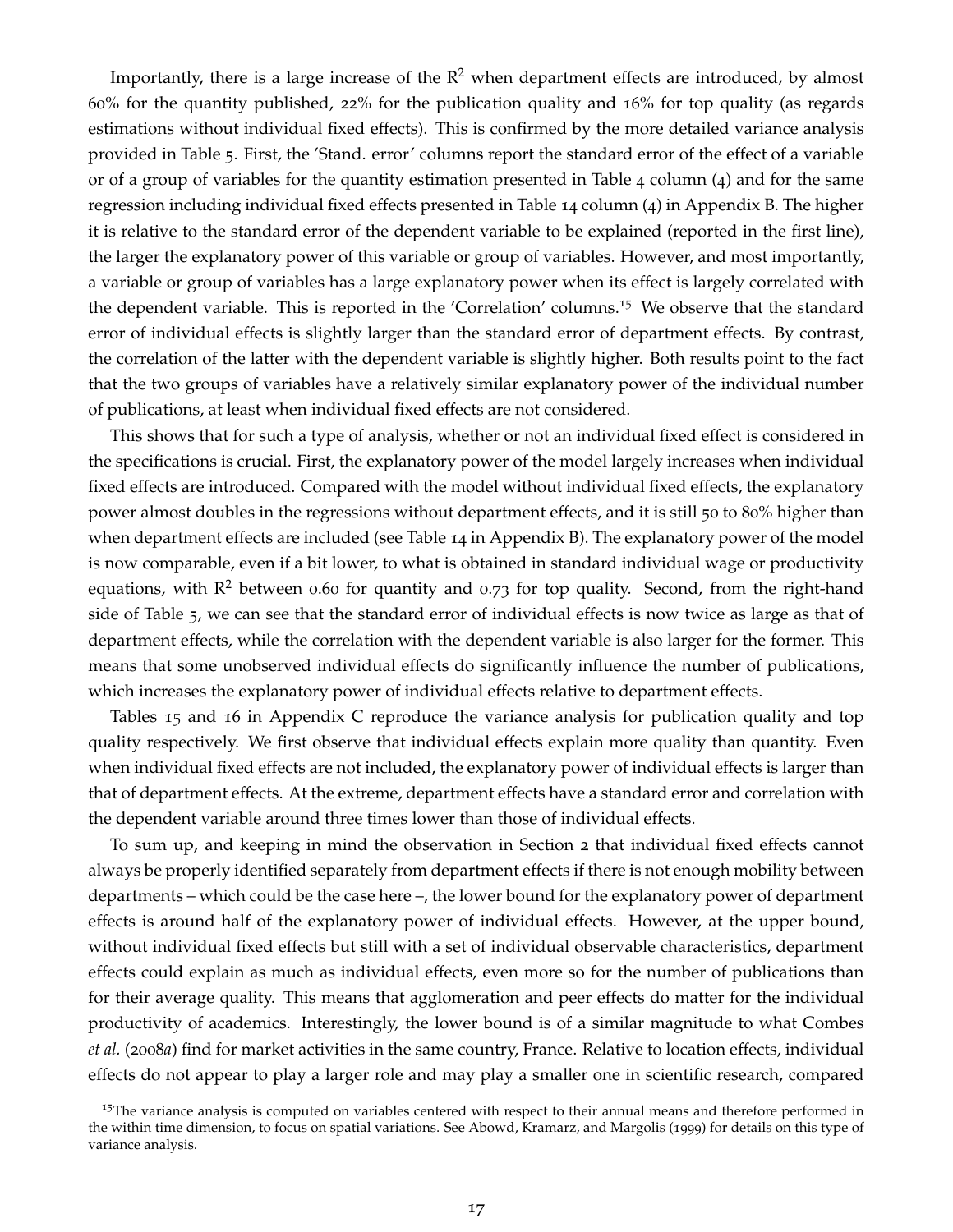with other activities. This contrasts with the findings of the literature. Waldinger (2012) does not find any peer effects among physicists, chemists and mathematicians in Nazi Germany, and this is also the conclusion of Dubois *et al.* (2011) for modern-day mathematicians. Kim *et al.* (2009) find that the effect of being in a top 25 economics and finance department gradually disappears between the 1970s and the 1990s in the USA. These authors comment the fact that department effects are or are not significant, but they do not discuss their global explanatory power, which we do here. This is not exactly the same point of view, and we believe our approach to be more relevant to assessing the share of individual productivity explained by location. Another possible explanation of the difference between these results is that individual fixed effects are not always properly identified. Unfortunately, as discussed in Section 2, the fact that mobility is high enough to identify both individual and location fixed effects is difficult to test formally. A last explanation could be that research habits differ between a European country like France and the USA, both in terms of research technology (e.g., the intensity of internet use for collaborations) and in terms of institutional design. For instance, the possibility of individuals capturing their publication performance is considered to be lower in most European countries where wages and positions are much less closely tied to publication records.<sup>16</sup> All of these factors could affect the relative role of individual and department characteristics.

|                         |              | Without individual fixed effects |          | With individual fixed effects |             |          |  |  |
|-------------------------|--------------|----------------------------------|----------|-------------------------------|-------------|----------|--|--|
|                         | Stand. error | Correlation                      | Sorting  | Stand, error                  | Correlation | Sorting  |  |  |
| Explained: quantity     | 0.456        | 1.000                            |          | 0.456                         | 1.000       |          |  |  |
| Individual effects      | 0.439        | 0.335                            | 0.100    | 0.497                         | 0.484       | 0.029    |  |  |
| Individual fixed effect |              |                                  |          | 0.432                         | 0.292       | $-0.026$ |  |  |
| Gender                  | 0.086        | 0.094                            | 0.014    |                               |             |          |  |  |
| Age                     | 0.295        | 0.023                            | $-0.053$ | 0.197                         | $-0.012$    | 0.030    |  |  |
| Position fixed effect   | 0.315        | 0.091                            | 0.126    | 0.197                         | 0.097       | 0.054    |  |  |
| Authors number          | 0.187        | 0.353                            | $-0.025$ | 0.184                         | 0.353       | $-0.018$ |  |  |
| Non-USA openness        | 0.063        | 0.110                            | 0.106    | 0.034                         | 0.110       | 0.088    |  |  |
| USA openness            | 0.047        | 0.118                            | 0.116    | 0.029                         | 0.118       | 0.098    |  |  |
| Star                    | 0.038        | 0.168                            | 0.157    | 0.027                         | 0.168       | 0.135    |  |  |
| Individual diversity    | 0.019        | 0.046                            | $-0.162$ | 0.030                         | 0.046       | $-0.156$ |  |  |
| Jel fixed effect        | 0.201        | 0.087                            | 0.042    | 0.272                         | 0.073       | 0.029    |  |  |
| Department effects      | 0.269        | 0.372                            | 0.743    | 0.250                         | 0.333       | 0.735    |  |  |
| Department fixed effect | 0.246        | 0.155                            | 1.000    | 0.226                         | 0.112       | 1.000    |  |  |
| Specialisation          | 0.186        | 0.333                            | $-0.248$ | 0.175                         | 0.333       | $-0.240$ |  |  |
| Selection               | 0.436        | $-0.134$                         | $-0.396$ | 0.441                         | $-0.124$    | $-0.334$ |  |  |
| Residuals               | 0.349        | 0.766                            | 0        | 0.291                         | 0.640       | 0        |  |  |

Table 5: variance analysis of the individual publication quantity

The table presents the variance analysis of the estimation reported in Table 4 column (4) and of the same regression including individual fixed effects reported in Table 14 column (4) in Appendix B. All variables are first centred with respect to their annual mean. The 'Stand. error' columns report the standard error of the effect of a variable or a group of variables. For the first line, it reports the standard error of the dependent variable. The 'Correlation' columns report the correlation between the effect of a variable or a group of variables and the dependent variable. The 'Sorting' columns report the correlation between the effect of a variable or of a group of variables and the department fixed effect.

Another crucial result emphasised by Combes *et al.* (2008*a*) regards the sorting of workers across space. More able workers locate in more favorable locations, where location effects reflecting localised externalities are the largest. From the econometric point of view, it is important to assess whether

<sup>16</sup>Combes, Linnemer, and Visser (2008*b*) document this for France.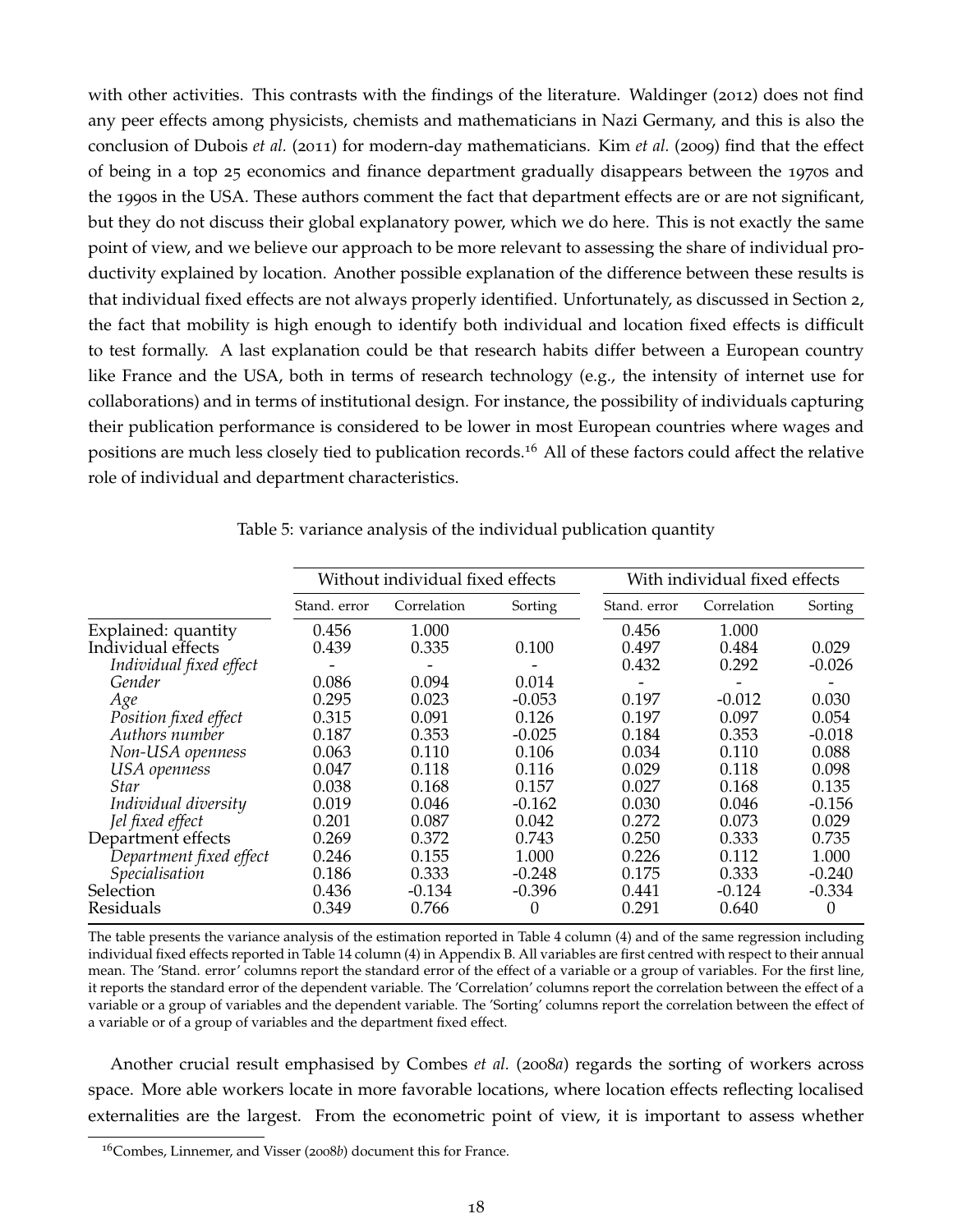department effects would be biased if individual effects were ignored. From the policy point of view, it is interesting to know whether more productive academics are attracted by the departments that generate more externalities, or if they locate randomly across departments. The 'Sorting' columns in Table 5 for publication quantity, and in Tables 15 and 16 in Appendix C for the average quality and top quality of publications, report the correlation between the effect of a variable or group of variables and the department fixed effects. It is typically found to be positive for individual effects, which means that workers with individual characteristics that make them publish more and with a higher quality are located in the departments that provide larger external effects. The correlation of all individual effects together, at 0.1, is significantly lower than what Combes *et al.* (2008*a*) find for market activities in France. However, it is larger for publication quality, and even larger for top quality publications. Due to the presence of such a correlation, Combes *et al.* (2008*a*) show that not considering individual effects can largely bias the estimation of department effects, which we will also illustrate below. Interestingly, we find that the spatial sorting of academics is larger on observed characteristics than on unobserved ones, since the correlations are smaller when individual fixed effects are considered (right-hand side of the tables). However, the gap between the two reduces for quality, and especially top quality, meaning that unobserved characteristics matter relatively more when the quality of publications increases. Unfortunately, none of the papers assessing the magnitude of peer effects in science compute such correlations between individual and department effects, which would have allowed us to compare our conclusions with those in other fields or for other periods.

We finally turn to the role of each variable. From Table 4, women and older academics appear to publish less, at least when department effects are considered. This is consistent with previous findings in the literature, even more so since we control here for the type of position held. Once a given position is achieved, for instance becoming a full professor, the number and quality of publications decreases with age. Part of the effect might also result from a cohort effect (previous generations had weaker incentives to publish than younger academics).

As detailed in Table 17 in Appendix D, expected results are obtained for the impact of the various positions. The higher the rank (professor, research professor, and even more so INSEE or *Ponts-et-Chaussées* Engineers as opposed to assistant professors or research fellows) and the more time allocated to research (research versus teaching positions), the larger the published quantity and quality, which is also the case for the academics purely in economics. Therefore, even if part of promotions in France is not related to publications, as observed by Combes *et al.* (2008*b*), those who get better positions do publish more on average. Note that our purpose here is not to give a causal interpretation to such variables but to control at best for individual abilities when estimating the role of departments.

Interestingly, we control not only for some of the standard 'ability' variables considered in wage or productivity equations, like gender, age or position (which plays the role of occupation), but also for variables related to what we call the individual 'research strategy'. The variable that has the largest correlation with the dependent variable is the academic's average number of co-authors per publication. Its impact on published quantity is largely negative. Having more co-authors decreases the number of published papers, which means that attributing only part of the publication to each co-author corresponds to a stronger effect than the one of producing more papers with more co-authors. In other words, the quantity published is subject to decreasing returns to scale in terms of the number of authors; academics would publish more papers if they worked alone. However, the average number of co-authors has a large positive effect on the average publication quality, which is even larger for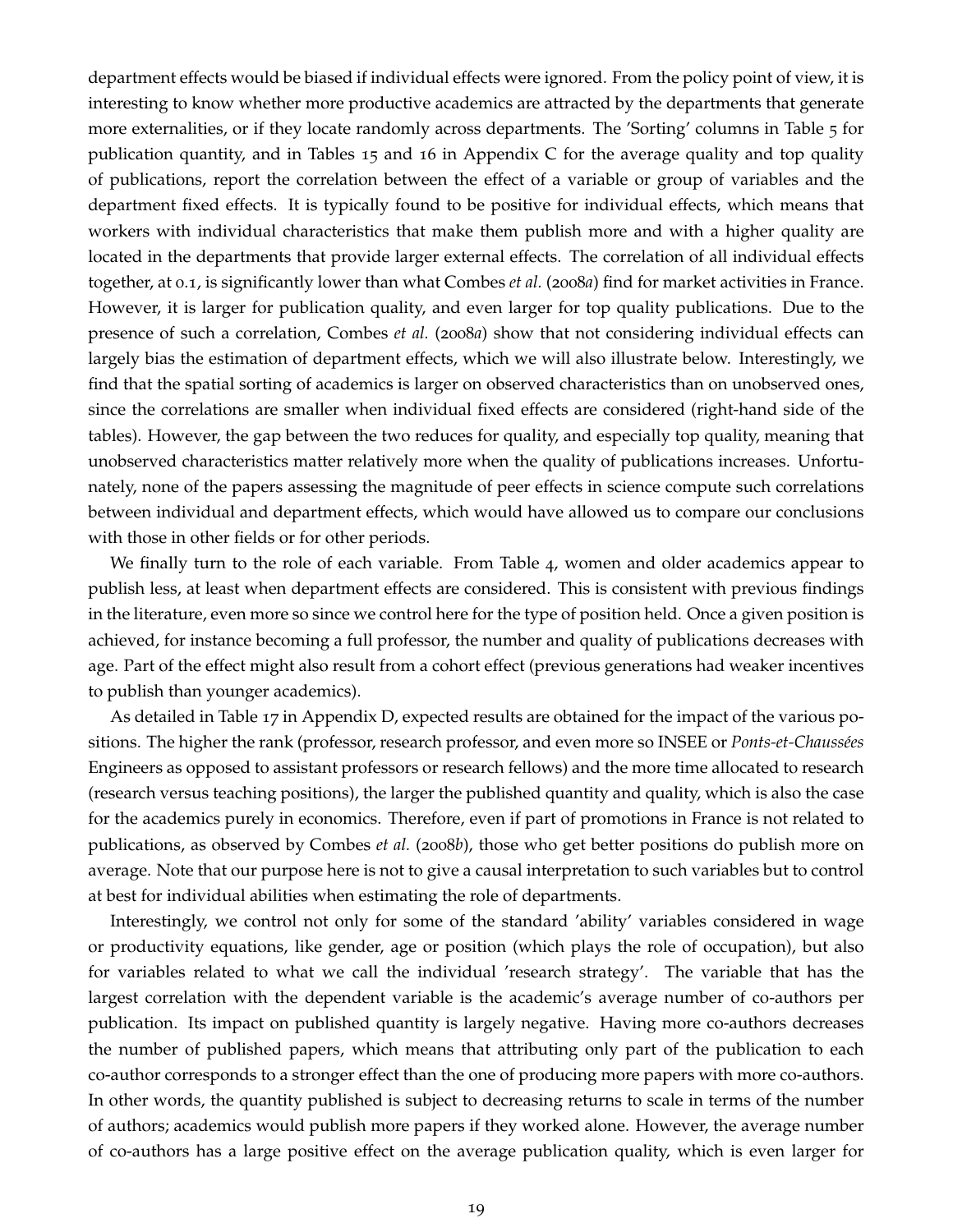top quality. Therefore, a larger number of co-authors decreases the number of publications equivalent written alone but increases their quality. There is a trade-off between the two, and only an analysis such as this can identify the two separately. For instance, an academic who has on average two co-authors instead of only one (per publication) has 30% less publications but their average quality is 12% higher and their average top quality is  $49.3\%$  higher.<sup>17</sup> This is drawn from the estimations without individual fixed effects, but the estimations including individual fixed effects give results of very similar magnitude.

Combining the two effects, having two co-authors instead of one decreases the quality-weighted volume of publications (a measure frequently found in the literature, consisting here in multiplying the quantity by the average quality) by around 21.6% but increases the top quality-weighted volume of publications by around 4.5%. Therefore, one should not expect to publish more, even in decent journals, thanks to co-authoring, but possibly to reach the top journals. Notice that the number of co-authors also has an indirect negative effect on average quality through quantity, since quantity has a positive impact on average quality (which is commented below). However, this indirect negative effect is not large enough to offset the positive direct effect on average quality. The total effect of co-authorship on quality is 0.214 and on top quality 0.605.<sup>18</sup> The article by Sauer (1988), which is one of the earliest contributions on the impact of co-authorship on publication, finds almost no effect, and two other studies, also on economists, Hollis (2001) and Medoff (2003), conclude to a negative effect of co-authorship on publication quality. Dubois *et al.* (2011) identify an overall negative effect of co-authorship for mathematicians on their citation-weighted publication index, but the effect turns positive when co-author specialisation is taken into account. The difference between these results and our own may be due to the fact that they do not precisely distinguish the quantity and quality effects, which work in opposite directions, as we have shown. Ductor (2011) obtains results that are consistent with ours, finding a negative effect of co-authorship for economists between 1971 and 1999 that turns positive when unobserved heterogeneity and endogenous co-authorship formation are taken into account.<sup>19</sup>

We also find that having a higher diversity of research fields does not really help academics to publish more, but it does increase their average publication quality, and again the effect is larger for top quality. This suggests the presence of some complementarities between research in different fields at the individual level. Dubois *et al.* (2011) also find a positive effect of field diversity for mathematicians.

Finally, our estimations of quality control for quantity, *i.e.*, the individual number of publications. This allows us to test for the presence of increasing returns to scale for quality at the individual level now (as opposed to the co-author team level assessed through the number of co-authors). This is usually omitted in the literature. Table 4 reveals that there are indeed increasing returns to the number of publications for average quality, and even more so for top quality publications. The more academics publish, the higher the average quality of their publications. An academic with twice as many publications has an average publication quality higher by 5.3% and a top publication quality higher by  $35.8\%$ <sup>20</sup>

Notice that all these results hold within JEL codes, since we control for JEL code fixed effects. JEL codes appear to have a pretty large explanatory power, especially as regards publication quality. This reflects the fact that all fields are not equal in terms of publication opportunities. To the best of our knowledge, nobody has yet been able to assess whether this is due to a pure 'fashion' effect (some

 $171.5^{-0.868} - 1$ ,  $1.5^{0.279} - 1$  and  $1.5^{0.989} - 1$ , respectively.

 $18-0.868 \times 0.075 + 0.279$  and  $-0.868 \times 0.442 + 0.989$ , respectively.

<sup>&</sup>lt;sup>19</sup>See Section 2 for a discussion about endogeneity concerns in the first step estimation.

 $2^{20}2^{0.075} - 1$  and  $2^{0.442} - 1$  respectively.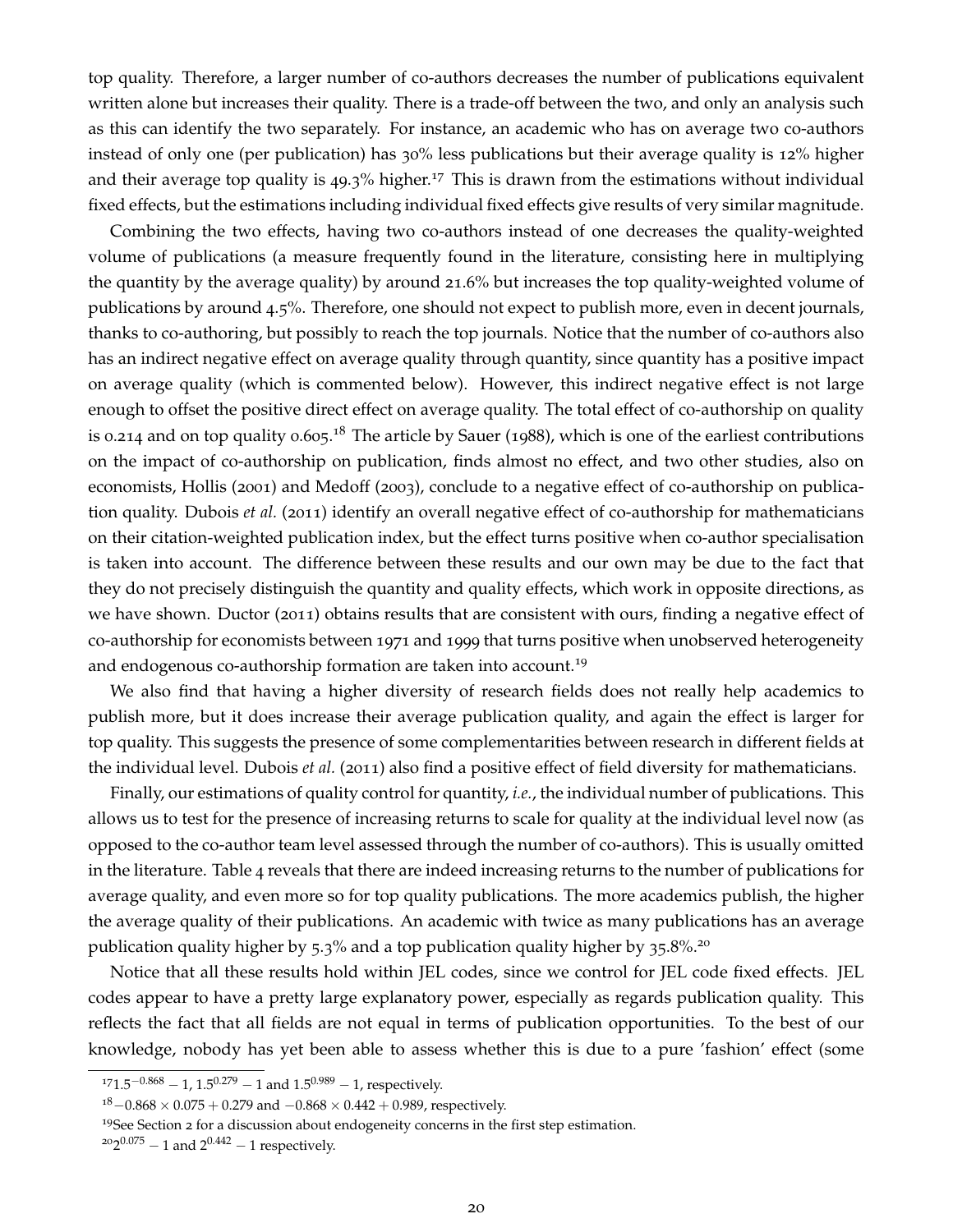topics are more fashionable, which makes them easier to publish) or to some selection effects (more able academics self-select in certain fields or those fields attract more able academics). However, it is not the purpose of the present article to tackle this difficult question. Still, in terms of interpretation, department effects are estimated here net of the direct role of academic composition in terms of research fields.

#### **5. Productive departments: sorting versus externalities**

The previous section studies how much location matters for the individual productivity of academics. We now move to the dual question of the extent to which department composition in terms of individual characteristics explains department performance, compared with the presence of local externalities. To this end, we repeat the previous variance analysis, but only after aggregating variables by department. Table 6 presents the results for quality while Tables 18 and 19 in Appendix E present the results for quantity and top quality respectively.

|                         |              | Without individual fixed effects |          |              | With individual fixed effects |          |
|-------------------------|--------------|----------------------------------|----------|--------------|-------------------------------|----------|
|                         | Stand, error | Correlation                      | Sorting  | Stand, error | Correlation                   | Sorting  |
| Explained: quality      | 0.426        | 1.000                            |          | 0.426        | 1.000                         |          |
| Individual effects      | 0.494        | 0.532                            | 0.225    | 0.536        | 0.721                         | 0.060    |
| Individual fixed effect |              |                                  |          | 0.390        | 0.701                         | 0.016    |
| Gender                  | 0.059        | 0.054                            | 0.005    |              |                               |          |
| Age                     | 0.266        | 0.076                            | $-0.119$ | 0.013        | $-0.061$                      | 0.028    |
| Position fixed effect   | 0.300        | 0.324                            | 0.264    | 0.124        | 0.103                         | $-0.047$ |
| Authors number          | 0.068        | 0.358                            | 0.096    | 0.061        | 0.358                         | 0.134    |
| Non-USA openness        | 0.040        | 0.414                            | 0.184    | 0.010        | 0.414                         | 0.099    |
| USA openness            | 0.038        | 0.484                            | 0.315    | 0.018        | 0.484                         | 0.240    |
| Star                    | 0.058        | 0.514                            | 0.348    | 0.044        | 0.514                         | 0.222    |
| Individual diversity    | 0.002        | $-0.239$                         | $-0.383$ | 0.001        | 0.239                         | 0.335    |
| Jel fixed effect        | 0.216        | 0.246                            | 0.083    | 0.205        | 0.209                         | 0.036    |
| Department effects      | 0.524        | 0.712                            | 1.000    | 0.381        | 0.495                         | 1.000    |
| Department fixed effect | 0.526        | 0.711                            | 1.000    | 0.382        | 0.494                         | 1.000    |
| Specialisation          | 0.004        | $-0.110$                         | $-0.426$ | 0.005        | $-0.110$                      | $-0.335$ |
| Quantity                | 0.028        | 0.118                            | 0.093    | 0.021        | 0.118                         | $-0.038$ |
| Selection               | 0.528        | $-0.404$                         | $-0.635$ | 0.386        | $-0.391$                      | $-0.522$ |
| Residuals               | 0.001        | $-0.007$                         | $\theta$ | 0.001        | $-0.013$                      | $^{(1)}$ |

Table 6: variance analysis of average publication quality at the department level

The table presents the variance analysis of the estimation reported in Table 4 column (6) and of the same regression including individual fixed effects, reported in Table 14 column (6) in Appendix B, once they are averaged by department. For the meaning of the figures reported, see the note to Table 5.

Both Kim *et al.* (2009) for economics and business and Dubois *et al.* (2011) for mathematics argue that what makes a good department nowadays is primarily the bringing together of academics with good individual characteristics. This is not what we find here. Even according to the specification that includes individual fixed effects, in the right-hand side of Table 6, the standard error of individual effects is only slightly higher than the standard error of department effects. Still, the correlation with average department quality of publication is twice as high for the former. When individual fixed effects are not controlled for, both the standard error of department effects and their correlation with the dependent variable are now higher than those for individual effects. Therefore, at best, the characteristics of academics explain slightly more the publication quality disparities between departments than the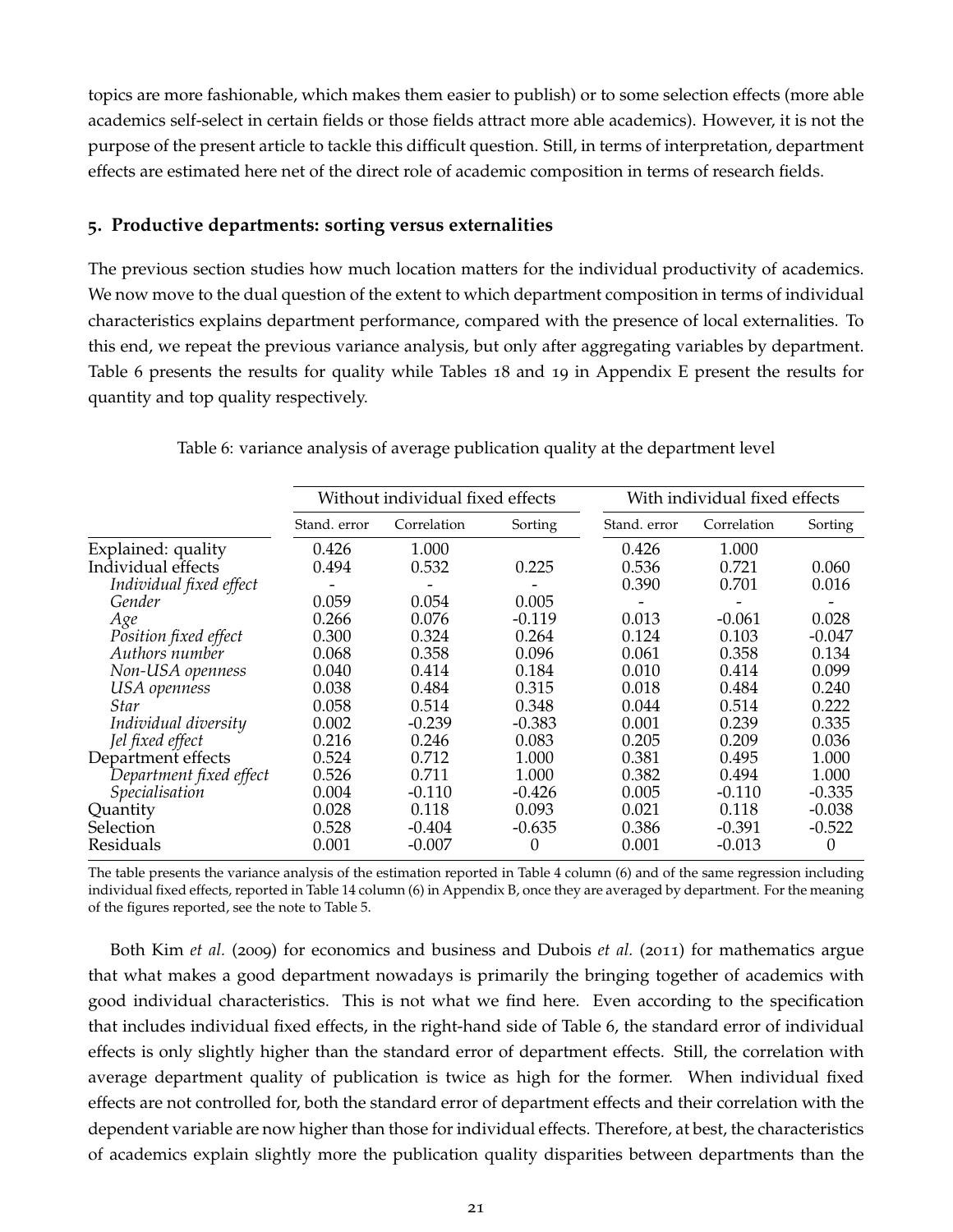external effects at play in these departments. From Tables 18 and 19 in Appendix B, the same conclusion is obtained for quantity and top quality, to slightly larger and smaller extents respectively. Again, this means that agglomeration and peer effects are quite strong and therefore important in explaining the ranking of academic institutions.

Among individual characteristics that explain department disparities, research fields present in the department play a large role since JEL code fixed effects have a standard error of 0.216 and a correlation with the dependent variable at 0.246. Having a larger share of high rank positions is the only group that has a larger explanatory power. Importantly for policy implications, the share of each position type is to a large extent not a department decision in France but results from individual location choices for research position, and from the Ministry of Higher Education decisions for position involving teaching. It also appears that the higher publication quality in some departments is due to the fact that they have more people with a higher average number of co-authors. Having academics with co-authors abroad or being a star is also quite correlated with the average department publication quality, but the explanatory power of these variables is reduced by their pretty low variability across departments. Individual diversity does not vary so much between departments and its effect is not strongly correlated with the average department quality, although its elasticity is largely positive. Differences in gender and age composition do not really matter for disparities between departments. As presented in Appendix E, such conclusions are broadly confirmed for quantity and top quality, with some variables sometimes having a slightly stronger or weaker explanatory power.

We can also study the impact of individual spatial sorting on department disparities. For market activities in France, Combes *et al.* (2008*a*) find that the correlation between individual and department fixed effects is strong, at 0.29. Disparities between individual characteristics and in terms of local externalities therefore cumulate and generate pretty large productivity disparities between locations. Individual and department effects disparities are less systematically related to each other here since the correlation between both is only 0.06, as shown in the right-hand side of Table 6. Interestingly, sorting on individual observed characteristics, which is reported in the left-hand side of Table 6, is larger, at 0.225. This means that unobserved individual characteristics, which significantly increase the explanatory power of the model (the correlation of individual effects with the dependent variable is 0.72, compared with 0.53 without individual fixed effects), are distributed more independently from department effects than observed characteristics.

Kim *et al.* (2009) argue that the declining role of economics and finance department externalities is a recent trend that gradually emerged in the eighties and nineties, by comparison with the seventies. To assess whether such a trend is also present for French economics departments, and because our panel spans a fairly long period of time, we repeat all our analyses for two sub-periods separately, 1990–1997 and 1998-2005. These periods are interesting because it was only at the end of the nineties that, first, the internet started to be systematically used to search for literature and circulate papers and second, that publications in peer-reviewed non-French journals became the norm when evaluating academics. Both may have contributed to a change in the effect of departments on publications. However, as the results reported in Appendix F show, all the conclusions we draw in this paper are broadly stable between the two periods and correspond to what is found over the period 1990-2005.<sup>21</sup> In particular, we do not observe any decline in the strength of department externalities over time.

<sup>&</sup>lt;sup>21</sup>The minor observed changes relate to the lower productivity of women and older academics, which is less pronounced, and to the sorting on individual observed characteristics, which is larger over the 1998-2005 period.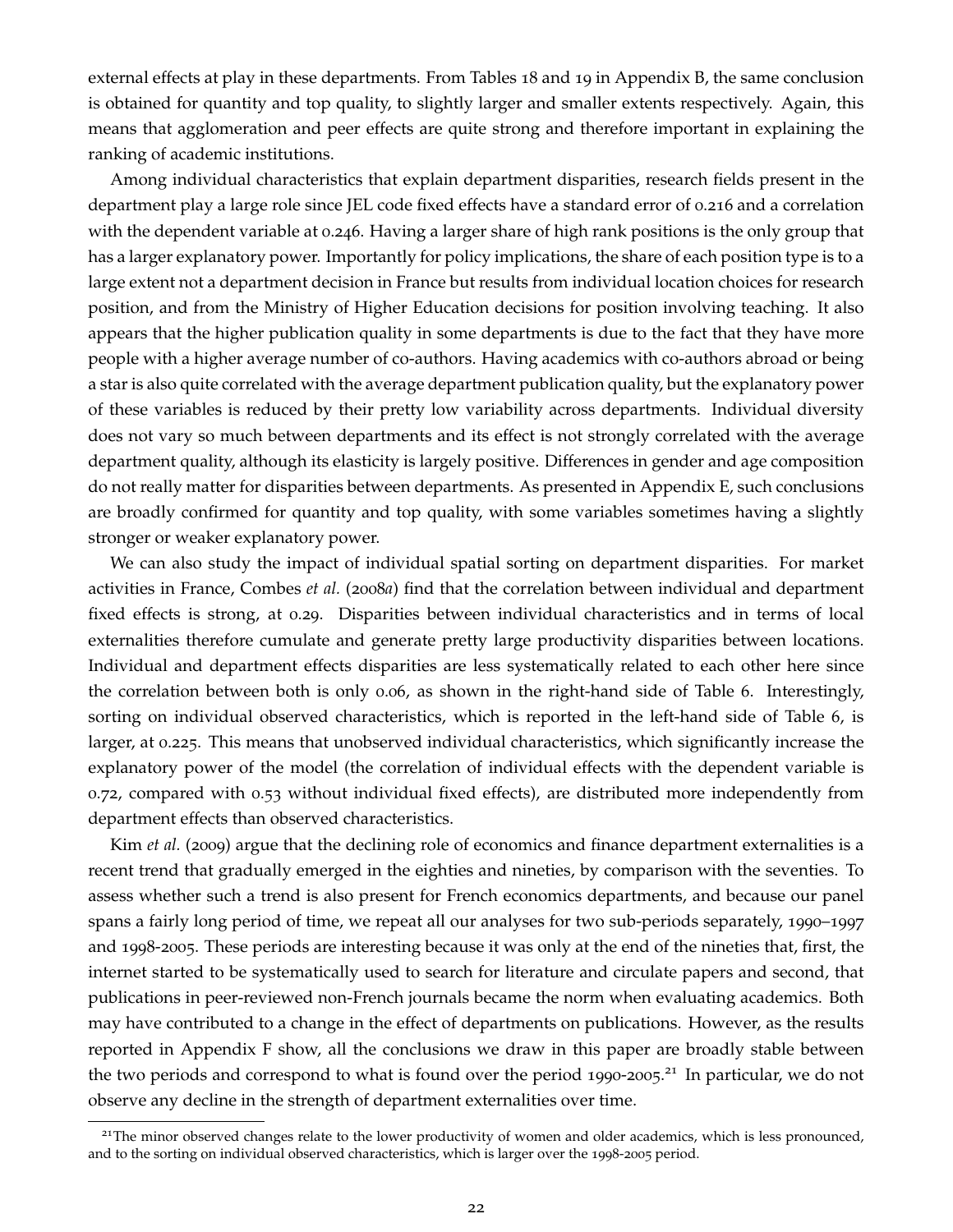#### **6. The channels of department externalities**

The last step in our analysis is to identify the channels through which department externalities operate. This consists in studying both the impact of the specialisation variable in the first step of the estimation and the determinants of the department fixed effect in the second step estimation.

Specialisation is the only variable that is both department- and JEL code-specific. It assesses whether having a large share of department publications in a given field helps academics to publish in that field. This is called a localisation effect in economic geography,<sup>22</sup> and it can reflect external (to the firm or individual) but local economies of scale taking place within industries, or in this case fields. Table 4 shows that department specialisation does indeed have a positive effect on the quantity published in the field by an academic. The effect, at 0.368, is pretty large, since the specialisation elasticity is usually found in the range 0.010-0.050 for productivity in market activities. This is somewhat offset here because specialisation variability is lower across departments than across cities. Still, when one increases the share of publications in a field in the department by 50% (corresponding to half a standard error at the median), the number of papers published in that field increases by  $16.1\%$ <sup>23</sup>

By contrast, there is no direct significant impact of specialisation on the quality of publications, whether measured with the medium or the top journal quality index. But specialisation does have an indirect positive impact on quality, due to the positive impact of quantity on quality. The indirect impact of specialisation is 0.027 for quality and 0.163 for top quality.<sup>24</sup> Last, and contrary to some other determinants of department fixed effects, the impact of specialisation is almost not affected when individual fixed effects are introduced into the specification (Table 14 in Appendix B).

Table 7 reports the impact of department variables on the estimated department fixed effect for each publication variable. Table 35 in Appendix G does the same when individual fixed effects are controlled for in the first step estimation. Since the dependent variable is estimated in a first step, we must correct for measurement errors on it. We do so using Feasible Generalised Least Square ('FGLS' columns) and we systematically compare the estimates with Ordinary Least Squares ('OLS' columns). Table 7 shows that results are almost not sensitive to the use of OLS or FGLS. This confirms that department fixed effects are pretty precisely estimated in the first step, or at least that no large bias could result from measurement error on them. When individual fixed effects are considered, as presented in Table 35, the same conclusion is reached.

The impact of the size of the local economy on local productivity is one of the most studied questions in economic geography. We could have controlled for such a variable here, such as the total size of the city where the university is located, for example. However, we believe that local externalities can be even more localised as regards academic activities that need face-to-face contact. Therefore, we use the size of the department defined as its number of academics, which is in itself an interesting variable, since it is at least partly in the hands of the department head, the university or the central government (in many European countries, for instance). We then test the relevance of our choice of spatial scale in two ways. First, we also include a research access variable that corresponds to the proximity to other

<sup>22</sup>For all references to empirical economic geography in this section, please refer to Combes, Mayer, and Thisse (2008*c*).  $231.5^{0.368} - 1.$ 

 $^{24}0.368 \times 0.075$  and  $0.368 \times 0.442$  respectively.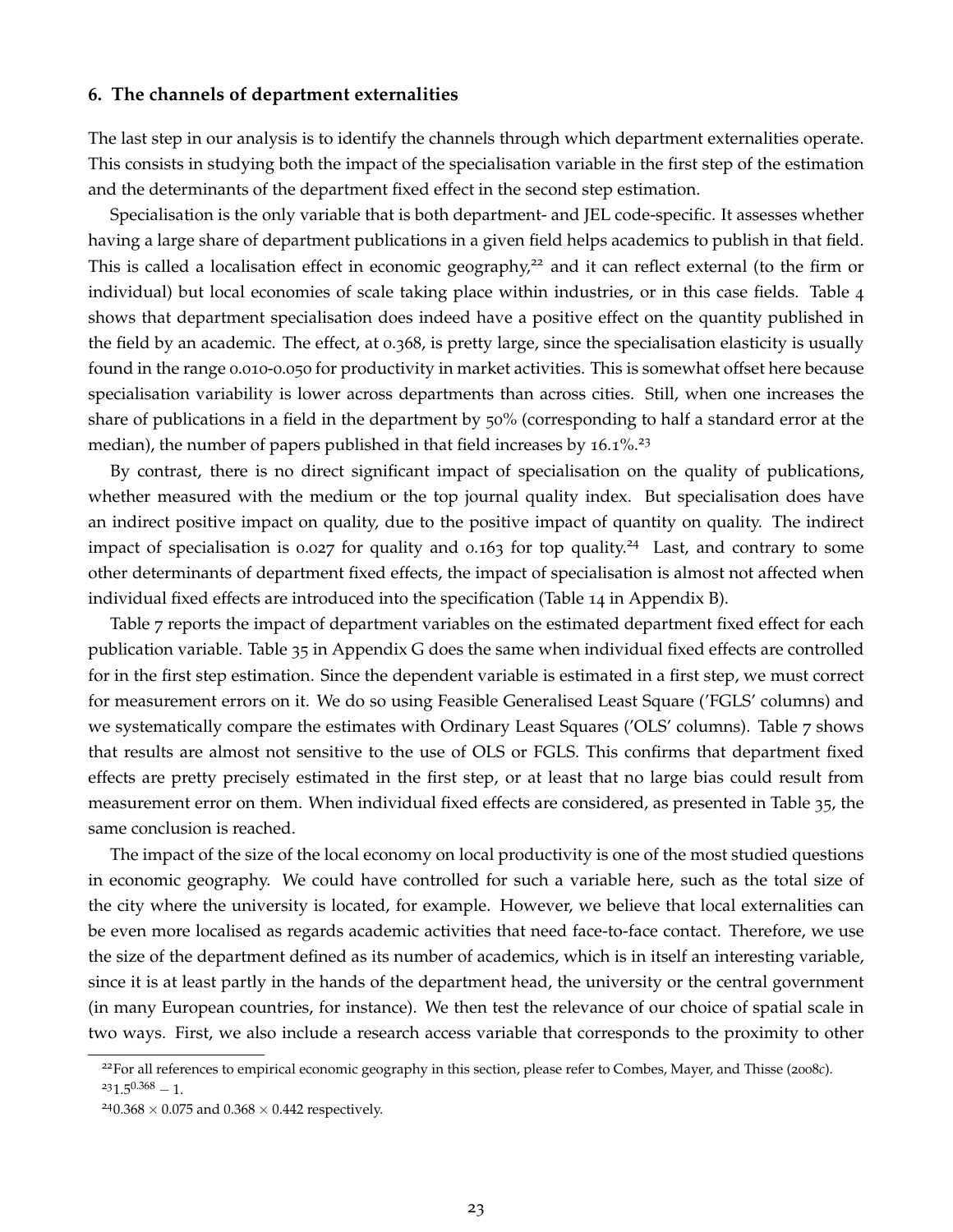|                     |                   | Publishing         |                    | Quantity           |                   | Quality            |                   | Top quality        |  |
|---------------------|-------------------|--------------------|--------------------|--------------------|-------------------|--------------------|-------------------|--------------------|--|
|                     | <b>OLS</b><br>(1) | <b>FGLS</b><br>(2) | <b>OLS</b><br>(3)  | <b>FGLS</b><br>(4) | <b>OLS</b><br>(5) | <b>FGLS</b><br>(6) | <b>OLS</b><br>(7) | <b>FGLS</b><br>(8) |  |
| <b>Size</b>         | $0.100^{a}$       | $0.101^{a}$        | $0.198^{^{a}}$     | $0.174^{^{a}}$     | $0.067^{a}$       | $0.078^{a}$        | $0.172^{a}$       | $0.192^{\degree}$  |  |
|                     | (0.014)           | (0.014)            | (0.012)            | (0.012)            | (0.013)           | (0.013)            | (0.033)           | (0.034)            |  |
| Women               | $0.230^{v}$       | $0.229^{b}$        | $0.490^{^{a}}$     | $0.355^{4}$        | $0.334^{a}$       | $0.448^{^{a}}$     | $1.173^{^{a}}$    | $1.558^{^{a}}$     |  |
|                     | (0.102)           | (0.104)            | (0.090)            | (0.109)            | (0.095)           | (0.114)            | (0.247)           | (0.297)            |  |
| Age                 | $0.034^{^{a}}$    | 0.033              | $0.029^{^{a}}$     | $0.021^{a}$        | $0.025^{^{a}}$    | $0.022^{\degree}$  | $0.081^{^{a}}$    | $0.072^{^{a}}$     |  |
|                     | (0.004)           | (0.004)            | (0.004)            | (0.005)            | (0.004)           | (0.005)            | (0.010)           | (0.013)            |  |
| Diversity           | $0.662^{n}$       | $0.662^{n}$        | $0.448^{^{a}}$     | $0.367^{4}$        | $0.323^{^{a}}$    | $0.329^{4}$        | $1.037$ "         | $1.019^{^{a}}$     |  |
|                     | (0.026)           | (0.026)            | (0.023)            | (0.046)            | (0.024)           | (0.047)            | (0.063)           | (0.123)            |  |
| Research Access     | $-0.017^{\circ}$  | $-0.017^{\circ}$   | $-0.011$           | $-0.005$           | $0.015^{\circ}$   | $0.013^{c}$        | $0.042^b$         | 0.031              |  |
|                     | (0.008)           | (0.008)            | (0.007)            | (0.007)            | (0.008)           | (0.008)            | (0.020)           | (0.020)            |  |
| Non-USA Openness    | $1.287^{4}$       | $1.290^{^{a}}$     | $1.451^{^{\circ}}$ | $1.262^{^{a}}$     | $1.435^{^{a}}$    | $1.347^{4}$        | $4.941^{^a}$      | $4.680^{^{a}}$     |  |
|                     | (0.202)           | (0.202)            | (0.179)            | (0.220)            | (0.188)           | (0.229)            | (0.491)           | (0.597)            |  |
| <b>USA Openness</b> | $0.858^{^{a}}$    | $0.853^{4}$        | 0.210              | 0.088              | $1.023^{^{a}}$    | $1.084^{^{a}}$     | $3.522^{a}$       | $3.563^{4}$        |  |
|                     | (0.276)           | (0.276)            | (0.245)            | (0.228)            | (0.257)           | (0.241)            | (0.669)           | (0.628)            |  |
| Heterogeneity       | $-1.147$          | $-1.145$           | $-1.082^{a}$       | $-0.900$           | $-0.752^{a}$      | $-0.757$           | $-2.539^{a}$      | $-2.493$           |  |
|                     | (0.039)           | (0.039)            | (0.035)            | (0.105)            | (0.037)           | (0.107)            | (0.095)           | (0.280)            |  |
| <b>Stars</b>        | $0.828^{b}$       | $0.832^{^{\circ}}$ | $1.549^{^{a}}$     | $1.387^{4}$        | $2.527^{4}$       | $2.538^{4}$        | $7.691^{4}$       | $7.759^{a}$        |  |
|                     | (0.375)           | (0.375)            | (0.332)            | (0.328)            | (0.349)           | (0.345)            | (0.909)           | (0.899)            |  |
| Positions           | yes               | yes                | yes                | yes                | yes               | yes                | yes               | yes                |  |
| Time Fixed Effect   | yes               | yes                | yes                | yes                | yes               | yes                | yes               | yes                |  |
| $R^2$               | 0.82              | 0.82               | 0.86               | 0.93               | 0.75              | 0.85               | 0.82              | 0.90               |  |
| Observations        | 1209              | 1209               | 1209               | 1209               | 1209              | 1209               | 1209              | 1209               |  |

Table 7: determinants of department fixed effects

Standard error between brackets. <sup>a</sup>, <sup>b</sup>, <sup>c</sup>: significant at the 1%, 5% and 10% levels respectively.

departments, which allows us to separate very local externalities from more extended ones. Second, we provide estimates in Section 7 at the city level.

Department size has a positive and significant impact on all measures of individual productivity when individual fixed effect are not controlled for: the probability to publish, the number of publications and their average quality. The largest effect is obtained for the average quantity of publications, at 0.198.<sup>25</sup> It is much larger than standard estimates in economic geography for city size, which are at most at 0.090. As in the economic geography literature, we obtain that the impact is much lower when individual fixed effects are controlled for in the first step estimation, although, as we saw above, spatial sorting is less marked for academics than for market activities. Still, the effect is now 0.161 for quantity (OLS estimate in Table 35), still much larger than the standard 0.020 found for market activities when individual fixed effects are controlled for, even if the effect is positive but no longer significant for the other dimensions of publication.<sup>26</sup> When individual fixed effects are not controlled for, doubling the size of a department (corresponding to about half a standard error at the median) increases the average

 $^{25}$ Here we use the OLS estimates, which are more directly comparable with the literature, but as we have already remarked, differences with FGLS are generally small, at least when individual fixed effects are not controlled for.

<sup>&</sup>lt;sup>26</sup>Department size is one of the variables for which the difference between OLS and FGLS is rather large and which experiences more generally a pretty large increase in standard error when individual fixed effects are controlled for. This may reflect the issue mentioned in Section 2 about the difficulty of estimating individual and department fixed effects separately when mobility is not large enough.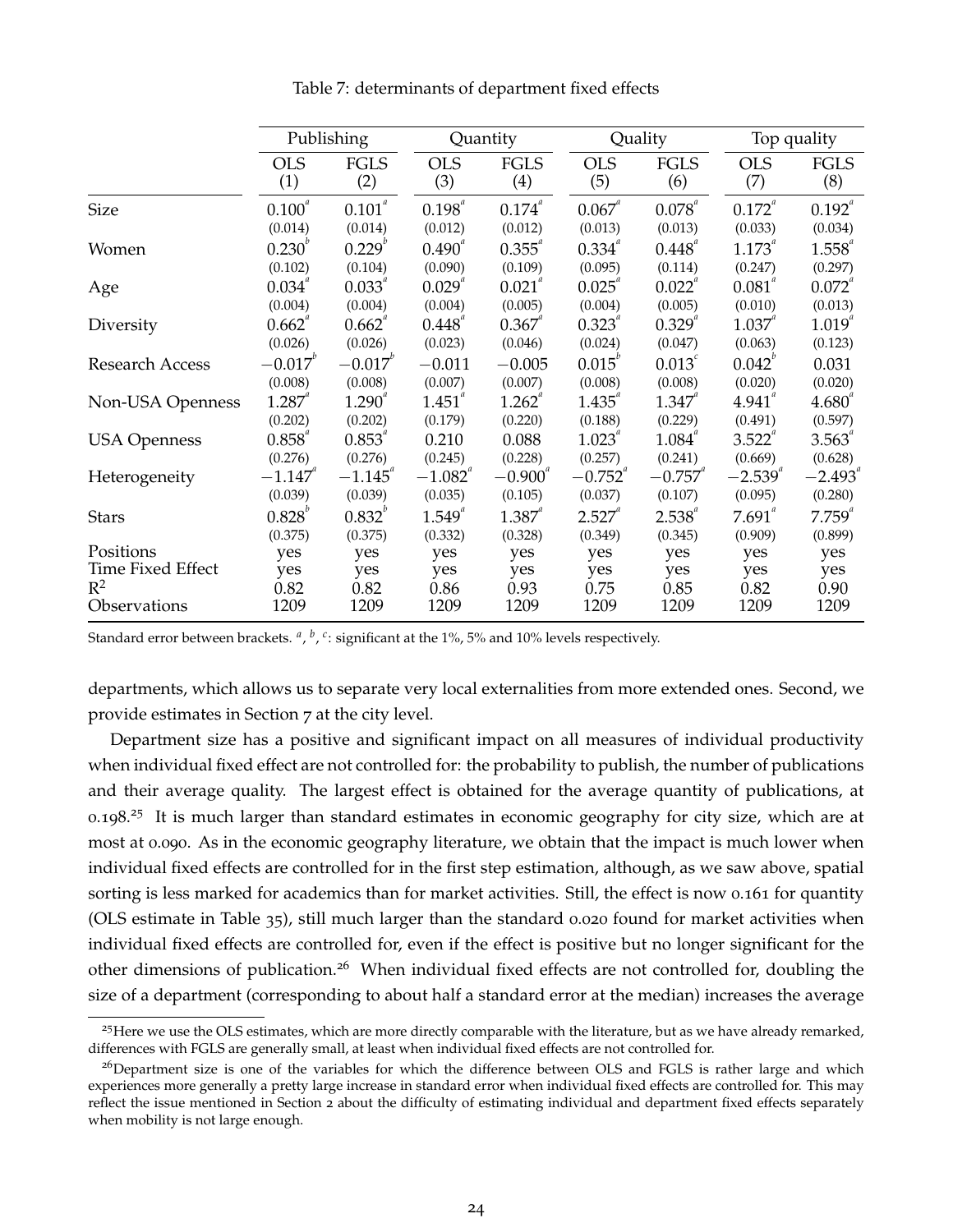quantity of articles by  $14.7\frac{6}{7}$  which in turn has an additional indirect positive effect on quality and top quality. The direct effect of department size on quality and top quality increases them by 4.8% and 12.7% respectively.<sup>28</sup> From the variance analysis reported in Table 8 for quality and in Tables 36, 37 and 38 in Appendix G for publishing, quantity and top quality respectively, we observe that department size has some explanatory power of the department fixed effect, especially for quantity. However, many other variables, commented below, have a larger explanatory power. This contrasts with the usual findings of the economic geography literature, where size is found to be the main explanation of productivity differences across locations. Therefore, larger departments do make academics more productive but other factors can play an even larger role.

Research access has little significant impact on department externalities. This contrasts with the economic geography findings where market access variables almost always have large and positively significant effects on productivity. In Table 7, the market potential effect is around ten times smaller than what is usually found and the elasticity is not always significantly different from zero, and it is never significant when individual fixed effects are considered in the first step (see Table 35). Therefore, agglomeration effects appear to be very localised for academic activities, more than for market activities in general. This finding is consistent with the importance of face-to-face contact for certain activities, as argued by Gaspar and Glaeser (1998). For instance, Arzaghi and Henderson (2008) find for the advertising agency industry that agglomeration effects take place at the block level in Manhattan. The very localised nature of interactions in science is also consistent with Agrawal and Goldfarb (2008), who find that bitnet (an early version of internet) did not impact academic collaborations between very distant institutions more than between close ones. Once outside the department, the impact of other academics does not depend on where they are located.<sup>29</sup>

It is important to note that we control, at least partly, for the role of co-authors through the openness variables. The literature on academic networks (see for instance Laband and Tollison (2000), Rosenblat and Mobius (2004) or Goyal, van der Leij, and Moraga-González (2006)) shows that distance to coauthors has significantly increased over time. If the links to co-authors were not controlled for, research access could have had a stronger effect, at least for the first years in our sample when internet use was less widespread. Not only does having co-authors abroad and in the USA increase both the individual quantity and quality of publications for an academic, as we show in Section 4, but we also find that a larger proportion of academics in the department with co-authors abroad creates a positive publication externality for all academics, as shown by the lines 'Non-USA openness' and 'USA openness' in Table 7. We probably capture the fact that in a world where distance does not matter once outside the department, being connected with other academics elsewhere, and in particular in the USA where a large share of academic activity takes place, is important. This is fully consistent with the large role of networks in academia underlined by the literature we have just quoted. We find that all dimensions of the publication activity (probability to publish, number of publications and their quality) are affected but that the effect is larger and larger as we move across these dimensions. However, these two variables do not have a very large explanatory power, since the variance of their effect is lower than that of department size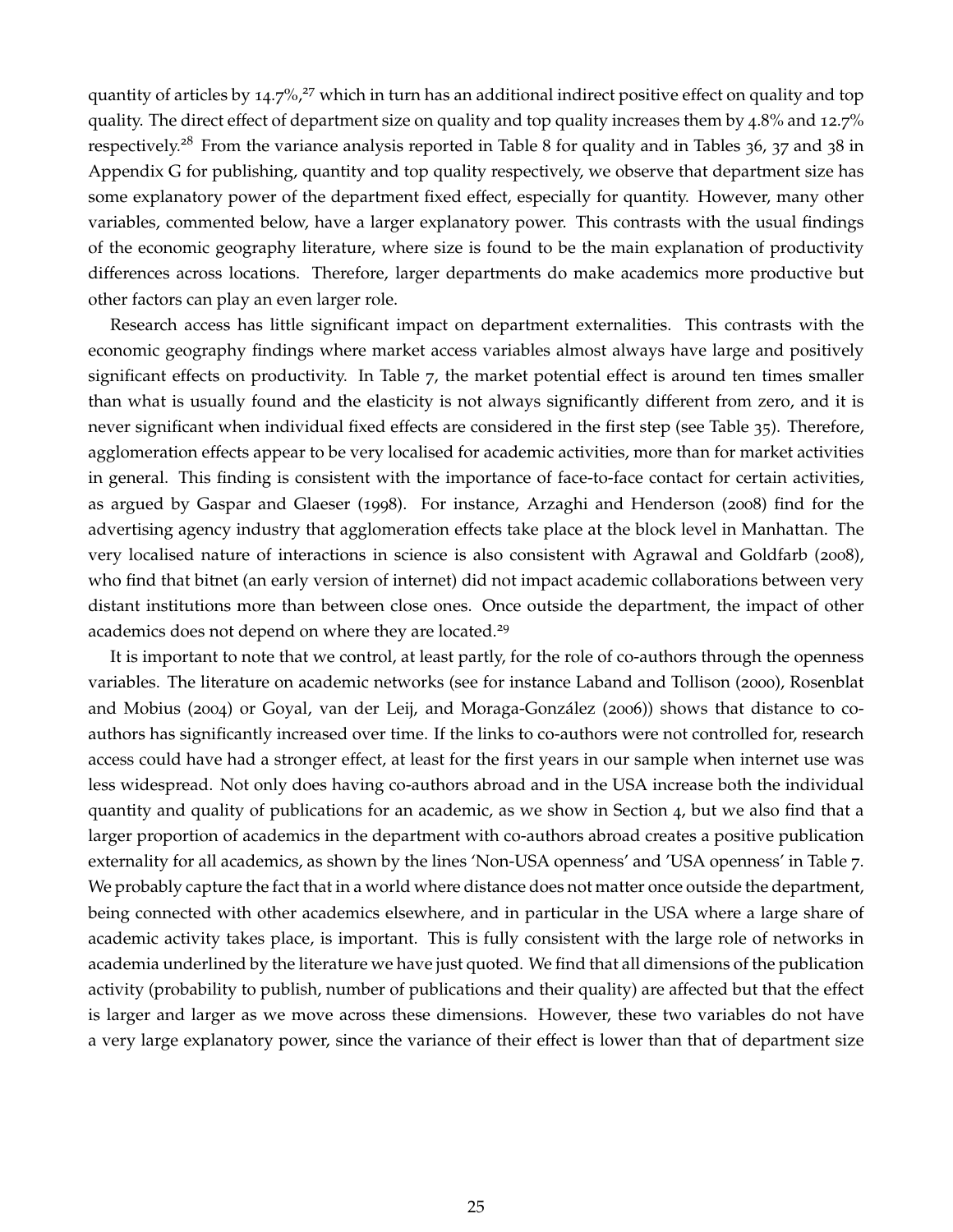|                                    |              | Without individual fixed effects |              | With individual fixed effects |
|------------------------------------|--------------|----------------------------------|--------------|-------------------------------|
|                                    | Stand, error | Correlation                      | Stand, error | Correlation                   |
| Explained: department fixed effect | 0.525        | 1.000                            | 0.381        | 1.000                         |
| Composition effects                | 0.207        | $-0.129$                         | 0.144        | $-0.084$                      |
| Size                               | 0.058        | 0.055                            | 0.017        | $-0.022$                      |
| Gender                             | 0.036        | $-0.088$                         | 0.040        | $-0.023$                      |
| Age                                | 0.086        | $-0.016$                         | 0.068        | $-0.068$                      |
| Positions                          | 0.153        | $-0.164$                         | 0.120        | $-0.051$                      |
| Research strategy effects          | 0.510        | 0.760                            | 0.313        | 0.608                         |
| Diversity                          | 0.139        | 0.537                            | 0.105        | 0.465                         |
| Research Access                    | 0.023        | 0.303                            | 0.024        | $-0.135$                      |
| Non-USA Openness                   | 0.093        | 0.473                            | 0.033        | 0.292                         |
| <b>USA</b> Openness                | 0.059        | 0.453                            | 0.055        | 0.318                         |
| Heterogeneity                      | 0.273        | 0.678                            | 0.183        | 0.563                         |
| <b>Stars</b>                       | 0.122        | 0.409                            | 0.057        | 0.255                         |
| Residuals                          | 0.293        | 0.558                            | 0.278        | 0.729                         |

Table 8: variance analysis of the department fixed effects for the average publication quality

The table presents the variance analysis of the estimation reported in Table 7 column (5) and of the same regression when individual fixed effects are considered in the first step estimation, which is reported in Table 35 column (5) in Appendix G. For the meaning of the figures reported, see the note to Table 5.

while the correlation with the department fixed effect is similar, as reported in Table 37.

Similarly, both women and older academics exert positive externalities on other academics' publications, again whatever the publication dimension, but these variables have an even lower explanatory power of the department fixed effect than department size and openness. Therefore, these are not the effects that drive externality disparities between departments. Still, it is interesting to notice that two categories of academics who publish less individually, as we show in Section 4, exert a positive externality on the publications of their colleagues. Also interesting is the fact that the reverse is observed for some positions who publish more individually but exert a negative externality on other department academics. In general, we observe that less productive positions exert larger externalities (see the details of position externalities in Table 34 in Appendix G).

The variables that really drive the differences in department externalities belong to the group we label as department 'research strategy', although, like size, their effect decreases somewhat when individual fixed effects are controlled for in the first step. The first variable relates to the heterogeneity of academics in terms of publication records. The larger it is, the lower the department effects. Local externalities are strongest in the most homogeneous departments, those where people have similar publication records. Moreover, heterogeneity has the largest explanatory power of the department fixed effect, since its effect presents both the largest standard error and the largest correlation with the dependent variable (See Table 8 for the average publication quality and Tables 36, 37 and 38 in Appendix G for the probability to publish, the publication quantity and the publication top quality respectively). When individual fixed effects are controlled for, increasing heterogeneity (that is decreasing homogeneity) by 25% (corresponding to around half a standard error at the median) induces a decrease of 28% in the

 $272^{0.198} - 1.$ 

 $282^{0.067} - 1$  and  $2^{0.172} - 1$ .

<sup>&</sup>lt;sup>29</sup>Alternative specifications of the research access variable, with squared distance or square root of distance as denominator, lead to similar results.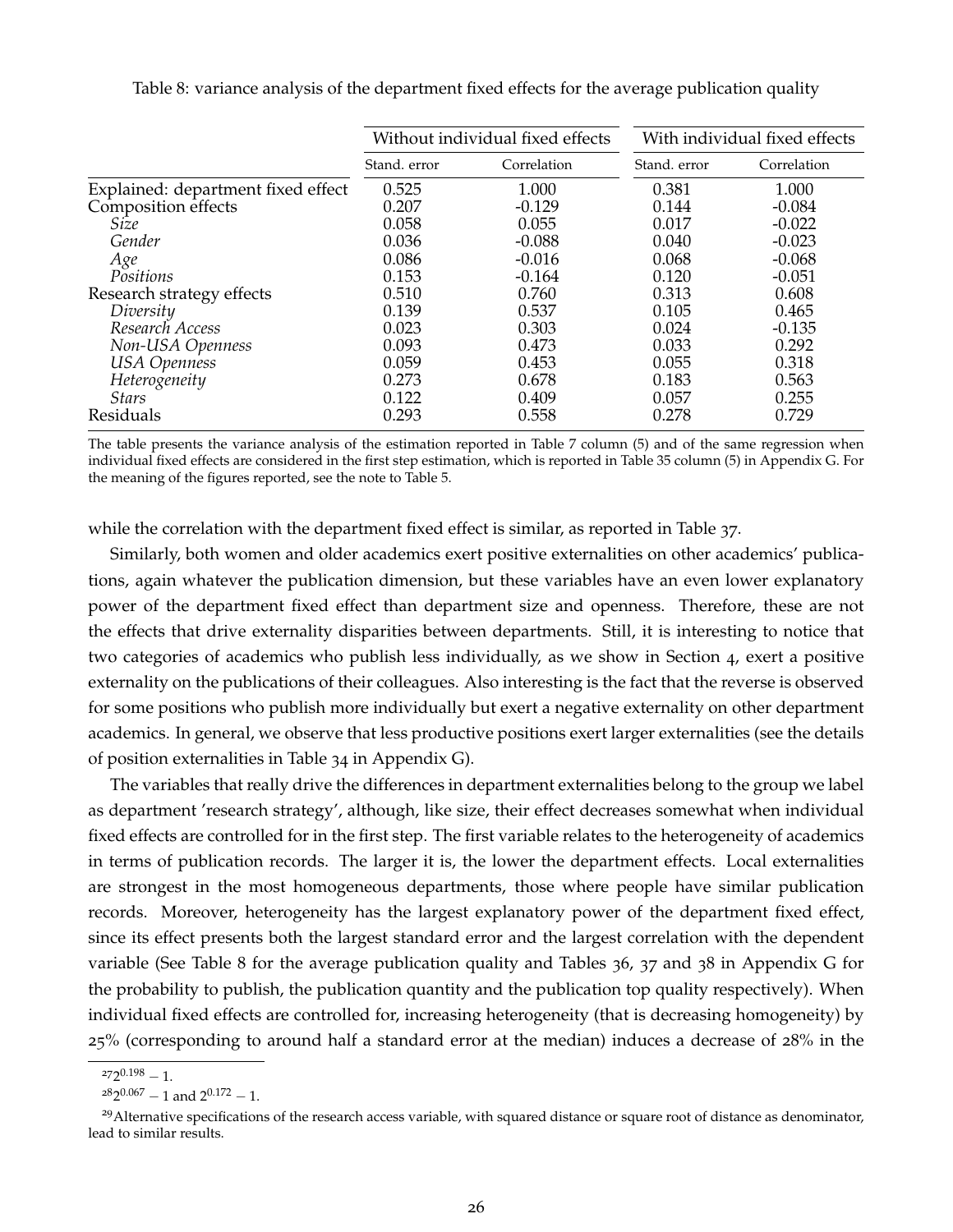average publication top quality, of 11% in the publication quality, of 19% in the number of publications and of  $16\%$  in the probability to publish.<sup>30</sup> We are not aware of any similar finding in the literature.

Importantly, this positive effect of homogeneity within the department does not prevent star academics, who are in general an important source of heterogeneity, from exerting a positive externality. Having academics within the top 1% of academics in France is positive for all other academics in the department. The effect is largest for publication top quality, then around three times smaller for publication quality, and then even smaller for quantity and the probability to publish. The explanatory power of this variable is also pretty high, much larger than for the department composition variables (size, age, women, position), although it is only about half that of heterogeneity. Attracting a star to a department is difficult, since stars represent only 1% of the sample, by definition. However, the return, on top of the individual effect captured in the first step, would be large according to our estimations. For a department of average size (around 30 academics), having one more star increases the share of stars by around 0.03, which, when individual fixed effects are controlled for, increases the average publication top quality by 9.2%, the quality by 3.6% and the quantity by 7.2%.<sup>31</sup> These figures are of the same magnitude as the impact of dead stars on the publication record of their co-authors estimated by Azoulay *et al.* (2010), which is between 5 and 16%. An important difference here is that the effect concerns the whole department and not only the star's co-authors.

The last department characteristic we study relates to its diversity in terms of research fields. This is the characteristic with the second highest explanatory power, after heterogeneity. It has a significant positive effect on all the publication dimensions, with the largest impact on the average publication top quality. Increasing diversity by 50% (again corresponding to about half a standard error from the median) increases the average publication top quality by 36.3%, the quality by 10.4%, the quantity by 24.0% and the probability to publish by 17.3%.32 Academics in departments with a share of publications similar in all fields do benefit from a positive externality from this variety in research fields.

Finally, when we divide our sample into two periods, 1990–1997 and 1998–2005, almost all these conclusions appear to hold for both sub-periods, as the tables in Appendix H show. This underlines the stability of agglomeration and peer effects over time, despite the dramatic changes in research technology (internet, computers, internationalisation, etc.) that occurred over that period. Two of the observed changes are a small positive impact of department size on publication quality and a non-significant impact of the share of stars on all publication dimensions over the 1990–1997 period, when individual fixed effects are controlled for.

#### **7. Robustness checks: teaching, spatial scale, and reverse causality**

Although we have already mentioned some robustness of our results, we now investigate further possible estimation issues.

 $301.25^{-1.485} - 1$ ,  $1.25^{-0.504} - 1$ ,  $1.25^{-0.930} - 1$ , and  $1.25^{-0.779} - 1$  respectively, from the OLS estimates in Table 35 in Appendix G.

 $31e^{2.925\times0.03} - 1$ ,  $e^{1.177\times0.03} - 1$ , and  $e^{2.313\times0.03} - 1$  respectively, from the OLS estimate in Table 35 in Appendix G.  $3^21.50^{0.763} - 1$ ,  $1.50^{0.244} - 1$ ,  $1.50^{0.530} - 1$ , and  $1.50^{0.393} - 1$  respectively, from the OLS estimates in Table 35 in Appendix G.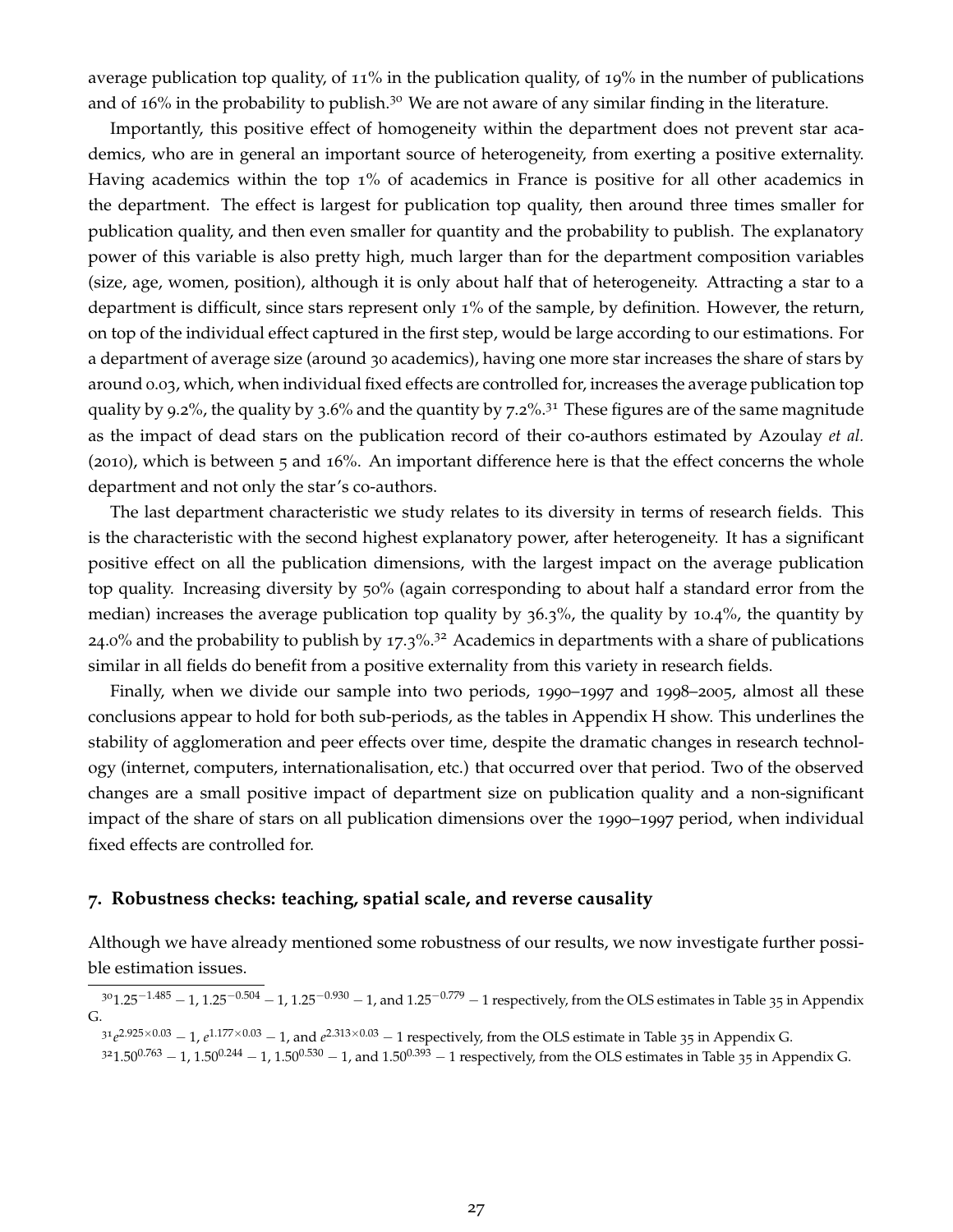#### *Role of the teaching load*

Research and teaching are often argued to be substitute activities for academics. Controlling for position fixed effects and position externalities is a first way to control for the differences in compulsory teaching hours between different academics in France. Now, within positions and even controlling for department size, departments possibly differ in terms of the number of students enrolled in their programmes. This can put more or less pressure on department academics and research time. Alternatively, a larger share of graduate students for instance may exert a positive externality on the academics' publication activity. Therefore, testing which of the two effects dominates is interesting *per se*, in addition to checking whether teaching is a possible missing variable that could bias some of our results.

Unfortunately, the number of students is only reported in our data set since 1999 and is not available for all universities, which largely reduces the number of observations. That is why we do not include such effects in our main set of estimations. Still, since 1999 and for a majority of universities, we know not only the total number of students studying economics (which we measure per academic present in the department, since the role of department size is assessed separately), but also the share of students at the undergraduate level (which in France corresponds to the first two years after high school), graduate level (third and fourth years) and postgraduate level (fifth year and PhD).

Columns  $(1)$ ,  $(3)$ ,  $(5)$  and  $(7)$  in Table 9 replicate the corresponding columns in Table 7, but on the sub-sample of observations for which data on students is available. All results are fully consistent with those described in Section 6 and none of the effects changes sign or significance, although a little precision is sometimes lost. The main conclusion is reached when the overall teaching load and the distribution of students between levels are controlled for, in columns (2), (4), (6) and (8). Our results on the determinants of the academic publication activity are therefore robust to the consideration of their second main task: teaching. Moreover, students do not seem to exert any positive or negative role on publication activity. The only significant effect concerns the fact that a larger share of students at undergraduate level increases the probability to publish. The number and quality of publications are not affected by the number and composition of students.

#### *Spatial scale*

Above, we argued that it is interesting to determine whether externalities spill over the department's boundaries, and we commented the role of the research assess variable in this perspective. Now, in many empirical economic geography studies, the spatial scale at which estimations are performed is mainly guided by data availability. It can correspond equally well to rather small units like cities as to larger ones like regions or states. We believe that for the publication activity, the department is the most relevant scale at which scientific interactions take place, which is why we chose it for our main set of estimations. Now, and closer to what is usually done in economic geography, we can consider something larger that corresponds to the city. We use employment areas, which are 341 spatial units that fully cover France and were specifically built by INSEE, the French National Institute of Statistics, to study the role of local labour markets. For many employment areas, there are either no universities or only one (for 38 universities): considering department or employment area is therefore the same. Six employment areas host two departments, four employment areas host three departments, and three employment areas host four or more departments. Tables 10 and 11, which replicate Tables 4 and 7 at the employment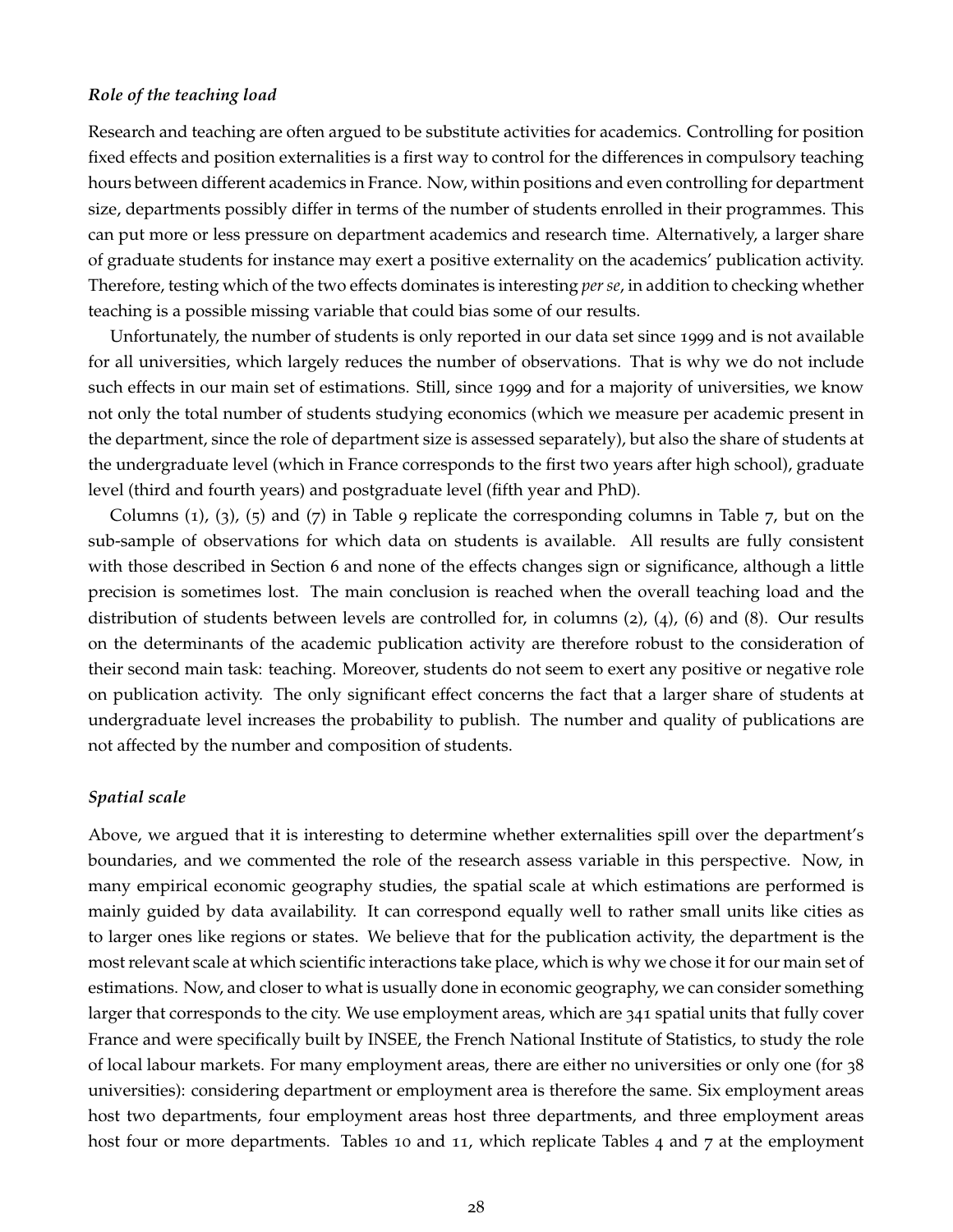|                        |             | Publishing           |                    | Quantity            |                  | Quality            |                    | Top quality         |
|------------------------|-------------|----------------------|--------------------|---------------------|------------------|--------------------|--------------------|---------------------|
|                        | (1)         | (2)                  | (3)                | (4)                 | (5)              | (6)                | (7)                | (8)                 |
| <b>Size</b>            | $0.117^{a}$ | $0.115^{a}$          | $0.170^{a}$        | $0.132^{a}$         | $0.056^b$        | 0.056 <sup>c</sup> | $0.212^{a}$        | $0.154^{c}$         |
|                        | (0.028)     | (0.032)              | (0.029)            | (0.030)             | (0.027)          | (0.032)            | (0.073)            | (0.087)             |
| Women                  | $-0.101$    | $-0.105$             | 0.054              | 0.135               | $0.452^{\circ}$  | $0.461^a$          | $1.086^{b}$        | $1.002^b$           |
|                        | (0.214)     | (0.207)              | (0.194)            | (0.184)             | (0.166)          | (0.168)            | (0.478)            | (0.480)             |
| Age                    | $0.026^{a}$ | $0.028^{a}$          | $0.017^b$          | $0.019^b$           | $0.033^{a}$      | $0.033^{a}$        | $0.076^{a}$        | $0.084^{a}$         |
|                        | (0.008)     | (0.008)              | (0.007)            | (0.008)             | (0.005)          | (0.005)            | (0.014)            | (0.015)             |
| Diversity              | $0.520^{a}$ | $0.463^{\circ}$      | $0.432^{a}$        | $0.412^{a}$         | $0.336^{a}$      | $0.327^{a}$        | $1.055^a$          | $1.035^{a}$         |
|                        | (0.071)     | (0.064)              | (0.057)            | (0.058)             | (0.040)          | (0.039)            | (0.110)            | (0.111)             |
| <b>Research Access</b> | $-0.017$    | 0.007                | $-0.008$           | 0.004               | $-0.008$         | $-0.004$           | 0.006              | 0.023               |
|                        | (0.015)     | (0.017)              | (0.014)            | (0.014)             | (0.010)          | (0.011)            | (0.027)            | (0.030)             |
| Non-USA Openness       | $1.131^{b}$ | $1.088^{b}$          | 0.431              | 0.477               | $1.593^{a}$      | $1.579^{a}$        | $4.752^{a}$        | $4.939^{a}$         |
|                        | (0.446)     | (0.456)              | (0.404)            | (0.396)             | (0.327)          | (0.327)            | (0.980)            | (0.990)             |
| <b>USA Openness</b>    | $1.977^b$   | $2.627^{a}$          | 2.099 <sup>a</sup> | 2.222 <sup>a</sup>  | 0.761            | 0.845              | 4.002 <sup>b</sup> | $4.494^{a}$         |
|                        | (0.806)     | (0.881)              | (0.685)            | (0.715)             | (0.538)          | (0.558)            | (1.613)            | (1.629)             |
| Heterogeneity          | $-1.043^a$  | $-1.009^{a}$         | $-1.044^a$         | $-1.039^{a}$        | $-0.853^{\circ}$ | $-0.849^a$         | $-2.806^a$         | $-2.785^a$          |
|                        | (0.085)     | (0.080)              | (0.073)            | (0.071)             | (0.055)          | (0.055)            | (0.162)            | (0.162)             |
| <b>Stars</b>           | $2.801^{b}$ | $2.682^{b}$          | 1.642              | 1.427               | $3.493^{a}$      | $3.502^{a}$        | $13.508^{a}$       | $12.731^{a}$        |
|                        | (1.309)     | (1.236)              | (1.395)            | (1.359)             | (1.001)          | (1.019)            | (2.917)            | (2.913)             |
| Teaching-load          |             | $-0.020$<br>(0.045)  |                    | 0.047<br>(0.041)    |                  | 0.005<br>(0.032)   |                    | $-0.094$<br>(0.085) |
| % Undergraduate        |             | $0.766^a$<br>(0.160) |                    | 0.162<br>(0.163)    |                  | 0.129<br>(0.126)   |                    | 0.060<br>(0.371)    |
| % Postgraduate         |             | 0.335<br>(0.217)     |                    | $-0.057$<br>(0.203) |                  | 0.076<br>(0.157)   |                    | $-0.487$<br>(0.456) |
| Positions              | Yes         | Yes                  | Yes                | Yes                 | Yes              | Yes                | Yes                | Yes                 |
| Time Fixed Effect      | Yes         | Yes                  | Yes                | Yes                 | Yes              | Yes                | Yes                | Yes                 |
| $R^2$                  | 0.71        | 0.73                 | 0.78               | 0.79                | 0.76             | 0.76               | 0.81               | 0.81                |
| Observations           | 349         | 349                  | 349                | 349                 | 349              | 349                | 349                | 349                 |

Table 9: role of teaching

Standard error between brackets. <sup>a</sup>, <sup>b</sup>, <sup>c</sup>: significant at the 1%, 5% and 10% levels respectively.

area level, show that once again, none of the effects changes sign or significance by comparison with the department level. Therefore, it is possible that agglomeration and peer effects in economics operate at a geographical level slightly larger than the department. Importantly, this robustness of our conclusions to the level of spatial aggregation allows us to propose an instrumentation strategy to assess the possible role of reverse causality, the issue to which we now turn.

#### *Reverse causality*

It is possible that when academics choose where to locate, they take into consideration some of the variables we explain, typically the number or the quality of publications by members of the department. As argued in Section 2, this would create a reverse causality issue in the second step estimation for almost all the variables we introduce. For instance, Combes *et al.* (2008*a*) show, for productivity in market activities, that the impact of city size would be overestimated for that reason by around 20% when using OLS. Unfortunately, gathering instruments at the department level for variables as diverse as those we consider seems an impossible task. Our instrumentation strategy is therefore based on two tricks.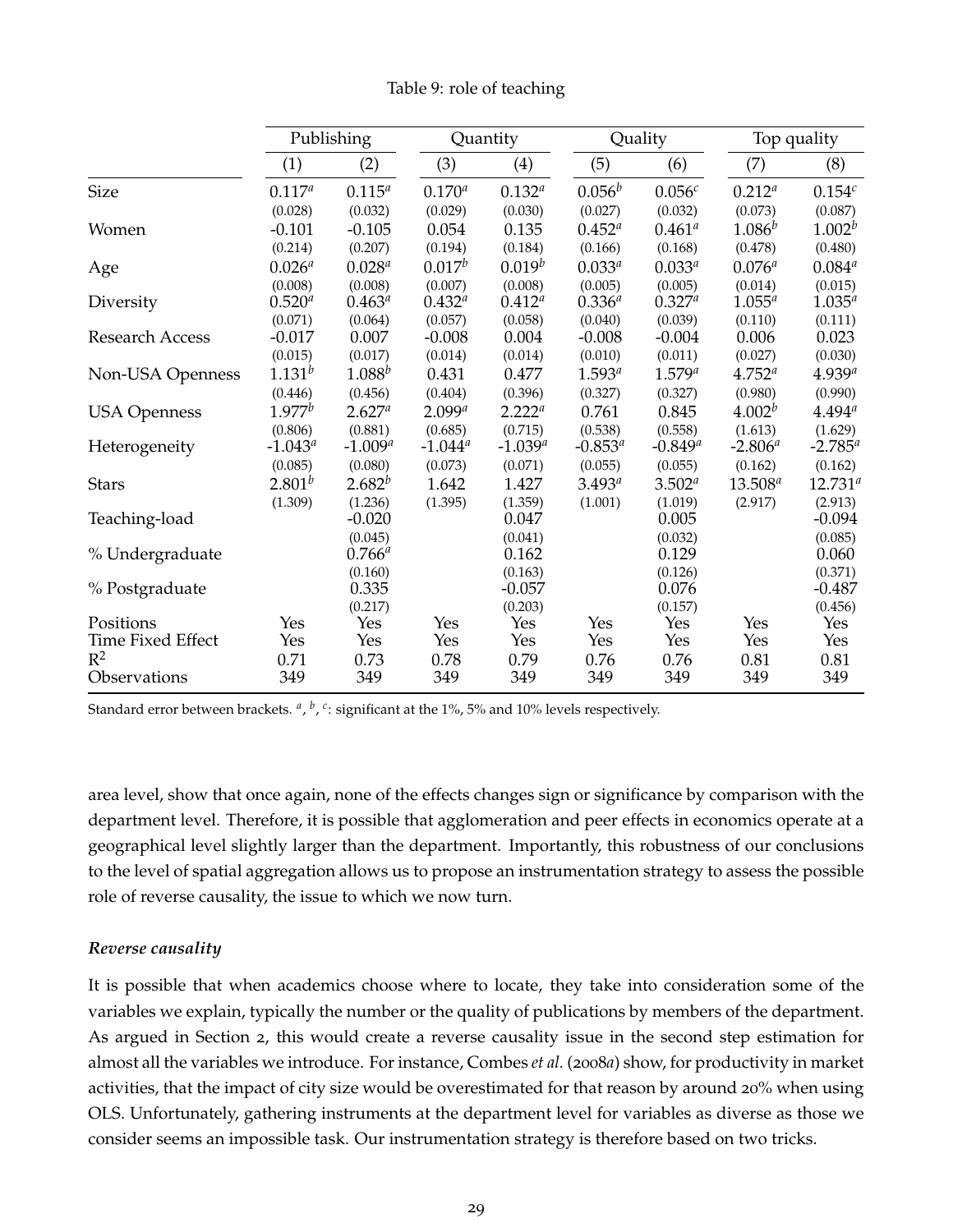|                                            |                                   | Publishing                        |                                   | Quantity                          |                                | Quality                           |                             | Top quality                      |
|--------------------------------------------|-----------------------------------|-----------------------------------|-----------------------------------|-----------------------------------|--------------------------------|-----------------------------------|-----------------------------|----------------------------------|
|                                            | (1)                               | (2)                               | (3)                               | (4)                               | (5)                            | (6)                               | (7)                         | (8)                              |
| Women                                      | $-0.375^a$                        | $-0.400^a$                        | $-0.090^a$                        | $-0.421$ <sup>a</sup>             | $0.042^a$                      | $-0.323^a$                        | $0.109^b$                   | $-1.043^a$                       |
| Age                                        | (0.022)<br>$-0.105^a$             | (0.015)<br>$-0.097^a$             | (0.014)<br>$-0.031^a$             | (0.039)<br>$-0.116^a$             | (0.015)<br>$-0.000$            | (0.039)<br>$-0.092^a$             | (0.042)<br>$-0.014$         | (0.101)<br>$-0.299$ <sup>a</sup> |
| Age square                                 | (0.010)<br>$0.000^{a}$<br>(0.000) | (0.006)<br>$0.000^{a}$<br>(0.000) | (0.005)<br>$0.000^{a}$<br>(0.000) | (0.010)<br>$0.001^{a}$<br>(0.000) | (0.006)<br>$-0.000$<br>(0.000) | (0.010)<br>$0.000^{a}$<br>(0.000) | (0.015)<br>0.000<br>(0.000) | (0.027)<br>$0.001^a$<br>(0.000)  |
| Authors number                             |                                   |                                   | $-0.920^a$                        | $-0.889^{a}$                      | $0.295^{a}$                    | $0.293^{a}$                       | $1.061^a$                   | $1.037^{a}$                      |
| Non-USA Openness                           |                                   |                                   | (0.013)<br>$0.363^{a}$            | (0.010)<br>$0.336^{a}$            | (0.020)<br>$0.256^{a}$         | (0.011)<br>$0.247^a$              | (0.053)<br>$0.895^{a}$      | (0.029)<br>$0.861^{a}$           |
| <b>USA Openness</b>                        |                                   |                                   | (0.014)<br>$0.339^{a}$            | (0.011)<br>$0.315^{a}$            | (0.020)<br>$0.417^{a}$         | (0.011)<br>$0.392^{a}$            | (0.058)<br>$1.266^a$        | (0.028)<br>$1.180^{a}$           |
| Star                                       |                                   |                                   | (0.021)<br>$0.505^{a}$            | (0.014)<br>$0.441^a$              | (0.025)<br>$0.895^{a}$         | (0.014)<br>$0.828^{a}$            | (0.068)<br>$2.567^a$        | (0.038)<br>$2.342^{a}$           |
| Diversity                                  |                                   |                                   | (0.034)<br>$-0.131^{\circ}$       | (0.023)<br>$-0.084$ <sup>a</sup>  | (0.045)<br>0.002               | (0.023)<br>$-0.003$               | (0.125)<br>$0.103^{a}$      | (0.061)<br>$0.088^{a}$           |
| Specialisation                             |                                   |                                   | (0.010)                           | (0.007)<br>$0.344^{a}$            | (0.010)                        | (0.007)<br>0.001                  | (0.027)                     | (0.017)<br>$-0.001$              |
| Quantity                                   |                                   |                                   |                                   | (0.005)                           | $0.088^{a}$                    | (0.006)<br>$0.079^{a}$            | $0.495^{\circ}$             | (0.015)<br>$0.463^{\circ}$       |
| Selection                                  |                                   |                                   | $-0.164^a$                        | $1.928^{a}$                       | (0.008)<br>$-0.509^{a}$        | (0.005)<br>$1.732^{a}$            | (0.022)<br>$-1.631^a$       | (0.013)<br>$5.399^{a}$           |
| Position FE<br>Jel Time FE                 | Yes<br>Yes                        | Yes<br>Yes                        | (0.038)<br>Yes<br>Yes             | (0.237)<br>Yes<br>Yes             | (0.056)<br>Yes<br>Yes          | (0.237)<br>Yes<br>Yes             | (0.170)<br>Yes<br>Yes       | (0.624)<br>Yes<br>Yes            |
| Emp. Area Time FE<br>$R^2$<br>Observations | No<br>782730                      | Yes<br>778104                     | No<br>0.28<br>39330               | Yes<br>0.38<br>39330              | No<br>0.33<br>39330            | Yes<br>0.37<br>39330              | No<br>0.43<br>39330         | Yes<br>0.47<br>39330             |
|                                            |                                   |                                   |                                   |                                   |                                |                                   |                             |                                  |

Table 10: determinants of individual publications at the employment area level

Standard error between brackets. <sup>a</sup>, <sup>b</sup>, <sup>c</sup>: significant at the 1%, 5% and 10% levels respectively. 'Publishing': Logit model for the probability to have at least one publication. 'Quantity', 'Quality', and 'Top quality': Heckman two-step Generalized Tobit models. The first step consists in a Probit model for the probability to publish. The variable 'Selection' in the second step is the inverse of Mills' ratio from the Probit equation. Variables are defined in Section 2.

First, we propose to evaluate the presence of reverse causality at the employment area level, for which more data is available, while OLS results are very close to those at the department level, as we have just shown. For instance, it is pretty clear that the number of academics in economics is positively correlated with the overall population of the employment area, as large cities generally host large universities. Now, the correlation between these two variables is far from perfect: - an interesting property that should make it easier to satisfy the exogeneity condition of the instruments. Not all cities have the same tradition as regards the presence of universities and some smaller cities may have larger universities. Moreover, history has led some universities to specialise in different fields and what we instrument is the size of the economics department, not the size of the whole university.

The second trick consists in instrumenting variables one by one without any further control variable. Instrumenting all variables simultaneously would require a large number of instruments and, most importantly, over-identification tests become doubtful when there are too many instrumented variables and instruments. Moreover, if instruments are shown to be valid, instrumentation solves problems of both reverse causality and missing variables, and therefore instrumental variable techniques should provide a consistent estimate for the effect of each variable even when introduced alone. Lastly, note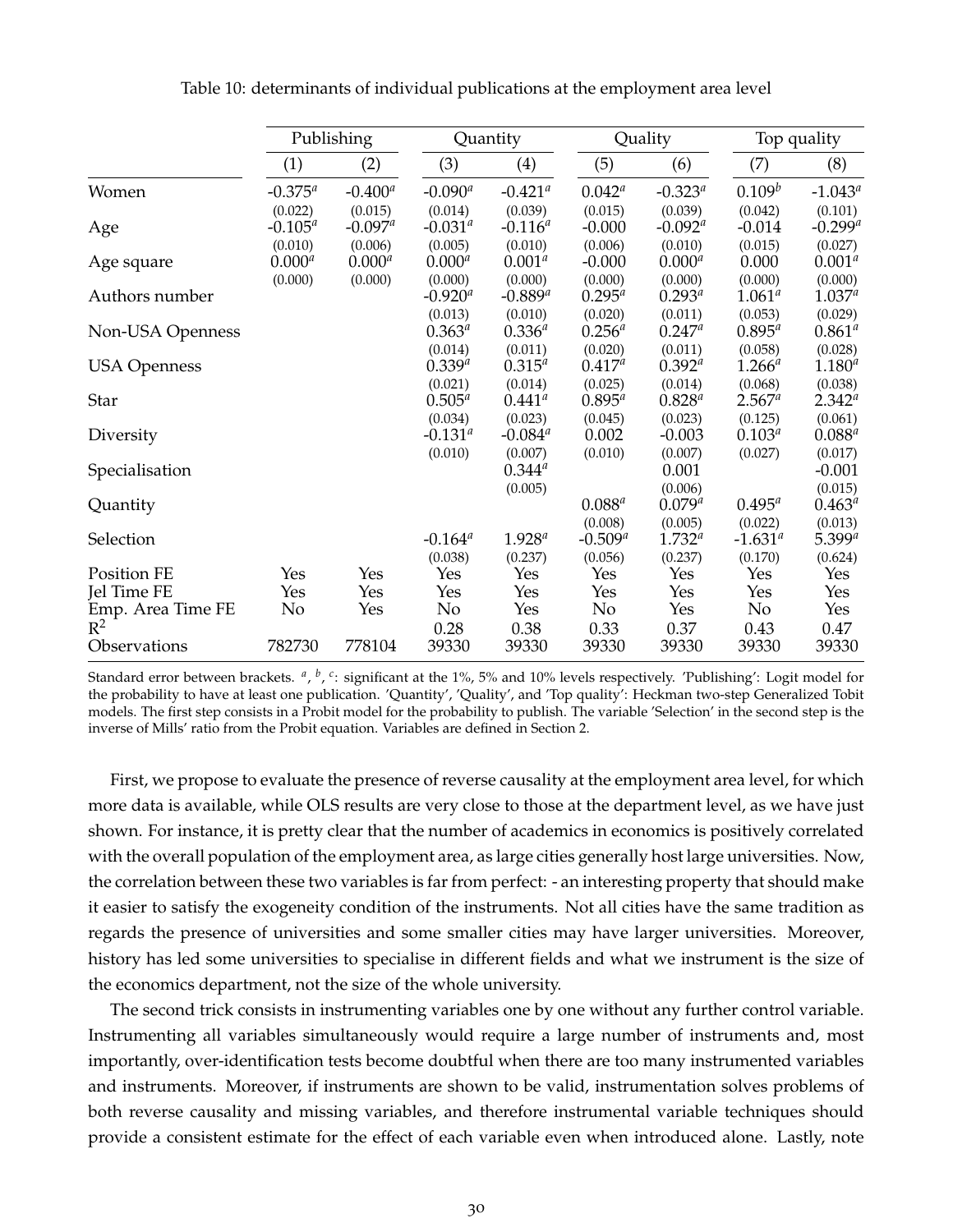|                     | Publishing     |                    |                   | Quantity        |                | Quality        |                     | Top quality      |
|---------------------|----------------|--------------------|-------------------|-----------------|----------------|----------------|---------------------|------------------|
|                     | <b>OLS</b>     | <b>FGLS</b>        | <b>OLS</b>        | <b>FGLS</b>     | <b>OLS</b>     | <b>FGLS</b>    | <b>OLS</b>          | <b>FGLS</b>      |
|                     | (1)            | (2)                | (3)               | (4)             | (5)            | (6)            | (7)                 | (8)              |
| <b>Size</b>         | $0.051^{^{a}}$ | $0.051^{^a}$       | $0.137^{4}$       | $0.129^{^{a}}$  | $0.033^{b}$    | $0.040^{^{a}}$ | 0.050               | $0.083^{b}$      |
| Women               | (0.018)        | (0.018)            | (0.015)           | (0.015)         | (0.015)        | (0.015)        | (0.040)             | (0.039)          |
|                     | 0.606          | $0.601^{a}$        | 0.834             | $0.755$ "       | $0.645$ "      | 0.842          | 2.066               | $2.723^{4}$      |
|                     | (0.146)        | (0.147)            | (0.126)           | (0.147)         | (0.123)        | (0.144)        | (0.325)             | (0.380)          |
| Age                 | $0.045^{^{a}}$ | 0.045              | $0.041^{^{a}}$    | $0.031^{a}$     | $0.043^{^{a}}$ | $0.039^{^{a}}$ | $0.123^{^{a}}$      | 0.106            |
|                     | (0.005)        | (0.006)            | (0.005)           | (0.007)         | (0.005)        | (0.007)        | (0.012)             | (0.017)          |
| Diversity           | $0.631^{4}$    | $0.631^{4}$        | 0.473             | $0.404^{\circ}$ | $0.312^{a}$    | $0.347^{4}$    | $0.942^{^{\alpha}}$ | $0.999^{a}$      |
|                     | (0.036)        | (0.036)            | (0.031)           | (0.051)         | (0.030)        | (0.050)        | (0.079)             | (0.132)          |
| Research Access     | $-0.008$       | $-0.008$           | $0.024^{^{a}}$    | $0.031^{a}$     | 0.011          | $0.017^{v}$    | $0.046^{\circ}$     | $0.055^{\circ}$  |
|                     | (0.010)        | (0.010)            | (0.008)           | (0.009)         | (0.008)        | (0.008)        | (0.022)             | (0.022)          |
| Non-USA Openness    | $1.796^{^{a}}$ | $1.797^{^{a}}$     | $2.040^{\degree}$ | $1.949^{^{a}}$  | $2.148^{^{a}}$ | 1.966          | 6.954               | $6.502^{a}$      |
|                     | (0.333)        | (0.333)            | (0.288)           | (0.333)         | (0.280)        | (0.326)        | (0.741)             | (0.861)          |
| <b>USA Openness</b> | $1.802^{^{a}}$ | 1.800 <sup>a</sup> | 0.367             | 0.163           | 0.479          | $0.991^{b}$    | $2.535^{b}$         | $3.554^{4}$      |
|                     | (0.528)        | (0.528)            | (0.457)           | (0.442)         | (0.444)        | (0.428)        | (1.176)             | (1.135)          |
| Heterogeneity       | $-1.146$       | $-1.145$           | $-1.012^{a}$      | $-0.915$        | $-0.809^{a}$   | $-0.850^{4}$   | $-2.506^{a}$        | $-2.567$         |
|                     | (0.056)        | (0.056)            | (0.049)           | (0.116)         | (0.047)        | (0.115)        | (0.126)             | (0.302)          |
| <b>Stars</b>        | $3.152^{b}$    | $3.177^{b}$        | $5.683^{4}$       | $5.970^{a}$     | $5.735^{a}$    | $6.202^{a}$    | $19.793^{^{a}}$     | $20.465^{\circ}$ |
|                     | (1.232)        | (1.232)            | (1.065)           | (1.017)         | (1.036)        | (0.985)        | (2.743)             | (2.610)          |
| Positions           | yes            | yes                | yes               | yes             | yes            | yes            | yes                 | yes              |
| Time Fixed Effect   | yes            | yes                | yes               | yes             | yes            | yes            | yes                 | yes              |
| $R^2$               | 0.80           | 0.80               | 0.87              | 0.93            | 0.75           | 0.86           | 0.80                | 0.89             |
| Observations        | 767            | 767                | 767               | 767             | 767            | 767            | 767                 | 767              |

Table 11: determinants of employment area fixed effects

Standard error between brackets. <sup>a</sup>, <sup>b</sup>, <sup>c</sup>: significant at the 1%, 5% and 10% levels respectively.

that our purpose here is not to obtain definite values for each of the effects we estimate, but only to confirm that no major endogeneity issue largely biases the conclusions drawn in the previous sections, by changing the sign or significance of some variables, for instance.

In order to perform meaningful over-identification tests, we need many instruments, possibly different in their nature. Therefore, in addition to the employment area population in 1999, which is pretty obviously a determinant of many of the explanatory variables considered, as we have just argued in the case of department size, we also use the share of engineers in local employment (still in 1999). The intuition is that hard science universities or Grandes Ecoles are often located in areas where high-tech industries, and therefore engineering professions, are over-represented. Then, given the French tradition of centralisation and following other economic geography studies on French data, we use a physical geography variable in the form of a peripherality index. This is the average distance of the employment area to all other employment areas (without any weighting, by population or employment for instance, to reduce possible endogeneity).

Tables 12 present OLS and IV estimates for the impact of some of the most important variables of the second step: size, diversity, heterogeneity and stars. To assess the quality of the instrumentation, we report the Shea partial  $\mathsf{R}^2$ , the p-value of the over-identification test and the Cragg-Donald statistics that check for the possible weakness of the instruments. Over-identification tests are passed, except for the impact of diversity on quantity, and the instruments are not weak, in the sense that the lowest Cragg-Donald value is 12. The conclusion is that the impact of size, diversity, heterogeneity and stars on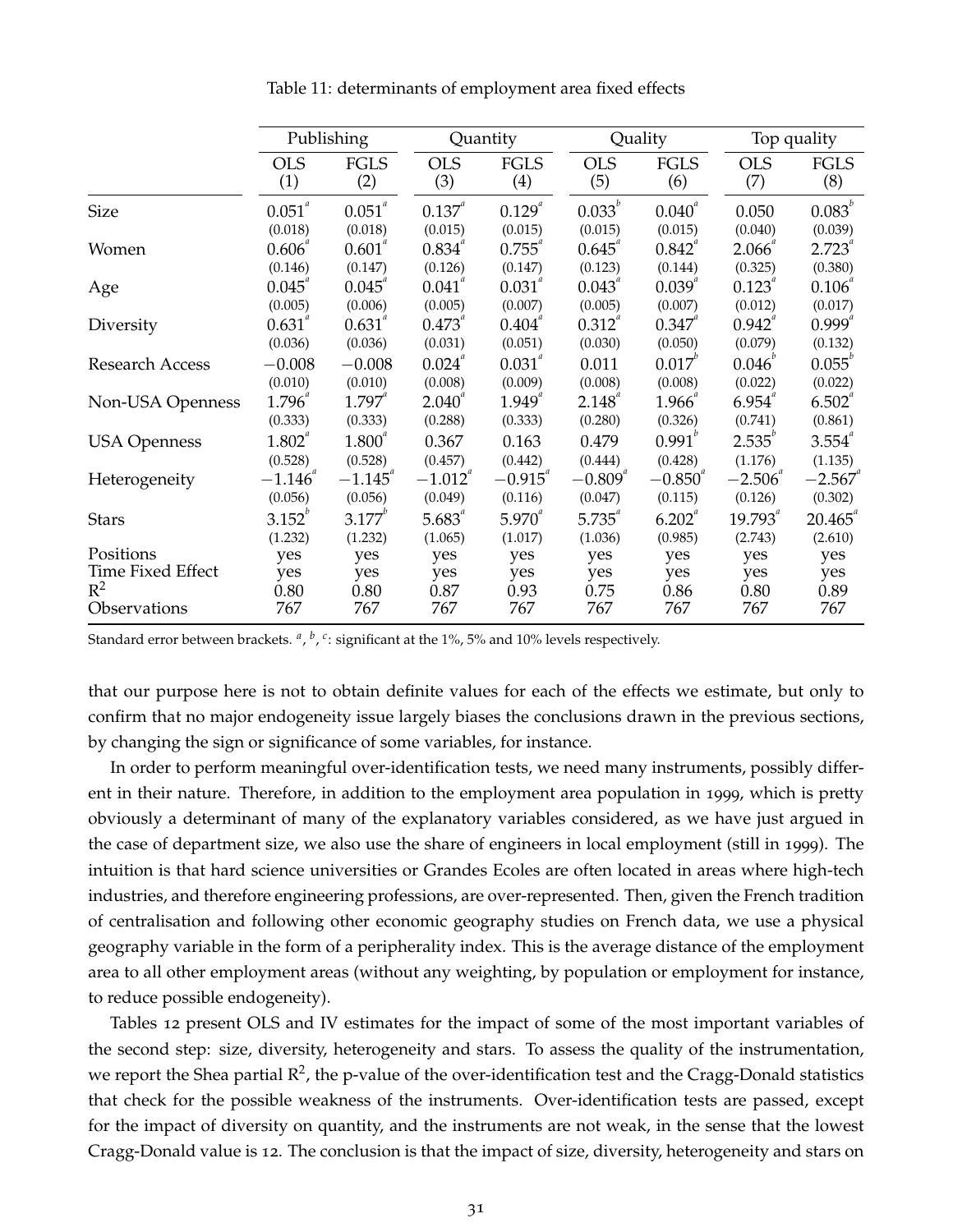any component of research productivity is robust to instrumentation. If anything, instrumental variable estimates are of larger magnitude than OLS ones. Clearly, better assessing the role of reverse causality, which is never done in the literature on peer effects in academia, unlike studies in other domains (see for instance Bramoullé, Djebbari, and Fortin (2009) for a recent contribution), remains high on the research agenda but at least the results obtained here make us confident that the OLS estimates we present do not largely over-estimate the true impact of the variables.

|                                                                           |                         | Publishing                                      |                         | Quantity                                       |                        | Quality                                         |                        | Top quality                                           |
|---------------------------------------------------------------------------|-------------------------|-------------------------------------------------|-------------------------|------------------------------------------------|------------------------|-------------------------------------------------|------------------------|-------------------------------------------------------|
|                                                                           | <b>OLS</b><br>(1)       | IV<br>(2)                                       | <b>OLS</b><br>(3)       | IV<br>(4)                                      | <b>OLS</b><br>(5)      | IV<br>(6)                                       | <b>OLS</b><br>(7)      | IV<br>(8)                                             |
| Panel (a): Size only                                                      |                         |                                                 |                         |                                                |                        |                                                 |                        |                                                       |
| <b>Size</b>                                                               | $0.140^{a}$<br>(0.019)  | $0.152^{a}$<br>(0.028)                          | $0.232^{a}$<br>(0.016)  | $0.294^{a}$<br>(0.025)                         | $0.107^{a}$<br>(0.016) | $0.189^{a}$<br>(0.020)                          | $0.311^{a}$<br>(0.046) | $0.550^{a}$<br>(0.059)                                |
| Shea p. $R^2$<br>J-stat p-value<br>Cragg-Donald                           |                         | 0.42<br>0.97<br>255.2                           |                         | 0.42<br>0.38<br>255.2                          |                        | 0.42<br>0.26<br>255.2                           |                        | 0.42<br>0.40<br>255.2                                 |
| $R^2$                                                                     | 0.59                    | $\overline{a}$                                  | 0.48                    | $\overline{\phantom{a}}$                       | 0.50                   | $\qquad \qquad \blacksquare$                    | 0.49                   | $\overline{\phantom{0}}$                              |
| Panel (b): Diversity only                                                 |                         |                                                 |                         |                                                |                        |                                                 |                        |                                                       |
| Diversity<br>Shea p. $\mathbb{R}^2$<br>J-stat p-value<br>Cragg-Donald     | $0.906^{a}$<br>(0.050)  | $1.227^a$<br>(0.140)<br>0.08<br>0.25<br>30.9    | $0.876^{a}$<br>(0.046)  | $2.137^{a}$<br>(0.286)<br>0.04<br>0.01<br>16.7 | $0.540^{a}$<br>(0.043) | $1.453^{a}$<br>(0.203)<br>0.04<br>0.12<br>16.2  | $1.635^{a}$<br>(0.123) | 4.197 <sup>a</sup><br>(0.566)<br>0.04<br>0.08<br>16.2 |
| $R^2$                                                                     | 0.73                    | $\overline{\phantom{0}}$                        | 0.62                    | $\overline{\phantom{0}}$                       | 0.60                   | $\overline{a}$                                  | 0.61                   | $\overline{\phantom{m}}$                              |
| Panel (c): Heterogeneity only                                             |                         |                                                 |                         |                                                |                        |                                                 |                        |                                                       |
| Heterogeneity<br>Shea p. $\mathbb{R}^2$<br>J-stat p-value<br>Cragg-Donald | $-1.209^{a}$<br>(0.075) | $-2.021^a$<br>(0.438)<br>0.03<br>0.21<br>11.8   | $-1.043^a$<br>(0.073)   | $-2.903^a$<br>(0.613)<br>0.03<br>0.21<br>11.8  | $-0.788^a$<br>(0.051)  | $-2.325^{a}$<br>(0.435)<br>0.03<br>0.67<br>11.8 | $-2.515^a$<br>(0.146)  | $-6.573^{\circ}$<br>(1.266)<br>0.03<br>0.57<br>11.8   |
| $R^2$                                                                     | 0.70                    | $\overline{\phantom{0}}$                        | 0.53                    | $\overline{\phantom{0}}$                       | 0.60                   | $\overline{\phantom{a}}$                        | 0.62                   | $\overline{\phantom{a}}$                              |
| Panel (d): Stars only                                                     |                         |                                                 |                         |                                                |                        |                                                 |                        |                                                       |
| <b>Stars</b><br>Shea p. $R^2$<br>J-stat p-value<br>Cragg-Donald           | $8.511^{a}$<br>(1.330)  | $22.238^{a}$<br>(4.348)<br>0.13<br>0.09<br>52.8 | $11.151^{a}$<br>(1.756) | $59.541^a$<br>(11.134)<br>0.08<br>0.13<br>29.6 | $9.618^{a}$<br>(1.217) | $26.081^{a}$<br>(3.441)<br>0.13<br>0.46<br>52.8 | $31.554^a$<br>(3.483)  | $73.877^a$<br>(9.805)<br>0.13<br>0.27<br>52.8         |
| $R^2$                                                                     | 0.58                    | $\overline{\phantom{0}}$                        | 0.40                    | $\overline{\phantom{a}}$                       | 0.50                   |                                                 | 0.51                   | $\overline{\phantom{a}}$                              |
| <b>Time Fixed Effect</b><br>Observations                                  | Yes<br>735              | Yes<br>735                                      | Yes<br>735              | Yes<br>735                                     | Yes<br>735             | Yes<br>735                                      | Yes<br>735             | Yes<br>735                                            |

Table 12: instrumental variable estimates

Standard error between brackets. <sup>a</sup>, <sup>b</sup>, <sup>c</sup>: significant at the 1%, 5% and 10% levels respectively. Each panel corresponds to a different estimation where a single explanatory variable is considered. Instruments for size are the logarithm of the employment area population and the share of engineers in employment in 1990. Instruments for diversity are the logarithm of population in 1990 and peripherality for publishing, the logarithm of population in 1999 and the share of engineers in employment for quantity and the logarithm of population and the share of engineers in 1990 for quality and top quality. Instruments for heterogeneity are peripherality and the share of engineers. Instruments for the share of stars are the logarithms of population in 1990 and 1999 for quantity and peripherality and the share of engineers for publishing, quality and top quality. The first steps of the IV two-stage least squares are reported in Table 53 in Appendix J.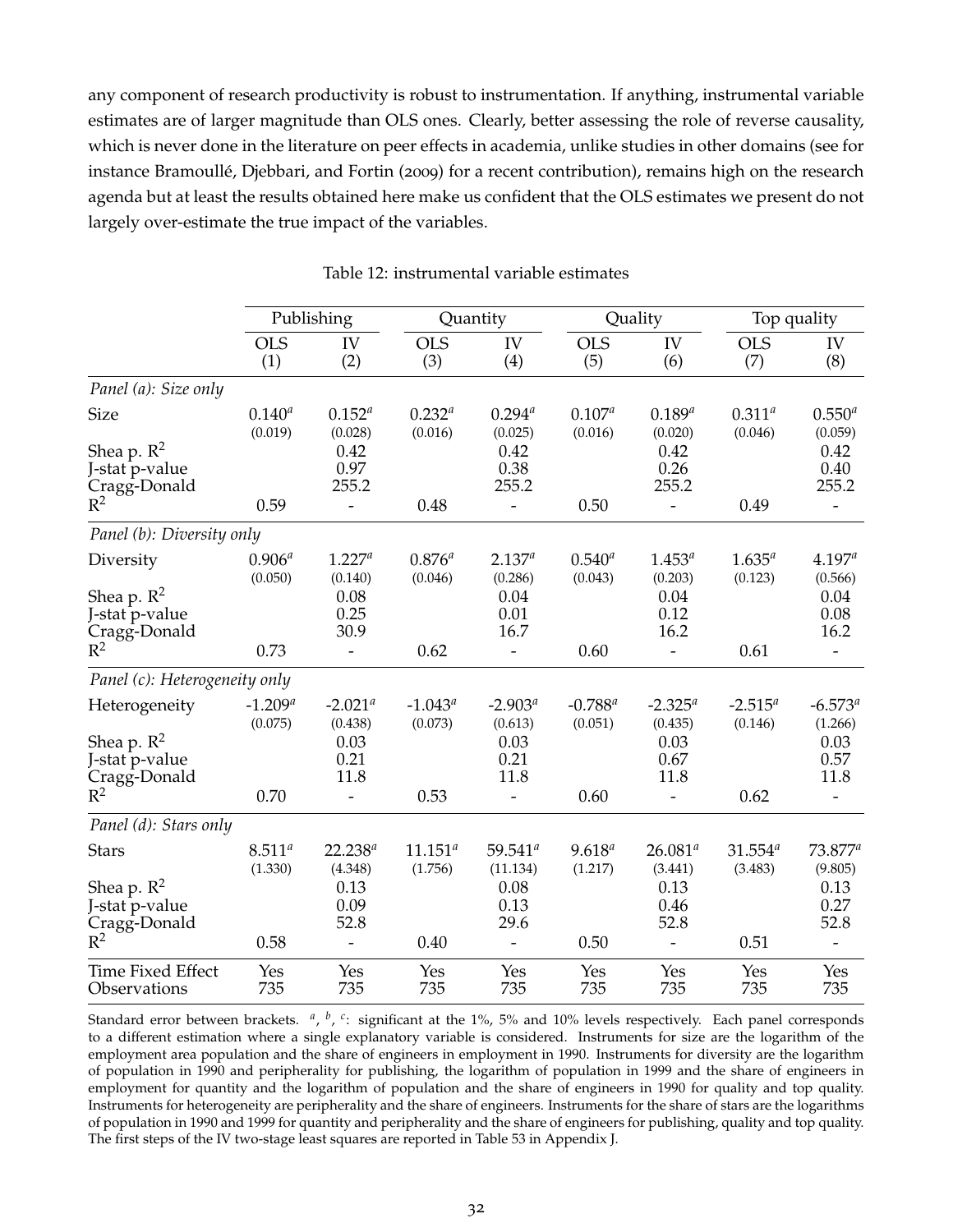#### **8. Conclusion**

Location matters for the publication performance of academics. A careful variance analysis of individual publication determinants shows that the explanatory power of department effects represents at least half the explanatory power of individual effects. When explaining department performance, selection and local effects have similar explanatory power. As argued by Waldinger (2012), this corresponds better to what many academics have in mind, given the time they spend assessing the relative qualities of departments. This is in sharp contrast with previous findings from the literature, which conclude to the presence of small, if not totally absent local effects. We attribute this difference in conclusions to the fact that we have access to an exhaustive data set of all academic economists in France, whom we can follow over time and across locations even when they do not publish, which presents the further advantage of not biasing the computation of department characteristics. Moreover, we also have access to more individual variables, some of which vary over time, which are usually unavailable. We also separately study the determinants of the probability to publish, the number of publications and their average quality, whereas only a quality-adjusted number of publications is generally considered in the literature.

Due to numerous possible sources of missing variable and reverse causality issues involved when estimating agglomeration and peer effects, we do not claim to present a conclusive assessment of the role of department characteristics on individual performance. The possibility of combining bibliometric and administrative sources as we do here will certainly be extended in the future (to longer periods, other fields and countries) and this should allow researchers to find even more sources of exogenous variations to properly assess the role of endogenous and exogenous individual and department characteristics. Putting more structure to the underlying models of network formation and agglomeration and peer effects, which are only implicit here and therefore treated as a black box, should also certainly help to improve the estimated specifications. Ultimately, important results should be obtained for the better design of higher education and research policies.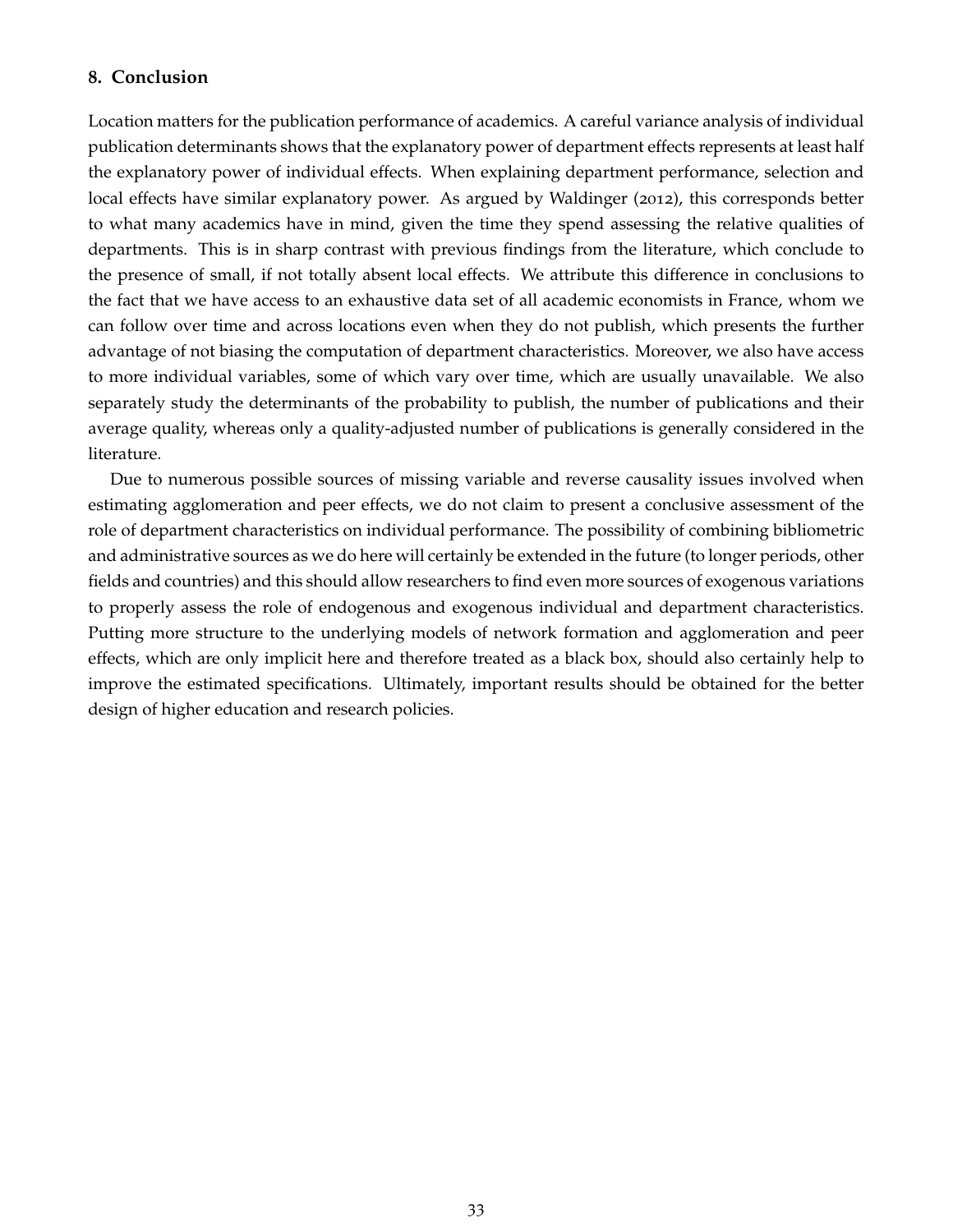#### **References**

- Abowd, John M., Francis Kramarz, and David N. Margolis. 1999. High wage workers and high wage firms. *Econometrica* 67(2):251–333.
- Agrawal, Ajay and Avi Goldfarb. 2008. Restructuring research: Communication costs and the democratization of university innovation. *American Economic Review* 98(4):1578–1590.
- Arzaghi, Mohammad and J. Vernon Henderson. 2008. Networking off madison avenue. *Review of Economic Studies* 75(4):1011–1038.
- Auriol, Emmanuel, Guido Friebel, and Frauke Lammers. 2012. The firm as the locus of social comparisons: Internal labor markets versus up-or-out. Discussion Paper 8831, Centre for Economic Policy Research.
- Azoulay, Pierre, Joshua S. Graff Zivin, and Jialan Wang. 2010. Superstar extinction. *Quarterly Journal of Economics* 125(2):549–589.
- Besley, Tim and Maitreesh Ghatak. 2008. Social incentives. *American Economic Review* 98(2):206–211.
- Borjas, George J. and Kirk B. Doran. 2012. The Collapse of the Soviet Union and the Productivity of American Mathematicians. *Quarterly Journal of Economics* 127(3):1143–1203.
- Bramoullé, Yann, Habiba Djebbari, and Bernard Fortin. 2009. Identification of peer effects through social networks. *Journal of Econometrics* 150:41–55.
- Combes, Pierre-Philippe, Gilles Duranton, and Laurent Gobillon. 2008*a*. Spatial wage disparities: Sorting matters! *Journal of Urban Economics* 63:723–742.
- Combes, Pierre-Philippe and Laurent Linnemer. 2003. Where are the economists who publish? publication concentration and stock rankings in europe. *Journal of the European Economic Association,* 1:1250–1308.
- Combes, Pierre-Philippe and Laurent Linnemer. 2010. Inferring missing citations. a quantitative multicriteria ranking of all journals in economics. *GREQAM Working Paper* (2010-25).
- Combes, Pierre-Philippe, Laurent Linnemer, and Michael Visser. 2008*b*. Publish or peer-rich (skills and networks in hiring economics professors). *Labour Economics* 15(3):456–474.
- Combes, Pierre-Philippe, Thierry Mayer, and Jacques-François Thisse. 2008*c*. *Economic Geography: The integration of Regions and Nations*. New Jersey: Princeton University Press.
- Dubois, Pierre, Jean-Charles Rochet, and Jean-Marc Schlenker. 2011. Productivity and mobility in academic research: Evidence from mathematicians. Processed, Toulouse School of Economics.
- Ductor, Lorenzo. 2011. Does co-authorship lead to higher academic productivity? Processed, Universidad de Alicante.
- Ductor, Lorenzo, Marcel Fafchamps, Sanjeev Goyal, and Marco J. van der Leij. 2011. Social networks and research output. Processed, Oxford University.
- Gaspar, Jess and Edward L. Glaeser. 1998. Information technology and the future of cities. *Journal of Urban Economics* 43(1):136 – 156.
- Gobillon, Laurent. 2004. The estimation of cluster effects in linear panel models. Processed, INED.
- Goyal, Sanjeev, Marco J. van der Leij, and José Luis Moraga-González. 2006. Economics: An emerging small world. *Journal of Political Economy* 114:403–412.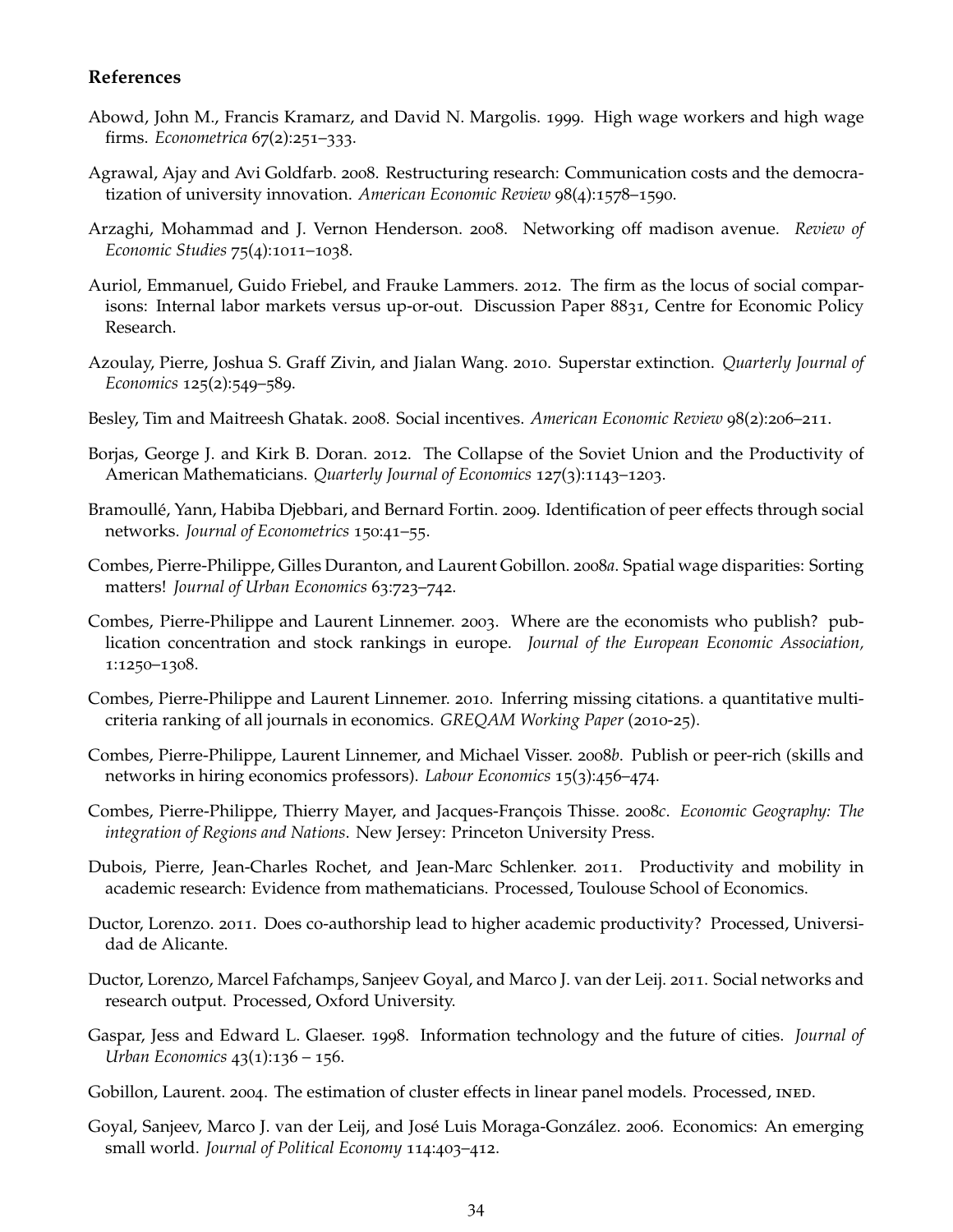- Hellerstein, Judith K., David Neumark, and Kenneth R. Troske. 1999. Wages, productivity, and worker characteristics: Evidence from plant-level production functions and wage equations. *Journal of Labour Economics* 17(3):409–446.
- Hollis, Aidan. 2001. Co-authorship and the output of academic economists. *Labour Economics* 8(4):503 530.
- Jackson, Matthew O. 2011. An overview of social networks and economic applications. In Alberto Bisin Jess Benhabib and Matthew O. Jackson (eds.) *Handbook of Social Economics*, volume 1. Amsterdam: North-Holland, 511–585.
- Jacobs, Jane. 1968. *The Economy of Cities*. New-York: Vintage.
- Kim, Han E., Adair Morse, and Luigi Zingales. 2009. Are elite universities losing their competitive edge? *Journal of Financial Economics* 93:353–381.
- Laband, David N. and Robert D. Tollison. 2000. Intellectual collaboration. *Journal of Political Economy* 108(3):632–662.
- Lotka, Alfred James. 1926. The frequency distribution of scientific productivity. *Journal of the Whashington Academy of Sciences* 16(12):317–23.
- Marshall, Alfred. 1890. *Principles of Economics*. London: Macmillan.
- Medoff, Marshall H. 2003. Collaboration and the quality of economics research. *Labour Economics*  $10(5):597 - 608.$
- Melo, Patricia C., Daniel J. Graham, and Robert B. Noland. 2009. A meta-analysis of estimates of urban agglomeration economies. *Regional Science and Urban Economics* 39(3):332–342.
- Moretti, Enrico. 2011. Local labor markets. In Orley Ashenfelter and David Card (eds.) *Handbook of Labor Economics*, volume 4B. Amsterdam: North-Holland, 1237–1313.
- Moulton, Brent R. 1990. An illustration of a pitfall in estimating the effects of aggregate variables on micro units. *Review of Economics and Statistics* 72(2):334–338.
- Oyer, Paul. 2006. Initial labor market conditions and long-term outcomes for economists. *Journal of Economic Perspectives* 20(3):143–160.
- Rosenblat, Tanya S. and Markus M. Mobius. 2004. Getting closer or drifting apart? *Quarterly Journal of Economics* 119(3):971–1009.
- Rosenthal, Stuart S. and William C. Strange. 2004. Evidence on the nature and sources of agglomeration economies. In Vernon Henderson and Jacques-François Thisse (eds.) *Handbook of Regional and Urban Economics*, volume 4. Amsterdam: North-Holland, 2119–2171.
- Sacerdote, Bruce. 2011. Peer effects in education: How might they work, how big are they and how much do we know thus far? In Stephen Machin Eric A. Hanushek and Ludger Woessmann (eds.) *Handbook of the Economics of Education*, volume 3. Amsterdam: Elsevier, 249 – 277.
- Sauer, Raymond D. 1988. Estimates of the returns to quality and coauthorship in economic academia. *Journal of Political Economy* 96(4):855–866.
- Waldinger, Fabian. 2012. Peer effects in science Evidence from the dismissal of scientists in Nazi Germany. *Review of Economic Studies* 79(2):838–861.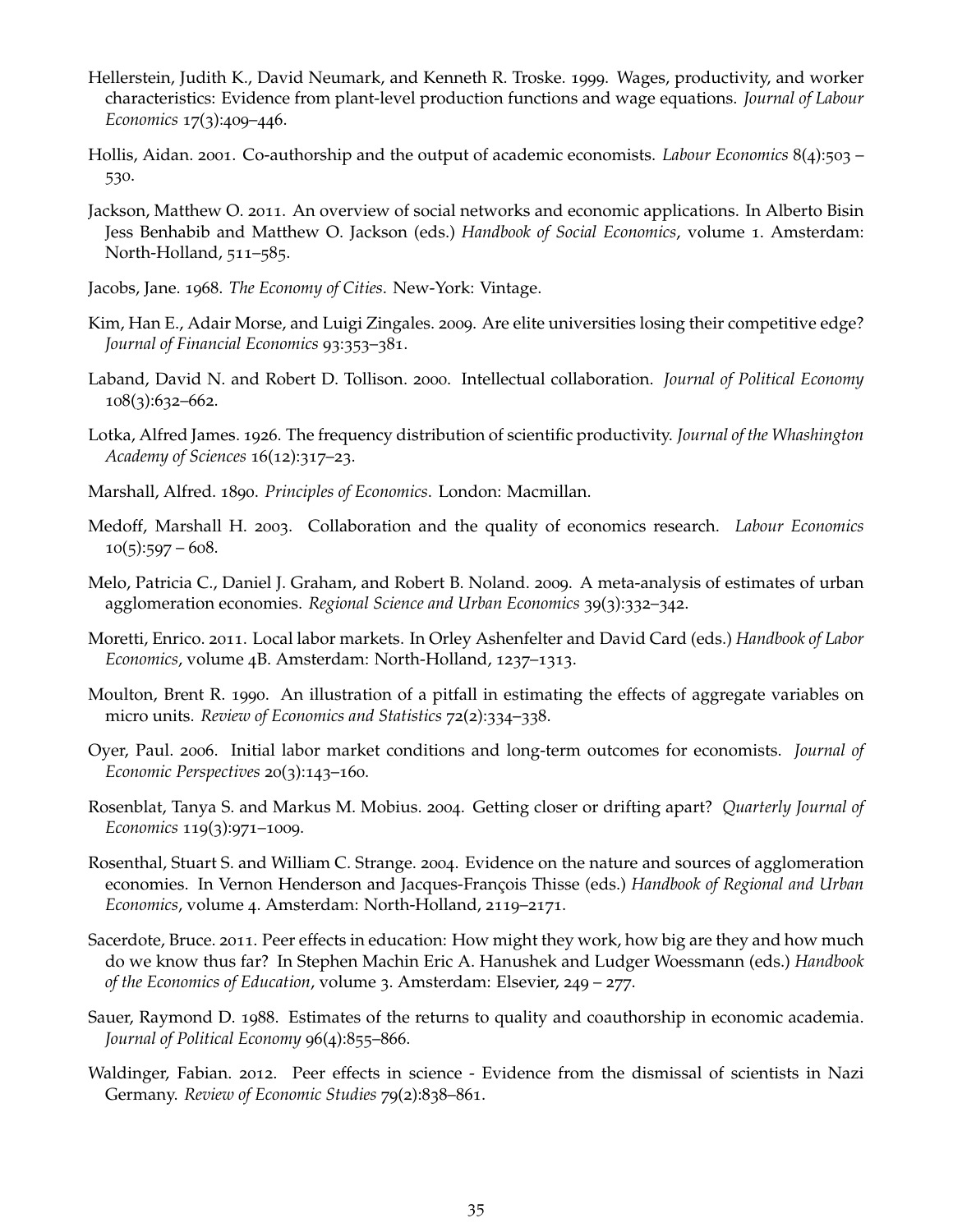| Journal                                           | Rank             | Quality      | Top quality |
|---------------------------------------------------|------------------|--------------|-------------|
| quarterly journal of economics                    | 1                | 100.0        | 100.0       |
| american economic review                          | $\boldsymbol{2}$ | 98.1         | 94.4        |
| journal of political economy                      | 3                | 96.2         | 89.1        |
| econometrica                                      | $\overline{4}$   | 95.7         | 87.7        |
| review of economic studies                        | 5                | 81.0         | 53.1        |
| journal of financial economics                    | 6                | 80.6         | 52.4        |
| journal of monetary economics                     | 7                | 75.8         | 43.6        |
| review of economics and statistics                | 8                | 74.1         | 40.7        |
| journal of economic theory                        | 9                | 72.8         | 38.5        |
| journal of finance                                | 10               | 72.2         | 37.6        |
| journal of econometrics                           | 11               | 68.6         | 32.3        |
| economic journal                                  | 12               | 64.5         | 26.8        |
| rand journal of economics                         | 13               | 63.7         | 25.8        |
| journal of public economics                       | 14               | 62.0         | 23.9        |
| journal of international economics                | 15               | 61.5         | 23.3        |
| journal of the european economic association      | 16               | 57.0         | 18.5        |
| european economic review                          | 17               | 55.2         | 16.8        |
| journal of labor economics                        | 18               | 55.1         | 16.7        |
| international economic review                     | 19               | 54.7         | 16.4        |
| games and economic behavior                       | 20               | 54.1         | 15.8        |
| review of financial studies                       | 21               | 49.1         | 11.8        |
| journal of business and economic statistics       | 22               | 48.1         | 11.1        |
| journal of health economics                       | 23               | 43.9         | 8.5         |
| journal of development economics                  | 24               | 42.7         | 7.8         |
| journal of human resources                        | 25               | 42.2         | 7.5         |
| journal of money, credit, and banking             | 26               | 41.9         | 7.3         |
| journal of law and economics                      | 27               | 40.7         | 6.8         |
|                                                   | 28               | 40.5         | 6.6         |
| journal of accounting and economics               | 29               | 40.0         | 6.4         |
| journal of urban economics                        | 30               | 37.6         | 5.3         |
| journal of environmental economics and management | 31               | 37.4         | 5.2         |
| journal of economic growth                        | 32               |              | 4.7         |
| journal of economic dynamics and control          | 33               | 36.1<br>35.8 | 4.6         |
| journal of economic behavior and organization     | 34               |              |             |
| world development                                 | 35               | 35.8         | 4.6         |
| review of economic dynamics                       | 36               | 35.3         | 4.4         |
| journal of applied econometrics                   | 37               | 35.0         | 4.3         |
| economic theory                                   |                  | 34.0         | 3.9         |
| econometric theory                                | 38               | 33.7         | 3.8         |
| journal of law, economics, and organization       | 39               | 32.1         | 3.3         |
| health economics                                  | 40               | 31.5         | 3.1         |
| american journal of agricultural economics        | 41               | 31.4         | 3.1         |
| journal of industrial economics                   | 42               | 31.1         | 3.0         |
| international journal of industrial organization  | 43               | 31.0         | 3.0         |
| journal of economic history                       | 44               | 31.0         | 3.0         |
| journal of economic perspectives                  | 45               | 30.5         | 2.8         |
| economics letters                                 | 46               | 30.4         | 2.8         |
| journal of risk and uncertainty                   | 47               | 30.0         | 2.7         |
| scandinavian journal of economics                 | 48               | 30.0         | 2.7         |
| journal of financial and quantitative analysis    | 49               | 29.7         | 2.6         |
| ecological economics                              | 50               | 29.5         | 2.6         |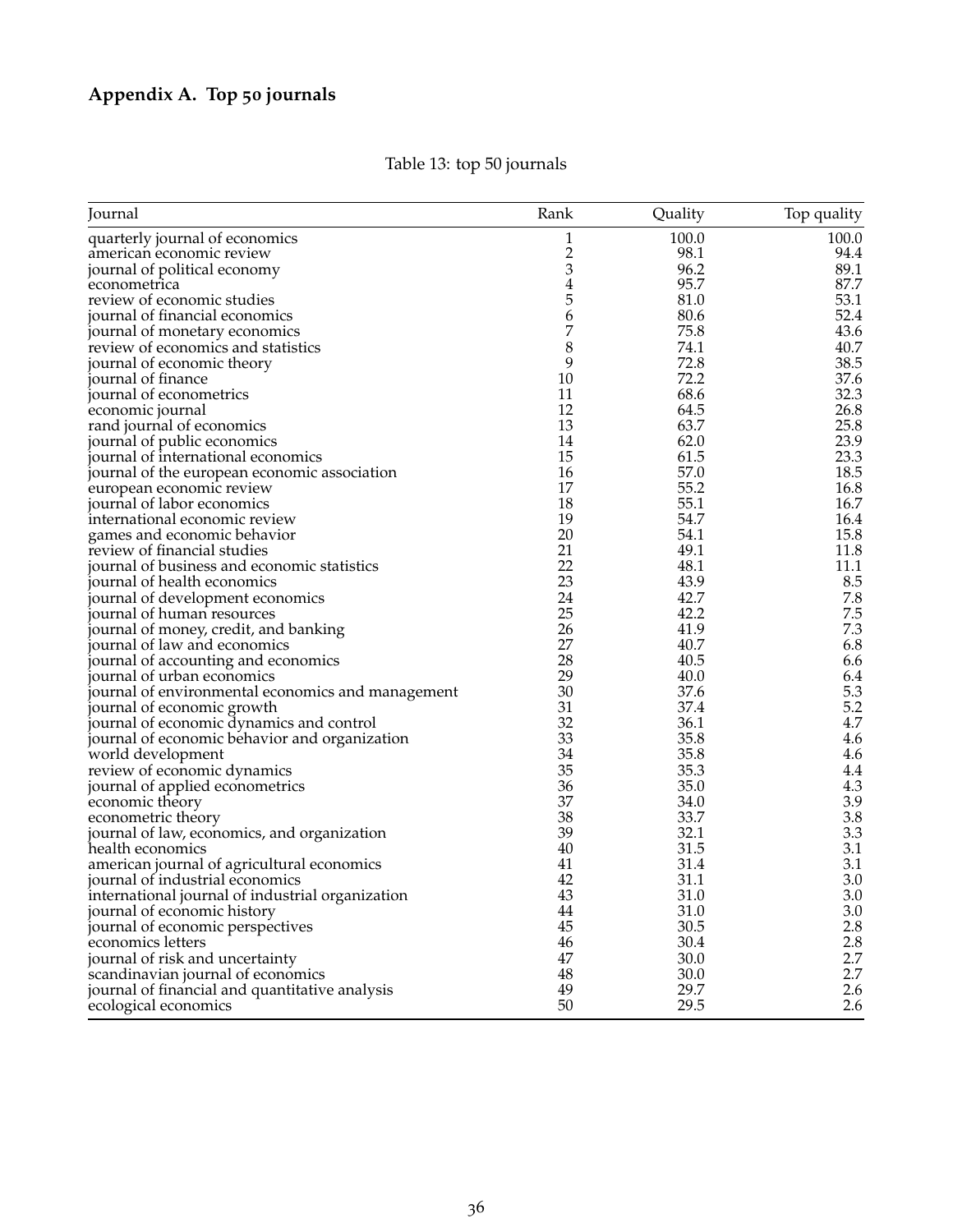## **Appendix B. Determinants of individual publications with individual fixed effects**

|                     |            | Publishing |             | Quantity    | Quality     |             | Top quality     |             |
|---------------------|------------|------------|-------------|-------------|-------------|-------------|-----------------|-------------|
|                     | (1)        | (2)        | (1)         | (2)         | (1)         | (2)         | (1)             | (2)         |
| Age square          | $-0.001^a$ | $-0.001^a$ | $-0.000b$   | $0.000^a$   | $-0.000^a$  | 0.000       | $-0.001^a$      | $-0.000$    |
|                     | (0.000)    | (0.000)    | (0.000)     | (0.000)     | (0.000)     | (0.000)     | (0.000)         | (0.000)     |
| Authors number      |            |            | $-0.901^a$  | $-0.856^a$  | $0.253^{a}$ | $0.252^{a}$ | $0.877^a$       | $0.882^{a}$ |
|                     |            |            | (0.019)     | (0.014)     | (0.022)     | (0.013)     | (0.055)         | (0.034)     |
| Non-USA Openness    |            |            | $0.190^{a}$ | $0.174^{a}$ | $0.056^{a}$ | $0.063^{a}$ | $0.241^{\circ}$ | $0.246^{a}$ |
|                     |            |            | (0.018)     | (0.013)     | (0.019)     | (0.012)     | (0.051)         | (0.031)     |
| <b>USA Openness</b> |            |            | $0.215^{a}$ | $0.196^{a}$ | $0.195^{a}$ | $0.181^{a}$ | $0.522^{\circ}$ | $0.488^{a}$ |
|                     |            |            | (0.026)     | (0.018)     | (0.023)     | (0.016)     | (0.065)         | (0.041)     |
| Star                |            |            | $0.310^{a}$ | $0.287^{a}$ | $0.587^{a}$ | $0.583^{a}$ | $1.574^{a}$     | $1.563^{a}$ |
|                     |            |            | (0.034)     | (0.027)     | (0.052)     | (0.025)     | (0.123)         | (0.063)     |
| Diversity           |            |            | $-0.146^a$  | $-0.092^a$  | 0.004       | 0.004       | 0.047           | $0.052^{a}$ |
|                     |            |            | (0.011)     | (0.008)     | (0.012)     | (0.008)     | (0.031)         | (0.019)     |
| Specialisation      |            |            |             | $0.346^{a}$ |             | 0.008c      |                 | $0.035^{a}$ |
|                     |            |            |             | (0.005)     |             | (0.005)     |                 | (0.012)     |
| Quantity            |            |            |             |             | $0.059^{a}$ | $0.056^{a}$ | $0.356^{a}$     | $0.346^{a}$ |
|                     |            |            |             |             | (0.006)     | (0.005)     | (0.016)         | (0.012)     |
| Selection           |            |            | $-0.085c$   | $2.310^{a}$ | 0.043       | $1.552^{a}$ | 0.083           | $4.550^{a}$ |
|                     |            |            | (0.046)     | (0.384)     | (0.050)     | (0.349)     | (0.126)         | (0.894)     |
| Position FE         | Yes        | Yes        | Yes         | Yes         | Yes         | Yes         | Yes             | Yes         |
| Jel Time FE         | Yes        | Yes        | Yes         | Yes         | Yes         | Yes         | Yes             | Yes         |
| Department Time FE  | No         | Yes        | No          | Yes         | No          | Yes         | No              | Yes         |
| Individual FE       | Yes        | Yes        | Yes         | Yes         | Yes         | Yes         | Yes             | Yes         |
| $R^2$               |            |            | 0.51        | 0.60        | 0.63        | 0.66        | 0.71            | 0.73        |
| Observations        | 427662     | 425178     | 38984       | 38984       | 38984       | 38984       | 38984           | 38984       |

Table 14: determinants of individual publications with individual fixed effects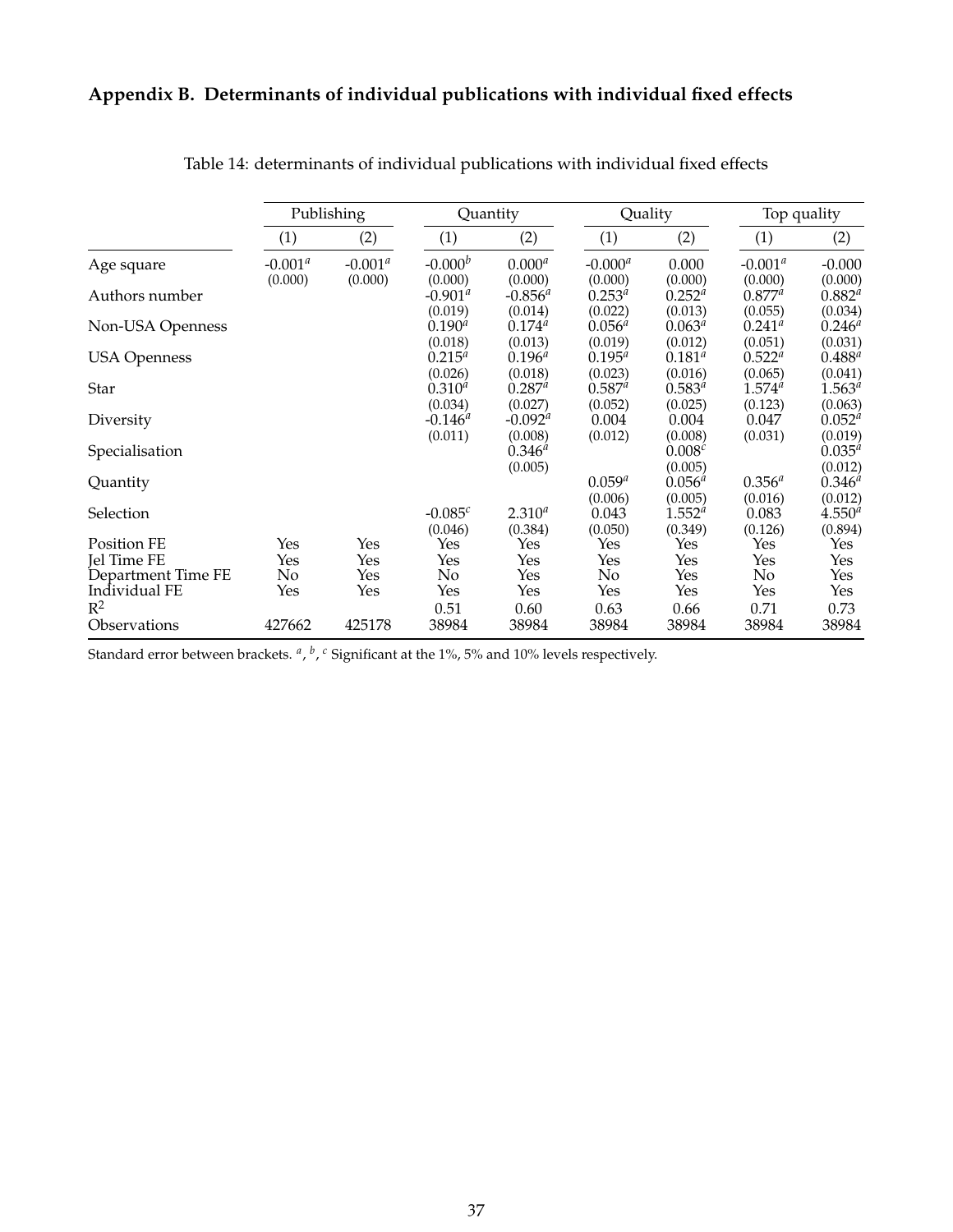#### **Appendix C. Variance analysis of individual publication quality**

|                         |              | Without individual fixed effects |          | With individual fixed effects |             |          |  |
|-------------------------|--------------|----------------------------------|----------|-------------------------------|-------------|----------|--|
|                         | Stand, error | Correlation                      | Sorting  | Stand. error                  | Correlation | Sorting  |  |
| Explained: quality      | 0.452        | 1.000                            |          | 0.452                         | 1.000       |          |  |
| Individual effects      | 0.482        | 0.424                            | 0.188    | 0.503                         | 0.673       | 0.089    |  |
| Individual fixed effect |              |                                  |          | 0.358                         | 0.683       | 0.061    |  |
| Gender                  | 0.068        | 0.050                            | 0.006    |                               |             |          |  |
| Age                     | 0.285        | 0.132                            | $-0.052$ | 0.015                         | $-0.134$    | 0.031    |  |
| Position fixed effect   | 0.273        | 0.157                            | 0.199    | 0.141                         | 0.081       | 0.007    |  |
| Authors number          | 0.060        | 0.215                            | 0.059    | 0.054                         | 0.215       | 0.045    |  |
| Non-USA openness        | 0.048        | 0.277                            | 0.133    | 0.012                         | 0.277       | 0.070    |  |
| USA openness            | 0.055        | 0.317                            | 0.173    | 0.027                         | 0.317       | 0.106    |  |
| Star                    | 0.072        | 0.338                            | 0.205    | 0.054                         | 0.338       | 0.124    |  |
| Individual diversity    | 0.002        | $-0.141$                         | $-0.187$ | 0.001                         | 0.141       | 0.156    |  |
| Jel fixed effect        | 0.260        | 0.204                            | 0.066    | 0.247                         | 0.174       | 0.034    |  |
| Department effects      | 0.237        | 0.367                            | 1.000    | 0.156                         | 0.242       | 1.000    |  |
| Department fixed effect | 0.238        | 0.366                            | 1.000    | 0.157                         | 0.240       | 1.000    |  |
| Specialisation          | 0.003        | 0.039                            | $-0.145$ | 0.004                         | 0.039       | $-0.100$ |  |
| Quantity                | 0.034        | 0.134                            | 0.088    | 0.025                         | 0.134       | 0.034    |  |
| Selection               | 0.390        | $-0.305$                         | $-0.425$ | 0.297                         | $-0.280$    | $-0.316$ |  |
| Residuals               | 0.352        | 0.779                            | 0        | 0.265                         | 0.586       | 0        |  |

Table 15: variance analysis of average individual publication quality

The table presents the variance analysis of the estimation reported in Table 4 column (6) and of the same regression also including individual fixed effects that is reported in Table 14 column (6) in Appendix B.

#### Table 16: variance analysis of individual publication top quality

|                         |              | Without individual fixed effects |          | With individual fixed effects |             |          |  |
|-------------------------|--------------|----------------------------------|----------|-------------------------------|-------------|----------|--|
|                         | Stand. error | Correlation                      | Sorting  | Stand. error                  | Correlation | Sorting  |  |
| Explained: top quality  | 1.303        | 1.000                            |          | 1.303                         | 1.000       |          |  |
| Individual effects      | 1.610        | 0.484                            | 0.202    | 1.517                         | 0.724       | 0.139    |  |
| Individual fixed effect |              |                                  |          | 0.998                         | 0.739       | 0.133    |  |
| Gender                  | 0.235        | 0.070                            | 0.005    |                               |             |          |  |
| Age                     | 0.943        | 0.142                            | $-0.047$ | 0.087                         | 0.144       | $-0.033$ |  |
| Position fixed effect   | 0.926        | 0.198                            | 0.205    | 0.435                         | 0.134       | 0.036    |  |
| Authors number          | 0.213        | 0.236                            | 0.062    | 0.190                         | 0.236       | 0.032    |  |
| Non-USA openness        | 0.169        | 0.335                            | 0.140    | 0.048                         | 0.335       | 0.082    |  |
| USA openness            | 0.166        | 0.360                            | 0.182    | 0.072                         | 0.360       | 0.115    |  |
| <b>Star</b>             | 0.200        | 0.375                            | 0.218    | 0.145                         | 0.375       | 0.131    |  |
| Individual diversity    | 0.024        | 0.179                            | 0.192    | 0.017                         | 0.179       | 0.161    |  |
| Jel fixed effect        | 0.874        | 0.228                            | 0.073    | 0.724                         | 0.201       | 0.036    |  |
| Department effects      | 0.758        | 0.400                            | 1.000    | 0.416                         | 0.267       | 0.999    |  |
| Department fixed effect | 0.760        | 0.398                            | 1.000    | 0.417                         | 0.263       | 1.000    |  |
| Specialisation          | 0.012        | 0.071                            | $-0.144$ | 0.017                         | 0.071       | $-0.117$ |  |
| Quantity                | 0.202        | 0.214                            | 0.096    | 0.158                         | 0.214       | 0.041    |  |
| Selection               | 1.313        | $-0.364$                         | $-0.445$ | 0.869                         | $-0.337$    | $-0.335$ |  |
| Residuals               | 0.924        | 0.709                            | 0        | 0.678                         | 0.520       | $\theta$ |  |

The table presents the variance analysis of the estimation reported in Table 4 column (8) and of the same regression also including individual fixed effects that is reported in Table 14 column (8) in Appendix B.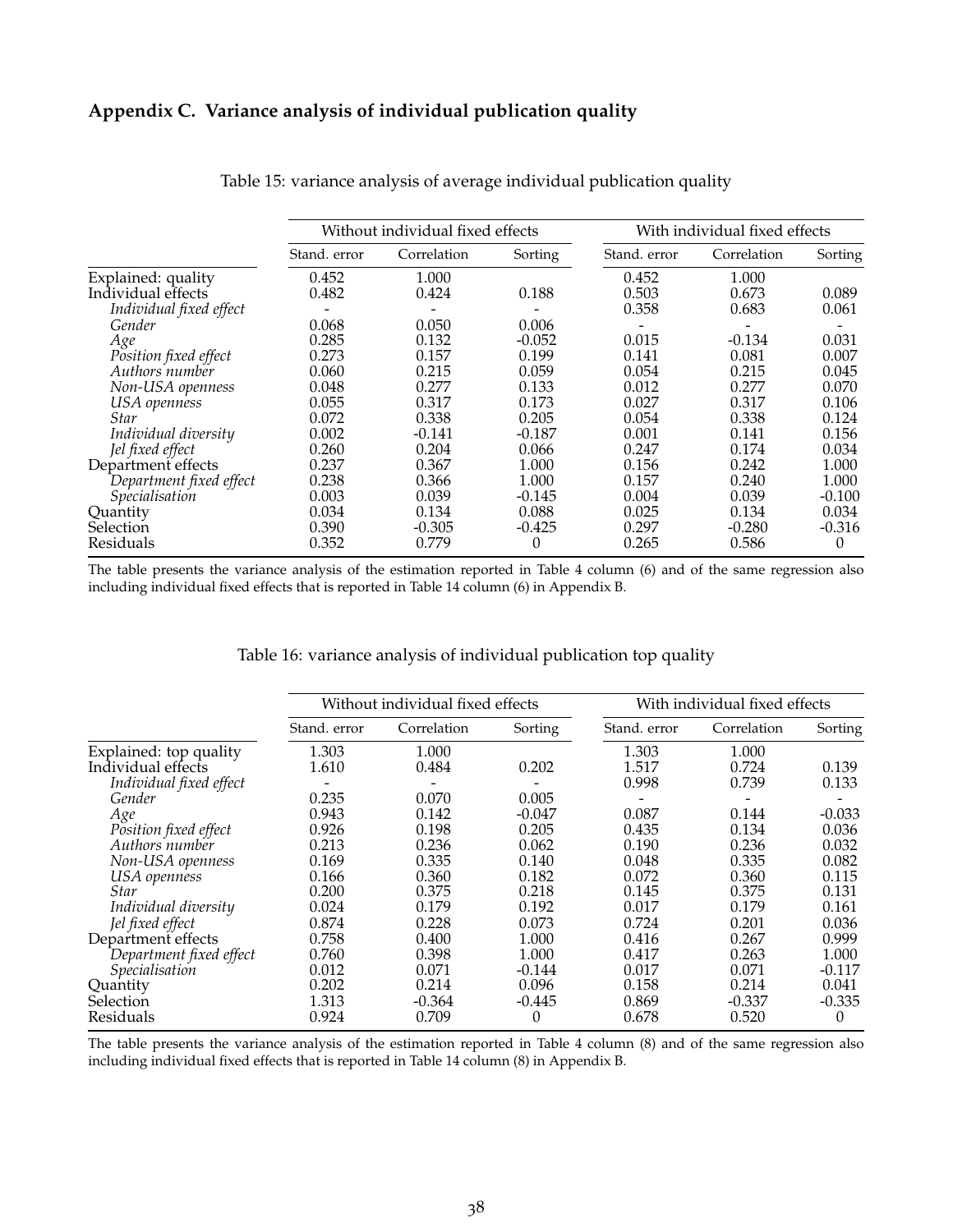#### **Appendix D. Determinants of individual publications with the details of position effects**

|                     |                         | Publishing                  | Quantity               |                             |                        | Quality                 | Top quality            |                                 |
|---------------------|-------------------------|-----------------------------|------------------------|-----------------------------|------------------------|-------------------------|------------------------|---------------------------------|
|                     | (1)                     | (2)                         | (3)                    | (4)                         | (5)                    | (6)                     | (7)                    | (8)                             |
| Women               | $-0.368^{a}$            | $-0.373^{a}$                | $-0.090^a$             | $-0.376^{a}$                | $0.043^{a}$            | $-0.297^a$              | $0.102^{b}$            | $-1.024$ <sup>a</sup>           |
|                     | (0.022)                 | (0.015)                     | (0.013)                | (0.035)                     | (0.014)                | (0.036)                 | (0.041)                | (0.093)                         |
| Age                 | $-0.104^a$              | $-0.090^a$                  | $-0.030^{a}$           | $-0.107^a$                  | 0.002                  | $-0.084^{a}$            | $-0.010$               | $-0.292^{a}$                    |
|                     | (0.010)                 | (0.006)                     | (0.005)                | (0.010)                     | (0.005)                | (0.010)                 | (0.015)                | (0.026)                         |
| Age square          | $0.000^{a}$             | $0.000^{a}$                 | $0.000^{a}$            | $0.001^{a}$                 | $-0.000$               | $0.000^{a}$             | 0.000                  | $0.001^{a}$<br>(0.000)          |
| $A-CR$              | (0.000)<br>$-0.530^{a}$ | (0.000)<br>$-0.432^{\circ}$ | (0.000)<br>0.036       | (0.000)<br>$-0.275^{\circ}$ | (0.000)<br>$0.189^{a}$ | (0.000)<br>$-0.191^{a}$ | (0.000)<br>$0.644^{a}$ | $-0.626^{a}$                    |
|                     | (0.100)                 | (0.065)                     | (0.041)                | (0.053)                     | (0.061)                | (0.053)                 | (0.167)                | (0.139)                         |
| A-MCF               | $-2.147^a$              | $-2.232^{a}$                | $0.205^{a}$            | $-1.227a$                   | $0.458^{a}$            | $-1.187^a$              | $1.351^{a}$            | $-4.018^{a}$                    |
|                     | (0.165)                 | (0.099)                     | (0.067)                | (0.180)                     | (0.061)                | (0.181)                 | (0.173)                | (0.476)                         |
| $A-PR$              | $0.727^{a}$             | $1.079^{a}$                 | $0.232^{b}$            | $1.318^{a}$                 | $0.359^{a}$            | $1.076^{a}$             | $1.220^{a}$            | $3.709^{a}$                     |
|                     | (0.260)                 | (0.061)                     | (0.117)                | (0.119)                     | (0.073)                | (0.120)                 | (0.203)                | (0.315)                         |
| Other               | $-0.987^a$              | $-0.971^a$                  | $0.328^{a}$            | $-0.514^{a}$                | $0.412^{b}$            | $-0.463^a$              | 1.062c                 | $-1.866$ <sup>a</sup>           |
|                     | (0.284)<br>$0.737^a$    | (0.158)                     | (0.100)<br>$0.121^{a}$ | (0.147)                     | (0.197)<br>$0.078^{a}$ | (0.149)<br>$0.564^{a}$  | (0.620)                | (0.390)<br>$1.815^{a}$          |
| CR cnrs             | (0.037)                 | $0.556^{a}$<br>(0.026)      | (0.023)                | $0.560^{a}$<br>(0.056)      | (0.028)                | (0.057)                 | $0.210^{a}$<br>(0.078) | (0.149)                         |
| CR inra             | $0.763^{a}$             | $0.683^{a}$                 | $0.060^{b}$            | $0.561^{\circ}$             | 0.060 <sup>c</sup>     | $0.492^{\textit{a}}$    | $0.241^{b}$            | $1.774^{a}$                     |
|                     | (0.060)                 | (0.044)                     | (0.028)                | (0.073)                     | (0.036)                | (0.073)                 | (0.104)                | (0.193)                         |
| DE ehess            | $2.625^{a}$             | $2.002^{a}$                 | $0.155^b$              | $1.724^{a}$                 | $-0.068$               | $1.640^{a}$             | 0.334                  | $5.864^{a}$                     |
|                     | (0.086)                 | (0.071)                     | (0.075)                | (0.196)                     | (0.094)                | (0.198)                 | (0.247)                | (0.519)                         |
| DR cnrs             | $1.623^{a}$             | $1.384^{a}$                 | $0.230^{a}$            | $1.288^{a}$                 | 0.006                  | $1.175^{a}$             | $-0.022$               | $3.777^{a}$                     |
|                     | (0.051)                 | (0.031)                     | (0.030)                | (0.131)                     | (0.039)                | (0.133)                 | (0.109)                | (0.348)                         |
| DR inra             | $1.314^{a}$             | $1.175^{a}$                 | $0.140^{a}$            | $1.014^{a}$                 | $-0.114^{a}$           | $0.787^{a}$             | $-0.357^a$             | $2.735^{a}$                     |
|                     | (0.049)                 | (0.042)                     | (0.031)                | (0.117)                     | (0.039)                | (0.118)                 | (0.113)                | (0.310)                         |
| PR                  | $1.143^{a}$             | $1.062^{a}$                 | $0.176^{a}$            | $1.019^{a}$                 | $-0.094$ <sup>a</sup>  | $0.845^{a}$             | $-0.152^{b}$           | $2.933^{a}$                     |
|                     | (0.027)                 | (0.014)                     | (0.020)                | (0.101)                     | (0.025)                | (0.102)                 | (0.073)                | (0.267)                         |
| Insee               | $1.744^{a}$             | $1.287^{a}$                 | $0.209^{a}$            | $1.102^{a}$                 | $0.218^{b}$            | $1.150^{a}$             | $0.779^{a}$            | $3.844^{a}$                     |
|                     | (0.138)                 | (0.066)                     | (0.053)                | (0.134)                     | (0.085)                | (0.136)                 | (0.203)                | (0.356)                         |
| <b>IPC</b>          | $1.998^{a}$             | $1.464^{a}$                 | $0.342^{a}$            | $1.358^{a}$                 | $0.124^{b}$            | $1.232^{a}$             | $0.577^a$              | $4.131^{a}$                     |
| $No-05$             | (0.114)<br>$-0.974^{a}$ | (0.079)<br>$-0.933^a$       | (0.062)<br>$0.104^{a}$ | (0.144)<br>$-0.671^a$       | (0.058)<br>$0.221^{a}$ | (0.145)<br>$-0.597a$    | (0.179)<br>$0.742^{a}$ | (0.381)<br>$-1.958^{a}$         |
|                     | (0.045)                 | (0.023)                     | (0.024)                | (0.085)                     | (0.029)                | (0.086)                 | (0.086)                | (0.225)                         |
| No-37               | $-1.534^{a}$            | $-1.411^a$                  | $-0.190^a$             | $-1.247^a$                  | 0.110                  | $-1.168^{a}$            | $0.422^{c}$            | $-3.684^{a}$                    |
|                     | (0.144)                 | (0.094)                     | (0.066)                | (0.132)                     | (0.095)                | (0.133)                 | (0.236)                | (0.350)                         |
| Authors number      |                         |                             | $-0.917^a$             | $-0.868^{\circ}$            | $0.292^{a}$            | $0.279^{a}$             | $1.050^{a}$            | $0.989^{a}$                     |
|                     |                         |                             | (0.014)                | (0.010)                     | (0.018)                | (0.011)                 | (0.047)                | (0.029)                         |
| Non-USA Openness    |                         |                             | $0.362^{a}$            | $0.319^{a}$                 | $0.253^{a}$            | $0.242^{a}$             | $0.889^{a}$            | $0.854^{a}$                     |
| <b>USA Openness</b> |                         |                             | $(0.014)$<br>$0.338a$  | (0.010)<br>$0.322^{a}$      | (0.018)<br>$0.408^{a}$ | (0.011)<br>$0.377^{a}$  | (0.052)<br>$1.243^{a}$ | (0.028)<br>$1.129^{a}$          |
|                     |                         |                             | (0.021)                | (0.014)                     | (0.025)                | (0.014)                 | (0.073)                | (0.038)                         |
| Star                |                         |                             | $0.492^{a}$            | $0.413^{a}$                 | $0.877^{a}$            | $0.772^{a}$             | $2.504^{a}$            | $2.156^{a}$                     |
|                     |                         |                             | (0.032)                | (0.023)                     | (0.045)                | (0.023)                 | (0.123)                | (0.061)                         |
| Diversity           |                         |                             | $-0.131^{a}$           | $-0.060^a$                  | $-0.002$               | $-0.007$                | $0.087^{a}$            | $0.074^{a}$                     |
|                     |                         |                             | (0.011)                | (0.007)                     | (0.010)                | (0.007)                 | (0.027)                | (0.017)                         |
| Specialisation      |                         |                             |                        | $0.368^{a}$                 |                        | 0.007                   |                        | $0.024^{c}$                     |
| Quantity            |                         |                             |                        | (0.005)                     | $0.087^{a}$            | (0.005)<br>$0.075^{a}$  | $0.491^{a}$            | (0.013)<br>$0.442^{\textit{a}}$ |
|                     |                         |                             |                        |                             | (0.007)                | (0.005)                 | (0.019)                | (0.014)                         |
| Selection           |                         |                             | $-0.180^{a}$           | $1.861^{a}$                 | $-0.565^{a}$           | $1.662^{a}$             | $-1.743^{a}$           | 5.600 $^{a}$                    |
|                     |                         |                             | (0.036)                | (0.232)                     | (0.047)                | (0.234)                 | (0.142)                | (0.614)                         |
| Jel Time FE         | Yes                     | Yes                         | Yes                    | Yes                         | Yes                    | Yes                     | Yes                    | Yes                             |
| Department Time FE  | No                      | Yes                         | $\rm No$               | Yes                         | $\rm No$               | Yes                     | No                     | Yes                             |
| $R^2$               |                         |                             | $0.28\,$               | 0.43                        | 0.33                   | $0.40\,$                | 0.43                   | 0.50                            |
| Observations        | 771426                  | 760122                      | 38984                  | 38984                       | 38984                  | 38984                   | 38984                  | 38984                           |

Table 17: determinants of individual publication with detailed position effects

Standard error between brackets. <sup>a</sup>, <sup>b</sup>, <sup>c</sup>: significant at the 1%, 5% and 10% levels respectively. A-CR: other research fellow; A-MCF: nonuniversity assistant professor; A-PR: non-university professor; CR cnrs: CNRS research fellow; CR inra: INRA research fellow; DE ehess: EHESS research professor; DR cnrs: CNRS research professor; DR inra: INRA research professor; PR: university professor; Insee: national statistical institute engineers; IPC: Ponts-et-Chaussées engineers. Reference: assistant professor. No-05: Pure economist professor position ('section 5'); No-37: Pure economist research position ('section 37').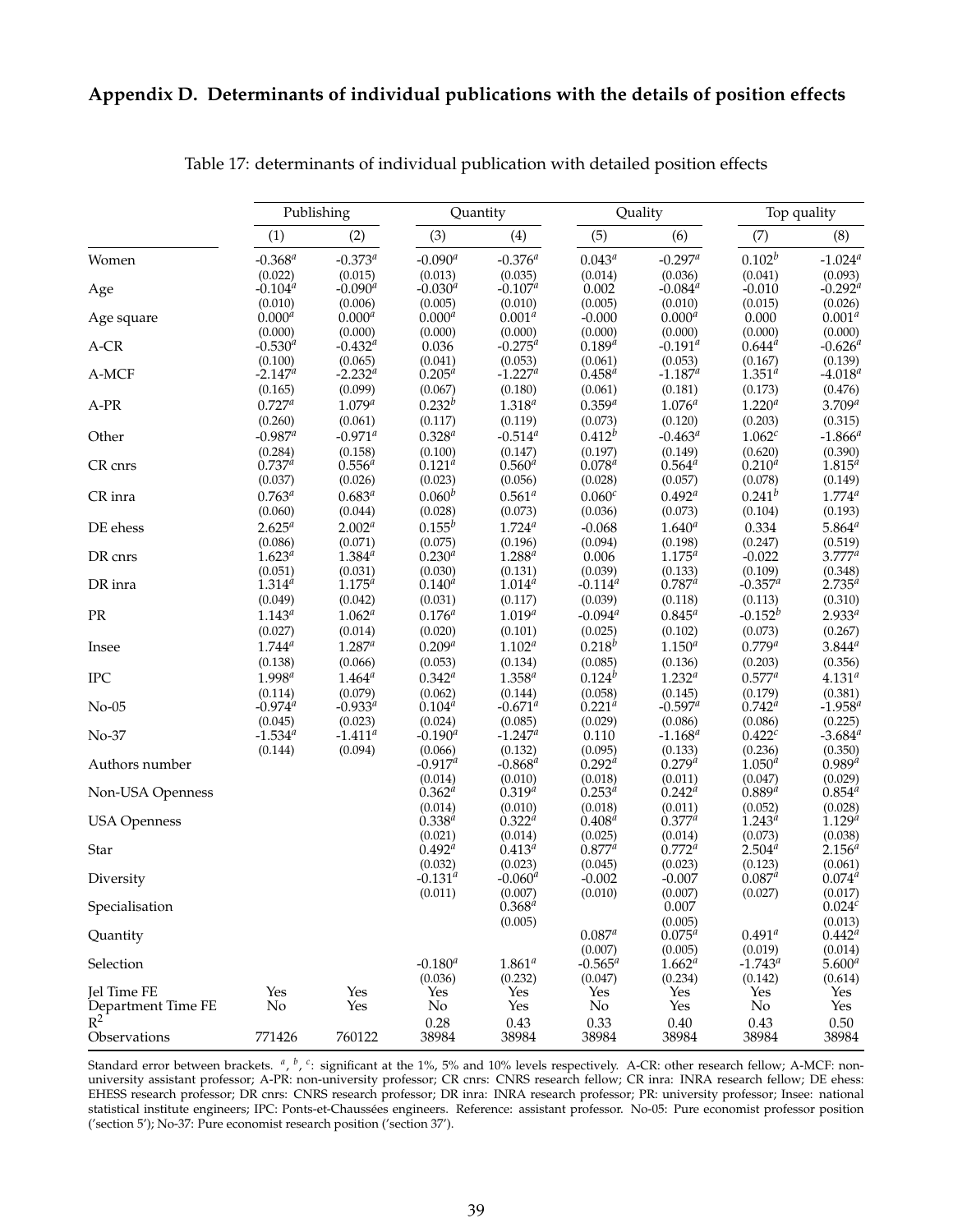#### **Appendix E. Variance analysis at the department level**

|                         |              |                                  |          | With individual fixed effects |             |          |  |
|-------------------------|--------------|----------------------------------|----------|-------------------------------|-------------|----------|--|
|                         |              | Without individual fixed effects |          |                               |             |          |  |
|                         | Stand, error | Correlation                      | Sorting  | Stand. error                  | Correlation | Sorting  |  |
| Explained: quantity     | 0.373        | 1.000                            |          | 0.373                         | 1.000       |          |  |
| Individual effects      | 0.432        | 0.413                            | 0.242    | 0.527                         | 0.496       | 0.047    |  |
| Individual fixed effect |              |                                  |          | 0.435                         | 0.213       | $-0.115$ |  |
| Gender                  | 0.075        | 0.112                            | 0.059    |                               |             |          |  |
| Age                     | 0.278        | $-0.065$                         | $-0.074$ | 0.177                         | 0.087       | 0.031    |  |
| Position fixed effect   | 0.347        | 0.194                            | 0.222    | 0.239                         | 0.158       | 0.109    |  |
| Authors number          | 0.211        | 0.486                            | 0.018    | 0.208                         | 0.486       | 0.037    |  |
| Non-USA openness        | 0.052        | 0.074                            | 0.096    | 0.028                         | 0.074       | 0.081    |  |
| USA openness            | 0.033        | 0.109                            | 0.252    | 0.020                         | 0.109       | 0.204    |  |
| Star                    | 0.031        | 0.242                            | 0.296    | 0.022                         | 0.242       | 0.253    |  |
| Individual diversity    | 0.018        | 0.118                            | $-0.353$ | 0.027                         | 0.118       | $-0.347$ |  |
| Jel fixed effect        | 0.174        | 0.007                            | 0.135    | 0.236                         | 0.004       | 0.142    |  |
| Department effects      | 0.500        | 0.555                            | 0.946    | 0.482                         | 0.364       | 0.948    |  |
| Department fixed effect | 0.617        | 0.446                            | 1.000    | 0.591                         | 0.293       | 1.000    |  |
| Specialisation          | 0.217        | 0.011                            | $-0.666$ | 0.204                         | 0.011       | $-0.656$ |  |
| Selection               | 0.591        | $-0.140$                         | $-0.696$ | 0.575                         | $-0.111$    | $-0.649$ |  |
| Residuals               | 0.001        | $-0.022$                         | 0        | 0.001                         | -0.011      | 0        |  |

Table 18: variance analysis of the quantity published at the department level

The table presents the variance analysis of the estimation reported in Table 4 column (4) and of the same regression also including individual fixed effects that is reported in Table 14 column (4) in Appendix B, once they are averaged by department.

#### Table 19: variance analysis of the publication top quality at the department level

|                         |              | Without individual fixed effects |          | With individual fixed effects |             |          |  |
|-------------------------|--------------|----------------------------------|----------|-------------------------------|-------------|----------|--|
|                         | Stand. error | Correlation                      | Sorting  | Stand. error                  | Correlation | Sorting  |  |
| Explained: top quality  | 1.282        | 1.000                            |          | 1.282                         | 1.000       |          |  |
| Individual effects      | 1.652        | 0.583                            | 0.250    | 1.619                         | 0.784       | 0.115    |  |
| Individual fixed effect |              |                                  |          | 1.102                         | 0.778       | 0.087    |  |
| Gender                  | 0.204        | 0.070                            | 0.006    |                               |             |          |  |
| Age                     | 0.883        | 0.090                            | $-0.113$ | 0.078                         | 0.070       | $-0.046$ |  |
| Position fixed effect   | 1.020        | 0.369                            | 0.274    | 0.373                         | 0.223       | $-0.005$ |  |
| Authors number          | 0.241        | 0.348                            | 0.074    | 0.215                         | 0.348       | 0.073    |  |
| Non-USA openness        | 0.139        | 0.453                            | 0.193    | 0.040                         | 0.453       | 0.129    |  |
| USA openness            | 0.115        | 0.525                            | 0.343    | 0.050                         | 0.525       | 0.256    |  |
| <b>Star</b>             | 0.162        | 0.567                            | 0.384    | 0.117                         | 0.567       | 0.230    |  |
| Individual diversity    | 0.022        | 0.247                            | 0.390    | 0.015                         | 0.247       | 0.347    |  |
| Jel fixed effect        | 0.721        | 0.263                            | 0.108    | 0.604                         | 0.222       | 0.048    |  |
| Department effects      | 1.615        | 0.661                            | 1.000    | 1.033                         | 0.449       | 1.000    |  |
| Department fixed effect | 1.622        | 0.660                            | 1.000    | 1.041                         | 0.448       | 1.000    |  |
| Specialisation          | 0.014        | $-0.124$                         | $-0.461$ | 0.020                         | $-0.124$    | $-0.409$ |  |
| Quantity                | 0.165        | 0.215                            | 0.140    | 0.129                         | 0.215       | $-0.003$ |  |
| Selection               | 1.778        | $-0.442$                         | $-0.678$ | 1.132                         | $-0.423$    | $-0.568$ |  |
| Residuals               | 0.001        | $-0.032$                         | 0        | 0.001                         | 0.031       | $\Omega$ |  |

The table presents the variance analysis of the estimation reported in Table 4 column (8) and of the same regression also including individual fixed effects that is reported in Table 14 column (8) in Appendix B, once they are averaged by department.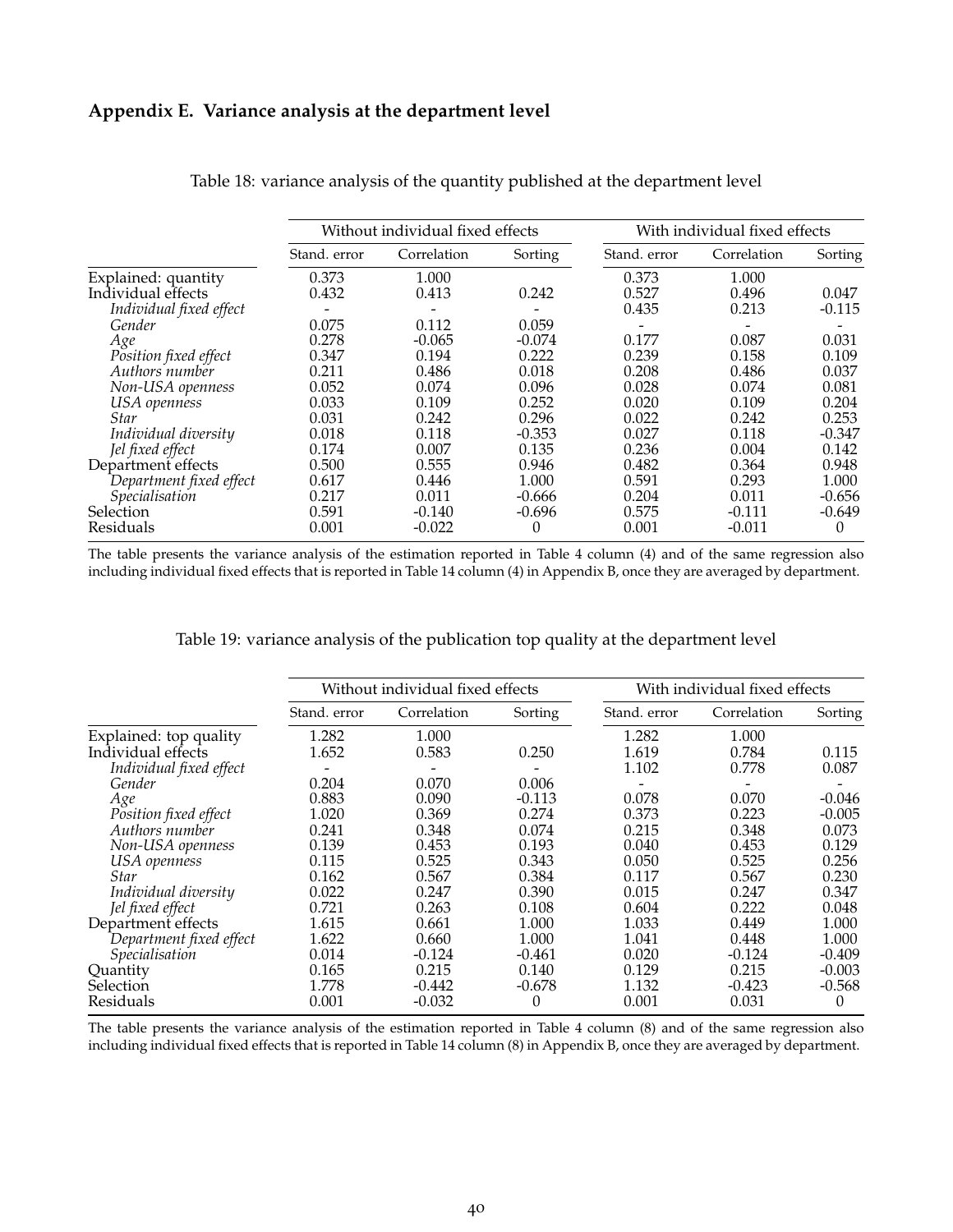#### **Appendix F. First step estimation analysis for the two subperiods, 1990–1997 and 1998–2005**

#### *A. Determinants of individual publications*

|                                             | Publishing       |                  | Quantity              |                       | Quality            |                  | Top quality      |                  |
|---------------------------------------------|------------------|------------------|-----------------------|-----------------------|--------------------|------------------|------------------|------------------|
|                                             | (1)              | (2)              | (3)                   | (4)                   | (5)                | (6)              | (7)              | (8)              |
| Women                                       | $-0.588^{a}$     | $-0.650^a$       |                       | $-0.739^{a}$          | $0.067^b$          | $-0.587^a$       | $0.159^b$        | $-1.836^{a}$     |
|                                             | (0.045)          | (0.032)          | $-0.013$<br>(0.022)   | (0.110)               | (0.027)            | (0.111)          | (0.075)          | (0.291)          |
| Women $\times$ 1 $(t \ge 1998)$             | $0.285^{a}$      | $0.362^{a}$      | $-0.109^a$            | $0.428^{a}$           | $-0.035$           | $0.396^{a}$      | $-0.092$         | $1.088^{d}$      |
|                                             | (0.051)          | (0.036)          | (0.028)               | (0.115)               | (0.031)            | (0.116)          | (0.088)          | (0.304)          |
| Age                                         | $-0.145^{\circ}$ | $-0.114^{\circ}$ | $-0.024$ <sup>a</sup> | $-0.160^a$            | $-0.003$           | $-0.131^{\circ}$ | $-0.025$         | $-0.410^a$       |
|                                             | (0.019)          | (0.011)          | (0.008)               | (0.022)               | (0.008)            | (0.022)          | (0.022)          | (0.059)          |
| $Age \times 1(t \ge 1998)$                  | $0.051^{b}$      | $0.028^{b}$      | $-0.008$              | $0.061^{b}$           | 0.008              | $0.071^{a}$      | 0.019            | $0.167^{b}$      |
|                                             | (0.023)          | (0.013)          | (0.010)               | (0.025)               | (0.011)            | (0.025)          | (0.028)          | (0.066)          |
| Age square                                  | $0.001^a$        | $0.001^{a}$      | $0.000^{c}$           | $0.001^{a}$           | 0.000              | $0.001^{a}$      | 0.000            | $0.002^{a}$      |
|                                             | (0.000)          | (0.000)          | (0.000)               | (0.000)               | (0.000)            | (0.000)          | (0.000)          | (0.000)          |
| Age square $\times$ 1( $t \ge 1998$ )       | $-0.001^b$       | $-0.000c$        | 0.000                 | $-0.000b$             | $-0.000$           | $-0.001^a$       | $-0.000$         | $-0.001^a$       |
|                                             | (0.000)          | (0.000)          | (0.000)               | (0.000)               | (0.000)            | (0.000)          | (0.000)          | (0.000)          |
| Authors number                              |                  |                  | $-0.924$ <sup>a</sup> | $-0.859$ <sup>a</sup> | $0.326^{a}$        | $0.296^{a}$      | $1.180^{a}$      | $1.082^{a}$      |
|                                             |                  |                  | (0.020)               | (0.017)               | (0.033)            | (0.019)          | (0.089)          | (0.051)          |
| Authors number $\times$ 1( $t \ge 1998$ )   |                  |                  | 0.006                 | $-0.017$              | $-0.045$           | $-0.018$         | $-0.175c$        | $-0.120c$        |
|                                             |                  |                  | (0.027)               | (0.021)               | (0.039)            | (0.024)          | (0.105)          | (0.062)          |
| Non-USA Openness                            |                  |                  | $0.397^a$             | $0.335^{a}$           | $0.183^{d}$        | $0.189^{a}$      | $0.740^{a}$      | $0.740^{a}$      |
|                                             |                  |                  | (0.029)               | (0.021)               | (0.034)            | (0.022)          | (0.091)          | (0.057)          |
| Non-USA Openness $\times$ 1( $t \ge 1998$ ) |                  |                  | $-0.052$              | $-0.024$              | $0.090^{b}$        | $0.068^{a}$      | 0.179            | $0.140^{b}$      |
|                                             |                  |                  | (0.033)               | (0.025)               | (0.039)            | (0.025)          | (0.110)          | (0.066)          |
| <b>USA Openness</b>                         |                  |                  | $0.359^{a}$           | $0.342^{a}$           | $0.382^{a}$        | $0.363^{a}$      | $1.092^{a}$      | $1.030^{a}$      |
|                                             |                  |                  | (0.037)               | (0.027)               | (0.054)            | (0.027)          | (0.150)          | (0.071)          |
| USA Openness $\times$ 1( $t \geq$ 1998)     |                  |                  | $-0.031$              | $-0.034$              | 0.022              | 0.011            | 0.178            | 0.120            |
|                                             |                  |                  | (0.045)               | (0.031)               | (0.061)            | (0.032)          | (0.171)          | (0.084)          |
| Star                                        |                  |                  | $0.603^{a}$           | $0.496^{a}$           | $0.950^{a}$        | $0.827^{a}$      | $2.746^{a}$      | $2.348^{a}$      |
|                                             |                  |                  | (0.048)               | (0.036)               | (0.069)            | (0.037)          | (0.191)          | (0.096)          |
| Star $\times$ 1( $t \ge 1998$ )             |                  |                  | $-0.172^{\mu}$        | $-0.122^a$            | $-0.111$           | $-0.095^b$       | $-0.335$         | $-0.302^{b}$     |
|                                             |                  |                  | (0.064)               | (0.047)               | (0.094)            | (0.048)          | (0.258)          | (0.126)          |
| Diversity                                   |                  |                  | $-0.197^a$            | $-0.123^{a}$          | 0.030 <sup>c</sup> | $0.026^{b}$      | $0.125^{a}$      | $0.114^{a}$      |
|                                             |                  |                  | (0.016)               | (0.012)               | (0.018)            | (0.012)          | (0.045)          | (0.032)          |
| Diversity $\times$ 1( $t \ge 1998$ )        |                  |                  | $0.095^{a}$           | $0.091^a$             | $-0.050^b$         | $-0.048^{\circ}$ | $-0.064$         | $-0.059$         |
|                                             |                  |                  | (0.021)               | (0.014)               | (0.022)            | (0.014)          | (0.056)          | (0.038)          |
| Specialisation                              |                  |                  |                       | $0.352^{a}$           |                    | $-0.006$         |                  | 0.011            |
|                                             |                  |                  |                       | (0.008)               |                    | (0.009)          |                  | (0.024)          |
| Specialisation $\times$ 1( $t \geq$ 1998)   |                  |                  |                       | $0.023^{b}$           |                    | 0.016            |                  | 0.013            |
|                                             |                  |                  |                       | (0.010)               |                    | (0.011)          |                  | (0.029)          |
| Quantity                                    |                  |                  |                       |                       | $0.123^{a}$        | $0.113^{a}$      | $0.619^{a}$      | $0.555^a$        |
|                                             |                  |                  |                       |                       | (0.013)            | (0.010)          | (0.038)          | (0.027)          |
| Quantity $\times$ 1( $t \geq$ 1998)         |                  |                  |                       |                       | $-0.049^a$         | $-0.050^a$       | $-0.177^a$       | $-0.151^{\circ}$ |
|                                             |                  |                  |                       |                       | (0.015)            | (0.012)          | (0.044)          | (0.031)          |
| Selection                                   |                  |                  | $-0.152^{\circ}$      | $2.828^{a}$           | $-0.318^{\circ}$   | $2.331^{a}$      | $-0.956^{\circ}$ | $7.013^{a}$      |
|                                             |                  |                  | (0.041)               | (0.452)               | (0.060)            | (0.457)          | (0.176)          | (1.200)          |
| Selection $\times$ 1( $t \ge 1998$ )        |                  |                  | $-0.022$              | $-1.117^b$            | $-0.410^a$         | $-1.206^b$       | $-1.314^{a}$     | $-2.468c$        |
|                                             |                  |                  | (0.064)               | (0.531)               | (0.085)            | (0.537)          | (0.258)          | (1.409)          |
| Position FE<br><b>Jel Time FE</b>           | Yes<br>Yes       | Yes<br>Yes       | Yes<br>Yes            | Yes<br>Yes            | Yes<br>Yes         | Yes<br>Yes       | Yes<br>Yes       | Yes<br>Yes       |
| Department Time FE                          | No               | Yes              | No                    | Yes                   | No                 | Yes              | No               | Yes              |
| $R^2$                                       |                  |                  | 0.29                  | 0.43                  | 0.34               | 0.40             | 0.44             | 0.50             |
| Observations                                | 771426           | 760122           | 38984                 | 38984                 | 38984              | 38984            | 38984            | 38984            |
|                                             |                  |                  |                       |                       |                    |                  |                  |                  |

Table 20: determinants of individual publications without individual fixed effects

Standard error between brackets. <sup>*a*</sup>, *<sup>b</sup>*, <sup>*c*</sup> Significant at the 1%, 5% and 10% level, respectively. Crossed terms (with 1(*t* ≥ 1998)) indicate the additional effect for the 1998-2005 period.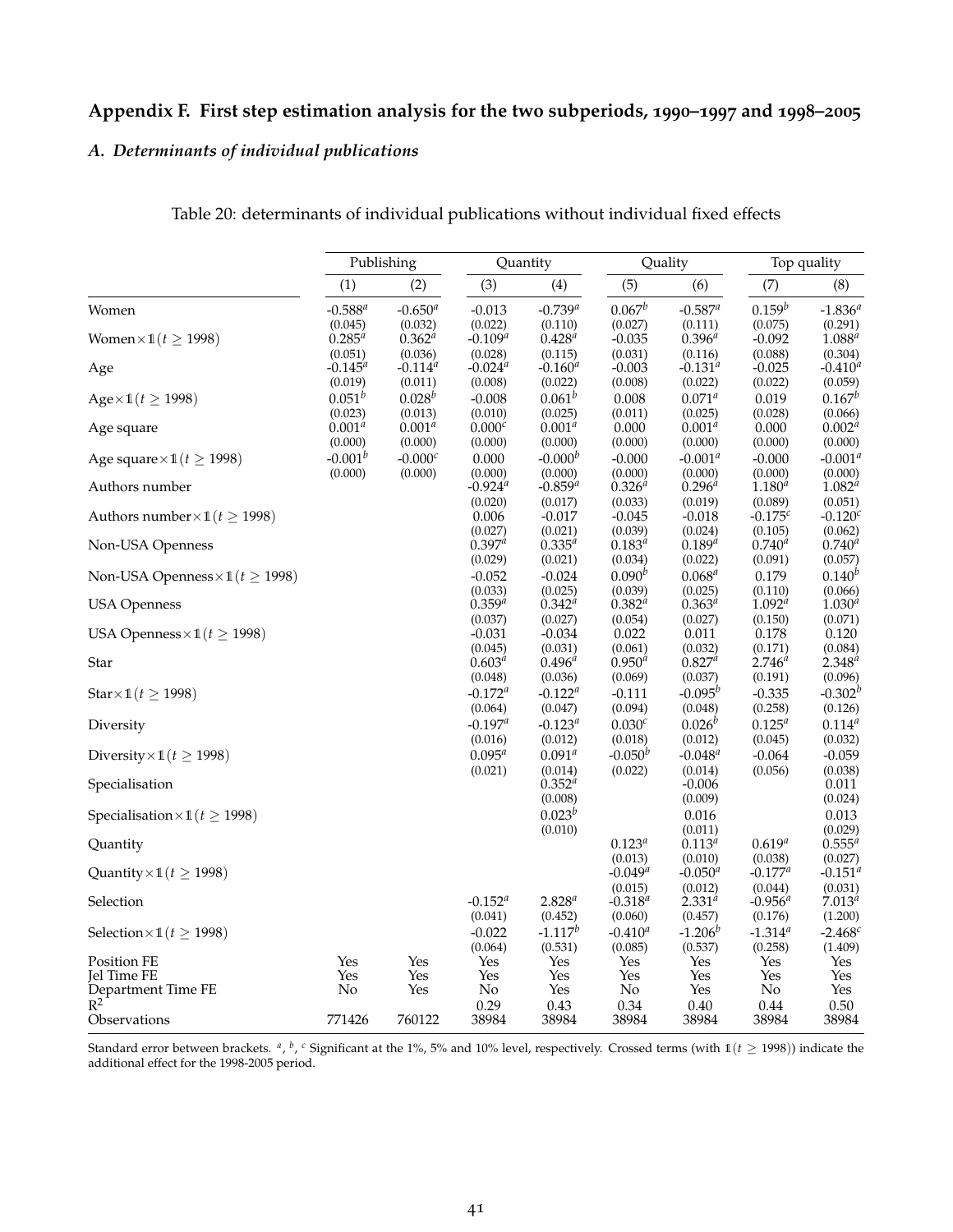|                                             |            | Publishing  |                        | Quantity               |                                 | Quality                       |                  | Top quality        |
|---------------------------------------------|------------|-------------|------------------------|------------------------|---------------------------------|-------------------------------|------------------|--------------------|
|                                             | (1)        | (2)         | (3)                    | (4)                    | (5)                             | (6)                           | (7)              | (8)                |
| Age square                                  | $-0.001^a$ | -0.001 $^a$ | $-0.000$               | 0.000 <sup>c</sup>     | $-0.001^a$                      | $-0.000^a$                    | $-0.002^a$       | $-0.001^a$         |
|                                             | (0.000)    | (0.000)     | (0.000)                | (0.000)                | (0.000)                         | (0.000)                       | (0.000)          | (0.000)            |
| Age square $\times$ 1( $t \ge 1998$ )       | 0.000      | 0.000       | 0.000                  | $-0.000$               | $0.000^{a}$                     | $-0.000$                      | $0.000^{a}$      | $-0.000$           |
|                                             | (0.000)    | (0.000)     | (0.000)                | (0.000)                | (0.000)                         | (0.000)                       | (0.000)          | (0.000)            |
| Authors number                              |            |             | $-0.947^a$             | $-0.888^{a}$           | $0.209^{a}$                     | $0.229^{a}$                   | $0.787^{a}$      | $0.862^{a}$        |
|                                             |            |             | (0.025)<br>$0.070^{a}$ | (0.021)<br>$0.048^{b}$ | (0.036)<br>$0.070$ <sup>c</sup> | (0.020)<br>0.040 <sup>c</sup> | (0.089)          | (0.052)            |
| Authors number $\times$ 1( $t \geq$ 1998)   |            |             | (0.026)                | (0.023)                | (0.038)                         | (0.023)                       | 0.147<br>(0.096) | 0.046<br>(0.059)   |
|                                             |            |             | $0.244^{a}$            | $0.225^{a}$            |                                 |                               |                  | $0.123^{b}$        |
| Non-USA Openness                            |            |             | (0.031)                | (0.023)                | $-0.035$<br>(0.038)             | $-0.017$<br>(0.021)           | 0.089<br>(0.097) | (0.054)            |
|                                             |            |             | $-0.077^b$             | $-0.069^{a}$           | $0.119^{a}$                     | $0.106^{a}$                   | $0.194^{b}$      | $0.164^{d}$        |
| Non-USA Openness $\times$ 1( $t \ge 1998$ ) |            |             | (0.033)                | (0.025)                | (0.038)                         | (0.023)                       | (0.099)          | (0.059)            |
| <b>USA Openness</b>                         |            |             | $0.286^{a}$            | $0.260^{a}$            | $0.139^{a}$                     | $0.128^{a}$                   | $0.377^a$        | $0.370^{a}$        |
|                                             |            |             | (0.042)                | (0.030)                | (0.049)                         | (0.028)                       | (0.135)          | (0.071)            |
| USA Openness $\times$ 1( $t \geq$ 1998)     |            |             | $-0.097^b$             | $-0.081^{b}$           | 0.061                           | 0.059 <sup>c</sup>            | 0.166            | 0.131 <sup>c</sup> |
|                                             |            |             | (0.043)                | (0.033)                | (0.055)                         | (0.030)                       | (0.145)          | (0.078)            |
| Star                                        |            |             | $0.327^{a}$            | $0.331^{a}$            | $0.688^{a}$                     | $0.685^{a}$                   | $1.824^{a}$      | $1.849^{a}$        |
|                                             |            |             | (0.048)                | (0.038)                | (0.063)                         | (0.034)                       | (0.150)          | (0.088)            |
| $Star \times \mathbb{1}(t \geq 1998)$       |            |             | $-0.019$               | $-0.063$               | $-0.159^b$                      | $-0.174$ <sup>a</sup>         | $-0.384^{b}$     | $-0.471^{\circ}$   |
|                                             |            |             | (0.052)                | (0.046)                | (0.070)                         | (0.042)                       | (0.181)          | (0.109)            |
| Diversity                                   |            |             | $-0.201^a$             | $-0.149^{a}$           | 0.021                           | 0.015                         | 0.003            | $-0.017$           |
|                                             |            |             | (0.015)                | (0.013)                | (0.020)                         | (0.012)                       | (0.049)          | (0.030)            |
| Diversity $\times$ 1( $t \ge 1998$ )        |            |             | $0.085^{a}$            | $0.087^{a}$            | $-0.027$                        | $-0.018$                      | 0.066            | $0.102^{a}$        |
| Specialisation                              |            |             | (0.018)                | (0.015)<br>$0.319^{a}$ | (0.022)                         | (0.014)<br>$-0.004$           | (0.053)          | (0.035)<br>0.019   |
|                                             |            |             |                        | (0.008)                |                                 | (0.008)                       |                  | (0.020)            |
| Specialisation $\times$ 1( $t \geq$ 1998)   |            |             |                        | $0.042^a$              |                                 | $0.017^{c}$                   |                  | 0.022              |
|                                             |            |             |                        | (0.010)                |                                 | (0.009)                       |                  | (0.024)            |
| Quantity                                    |            |             |                        |                        | $0.065^{a}$                     | $0.069^{a}$                   | $0.408^{a}$      | $0.407^{a}$        |
|                                             |            |             |                        |                        | (0.012)                         | (0.009)                       | (0.033)          | (0.023)            |
| Quantity $\times$ 1( $t \geq$ 1998)         |            |             |                        |                        | $-0.010$                        | $-0.017c$                     | $-0.075^b$       | $-0.083^{\circ}$   |
|                                             |            |             |                        |                        | (0.013)                         | (0.010)                       | (0.036)          | (0.026)            |
| Selection                                   |            |             | 0.013                  | $0.926^{a}$            | $0.145^{b}$                     | $0.746^{a}$                   | $0.330^{b}$      | $1.472^{a}$        |
|                                             |            |             | (0.055)                | (0.193)                | (0.062)                         | (0.175)                       | (0.156)          | (0.448)            |
| Selection $\times$ 1( $t \ge 1998$ )        |            |             | $-0.108$               | $-0.081$               | $-0.171^{b}$                    | $0.326^{c}$                   | $-0.420^{b}$     | $0.922^b$          |
|                                             |            |             | (0.073)                | (0.192)                | (0.078)                         | (0.175)                       | (0.202)          | (0.447)            |
| Position FE                                 | Yes        | Yes         | Yes                    | Yes                    | Yes                             | Yes                           | Yes              | Yes                |
| <b>Jel Time FE</b>                          | Yes        | Yes         | Yes                    | Yes                    | Yes                             | Yes                           | Yes              | Yes                |
| Department Time FE<br>Individual FE         | No<br>Yes  | Yes<br>Yes  | No<br>Yes              | Yes<br>Yes             | No<br>Yes                       | Yes<br>Yes                    | No<br>Yes        | Yes<br>Yes         |
| $R^2$                                       |            |             | 0.51                   | 0.60                   | 0.63                            | 0.66                          | 0.71             | 0.73               |
| Observations                                | 427662     | 425178      | 38984                  | 38984                  | 38984                           | 38984                         | 38984            | 38984              |
|                                             |            |             |                        |                        |                                 |                               |                  |                    |

Table 21: Determinants of individual publications with individual fixed effects

Standard error between brackets. <sup>*a*</sup>, *<sup>b</sup>*, *c* Significant at the 1%, 5% and 10% level, respectively. Crossed terms (with 1(*t* ≥ 1998)) indicate the additional effect for the 1998-2005 period.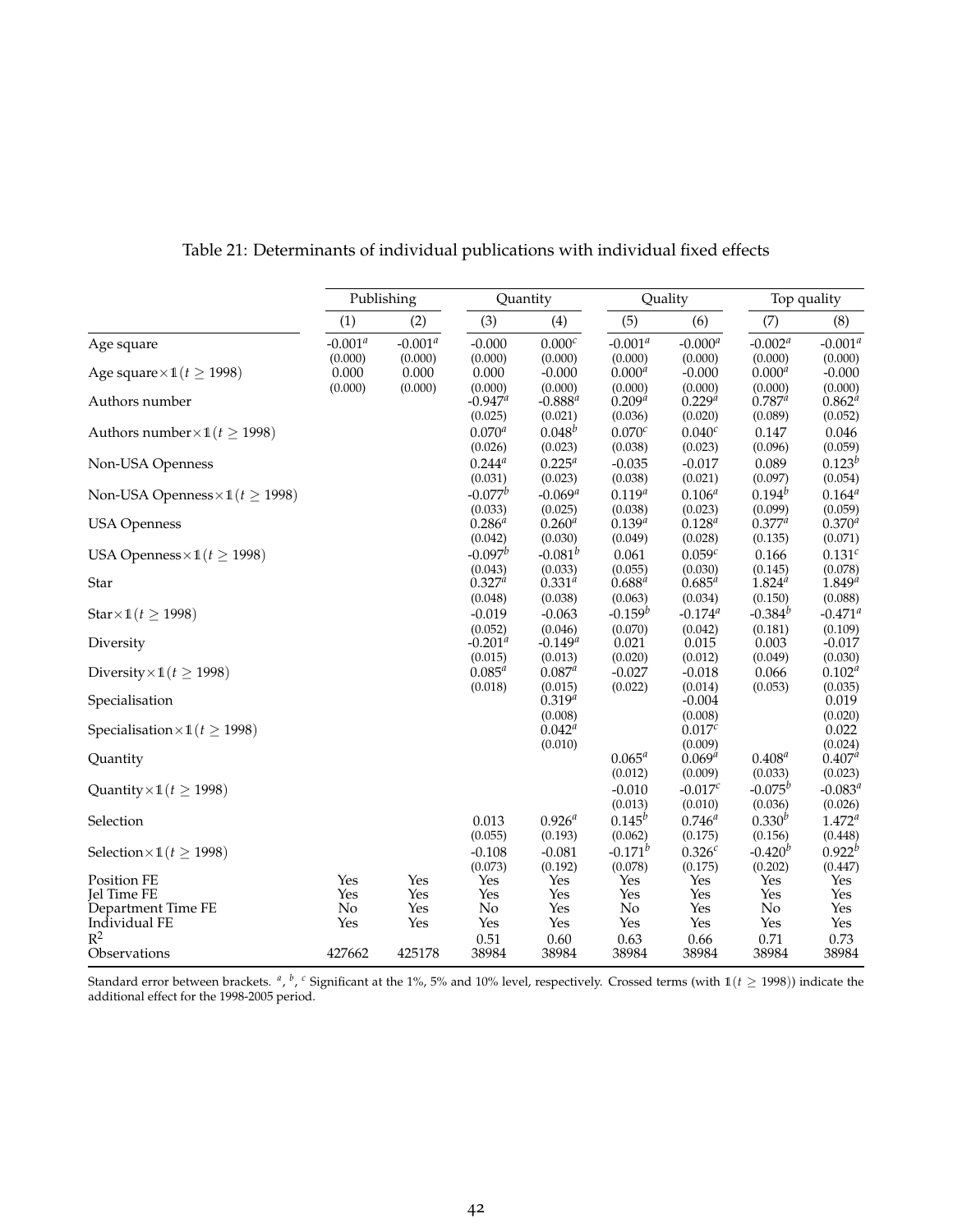#### *B. Variance analysis of individual publications*

|                         |              | Without individual fixed effects |          | With individual fixed effects |             |          |  |
|-------------------------|--------------|----------------------------------|----------|-------------------------------|-------------|----------|--|
|                         | Stand, error | Correlation                      | Sorting  | Stand, error                  | Correlation | Sorting  |  |
| Explained: quantity     | 0.464        | 1.000                            |          | 0.464                         | 1.000       |          |  |
| Individual effects      | 0.710        | 0.309                            | 0.112    | 0.373                         | 0.635       | $-0.050$ |  |
| Individual fixed effect |              |                                  |          | 0.314                         | 0.378       | $-0.080$ |  |
| Gender                  | 0.165        | 0.055                            | $-0.038$ |                               |             |          |  |
| Age                     | 0.454        | 0.029                            | $-0.050$ | 0.108                         | $-0.019$    | 0.017    |  |
| Position fixed effect   | 0.511        | 0.112                            | 0.168    | 0.114                         | 0.072       | 0.027    |  |
| Authors number          | 0.206        | 0.380                            | $-0.061$ | 0.213                         | 0.380       | $-0.011$ |  |
| Non-USA openness        | 0.063        | 0.112                            | 0.089    | 0.043                         | 0.112       | 0.060    |  |
| USA openness            | 0.052        | 0.116                            | 0.142    | 0.039                         | 0.116       | 0.081    |  |
| <b>Star</b>             | 0.057        | 0.208                            | 0.211    | 0.038                         | 0.208       | 0.130    |  |
| Individual diversity    | 0.042        | 0.067                            | $-0.198$ | 0.051                         | 0.067       | $-0.132$ |  |
| Jel fixed effect        | 0.362        | 0.093                            | 0.050    | 0.105                         | 0.098       | 0.001    |  |
| Department effects      | 0.396        | 0.307                            | 0.883    | 0.223                         | 0.380       | 0.659    |  |
| Department fixed effect | 0.405        | 0.146                            | 1.000    | 0.200                         | 0.142       | 1.000    |  |
| Specialisation          | 0.194        | 0.320                            | $-0.286$ | 0.176                         | 0.320       | $-0.302$ |  |
| <b>Selection</b>        | 0.764        | $-0.155$                         | $-0.473$ | 0.202                         | $-0.143$    | $-0.308$ |  |
| Residuals               | 0.334        | 0.721                            | $\Omega$ | 0.287                         | 0.596       | $\Omega$ |  |

Table 22: Variance analysis of the individual publication quantity, 1990-1997

The table presents the variance analysis of the estimation reported in Table 20 column (4) and of the same regression also including individual fixed effects that is reported in Table 21 column (4) for the 1990-1997 period.

|                         |              | Without individual fixed effects |          |              | With individual fixed effects |          |  |
|-------------------------|--------------|----------------------------------|----------|--------------|-------------------------------|----------|--|
|                         | Stand, error | Correlation                      | Sorting  | Stand, error | Correlation                   | Sorting  |  |
| Explained: quantity     | 0.452        | 1.000                            |          | 0.452        | 1.000                         |          |  |
| Individual effects      | 0.392        | 0.335                            | 0.092    | 0.324        | 0.628                         | $-0.071$ |  |
| Individual fixed effect |              |                                  |          | 0.290        | 0.413                         | $-0.055$ |  |
| Gender                  | 0.072        | 0.109                            | 0.041    |              |                               |          |  |
| Age                     | 0.267        | 0.021                            | $-0.043$ | 0.090        | $-0.010$                      | 0.002    |  |
| Position fixed effect   | 0.282        | 0.088                            | 0.098    | 0.106        | 0.077                         | $-0.071$ |  |
| Authors number          | 0.179        | 0.341                            | $-0.016$ | 0.171        | 0.341                         | $-0.016$ |  |
| Non-USA openness        | 0.062        | 0.109                            | 0.109    | 0.031        | 0.109                         | 0.063    |  |
| USA openness            | 0.045        | 0.118                            | 0.110    | 0.026        | 0.118                         | 0.059    |  |
| <b>Star</b>             | 0.031        | 0.149                            | 0.117    | 0.022        | 0.149                         | 0.080    |  |
| Individual diversity    | 0.010        | 0.037                            | $-0.154$ | 0.020        | 0.037                         | $-0.098$ |  |
| Jel fixed effect        | 0.172        | 0.086                            | 0.036    | 0.068        | 0.107                         | $-0.006$ |  |
| Department effects      | 0.243        | 0.376                            | 0.685    | 0.200        | 0.373                         | 0.515    |  |
| Department fixed effect | 0.205        | 0.146                            | 1.000    | 0.136        | 0.111                         | 1.000    |  |
| Specialisation          | 0.181        | 0.339                            | $-0.212$ | 0.174        | 0.339                         | $-0.192$ |  |
| Selection               | 0.378        | $-0.124$                         | $-0.361$ | 0.153        | $-0.113$                      | $-0.193$ |  |
| Residuals               | 0.354        | 0.782                            | 0        | 0.293        | 0.656                         | $\Omega$ |  |

Table 23: Variance analysis of the individual publication quantity, 1998-2005

The table presents the variance analysis of the estimation reported in Table 20 column (4) and of the same regression also including individual fixed effects that is reported in Table 21 column (4) for the 1998-2005 period.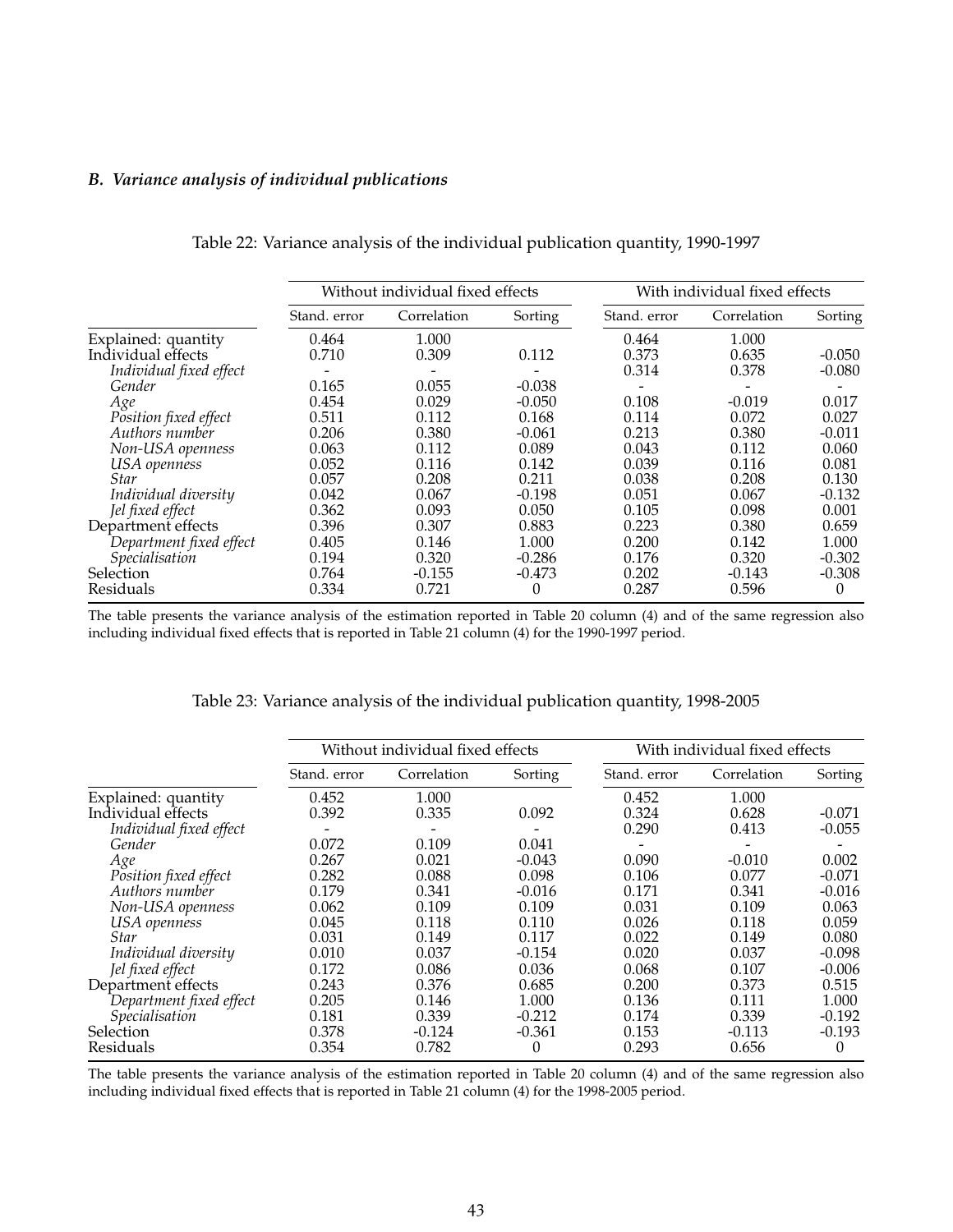|                         | Without individual fixed effects |             |          | With individual fixed effects |             |          |  |
|-------------------------|----------------------------------|-------------|----------|-------------------------------|-------------|----------|--|
|                         | Stand, error                     | Correlation | Sorting  | Stand, error                  | Correlation | Sorting  |  |
| Explained: quality      | 0.501                            | 1.000       |          | 0.501                         | 1.000       |          |  |
| Individual effects      | 0.682                            | 0.383       | 0.181    | 0.450                         | 0.719       | $-0.029$ |  |
| Individual fixed effect |                                  |             |          | 0.354                         | 0.612       | $-0.039$ |  |
| Gender                  | 0.131                            | 0.032       | $-0.044$ |                               |             |          |  |
| Age                     | 0.374                            | 0.113       | $-0.036$ | 0.167                         | 0.116       | 0.003    |  |
| Position fixed effect   | 0.397                            | 0.153       | 0.196    | 0.105                         | $-0.018$    | $-0.108$ |  |
| Authors number          | 0.071                            | 0.225       | 0.095    | 0.055                         | 0.225       | 0.058    |  |
| Non-USA openness        | 0.036                            | 0.244       | 0.087    | 0.003                         | $-0.244$    | 0.022    |  |
| USA openness            | 0.055                            | 0.327       | 0.164    | 0.019                         | 0.327       | 0.059    |  |
| <i>Star</i>             | 0.096                            | 0.391       | 0.225    | 0.079                         | 0.391       | 0.073    |  |
| Individual diversity    | 0.009                            | 0.161       | 0.208    | 0.005                         | 0.161       | 0.106    |  |
| Jel fixed effect        | 0.380                            | 0.191       | 0.060    | 0.163                         | 0.244       | 0.006    |  |
| Department effects      | 0.341                            | 0.355       | 1.000    | 0.163                         | 0.235       | 1.000    |  |
| Department fixed effect | 0.341                            | 0.355       | 1.000    | 0.163                         | 0.236       | 1.000    |  |
| Specialisation          | 0.003                            | $-0.015$    | 0.180    | 0.002                         | $-0.015$    | 0.040    |  |
| Quantity                | 0.052                            | 0.142       | 0.069    | 0.032                         | 0.142       | $-0.011$ |  |
| Selection               | 0.630                            | $-0.277$    | $-0.461$ | 0.163                         | $-0.248$    | $-0.192$ |  |
| Residuals               | 0.379                            | 0.756       | $\Omega$ | 0.295                         | 0.594       | $\Omega$ |  |

Table 24: Variance analysis of the individual average publication quality, 1990-1997

The table presents the variance analysis of the estimation reported in Table 20 column (6) and of the same regression also including individual fixed effects that is reported in Table 21 column (6) for the 1990-1997 period.

|                         |              | Without individual fixed effects |          |              | With individual fixed effects |          |  |  |
|-------------------------|--------------|----------------------------------|----------|--------------|-------------------------------|----------|--|--|
|                         | Stand. error | Correlation                      | Sorting  | Stand. error | Correlation                   | Sorting  |  |  |
| Explained: quality      | 0.430        | 1.000                            |          | 0.430        | 1.000                         |          |  |  |
| Individual effects      | 0.365        | 0.463                            | 0.210    | 0.429        | 0.729                         | 0.087    |  |  |
| Individual fixed effect |              |                                  |          | 0.325        | 0.654                         | 0.075    |  |  |
| Gender                  | 0.044        | 0.058                            | 0.031    |              |                               |          |  |  |
| Age                     | 0.220        | 0.141                            | $-0.051$ | 0.171        | 0.143                         | $-0.031$ |  |  |
| Position fixed effect   | 0.197        | 0.167                            | 0.204    | 0.112        | 0.069                         | $-0.010$ |  |  |
| Authors number          | 0.057        | 0.209                            | 0.050    | 0.055        | 0.209                         | 0.042    |  |  |
| Non-USA openness        | 0.052        | 0.293                            | 0.156    | 0.018        | 0.293                         | 0.095    |  |  |
| USA openness            | 0.054        | 0.313                            | 0.186    | 0.027        | 0.313                         | 0.113    |  |  |
| Star                    | 0.060        | 0.306                            | 0.197    | 0.042        | 0.306                         | 0.111    |  |  |
| Individual diversity    | 0.007        | $-0.131$                         | $-0.181$ | 0.001        | $-0.131$                      | $-0.151$ |  |  |
| Jel fixed effect        | 0.184        | 0.222                            | 0.080    | 0.169        | 0.178                         | 0.047    |  |  |
| Department effects      | 0.185        | 0.380                            | 1.000    | 0.116        | 0.232                         | 0.999    |  |  |
| Department fixed effect | 0.185        | 0.378                            | 1.000    | 0.117        | 0.229                         | 1.000    |  |  |
| Specialisation          | 0.005        | 0.051                            | $-0.120$ | 0.006        | 0.051                         | $-0.073$ |  |  |
| Quantity                | 0.028        | 0.130                            | 0.093    | 0.023        | 0.130                         | 0.036    |  |  |
| Selection               | 0.249        | $-0.321$                         | $-0.407$ | 0.194        | $-0.297$                      | $-0.289$ |  |  |
| Residuals               | 0.339        | 0.788                            | 0        | 0.250        | 0.579                         | 0        |  |  |

#### Table 25: Variance analysis of the individual average publication quality, 1998-2005

The table presents the variance analysis of the estimation reported in Table 20 column (6) and of the same regression also including individual fixed effects that is reported in Table 21 column (6) for the 1998-2005 period.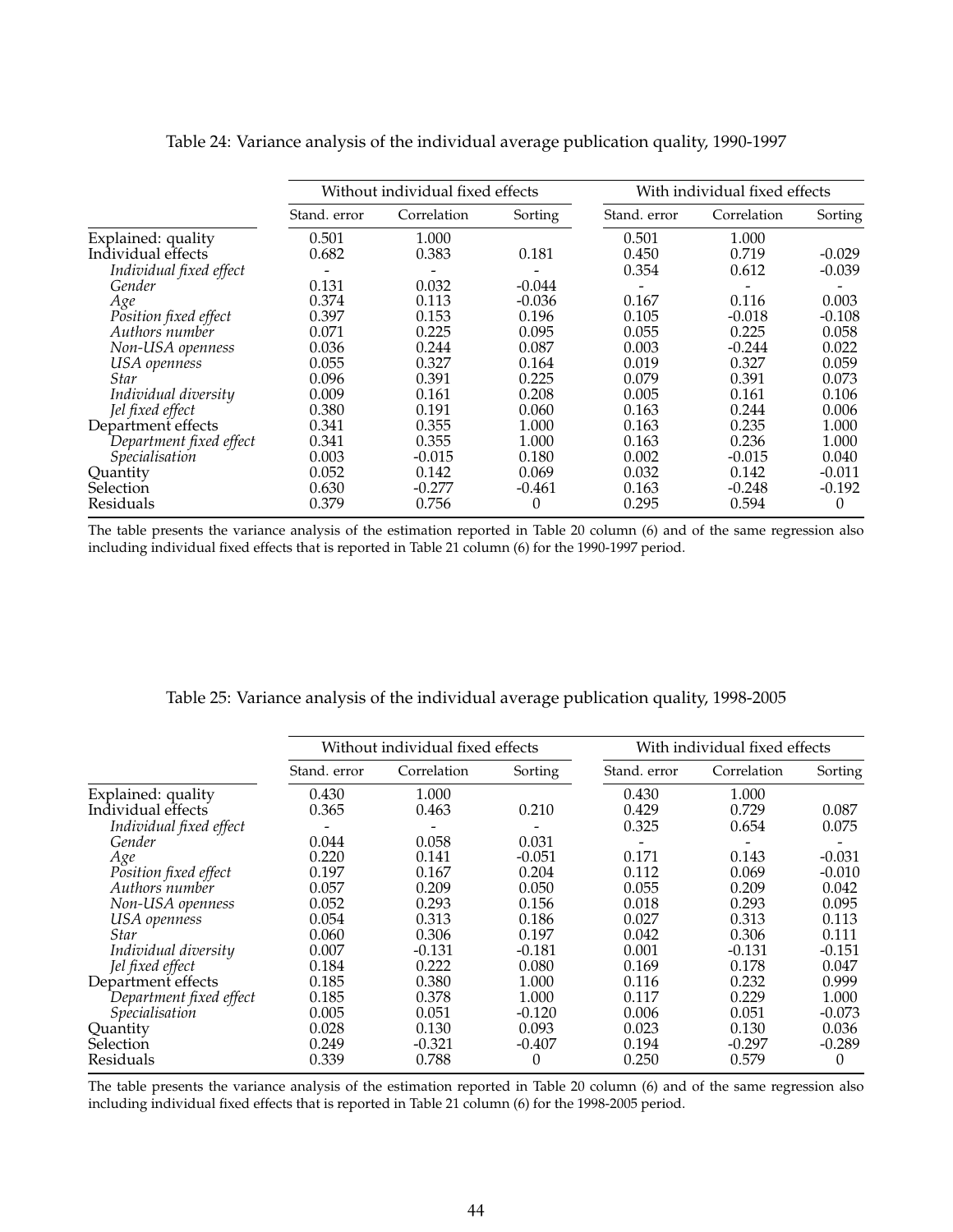|                         |              | Without individual fixed effects |          |              | With individual fixed effects |          |  |  |
|-------------------------|--------------|----------------------------------|----------|--------------|-------------------------------|----------|--|--|
|                         | Stand. error | Correlation                      | Sorting  | Stand. error | Correlation                   | Sorting  |  |  |
| Explained: top quality  | 1.401        | 1.000                            |          | 1.401        | 1.000                         |          |  |  |
| Individual effects      | 2.088        | 0.461                            | 0.203    | 1.276        | 0.792                         | $-0.044$ |  |  |
| Individual fixed effect |              |                                  |          | 1.043        | 0.627                         | $-0.054$ |  |  |
| Gender                  | 0.409        | 0.051                            | $-0.047$ |              |                               |          |  |  |
| Age                     | 1.130        | 0.115                            | $-0.036$ | 0.561        | 0.118                         | $-0.004$ |  |  |
| Position fixed effect   | 1.235        | 0.218                            | 0.211    | 0.280        | 0.038                         | $-0.020$ |  |  |
| Authors number          | 0.259        | 0.257                            | 0.092    | 0.207        | 0.257                         | 0.001    |  |  |
| Non-USA openness        | 0.140        | 0.315                            | 0.099    | 0.023        | 0.315                         | $-0.023$ |  |  |
| USA openness            | 0.156        | 0.373                            | 0.175    | 0.056        | 0.373                         | 0.032    |  |  |
| <i>Star</i>             | 0.271        | 0.444                            | 0.243    | 0.214        | 0.444                         | 0.049    |  |  |
| Individual diversity    | 0.039        | 0.192                            | 0.214    | 0.006        | $-0.192$                      | $-0.091$ |  |  |
| Jel fixed effect        | 1.138        | 0.215                            | 0.073    | 0.363        | 0.291                         | $-0.009$ |  |  |
| Department effects      | 1.015        | 0.392                            | 1.000    | 0.383        | 0.199                         | 1.000    |  |  |
| Department fixed effect | 1.017        | 0.392                            | 1.000    | 0.383        | 0.198                         | 1.000    |  |  |
| Specialisation          | 0.006        | 0.047                            | $-0.182$ | 0.010        | 0.047                         | $-0.040$ |  |  |
| Quantity                | 0.257        | 0.230                            | 0.088    | 0.189        | 0.230                         | 0.002    |  |  |
| Selection               | 1.894        | $-0.349$                         | $-0.482$ | 0.322        | $-0.315$                      | $-0.156$ |  |  |
| Residuals               | 0.948        | 0.677                            | $\Omega$ | 0.726        | 0.512                         | $\Omega$ |  |  |

Table 26: Variance analysis of the individual average publication top quality, 1990-1997

The table presents the variance analysis of the estimation reported in Table 20 column (8) and of the same regression also including individual fixed effects that is reported in Table 21 column (8) for the 1990-1997 period.

|                         |              | Without individual fixed effects |          |              | With individual fixed effects |          |  |  |
|-------------------------|--------------|----------------------------------|----------|--------------|-------------------------------|----------|--|--|
|                         | Stand, error | Correlation                      | Sorting  | Stand, error | Correlation                   | Sorting  |  |  |
| Explained: top quality  | 1.261        | 1.000                            |          | 1.261        | 1.000                         |          |  |  |
| Individual effects      | 1.352        | 0.504                            | 0.214    | 1.215        | 0.793                         | 0.143    |  |  |
| Individual fixed effect |              |                                  |          | 0.968        | 0.650                         | 0.135    |  |  |
| Gender                  | 0.173        | 0.077                            | 0.031    |              |                               |          |  |  |
| Age                     | 0.817        | 0.155                            | $-0.042$ | 0.590        | 0.156                         | $-0.024$ |  |  |
| Position fixed effect   | 0.756        | 0.192                            | 0.204    | 0.310        | 0.075                         | $-0.002$ |  |  |
| Authors number          | 0.197        | 0.225                            | 0.056    | 0.186        | 0.225                         | 0.042    |  |  |
| Non-USA openness        | 0.177        | 0.344                            | 0.159    | 0.058        | 0.344                         | 0.101    |  |  |
| USA openness            | 0.167        | 0.355                            | 0.194    | 0.073        | 0.355                         | 0.123    |  |  |
| <b>Star</b>             | 0.168        | 0.336                            | 0.202    | 0.113        | 0.336                         | 0.113    |  |  |
| Individual diversity    | 0.017        | 0.172                            | 0.188    | 0.027        | 0.172                         | 0.133    |  |  |
| Jel fixed effect        | 0.719        | 0.240                            | 0.078    | 0.405        | 0.221                         | 0.048    |  |  |
| Department effects      | 0.636        | 0.409                            | 1.000    | 0.276        | 0.274                         | 0.997    |  |  |
| Department fixed effect | 0.637        | 0.406                            | 1.000    | 0.277        | 0.267                         | 1.000    |  |  |
| Specialisation          | 0.012        | 0.082                            | $-0.119$ | 0.020        | 0.082                         | $-0.075$ |  |  |
| Ouantity                | 0.183        | 0.207                            | 0.094    | 0.147        | 0.207                         | 0.033    |  |  |
| Selection               | 1.004        | $-0.374$                         | $-0.428$ | 0.434        | $-0.349$                      | $-0.272$ |  |  |
| Residuals               | 0.911        | 0.722                            | 0        | 0.655        | 0.523                         | 0        |  |  |

#### Table 27: Variance analysis of the individual average publication top quality, 1998-2005

The table presents the variance analysis of the estimation reported in Table 20 column (8) and of the same regression also including individual fixed effects that is reported in Table 21 column (8) for the 1998-2005 period.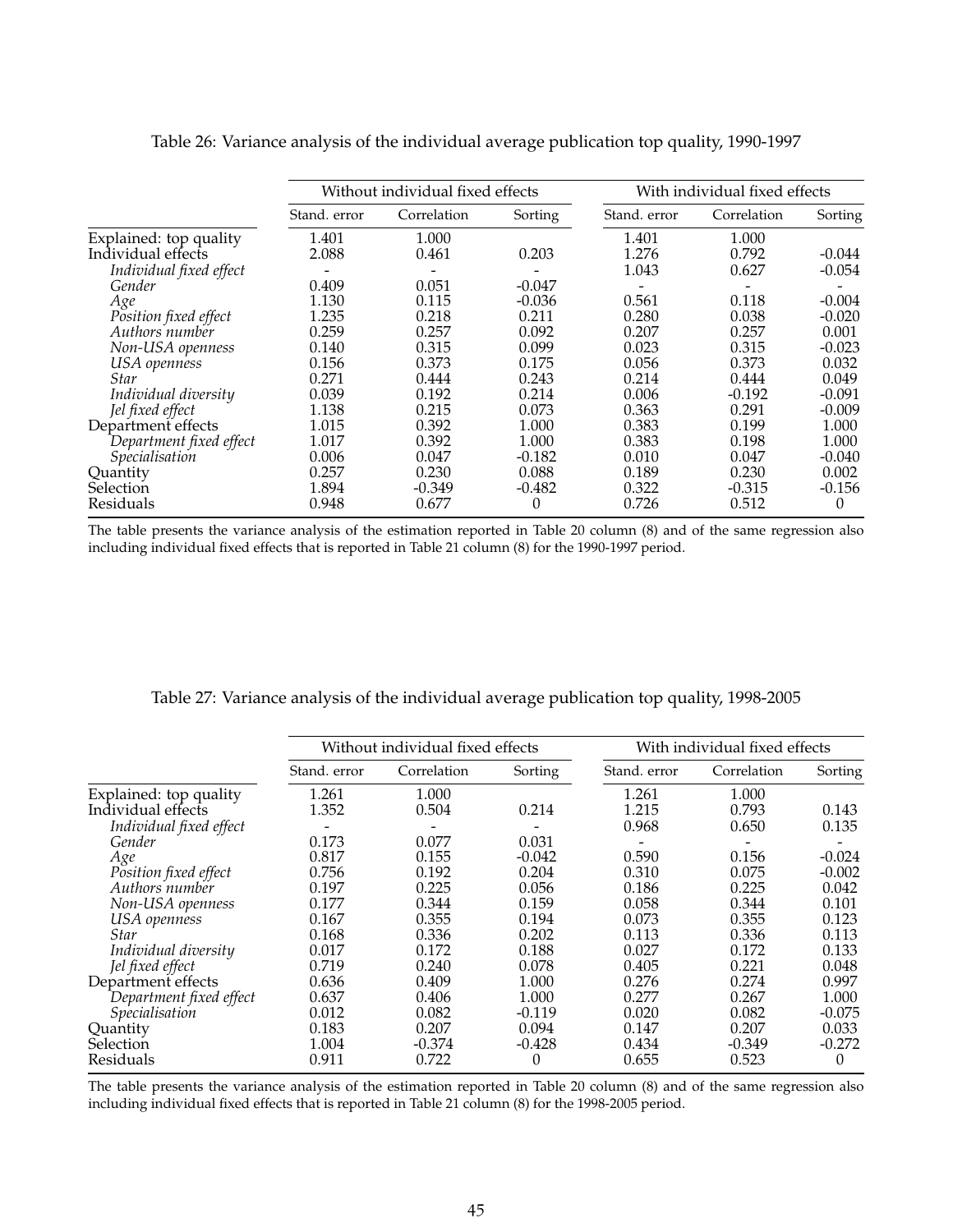#### *C. Variance analysis at the department level*

|                         |              | Without individual fixed effects |          |              | With individual fixed effects |          |  |  |
|-------------------------|--------------|----------------------------------|----------|--------------|-------------------------------|----------|--|--|
|                         | Stand, error | Correlation                      | Sorting  | Stand, error | Correlation                   | Sorting  |  |  |
| Explained: quantity     | 0.415        | 1.000                            |          | 0.415        | 1.000                         |          |  |  |
| Individual effects      | 0.740        | 0.364                            | 0.173    | 0.433        | 0.620                         | $-0.143$ |  |  |
| Individual fixed effect |              |                                  |          | 0.365        | 0.301                         | $-0.254$ |  |  |
| Gender                  | 0.151        | 0.047                            | $-0.042$ |              |                               |          |  |  |
| Age                     | 0.446        | $-0.041$                         | $-0.015$ | 0.101        | 0.061                         | $-0.059$ |  |  |
| Position fixed effect   | 0.566        | 0.233                            | 0.152    | 0.131        | 0.095                         | 0.023    |  |  |
| Authors number          | 0.231        | 0.506                            | $-0.006$ | 0.238        | 0.506                         | 0.098    |  |  |
| Non-USA openness        | 0.059        | 0.087                            | 0.039    | 0.040        | 0.087                         | 0.041    |  |  |
| USA openness            | 0.034        | 0.104                            | 0.331    | 0.026        | 0.104                         | 0.190    |  |  |
| <b>Star</b>             | 0.041        | 0.256                            | 0.417    | 0.027        | 0.256                         | 0.260    |  |  |
| Individual diversity    | 0.037        | 0.148                            | $-0.429$ | 0.045        | 0.148                         | $-0.284$ |  |  |
| Jel fixed effect        | 0.324        | 0.022                            | 0.128    | 0.100        | $-0.007$                      | 0.096    |  |  |
| Department effects      | 0.785        | 0.357                            | 0.975    | 0.397        | 0.433                         | 0.906    |  |  |
| Department fixed effect | 0.917        | 0.308                            | 1.000    | 0.482        | 0.361                         | 1.000    |  |  |
| Specialisation          | 0.230        | $-0.012$                         | $-0.659$ | 0.208        | $-0.012$                      | $-0.591$ |  |  |
| <b>Selection</b>        | 1.038        | $-0.129$                         | $-0.737$ | 0.268        | $-0.092$                      | $-0.550$ |  |  |
| Residuals               | 0.001        | 0.041                            | 0        | 0.001        | 0.056                         | $\Omega$ |  |  |

Table 28: Variance analysis of the quantity published at the department level, 1990-1997

The table presents the variance analysis of the estimation reported in Table 20 column (4) and of the same regression also including individual fixed effects that is reported in Table 21 column (4) for the 1990-1997 period, once they are averaged by department.

Table 29: Variance analysis of the quantity published at the department level, 1998-2005

|                         |              | Without individual fixed effects |          |              | With individual fixed effects |          |  |  |
|-------------------------|--------------|----------------------------------|----------|--------------|-------------------------------|----------|--|--|
|                         | Stand, error | Correlation                      | Sorting  | Stand, error | Correlation                   | Sorting  |  |  |
| Explained: quantity     | 0.333        | 1.000                            |          | 0.333        | 1.000                         |          |  |  |
| Individual effects      | 0.347        | 0.421                            | 0.236    | 0.356        | 0.600                         | $-0.188$ |  |  |
| Individual fixed effect |              |                                  |          | 0.306        | 0.335                         | $-0.207$ |  |  |
| Gender                  | 0.061        | 0.189                            | 0.193    |              |                               |          |  |  |
| Age                     | 0.238        | $-0.094$                         | $-0.122$ | 0.079        | 0.117                         | 0.035    |  |  |
| Position fixed effect   | 0.295        | 0.191                            | 0.233    | 0.123        | 0.082                         | $-0.051$ |  |  |
| Authors number          | 0.192        | 0.459                            | $-0.017$ | 0.185        | 0.459                         | $-0.024$ |  |  |
| Non-USA openness        | 0.047        | 0.062                            | 0.149    | 0.023        | 0.062                         | 0.054    |  |  |
| USA openness            | 0.032        | 0.117                            | 0.207    | 0.019        | 0.117                         | 0.084    |  |  |
| Star                    | 0.026        | 0.221                            | 0.155    | 0.018        | 0.221                         | 0.131    |  |  |
| Individual diversity    | 0.009        | 0.085                            | $-0.342$ | 0.018        | 0.085                         | $-0.246$ |  |  |
| Jel fixed effect        | 0.129        | $-0.004$                         | 0.149    | 0.052        | $-0.037$                      | 0.072    |  |  |
| Department effects      | 0.427        | 0.601                            | 0.939    | 0.303        | 0.464                         | 0.866    |  |  |
| Department fixed effect | 0.526        | 0.468                            | 1.000    | 0.371        | 0.353                         | 1.000    |  |  |
| Specialisation          | 0.193        | 0.053                            | $-0.650$ | 0.186        | 0.053                         | $-0.580$ |  |  |
| Selection               | 0.477        | $-0.147$                         | $-0.686$ | 0.184        | $-0.119$                      | $-0.428$ |  |  |
| Residuals               | 0.001        | $-0.029$                         | 0        | 0.001        | $-0.062$                      | $\Omega$ |  |  |

The table presents the variance analysis of the estimation reported in Table 20 column (4) and of the same regression also including individual fixed effects that is reported in Table 21 column (4) for the 1998-2005 period, once they are averaged by department.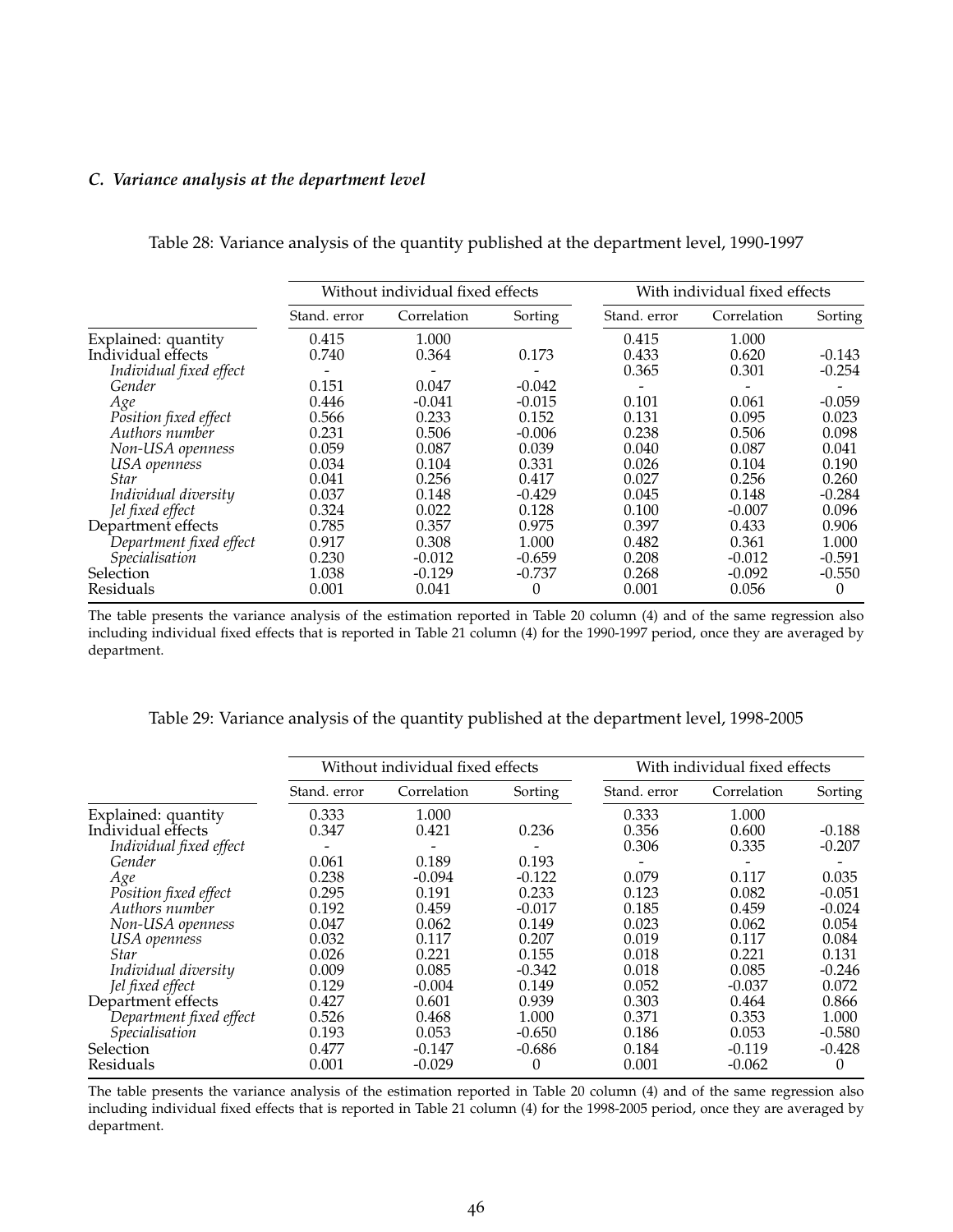|                         |              | Without individual fixed effects |          |              | With individual fixed effects |          |  |  |
|-------------------------|--------------|----------------------------------|----------|--------------|-------------------------------|----------|--|--|
|                         | Stand. error | Correlation                      | Sorting  | Stand. error | Correlation                   | Sorting  |  |  |
| Explained: quality      | 0.469        | 1.000                            |          | 0.469        | 1.000                         |          |  |  |
| Individual effects      | 0.735        | 0.448                            | 0.169    | 0.490        | 0.704                         | $-0.094$ |  |  |
| Individual fixed effect |              |                                  |          | 0.425        | 0.612                         | $-0.087$ |  |  |
| Gender                  | 0.120        | 0.040                            | $-0.055$ |              |                               |          |  |  |
| Age                     | 0.367        | 0.045                            | $-0.062$ | 0.156        | 0.024                         | 0.049    |  |  |
| Position fixed effect   | 0.451        | 0.307                            | 0.153    | 0.130        | $-0.100$                      | $-0.202$ |  |  |
| Authors number          | 0.079        | 0.361                            | 0.121    | 0.061        | 0.361                         | 0.175    |  |  |
| Non-USA openness        | 0.033        | 0.308                            | 0.077    | 0.003        | $-0.308$                      | $-0.025$ |  |  |
| USA openness            | 0.036        | 0.482                            | 0.326    | 0.013        | 0.482                         | 0.163    |  |  |
| <i>Star</i>             | 0.068        | 0.501                            | 0.395    | 0.056        | 0.501                         | 0.130    |  |  |
| Individual diversity    | 0.008        | 0.235                            | 0.431    | 0.004        | 0.235                         | 0.234    |  |  |
| Jel fixed effect        | 0.338        | 0.228                            | 0.090    | 0.143        | 0.262                         | $-0.078$ |  |  |
| Department effects      | 0.730        | 0.644                            | 1.000    | 0.362        | 0.555                         | 1.000    |  |  |
| Department fixed effect | 0.729        | 0.645                            | 1.000    | 0.361        | 0.555                         | 1.000    |  |  |
| Specialisation          | 0.004        | 0.114                            | 0.462    | 0.003        | 0.114                         | 0.157    |  |  |
| Quantity                | 0.047        | 0.063                            | $-0.009$ | 0.029        | 0.063                         | $-0.120$ |  |  |
| Selection               | 0.856        | $-0.389$                         | $-0.644$ | 0.216        | $-0.360$                      | $-0.241$ |  |  |
| Residuals               | 0.001        | 0.025                            | 0        | 0.001        | 0.014                         | $\Omega$ |  |  |

Table 30: Variance analysis of the publication quality at the department level, 1990-1997

The table presents the variance analysis of the estimation reported in Table 20 column (6) and of the same regression also including individual fixed effects that is reported in Table 21 column (6) for the 1990-1997 period, once they are averaged by department.

|                         |              | Without individual fixed effects |          |              | With individual fixed effects |          |  |
|-------------------------|--------------|----------------------------------|----------|--------------|-------------------------------|----------|--|
|                         | Stand. error | Correlation                      | Sorting  | Stand. error | Correlation                   | Sorting  |  |
| Explained: quality      | 0.385        | 1.000                            |          | 0.385        | 1.000                         |          |  |
| Individual effects      | 0.331        | 0.665                            | 0.343    | 0.443        | 0.806                         | 0.002    |  |
| Individual fixed effect |              |                                  |          | 0.377        | 0.685                         | $-0.055$ |  |
| Gender                  | 0.037        | 0.067                            | 0.079    |              |                               |          |  |
| Age                     | 0.195        | 0.115                            | $-0.126$ | 0.149        | 0.101                         | $-0.057$ |  |
| Position fixed effect   | 0.200        | 0.346                            | 0.364    | 0.087        | 0.034                         | $-0.020$ |  |
| Authors number          | 0.061        | 0.352                            | 0.113    | 0.059        | 0.352                         | 0.151    |  |
| Non-USA openness        | 0.039        | 0.542                            | 0.318    | 0.013        | 0.542                         | 0.158    |  |
| USA openness            | 0.039        | 0.493                            | 0.340    | 0.019        | 0.493                         | 0.223    |  |
| Star                    | 0.050        | 0.535                            | 0.330    | 0.035        | 0.535                         | 0.175    |  |
| Individual diversity    | 0.006        | $-0.246$                         | $-0.382$ | 0.001        | $-0.246$                      | $-0.285$ |  |
| Jel fixed effect        | 0.127        | 0.309                            | 0.127    | 0.122        | 0.200                         | 0.085    |  |
| Department effects      | 0.389        | 0.772                            | 1.000    | 0.287        | 0.440                         | 1.000    |  |
| Department fixed effect | 0.391        | 0.770                            | 1.000    | 0.288        | 0.441                         | 1.000    |  |
| Specialisation          | 0.005        | $-0.113$                         | $-0.395$ | 0.007        | $-0.113$                      | $-0.237$ |  |
| Quantity                | 0.021        | 0.191                            | 0.188    | 0.017        | 0.191                         | $-0.038$ |  |
| Selection               | 0.313        | $-0.443$                         | $-0.668$ | 0.233        | $-0.433$                      | $-0.502$ |  |
| Residuals               | 0.001        | $-0.012$                         | 0        | 0.001        | $-0.005$                      | $\Omega$ |  |

Table 31: Variance analysis of the publication quality at the department level, 1998-2005

The table presents the variance analysis of the estimation reported in Table 20 column (6) and of the same regression also including individual fixed effects that is reported in Table 21 column (6) for the 1998-2005 period, once they are averaged by department.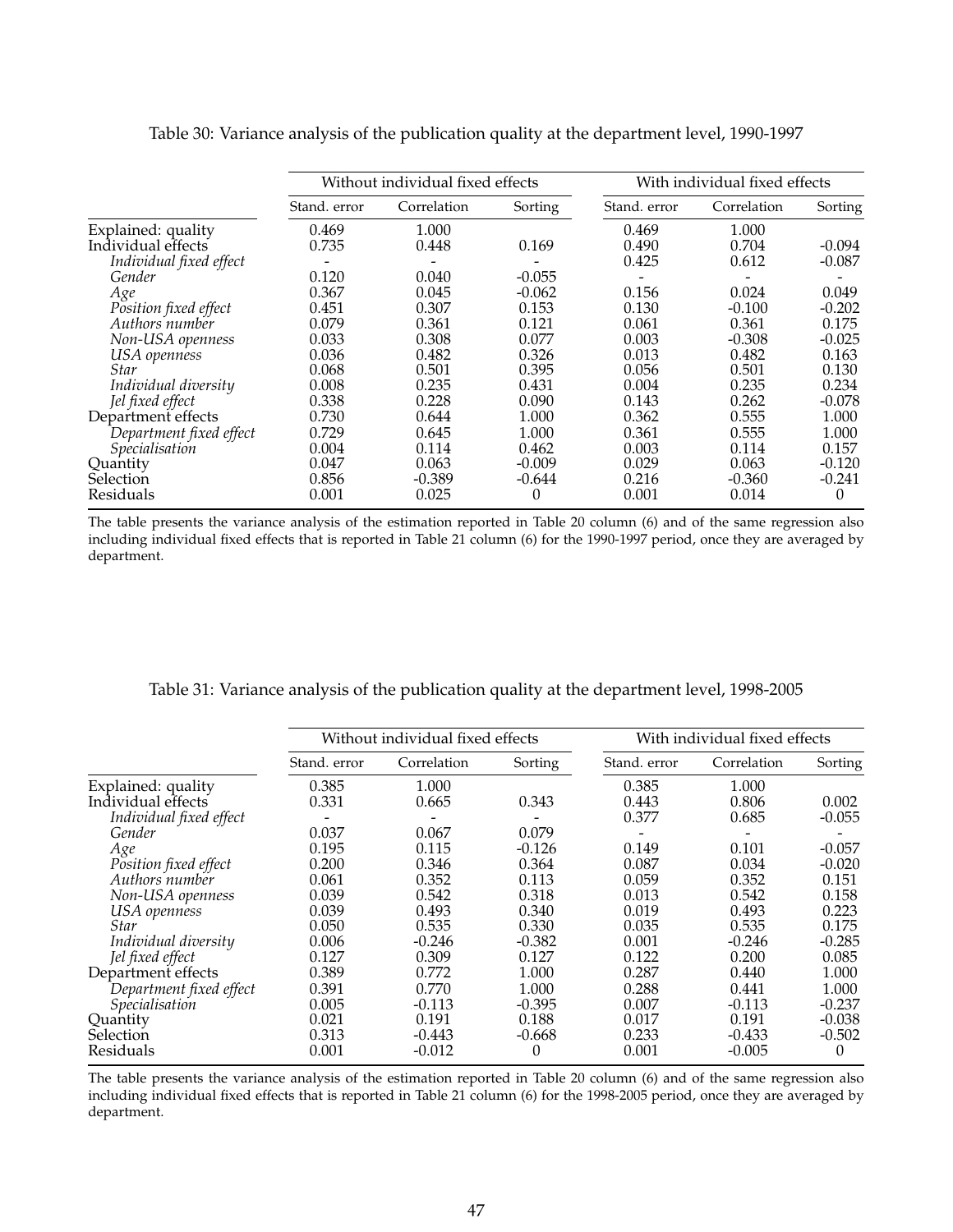|                         | Without individual fixed effects |             |          | With individual fixed effects |             |          |  |
|-------------------------|----------------------------------|-------------|----------|-------------------------------|-------------|----------|--|
|                         | Stand. error                     | Correlation | Sorting  | Stand. error                  | Correlation | Sorting  |  |
| Explained: top quality  | 1.371                            | 1.000       |          | 1.371                         | 1.000       |          |  |
| Individual effects      | 2.266                            | 0.520       | 0.178    | 1.401                         | 0.799       | $-0.109$ |  |
| Individual fixed effect |                                  |             |          | 1.238                         | 0.669       | $-0.101$ |  |
| Gender                  | 0.374                            | 0.069       | $-0.049$ |                               |             |          |  |
| Age                     | 1.110                            | 0.036       | $-0.074$ | 0.523                         | 0.012       | $-0.001$ |  |
| Position fixed effect   | 1.399                            | 0.384       | 0.159    | 0.297                         | $-0.004$    | $-0.066$ |  |
| Authors number          | 0.291                            | 0.329       | 0.077    | 0.232                         | 0.329       | 0.043    |  |
| Non-USA openness        | 0.130                            | 0.357       | 0.076    | 0.022                         | 0.357       | 0.051    |  |
| USA openness            | 0.102                            | 0.523       | 0.345    | 0.037                         | 0.523       | 0.106    |  |
| <i>Star</i>             | 0.192                            | 0.580       | 0.436    | 0.151                         | 0.580       | 0.105    |  |
| Individual diversity    | 0.034                            | 0.250       | 0.447    | 0.005                         | $-0.250$    | $-0.251$ |  |
| Jel fixed effect        | 1.016                            | 0.257       | 0.112    | 0.322                         | 0.300       | $-0.112$ |  |
| Department effects      | 2.125                            | 0.598       | 1.000    | 0.874                         | 0.446       | 1.000    |  |
| Department fixed effect | 2.129                            | 0.597       | 1.000    | 0.876                         | 0.447       | 1.000    |  |
| Specialisation          | 0.007                            | $-0.144$    | $-0.499$ | 0.012                         | $-0.144$    | $-0.211$ |  |
| Quantity                | 0.230                            | 0.198       | 0.051    | 0.169                         | 0.198       | $-0.064$ |  |
| Selection               | 2.575                            | $-0.436$    | $-0.668$ | 0.427                         | $-0.401$    | $-0.231$ |  |
| Residuals               | 0.001                            | 0.087       | 0        | 0.001                         | $-0.020$    | $\Omega$ |  |

Table 32: Variance analysis of the publication top quality at the department level, 1990-1997

The table presents the variance analysis of the estimation reported in Table 20 column (8) and of the same regression also including individual fixed effects that is reported in Table 21 column (8) for the 1990-1997 period, once they are averaged by department.

|                         |              | Without individual fixed effects |          |              | With individual fixed effects |          |  |  |
|-------------------------|--------------|----------------------------------|----------|--------------|-------------------------------|----------|--|--|
|                         | Stand. error | Correlation                      | Sorting  | Stand. error | Correlation                   | Sorting  |  |  |
| Explained: top quality  | 1.202        | 1.000                            |          | 1.202        | 1.000                         |          |  |  |
| Individual effects      | 1.226        | 0.683                            | 0.375    | 1.271        | 0.858                         | 0.065    |  |  |
| Individual fixed effect |              |                                  |          | 1.097        | 0.700                         | 0.017    |  |  |
| Gender                  | 0.145        | 0.068                            | 0.071    |              |                               |          |  |  |
| Age                     | 0.725        | 0.153                            | $-0.098$ | 0.514        | 0.131                         | $-0.032$ |  |  |
| Position fixed effect   | 0.775        | 0.351                            | 0.365    | 0.246        | 0.008                         | $-0.040$ |  |  |
| Authors number          | 0.212        | 0.370                            | 0.123    | 0.200        | 0.370                         | 0.141    |  |  |
| Non-USA openness        | 0.133        | 0.561                            | 0.327    | 0.043        | 0.561                         | 0.194    |  |  |
| USA openness            | 0.120        | 0.531                            | 0.377    | 0.052        | 0.531                         | 0.266    |  |  |
| <b>Star</b>             | 0.141        | 0.558                            | 0.341    | 0.095        | 0.558                         | 0.162    |  |  |
| Individual diversity    | 0.015        | 0.244                            | 0.380    | 0.024        | 0.244                         | 0.211    |  |  |
| Jel fixed effect        | 0.503        | 0.291                            | 0.136    | 0.291        | 0.236                         | 0.065    |  |  |
| Department effects      | 1.289        | 0.714                            | 1.000    | 0.699        | 0.455                         | 1.000    |  |  |
| Department fixed effect | 1.295        | 0.712                            | 1.000    | 0.704        | 0.455                         | 1.000    |  |  |
| <i>Specialisation</i>   | 0.013        | $-0.109$                         | $-0.431$ | 0.021        | $-0.109$                      | $-0.246$ |  |  |
| Quantity                | 0.134        | 0.239                            | 0.199    | 0.108        | 0.239                         | $-0.029$ |  |  |
| Selection               | 1.266        | $-0.465$                         | $-0.726$ | 0.521        | $-0.447$                      | $-0.443$ |  |  |
| Residuals               | 0.001        | $-0.084$                         | 0        | 0.001        | 0.063                         | $\Omega$ |  |  |

Table 33: Variance analysis of the publication top quality at the department level, 1998-2005

The table presents the variance analysis of the estimation reported in Table 20 column (8) and of the same regression also including individual fixed effects that is reported in Table 21 column (8) for the 1998-2005 period, once they are averaged by department.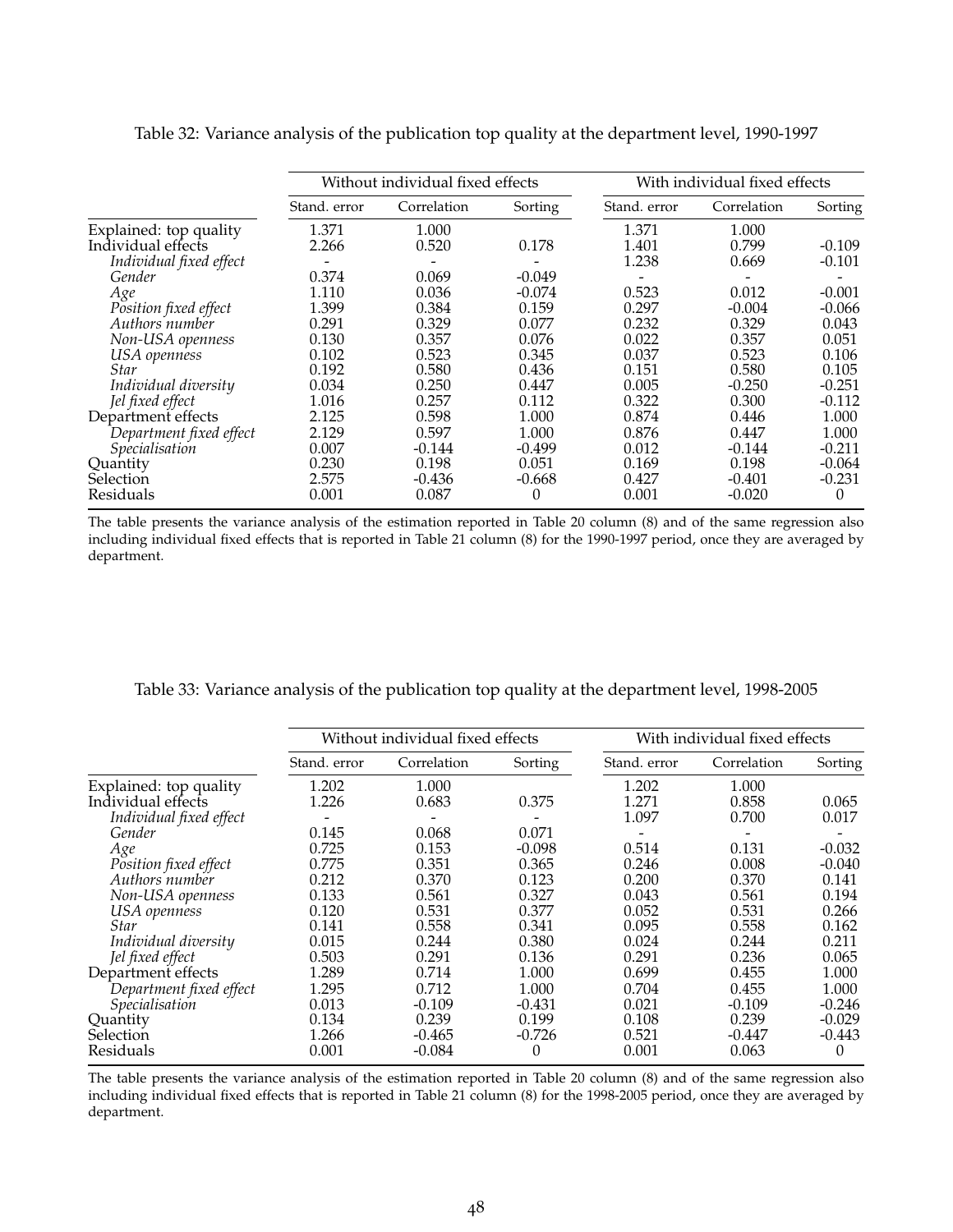|                     |                       | Publishing            |                    | Quantity              | Quality               |                       | Top quality           |                       |
|---------------------|-----------------------|-----------------------|--------------------|-----------------------|-----------------------|-----------------------|-----------------------|-----------------------|
|                     | <b>OLS</b>            | $\operatorname{FGLS}$ | <b>OLS</b>         | $\operatorname{FGLS}$ | <b>OLS</b>            | $\operatorname{FGLS}$ | <b>OLS</b>            | $\operatorname{FGLS}$ |
|                     | (1)                   | (2)                   | (3)                | (4)                   | (5)                   | (6)                   | (7)                   | (8)                   |
| Size                | $0.100^{\it a}$       | $0.101^{\it a}$       | $0.198^{^{a}}$     | $0.174^{^a}\,$        | $0.067^{a}$           | $0.078^{^{a}}$        | $0.172^{^a}$          | $0.192^{a}$           |
|                     | (0.014)               | (0.014)               | (0.012)            | (0.012)               | (0.013)               | (0.013)               | (0.033)               | (0.034)               |
| Women               | $0.230^{v}$           | $0.229^{b}$           | $0.490^{^{a}}$     | $0.355^{a}$           | $0.334^{^{a}}$        | $0.448^{^{a}}$        | $1.173^{^{a}}$        | $1.558^{^{a}}$        |
|                     | (0.102)               | (0.104)               | (0.090)            | (0.109)               | (0.095)               | (0.114)               | (0.247)               | (0.297)               |
| Age                 | $0.034^{^{a}}$        | $0.033^{^{a}}$        | $0.029^{a}$        | $0.021^{a}$           | $0.025^{a}$           | $0.022^{\degree}$     | $0.081^{^{a}}$        | $0.072^{a}$           |
|                     | (0.004)               | (0.004)               | (0.004)            | (0.005)               | (0.004)               | (0.005)               | (0.010)               | (0.013)               |
| Diversity           | 0.662 <sup>a</sup>    | $0.662^{\circ}$       | $0.448^{^{a}}$     | $0.367^{a}$           | $0.323^{a}$           | $0.329^{a}$           | $1.037^{4}$           | $1.019^{a}$           |
|                     | (0.026)               | (0.026)               | (0.023)            | (0.046)               | (0.024)               | (0.047)               | (0.063)               | (0.123)               |
| Research Access     | $-0.017^{b}$          | $-0.017^{b}$          | $-0.011$           | $-0.005$              | $0.015^{\circ}$       | $0.013^{c}$           | $0.042^{b}$           | 0.031                 |
|                     | (0.008)               | (0.008)               | (0.007)            | (0.007)               | (0.007)               | (0.007)               | (0.020)               | (0.020)               |
| Non-USA Openness    | $1.287^{^{a}}$        | $1.290^{^{a}}$        | $1.451^{^{\circ}}$ | $1.262^{^{a}}$        | $1.435^{^{a}}$        | $1.347^{^{a}}$        | 4.941                 | $4.680^{^{a}}$        |
|                     | (0.202)               | (0.202)               | (0.179)            | (0.220)               | (0.188)               | (0.228)               | (0.491)               | (0.597)               |
| <b>USA Openness</b> | $0.858^{^{a}}$        | $0.853^{^{a}}$        | 0.210              | 0.088                 | $1.023^{4}$           | 1.084                 | $3.522^{4}$           | 3.563                 |
|                     | (0.276)               | (0.276)               | (0.245)            | (0.228)               | (0.257)               | (0.241)               | (0.669)               | (0.628)               |
| Heterogeneity       | $-1.147$              | $-1.145$ <sup>a</sup> | $-1.082$           | $-0.900^{^{a}}$       | $-0.752^{4}$          | $-0.757^{''}$         | $-2.539^{4}$          | $-2.493$ <sup>*</sup> |
|                     | (0.039)               | (0.039)               | (0.035)            | (0.105)               | (0.036)               | (0.107)               | (0.095)               | (0.280)               |
| Stars               | $0.828^{b}$           | $0.832^{b}$           | $1.549^{a}$        | $1.387^{4}$           | $2.527^{a}$           | $2.538^{a}$           | $7.691^{a}$           | $7.759^{a}$           |
|                     | (0.375)               | (0.375)               | (0.332)            | (0.328)               | (0.349)               | (0.345)               | (0.909)               | (0.899)               |
| A-CR                | 0.268                 | 0.241                 | $0.346^{^{a}}$     | $0.212^{c}$           | 0.045                 | 0.098                 | 0.147                 | 0.304                 |
|                     | (0.145)               | (0.171)               | (0.129)            | (0.120)               | (0.135)               | (0.127)               | (0.352)               | (0.330)               |
| A-MCF               | $1.259^{a}$           | $1.261^{^a}$          | $0.912^{a}$        | $0.809^{a}$           | $1.090^{4}$           | $1.230^{^{a}}$        | $3.607^{a}$           | $3.977^{a}$           |
|                     | (0.142)               | (0.143)               | (0.126)            | (0.178)               | (0.132)               | (0.184)               | (0.345)               | (0.480)               |
| A-PR                | $-1.105^{^{a}}$       | $-1.112^{x}$          | $-1.400^{^{a}}$    | $-1.330^{^{a}}$       | $-0.487^{b}$          | $-0.506^b$            | $-1.926$ <sup>a</sup> | $-1.922^{a}$          |
|                     | (0.238)               | (0.278)               | (0.211)            | (0.204)               | (0.222)               | (0.215)               | (0.578)               | (0.561)               |
| Other               | $3.769^{^{a}}$        | $3.754^{^{a}}$        | $4.229^{^{a}}$     | $3.184^{^{a}}$        | 1.790                 | 1.569                 | 4.993                 | 4.520                 |
|                     | (1.317)               | (1.329)               | (1.168)            | (1.018)               | (1.225)               | (1.083)               | (3.193)               | (2.816)               |
| CR cnrs             | 0.105                 | 0.099                 | 0.010              | 0.024                 | 0.147                 | 0.100                 | 0.235                 | 0.311                 |
|                     | (0.157)               | (0.162)               | (0.139)            | (0.140)               | (0.146)               | (0.147)               | (0.380)               | (0.383)               |
| CR inra             | $-0.415^{a}$          | $-0.440^{\circ}$      | $-0.192^c$         | $-0.163$              | $-0.175$              | $-0.155$              | $-0.564^c$            | $-0.534^{\circ}$      |
|                     | (0.126)               | (0.141)               | (0.111)            | (0.115)               | (0.117)               | (0.121)               | (0.305)               | (0.315)               |
| DE ehess            | $-0.103$              | $-0.185$              | $-0.051$           | $-0.044$              | $-1.341$ <sup>a</sup> | $-1.355$ <sup>a</sup> | $-3.599^{a}$          | $-3.663$              |
|                     | (0.426)               | (0.447)               | (0.378)            | (0.333)               | (0.397)               | (0.353)               | (1.034)               | (0.919)               |
| DR cnrs             | $-0.562$ <sup>"</sup> | $-0.537$ <sup>"</sup> | 0.027              | 0.068                 | $-0.165$              | $-0.046$              | $-0.124$              | 0.178                 |
|                     | (0.134)               | (0.142)               | (0.119)            | (0.117)               | (0.125)               | (0.123)               | (0.326)               | (0.320)               |
| DR inra             | $-0.251^{b}$          | $-0.263^{\circ}$      | $-0.162$           | $-0.088$              | 0.188                 | $0.214^{c}$           | 0.197                 | 0.346                 |
|                     | (0.117)               | (0.135)               | (0.104)            | (0.108)               | (0.109)               | (0.113)               | (0.283)               | (0.294)               |
| $\rm PR$            | $-0.458$ <sup>a</sup> | $-0.443^{\circ}$      | $0.258^{a}$        | $0.281^{^a}$          | 0.061                 | 0.106                 | $0.428^{c}$           | $0.578^{b}$           |
|                     | (0.102)               | (0.106)               | (0.090)            | (0.093)               | (0.095)               | (0.098)               | (0.247)               | (0.255)               |
| Insee               | $-0.561$              | $-0.522$              | $-0.081$           | 0.003                 | 0.260                 | 0.307                 | 0.926                 | $1.135^{c}$           |
|                     | (0.289)               | (0.321)               | (0.257)            | (0.210)               | (0.269)               | (0.224)               | (0.701)               | (0.583)               |
| <b>IPC</b>          | $-0.913^{^{\it a}}$   | $-0.945^{^{\it a}}$   | $-0.395^{b}$       | $-0.317$              | $-1.286^{^{\it a}}$   | $-1.183^{^a}\,$       | $-3.847^{^a}\,$       | $-3.515^{^{\it a}}$   |
|                     | (0.222)               | (0.324)               | (0.197)            | (0.222)               | (0.207)               | (0.231)               | (0.539)               | (0.604)               |
| $No-05$             | $0.343^{^{a}}$        | $0.326^{a}$           | $0.176^{b}$        | $0.173^{b}$           | $-0.171^{\mathrm{b}}$ | $-0.184^{b}$          | $-0.004$              | $-0.181$              |
|                     | (0.091)               | (0.096)               | (0.081)            | (0.077)               | (0.085)               | (0.082)               | (0.221)               | (0.212)               |
| $No-37$             | $-0.487$              | $-0.494$              | $-0.081$           | $-0.018$              | $-0.394$              | $-0.243$              | $-1.762$              | $-1.358$              |
|                     | (0.529)               | (0.531)               | (0.469)            | (0.432)               | (0.492)               | (0.458)               | (1.283)               | (1.192)               |
| Time Fixed Effect   | yes                   | yes                   | yes                | yes                   | yes                   | yes                   | yes                   | yes                   |
| $R^2$               | 0.82                  | 0.82                  | $0.86\,$           | 0.93                  | 0.75                  | 0.85                  | 0.82                  | 0.90                  |
| Observations        | 1209                  | 1209                  | 1209               | 1209                  | 1209                  | 1209                  | 1209                  | 1209                  |

Table 34: Determinants of department fixed effects with detailed position effects

Standard error between brackets. <sup>a</sup>, <sup>b</sup>, <sup>c</sup> Significant at the 1%, 5% and 10% level, respectively. A-CR: other research fellow; A-MCF: nonuniversity assistant professor; A-PR: non-university professor; CR cnrs: CNRS research fellow; CR inra: INRA research fellow; DE ehess: EHESS research professor; DR cnrs: CNRS research professor; DR inra: INRA research professor; PR: university professor; Insee: national statistical institute engineers; IPC: Ponts-et-Chaussées engineers. Reference: assistant professor. No-05: Pure economist professor position ('section 5'); No-37: Pure economist research position ('section 37').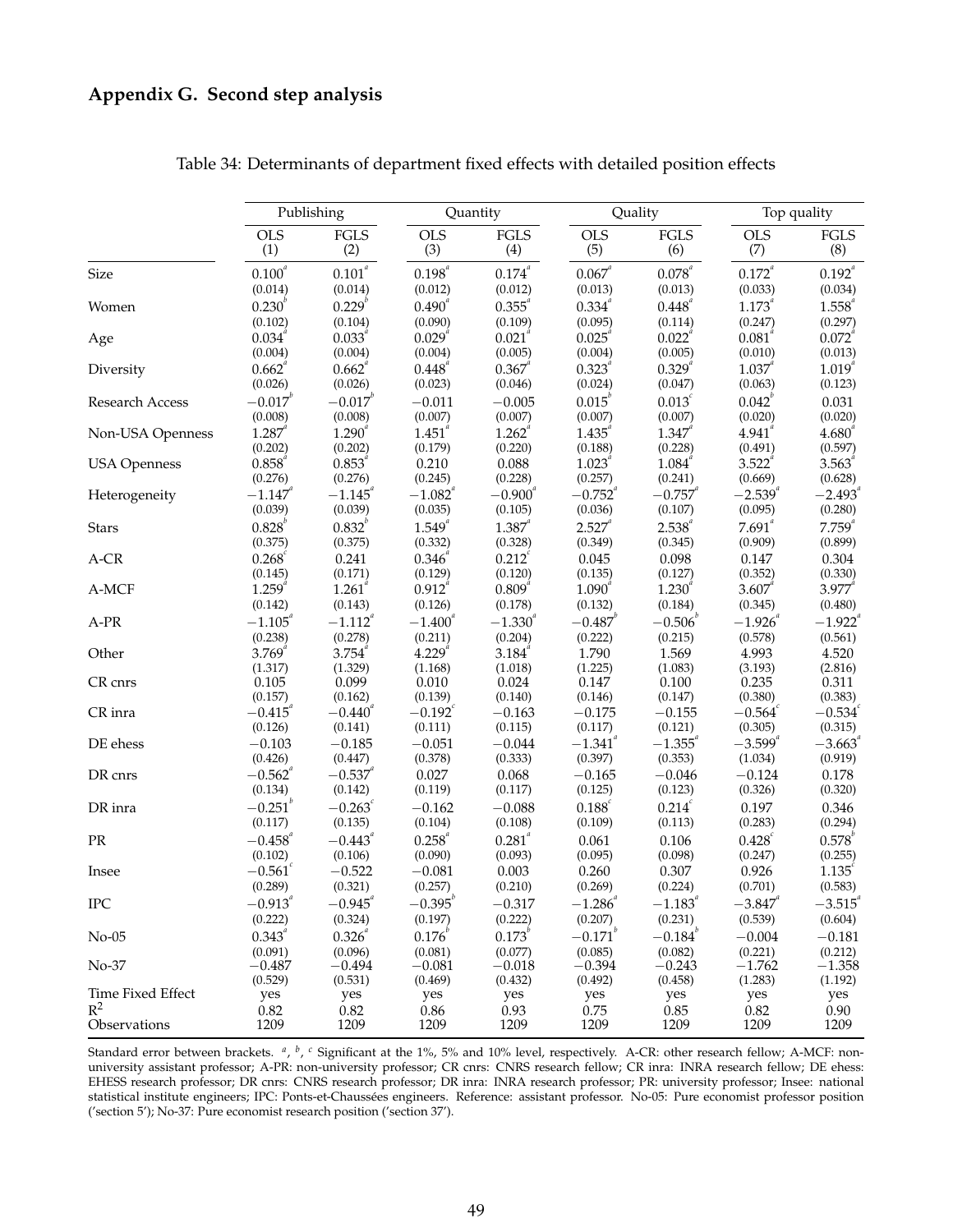Table 35: Determinants of department fixed effects with individual fixed effects and detailed position effects

|                     | Publishing<br>Quantity      |                                          |                             | Quality                     |                                   | Top quality                                |                                  |                             |
|---------------------|-----------------------------|------------------------------------------|-----------------------------|-----------------------------|-----------------------------------|--------------------------------------------|----------------------------------|-----------------------------|
|                     | <b>OLS</b>                  | $\operatorname{FGLS}$                    | <b>OLS</b>                  | $\operatorname{FGLS}$       | <b>OLS</b>                        | $\operatorname{FGLS}$                      | <b>OLS</b>                       | <b>FGLS</b>                 |
|                     | (1)                         | (2)                                      | (3)                         | (4)                         | (5)                               | (6)                                        | (7)                              | (8)                         |
| Size                | $-0.010$                    | 0.003                                    | $0.161^{\it a}$             | $0.114^{^a}\,$              | 0.020                             | 0.014                                      | $0.057^{\circ}$                  | 0.054                       |
|                     | (0.021)                     | (0.025)                                  | (0.013)                     | (0.015)                     | (0.012)                           | (0.014)                                    | (0.030)                          | (0.035)                     |
| Women               | $0.653^{a}$                 | 0.283                                    | $0.867^{a}$                 | $0.572^{a}$                 | $0.367^{a}$                       | $0.428^{a}$                                | $0.412^{c}$                      | $0.872^{b}$                 |
|                     | (0.154)                     | (0.195)                                  | (0.099)                     | (0.151)                     | (0.090)                           | (0.137)                                    | (0.224)                          | (0.346)                     |
| Age                 | $0.054$ <sup>a</sup>        | $0.045^{\circ}$                          | $0.036^{a}$                 | $0.034^{a}$                 | $0.020^{a}$                       | $0.021^{a}$                                | $0.058^{a}$                      | $0.054^{^a}$                |
|                     | (0.006)                     | (0.007)                                  | (0.004)                     | (0.008)                     | (0.004)                           | (0.007)                                    | (0.009)                          | (0.018)                     |
| Diversity           | $0.393^{a}$                 | $0.511^{a}$                              | $0.530^{a}$                 | $0.467^{\circ}$             | $0.244^{^a}$                      | $0.269^{a}$                                | 0.763                            | $0.789^{^{a}}$              |
|                     | (0.039)                     | (0.041)                                  | (0.025)                     | (0.073)                     | (0.023)                           | (0.066)                                    | (0.057)                          | (0.169)                     |
| Research Access     | $-0.062$ <sup>a</sup>       | $-0.073^{n}$                             | $-0.077^{^a}$               | $-0.058^{a}$                | $-0.016^{b}$                      | $-0.018^{c}$                               | 0.007                            | $-0.019$                    |
|                     | (0.012)                     | (0.018)                                  | (0.008)                     | (0.011)                     | (0.007)                           | (0.010)                                    | (0.018)                          | (0.026)                     |
| Non-USA Openness    | $-0.025$                    | $-0.357$                                 | $1.496^{^{a}}$              | $1.160^{^{0}}$              | $0.510^{4}$                       | $0.718^{n}$                                | 1.906                            | $2.238^{4}$                 |
|                     | (0.306)                     | (0.310)                                  | (0.197)                     | (0.287)                     | (0.179)                           | (0.260)                                    | (0.446)                          | (0.657)                     |
| <b>USA Openness</b> | $1.457^{^{a}}$              | 0.636                                    | $0.843^{^{a}}$              | $0.617^{b}$                 | $0.955^{\circ}$                   | $0.802^a$                                  | $3.151$ <sup>a</sup>             | $2.285^{^{a}}$              |
|                     | (0.417)                     | (0.400)                                  | (0.269)                     | (0.292)                     | (0.243)                           | (0.264)                                    | (0.608)                          | (0.661)                     |
| Heterogeneity       | $-0.779^{a}$                | $-0.853^{a}$                             | $-0.930^{a}$                | $-0.814$ <sup>a</sup>       | $-0.504$ <sup>a</sup>             | $-0.525$ <sup>a</sup>                      | $-1.485^{^{a}}$                  | $-1.514$ <sup>a</sup>       |
|                     | (0.059)                     | (0.060)                                  | (0.038)                     | (0.127)                     | (0.035)                           | (0.115)                                    | (0.086)                          | (0.294)                     |
| <b>Stars</b>        | $-1.978$ <sup>a</sup>       | $-0.881$                                 | $2.313^{^{a}}$              | $1.838^{^{a}}$              | $1.177^{a}$                       | $1.262^{^{a}}$                             | $2.925^{^{a}}$                   | $3.436^{a}$                 |
|                     | (0.567)                     | (0.555)                                  | (0.365)                     | (0.395)                     | (0.331)                           | (0.358)                                    | (0.826)                          | (0.895)                     |
| A-CR                | $-0.656$                    | $-0.395$                                 | 0.158                       | $0.392^{c}$                 | 0.150                             | 0.140                                      | 0.089                            | 0.155                       |
|                     | (0.219)                     | (0.386)                                  | (0.141)                     | (0.220)                     | (0.128)                           | (0.199)                                    | (0.320)                          | (0.503)                     |
| A-MCF               | $-0.172$                    | 0.377                                    | $0.339^{b}$                 | $0.395^{b}$                 | $0.444^{^{a}}$                    | $0.528^{^{a}}$                             | $1.230^{^{a}}$                   | $1.269^{^{a}}$              |
|                     | (0.215)                     | (0.269)                                  | (0.139)                     | (0.201)                     | (0.125)                           | (0.182)                                    | (0.313)                          | (0.459)                     |
| $A-PR$              | 0.323                       | 0.556                                    | $-1.397$ <sup>a</sup>       | $-1.185$ <sup>a</sup>       | $-1.009^{a}$                      | $-0.949^{a}$                               | $-2.199^{a}$                     | $-1.943^{b}$                |
|                     | (0.360)                     | (0.382)                                  | (0.232)                     | (0.341)                     | (0.210)                           | (0.310)                                    | (0.525)                          | (0.782)                     |
| Other               | 1.878                       | 2.238                                    | $2.465^{\circ}$             | 1.734                       | 0.635                             | 0.824                                      | 2.012                            | 1.371                       |
|                     | (1.992)                     | (1.961)                                  | (1.283)                     | (1.191)                     | (1.163)                           | (1.078)                                    | (2.904)                          | (2.674)                     |
| CR cnrs             | $-0.362$                    | $-0.271$                                 | $-0.235$                    | $-0.223$                    | $-0.015$                          | 0.136                                      | $-0.036$                         | 0.396                       |
|                     | (0.237)                     | (0.297)                                  | (0.153)                     | (0.182)                     | (0.138)                           | (0.165)                                    | (0.345)                          | (0.412)                     |
| CR inra             | $0.316^{c}$                 | 0.111                                    | $-0.201$                    | $-0.065$                    | $-0.053$                          | $-0.330^{b}$                               | $-0.192$                         | $-1.032^{a}$                |
|                     | (0.190)                     | (0.242)                                  | (0.122)                     | (0.151)                     | (0.111)                           | (0.137)                                    | (0.277)                          | (0.342)                     |
| DE ehess            | 0.198                       | 0.515                                    | $-0.477$                    | 0.145                       | $-0.596$                          | $-0.826^{\mathrm{b}}$                      | $-2.066^b$                       | $-2.588$ <sup>a</sup>       |
|                     | (0.645)                     | (0.654)                                  | (0.415)                     | (0.435)                     | (0.376)                           | (0.394)                                    | (0.940)                          | (0.985)                     |
| DR cnrs             | $-1.074$ <sup>a</sup>       | $-0.997$ <sup>a</sup>                    | $-0.448$ <sup>a</sup>       | $-0.511$ <sup>a</sup>       | $-0.395^{a}$                      | $-0.329^{b}$                               | $-1.395^{^{a}}$                  | $-1.287$ <sup>a</sup>       |
|                     | (0.203)                     | (0.221)                                  | (0.131)                     | (0.155)                     | (0.119)                           | (0.140)                                    | (0.296)                          | (0.352)                     |
| DR inra             | $-0.969^{0}$                | $-0.798^{^{a}}$                          | $-0.730^{a}$                | $-0.650^{''}$               | $-0.138$                          | 0.134                                      | $-1.036$                         | $-0.169$                    |
|                     | (0.177)                     | (0.231)                                  | (0.114)                     | (0.160)                     | (0.103)                           | (0.145)                                    | (0.257)                          | (0.363)                     |
| $\mathcal{PR}$      | $-1.022$                    | $-0.916$                                 | $-0.319''$                  | $-0.132$                    | $-0.387$                          | $-0.364$ <sup>a</sup>                      | $-0.896$                         | $-1.194$ <sup>a</sup>       |
|                     | (0.154)                     | (0.197)                                  | (0.099)                     | (0.140)                     | (0.090)                           | (0.127)                                    | (0.225)                          | (0.320)                     |
| Insee               | $-0.924^b$                  | $-1.031^{b}$                             | $-0.985^{a}$                | $-0.839^{a}$                | $-0.817$ <sup>a</sup>             | $-0.837^{a}$                               | $-2.434$ <sup>a</sup>            | $-2.462$ <sup>a</sup>       |
|                     | (0.437)                     | (0.423)                                  | (0.282)                     | (0.282)                     | (0.255)                           | (0.255)                                    | (0.638)                          | (0.637)                     |
| <b>IPC</b>          | 0.127                       | 0.070                                    | $-1.396^{\textit{a}}$       | $-1.140$ <sup>a</sup>       | $-0.981^{\textit{a}}$             | $-1.021$ <sup>a</sup>                      | $-3.454$ <sup>a</sup>            | $-3.301$ <sup>a</sup>       |
|                     | (0.336)                     | (0.343)                                  | (0.217)                     | (0.323)                     | (0.196)                           | (0.293)                                    | (0.490)                          | (0.739)                     |
| $No-05$             | $0.465^{^{a}}$              | $0.423^{b}$                              | 0.123                       | 0.160                       | $-0.218^{a}$                      | $-0.014$                                   | $-0.522$ <sup>a</sup><br>(0.201) | $-0.082$                    |
| No-37               | (0.138)<br>0.261<br>(0.800) | (0.183)<br>1.520 <sup>c</sup><br>(0.844) | (0.089)<br>0.168<br>(0.516) | (0.110)<br>0.578<br>(0.510) | (0.081)<br>$1.607^{a}$<br>(0.467) | (0.100)<br>$0.879$ <sup>c</sup><br>(0.462) | $2.324^{b}$<br>(1.166)           | (0.250)<br>1.806<br>(1.149) |
| Time Fixed Effect   | yes                         | yes                                      | yes                         | yes                         | yes                               | yes                                        | yes                              | yes                         |
| $R^2$               | 0.63                        | 0.67                                     | 0.75                        | 0.86                        | 0.56                              | 0.72                                       | 0.63                             | 0.78                        |
| Observations        | 1209                        | 1209                                     | 1209                        | 1209                        | 1209                              | 1209                                       | 1209                             | 1209                        |

Standard error between brackets. <sup>a</sup>, <sup>b</sup>, <sup>c</sup> Significant at the 1%, 5% and 10% level, respectively. A-CR: other research fellow; A-MCF: nonuniversity assistant professor; A-PR: non-university professor; CR cnrs: CNRS research fellow; CR inra: INRA research fellow; DE ehess: EHESS research professor; DR cnrs: CNRS research professor; DR inra: INRA research professor; PR: university professor; Insee: national statistical institute engineers; IPC: Ponts-et-Chaussées engineers. Reference: assistant professor. No-05: Pure economist professor position ('section 5'); No-37: Pure economist research position ('section 37').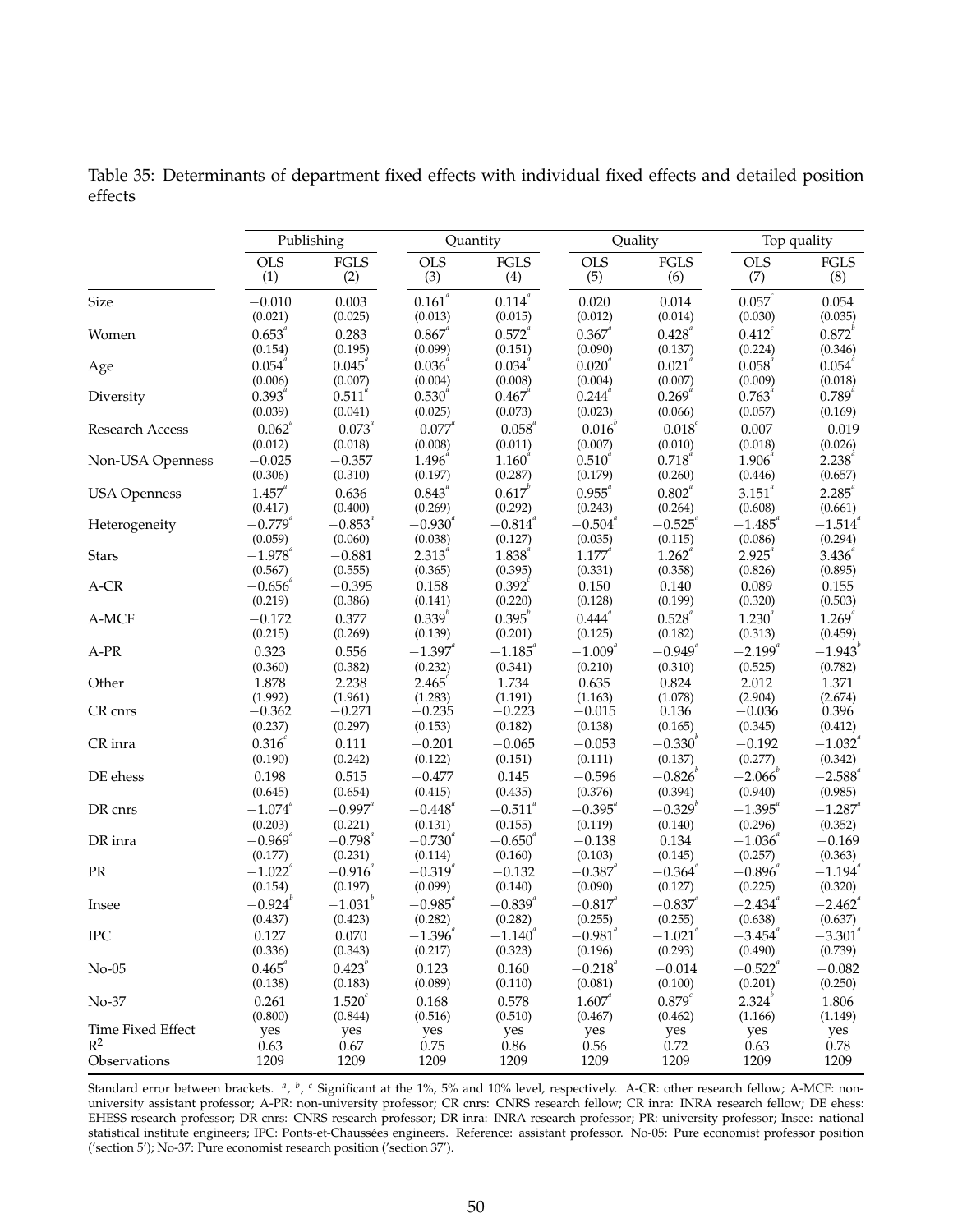|                                    |              | Without individual fixed effects | With individual fixed effects |             |  |
|------------------------------------|--------------|----------------------------------|-------------------------------|-------------|--|
|                                    | Stand, error | Correlation                      | Stand, error                  | Correlation |  |
| Explained: department fixed effect | 0.660        | 1.000                            | 0.584                         | 1.000       |  |
| Composition effects                | 0.254        | $-0.131$                         | 0.216                         | 0.057       |  |
| Size                               | 0.085        | 0.128                            | 0.008                         | 0.011       |  |
| Gender                             | 0.025        | $-0.119$                         | 0.071                         | 0.028       |  |
| Age                                | 0.117        | $-0.066$                         | 0.187                         | 0.002       |  |
| Positions                          | 0.190        | $-0.176$                         | 0.178                         | 0.055       |  |
| Research strategy effects          | 0.667        | 0.814                            | 0.383                         | 0.479       |  |
| Diversity                          | 0.285        | 0.695                            | 0.169                         | 0.393       |  |
| Research Access                    | 0.026        | $-0.162$                         | 0.095                         | 0.016       |  |
| Non-USA Openness                   | 0.084        | 0.368                            | 0.002                         | $-0.072$    |  |
| <b>USA</b> Openness                | 0.050        | 0.337                            | 0.084                         | 0.109       |  |
| Heterogeneity                      | 0.417        | 0.694                            | 0.283                         | 0.391       |  |
| <b>Stars</b>                       | 0.040        | 0.291                            | 0.096                         | $-0.043$    |  |
| Residuals                          | 0.315        | 0.477                            | 0.476                         | 0.815       |  |

#### Table 36: variance analysis of department fixed effects for the probability to publish

The table presents the variance analysis of the estimation reported in Table 34 column (1) and of the same regression when individual fixed effects are considered in the first step estimation, which is reported in Table 35 column (1) in Appendix G.

#### Table 37: variance analysis of the department fixed effects for publication quantity

|                                                           |              | Without individual fixed effects | With individual fixed effects |             |  |
|-----------------------------------------------------------|--------------|----------------------------------|-------------------------------|-------------|--|
|                                                           | Stand, error | Correlation                      | Stand, error                  | Correlation |  |
| Explained: department fixed effect<br>Composition effects | 0.614        | 1.000                            | 0.585                         | 1.000       |  |
|                                                           | 0.290        | 0.115                            | 0.305                         | 0.010       |  |
| Size                                                      | 0.169        | 0.272                            | 0.137                         | 0.254       |  |
| Gender                                                    | 0.053        | $-0.098$                         | 0.094                         | $-0.023$    |  |
| Age                                                       | 0.100        | $-0.020$                         | 0.123                         | $-0.087$    |  |
| Positions                                                 | 0.146        | $-0.038$                         | 0.191                         | $-0.100$    |  |
| Research strategy effects                                 | 0.585        | 0.776                            | 0.581                         | 0.725       |  |
| Diversity                                                 | 0.193        | 0.647                            | 0.228                         | 0.653       |  |
| Research Access                                           | 0.017        | $-0.213$                         | 0.117                         | $-0.025$    |  |
| Non-USA Openness                                          | 0.095        | 0.415                            | 0.097                         | 0.338       |  |
| <b>USA</b> Openness                                       | 0.012        | 0.358                            | 0.049                         | 0.304       |  |
| Heterogeneity                                             | 0.393        | 0.673                            | 0.338                         | 0.579       |  |
| <b>Stars</b>                                              | 0.075        | 0.333                            | 0.112                         | 0.283       |  |
| Residuals                                                 | 0.279        | 0.454                            | 0.307                         | 0.525       |  |

The table presents the variance analysis of the estimation reported in Table 34 column (3) and of the same regression when individual fixed effects are considered in the first step estimation, which is reported in Table 35 column (3) in Appendix G.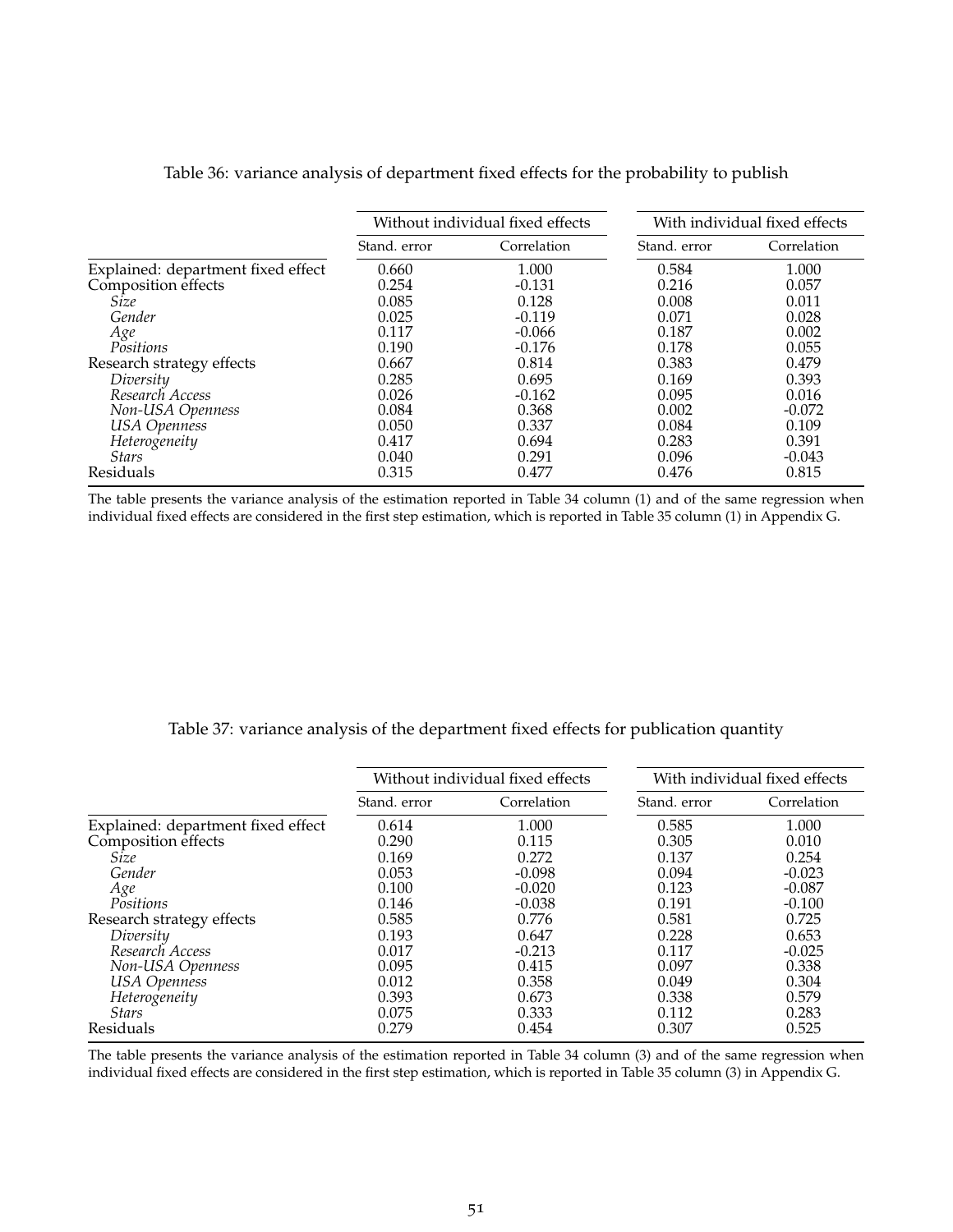|                                    |              | Without individual fixed effects |              | With individual fixed effects |  |  |
|------------------------------------|--------------|----------------------------------|--------------|-------------------------------|--|--|
|                                    | Stand. error | Correlation                      | Stand, error | Correlation                   |  |  |
| Explained: department fixed effect | 1.619        | 1.000                            | 1.039        | 1.000                         |  |  |
| Composition effects                | 0.664        | $-0.166$                         | 0.445        | $-0.162$                      |  |  |
| Size                               | 0.147        | 0.056                            | 0.049        | 0.002                         |  |  |
| Gender                             | 0.127        | $-0.088$                         | 0.045        | $-0.063$                      |  |  |
| Age                                | 0.279        | $-0.026$                         | 0.198        | $-0.051$                      |  |  |
| Positions                          | 0.487        | $-0.205$                         | 0.389        | $-0.152$                      |  |  |
| Research strategy effects          | 1.684        | 0.813                            | 0.971        | 0.665                         |  |  |
| Diversity                          | 0.445        | 0.572                            | 0.328        | 0.540                         |  |  |
| Research Access                    | 0.065        | 0.323                            | 0.011        | 0.186                         |  |  |
| Non-USA Openness                   | 0.322        | 0.508                            | 0.124        | 0.332                         |  |  |
| <b>USA</b> Openness                | 0.204        | 0.490                            | 0.182        | 0.347                         |  |  |
| Heterogeneity                      | 0.923        | 0.721                            | 0.540        | 0.600                         |  |  |
| <i>Stars</i>                       | 0.372        | 0.445                            | 0.141        | 0.276                         |  |  |
| Residuals                          | 0.763        | 0.471                            | 0.694        | 0.668                         |  |  |

Table 38: variance analysis of department fixed effects for publication top quality

The table presents the variance analysis of the estimation reported in Table 34 column (7) and of the same regression when individual fixed effects are considered in the first step estimation, which is reported in Table 35 column (7) in Appendix G.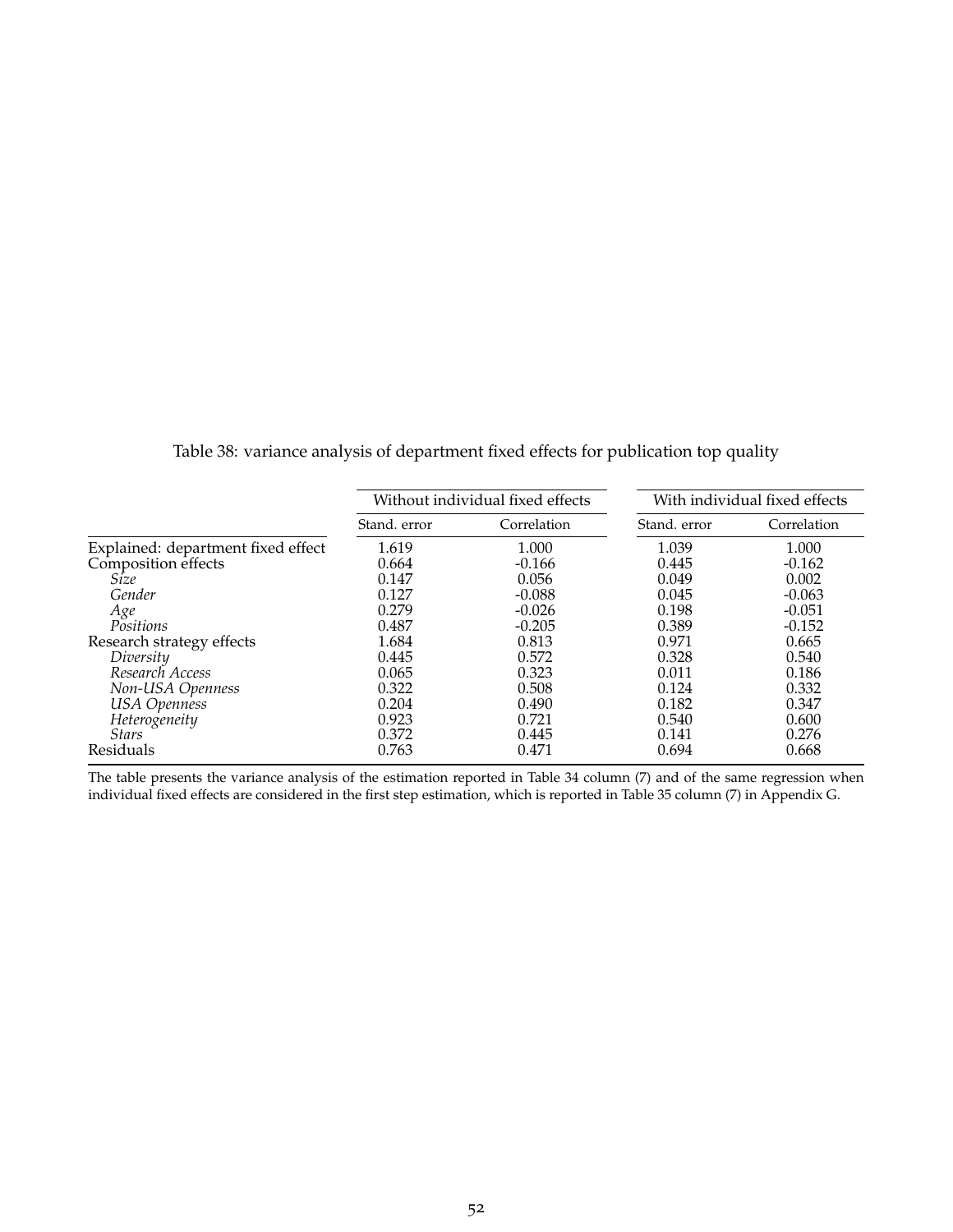#### **Appendix H. Second step estimation analysis for the two subperiods, 1990–1997 and 1998– 2005**

#### *A. Determinants of department fixed effects*

|                     | Publishing     |                       | Quantity              |                      | Quality        |                    | Top quality    |                |
|---------------------|----------------|-----------------------|-----------------------|----------------------|----------------|--------------------|----------------|----------------|
|                     | <b>OLS</b>     | <b>FGLS</b>           | <b>OLS</b>            | <b>FGLS</b>          | <b>OLS</b>     | <b>FGLS</b>        | <b>OLS</b>     | <b>FGLS</b>    |
|                     | (1)            | (2)                   | (3)                   | (4)                  | (5)            | (6)                | (7)            | (8)            |
| Size                | $0.082^{^{a}}$ | $0.082^{a}$           | $0.276^{a}$           | $0.244$ <sup>a</sup> | $0.089^{^{a}}$ | $0.102^{^{a}}$     | $0.194^{^{a}}$ | $0.217^{^{a}}$ |
|                     | (0.023)        | (0.023)               | (0.021)               | (0.022)              | (0.025)        | (0.026)            | (0.064)        | (0.067)        |
| Women               | 0.747''        | $0.739$ "             | $1.807$ "             | 1.516                | 0.775          | $0.859^{6}$        | $2.710^{4}$    | 3.162          |
|                     | (0.156)        | (0.160)               | (0.145)               | (0.262)              | (0.173)        | (0.285)            | (0.441)        | (0.738)        |
| Age                 | $0.048$ "      | $0.047$ "             | $0.057$ "             | $0.045$ "            | $0.040^{4}$    | 0.034              | 0.136''        | $0.120^{4}$    |
|                     | (0.007)        | (0.007)               | (0.006)               | (0.010)              | (0.007)        | (0.011)            | (0.019)        | (0.029)        |
| Diversity           | $0.738^{a}$    | $0.737$ "             | 0.742                 | 0.606                | $0.505^{a}$    | 0.497              | $1.581^{^a}$   | $1.531^{^a}$   |
|                     | (0.039)        | (0.039)               | (0.036)               | (0.104)              | (0.043)        | (0.110)            | (0.111)        | (0.286)        |
| Research Access     | $-0.014$       | $-0.015$              | $-0.034$ <sup>"</sup> | $-0.023^{\circ}$     | 0.017          | 0.018              | 0.038          | 0.030          |
|                     | (0.012)        | (0.012)               | (0.011)               | (0.013)              | (0.014)        | (0.015)            | (0.035)        | (0.038)        |
| Non-USA Openness    | $0.958^{^{a}}$ | $0.959^{^{a}}$        | 2.214                 | 1.866                | 1.233          | 1.001              | 4.515          | $3.874^{^{a}}$ |
|                     | (0.365)        | (0.365)               | (0.339)               | (0.375)              | (0.405)        | (0.442)            | (1.033)        | (1.132)        |
| <b>USA Openness</b> | $2.214^{a}$    | $2.196^{a}$           | $1.597$ "             | $1.370^{^{\circ}}$   | $2.611^{^{a}}$ | $2.630^{4}$        | $7.807$ "      | $7.838^{^{a}}$ |
|                     | (0.532)        | (0.533)               | (0.495)               | (0.555)              | (0.590)        | (0.648)            | (1.506)        | (1.660)        |
| Heterogeneity       | $-1.203$       | $-1.202$ <sup>"</sup> | $-1.544$ <sup>"</sup> | $-1.300$             | $-1.054$       | $-1.027$           | $-3.150$       | $-3.065$       |
|                     | (0.061)        | (0.061)               | (0.056)               | (0.199)              | (0.067)        | (0.207)            | (0.172)        | (0.541)        |
| <b>Stars</b>        | $-0.111$       | $-0.106$              | $1.670^{4}$           | 1.446''              | $1.667^{6}$    | $1.599^{^{\circ}}$ | $5.100^{4}$    | 5.129          |
|                     | (0.610)        | (0.610)               | (0.567)               | (0.504)              | (0.677)        | (0.629)            | (1.726)        | (1.596)        |
| Positions           | yes            | yes                   | yes                   | yes                  | yes            | yes                | yes            | yes            |
| Time Fixed Effect   | yes            | yes                   | yes                   | yes                  | yes            | yes                | yes            | yes            |
| $R^2$               | 0.84           | 0.84                  | 0.91                  | 0.96                 | 0.79           | 0.87               | 0.84           | 0.91           |
| Observations        | 558            | 558                   | 558                   | 558                  | 558            | 558                | 558            | 558            |

#### Table 39: determinants of department fixed effects, 1990–1997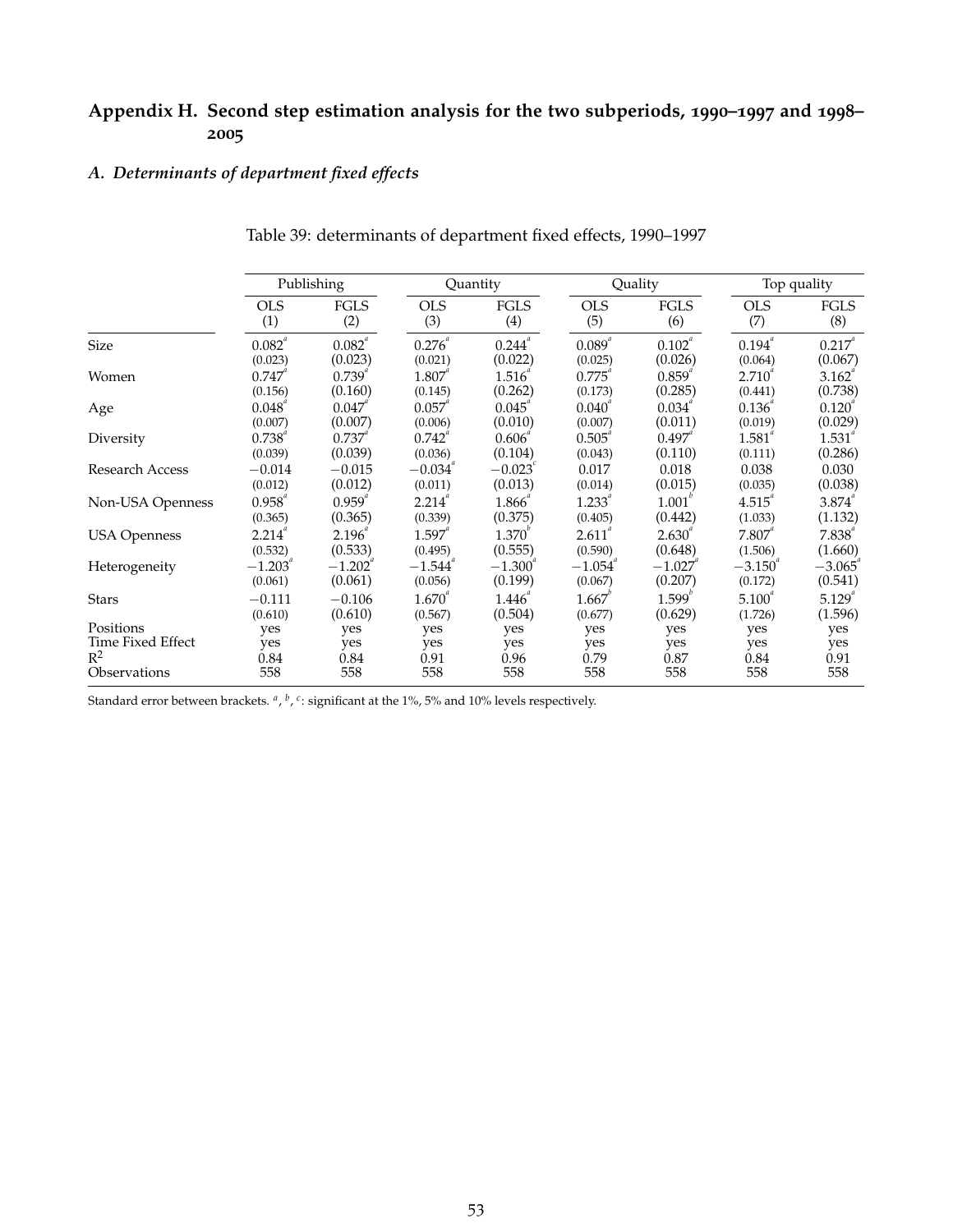|                     | Publishing            |                       | Quantity       |                  | Quality        |             | Top quality        |                      |
|---------------------|-----------------------|-----------------------|----------------|------------------|----------------|-------------|--------------------|----------------------|
|                     | <b>OLS</b>            | <b>FGLS</b>           | <b>OLS</b>     | <b>FGLS</b>      | <b>OLS</b>     | <b>FGLS</b> | <b>OLS</b>         | <b>FGLS</b>          |
|                     | (1)                   | (2)                   | (3)            | (4)              | (5)            | (6)         | (7)                | (8)                  |
| Size                | 0.100 <sup>a</sup>    | $0.101^{^{a}}$        | $0.172^{^{a}}$ | $0.150^{a}$      | $0.049^{^{a}}$ | $0.059^{a}$ | $0.156^{a}$        | $0.176^{^{a}}$       |
|                     | (0.018)               | (0.018)               | (0.015)        | (0.015)          | (0.013)        | (0.014)     | (0.035)            | (0.037)              |
| Women               | $-0.195$              | $-0.191$              | $-0.229^{b}$   | $-0.223^{\circ}$ | 0.215''        | $0.302^{4}$ | $0.541^{^{\circ}}$ | $0.812^{4}$          |
|                     | (0.137)               | (0.139)               | (0.115)        | (0.120)          | (0.101)        | (0.105)     | (0.273)            | (0.284)              |
| Age                 | $0.027$ "             | 0.026                 | $0.017^{4}$    | $0.012^{v}$      | $0.021^{4}$    | $0.019^{4}$ | $0.067$ "          | $0.059$ "            |
|                     | (0.005)               | (0.005)               | (0.004)        | (0.006)          | (0.004)        | (0.005)     | (0.010)            | (0.015)              |
| Diversity           | 0.556                 | 0.556                 | 0.332          | $0.278^{n}$      | 0.214          | 0.202       | 0.706              | 0.655                |
|                     | (0.036)               | (0.036)               | (0.030)        | (0.047)          | (0.027)        | (0.044)     | (0.072)            | (0.118)              |
| Research Access     | $-0.029$ "            | $-0.029$ <sup>"</sup> | $-0.003$       | $-0.001$         | $-0.001$       | $-0.001$    | 0.007              | 0.000                |
|                     | (0.011)               | (0.011)               | (0.009)        | (0.009)          | (0.008)        | (0.008)     | (0.022)            | (0.021)              |
| Non-USA Openness    | 1.500                 | 1.501                 | $0.997$ "      | $0.940^{4}$      | $1.372^{n}$    | 1.267       | 4.775              | 4.523                |
|                     | (0.254)               | (0.254)               | (0.212)        | (0.276)          | (0.187)        | (0.255)     | (0.504)            | (0.683)              |
| <b>USA Openness</b> | $0.621^{c}$           | $0.621^{c}$           | 0.279          | 0.234            | $0.632^{v}$    | $0.722^{a}$ | $2.658^{a}$        | $2.789^{a}$          |
|                     | (0.341)               | (0.341)               | (0.286)        | (0.275)          | (0.251)        | (0.236)     | (0.679)            | (0.643)              |
| Heterogeneity       | $-1.049$ <sup>"</sup> | $-1.047$              | $-0.956$       | $-0.830$         | $-0.521$       | $-0.516$    | $-2.116$           | $-2.071$             |
|                     | (0.054)               | (0.054)               | (0.045)        | (0.127)          | (0.040)        | (0.125)     | (0.108)            | (0.329)              |
| <b>Stars</b>        | 0.996                 | 1.008                 | 0.751          | 0.569            | 2.979          | 2.835       | 8.711              | $8.362$ <sup>"</sup> |
|                     | (0.557)               | (0.557)               | (0.466)        | (0.455)          | (0.410)        | (0.393)     | (1.108)            | (1.067)              |
| Positions           | yes                   | yes                   | yes            | yes              | yes            | yes         | yes                | yes                  |
| Time Fixed Effect   | yes                   | yes                   | yes            | yes              | yes            | yes         | yes                | yes                  |
| $R^2$               | 0.76                  | 0.76                  | 0.79           | 0.88             | 0.74           | 0.88        | 0.81               | 0.91                 |
| Observations        | 651                   | 651                   | 651            | 651              | 651            | 651         | 651                | 651                  |

Table 40: determinants of department fixed effects, 1998–2005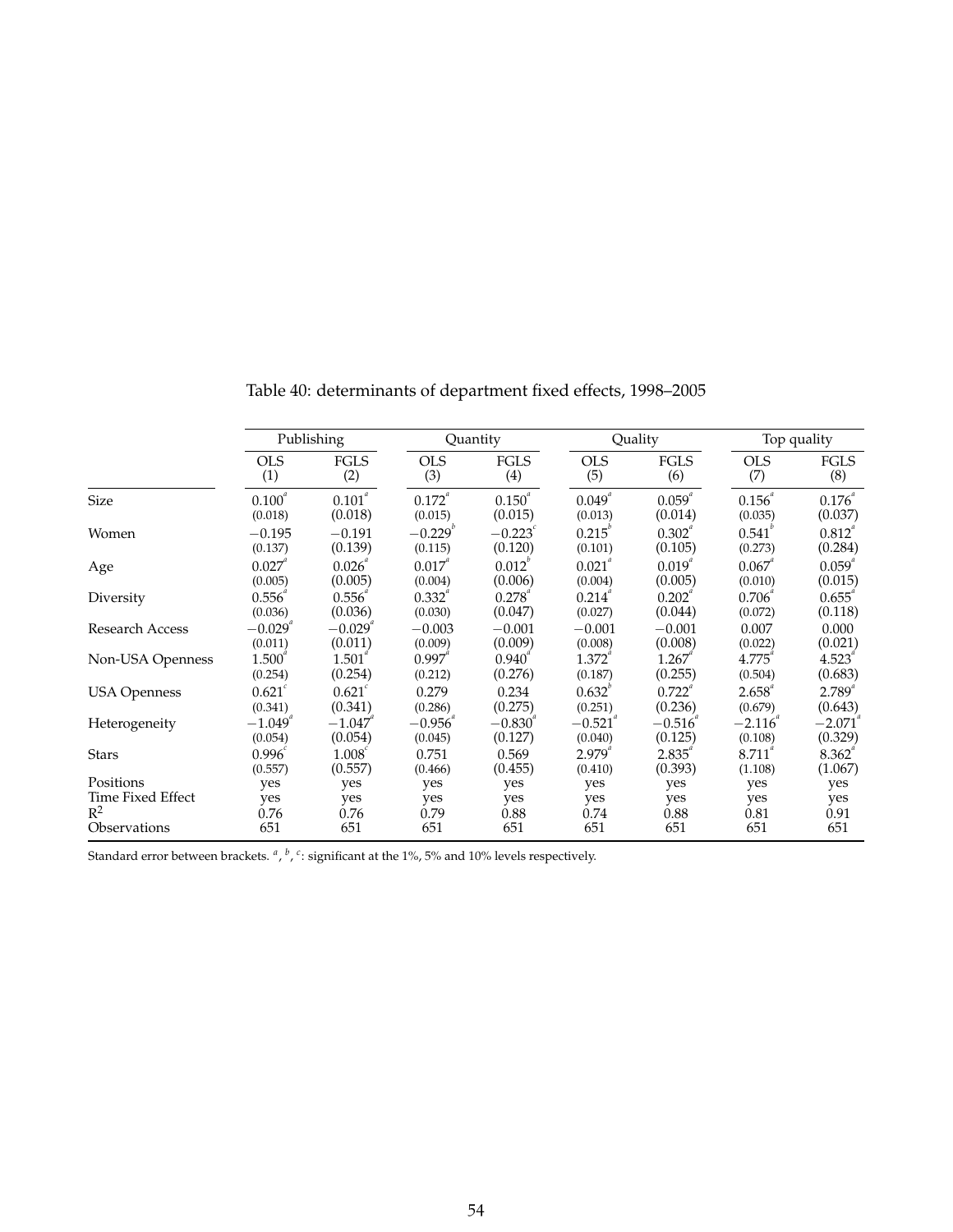|                     | Publishing          |                       | Quantity          |                | Quality            |                 | Top quality           |                           |
|---------------------|---------------------|-----------------------|-------------------|----------------|--------------------|-----------------|-----------------------|---------------------------|
|                     | <b>OLS</b>          | <b>FGLS</b>           | <b>OLS</b>        | <b>FGLS</b>    | <b>OLS</b>         | <b>FGLS</b>     | <b>OLS</b>            | <b>FGLS</b>               |
|                     | (1)                 | (2)                   | (3)               | (4)            | (5)                | (6)             | (7)                   | (8)                       |
| <b>Size</b>         | $-0.023$            | $-0.013$              | $0.192^{\degree}$ | $0.150^{a}$    | $0.052^{b}$        | $0.051^{b}$     | 0.063                 | 0.079                     |
|                     | (0.037)             | (0.041)               | (0.023)           | (0.023)        | (0.023)            | (0.024)         | (0.057)               | (0.061)                   |
| Women               | $0.793^{^{a}}$      | 0.595                 | $1.119^{^{a}}$    | $0.724^{^{a}}$ | 0.034              | 0.222           | $-0.949$              | $-0.031$                  |
|                     | (0.254)             | (0.301)               | (0.154)           | (0.194)        | (0.157)            | (0.193)         | (0.394)               | (0.487)                   |
| Age                 | 0.042               | $0.035$ "             | 0.005             | 0.006          | 0.006              | 0.006           | 0.013                 | 0.009                     |
|                     | (0.011)             | (0.012)               | (0.007)           | (0.008)        | (0.007)            | (0.008)         | (0.017)               | (0.021)                   |
| Diversity           | 0.425               | $0.524$ "             | $0.297$ "         | $0.307$ "      | 0.048              | $0.111^{\circ}$ | $0.224^{b}$           | $0.337^{^{\prime\prime}}$ |
|                     | (0.064)             | (0.066)               | (0.039)           | (0.059)        | (0.040)            | (0.057)         | (0.099)               | (0.144)                   |
| Research Access     | $-0.064$ $^{\circ}$ | $-0.091$ <sup>*</sup> | $-0.079$          | $-0.053$       | 0.018              | 0.003           | $0.103$ <sup>*</sup>  | 0.041                     |
|                     | (0.020)             | (0.025)               | (0.012)           | (0.014)        | (0.012)            | (0.014)         | (0.031)               | (0.037)                   |
| Non-USA Openness    | $-0.997$            | $-0.506$              | 1.042             | $0.920^{6}$    | $-0.563$           | $-0.661$        | $-0.340$              | $-0.868$                  |
|                     | (0.595)             | (0.601)               | (0.361)           | (0.336)        | (0.367)            | (0.352)         | (0.923)               | (0.880)                   |
| <b>USA Openness</b> | $2.555^{a}$         | 0.994                 | 0.761             | 0.472          | 0.891 <sup>c</sup> | $1.187^{b}$     | $2.474^{\circ}$       | $2.712^{v}$               |
|                     | (0.868)             | (0.867)               | (0.527)           | (0.483)        | (0.536)            | (0.508)         | (1.346)               | (1.269)                   |
| Heterogeneity       | $-0.864$            | $-0.834$              | $-0.516$          | $-0.459$       | $-0.309$ "         | $-0.306$        | $-0.555$ <sup>"</sup> | $-0.558$                  |
|                     | (0.099)             | (0.102)               | (0.060)           | (0.088)        | (0.061)            | (0.086)         | (0.154)               | (0.217)                   |
| <b>Stars</b>        | $-1.865$            | $-0.809$              | 0.364             | 0.568          | 0.351              | 0.260           | $-0.102$              | 0.430                     |
|                     | (0.995)             | (0.953)               | (0.604)           | (0.517)        | (0.614)            | (0.550)         | (1.542)               | (1.372)                   |
| Positions           | yes                 | yes                   | yes               | yes            | yes                | yes             | yes                   | yes                       |
| Time Fixed Effect   | yes                 | yes                   | yes               | yes            | yes                | yes             | yes                   | yes                       |
| $R^2$               | 0.54                | 0.58                  | 0.60              | 0.78           | 0.37               | 0.51            | 0.36                  | 0.51                      |
| Observations        | 558                 | 558                   | 558               | 558            | 558                | 558             | 558                   | 558                       |

Table 41: determinants of department fixed effects with individual fixed effects, 1990–1997

Standard error between brackets. <sup>a</sup>, <sup>b</sup>, <sup>c</sup>: significant at the 1%, 5% and 10% levels respectively.

## Table 42: determinants of department fixed effects with individual fixed effects, 1998–2005

|                        | Publishing      |               |                | Quantity       |                | Quality          |                | Top quality        |  |
|------------------------|-----------------|---------------|----------------|----------------|----------------|------------------|----------------|--------------------|--|
|                        | <b>OLS</b>      | <b>FGLS</b>   | <b>OLS</b>     | <b>FGLS</b>    | <b>OLS</b>     | <b>FGLS</b>      | <b>OLS</b>     | <b>FGLS</b>        |  |
|                        | (1)             | (2)           | (3)            | (4)            | (5)            | (6)              | (7)            | (8)                |  |
| Size                   | $-0.017$        | $-0.018$      | $0.122^{a}$    | $0.093^{a}$    | 0.000          | $-0.008$         | 0.034          | 0.009              |  |
|                        | (0.024)         | (0.030)       | (0.016)        | (0.019)        | (0.013)        | (0.015)          | (0.034)        | (0.039)            |  |
| Women                  | $0.373^{6}$     | 0.243         | 0.009          | $-0.064$       | $0.312^{4}$    | 0.271            | 0.146          | 0.233              |  |
|                        | (0.189)         | (0.238)       | (0.128)        | (0.160)        | (0.103)        | (0.131)          | (0.261)        | (0.332)            |  |
| Age                    | $0.061^{^{a}}$  | $0.056^{''}$  | 0.011          | 0.010          | $0.017^{^{a}}$ | $0.019^{^{a}}$   | $0.033^{^{a}}$ | 0.030 <sup>c</sup> |  |
|                        | (0.007)         | (0.009)       | (0.005)        | (0.008)        | (0.004)        | (0.007)          | (0.010)        | (0.017)            |  |
| Diversity              | $0.400^{^{0}}$  | $0.498^{4}$   | $0.235^{^{a}}$ | 0.214          | $0.148^{4}$    | $0.148^{4}$      | 0.298          | $0.327^{^{\circ}}$ |  |
|                        | (0.050)         | (0.055)       | (0.034)        | (0.060)        | (0.027)        | (0.052)          | (0.069)        | (0.132)            |  |
| <b>Research Access</b> | $-0.065$ "      | $-0.075^{''}$ | $-0.050^{a}$   | $-0.038^{a}$   | $-0.030^{a}$   | $-0.025^{\circ}$ | $-0.008$       | $-0.014$           |  |
|                        | (0.015)         | (0.021)       | (0.010)        | (0.013)        | (0.008)        | (0.010)          | (0.021)        | (0.026)            |  |
| Non-USA Openness       | $0.705^{\circ}$ | 0.089         | 0.377          | 0.336          | $0.730^{4}$    | $0.868^{a}$      | $1.527$ "      | $1.765^{^{a}}$     |  |
|                        | (0.350)         | (0.361)       | (0.237)        | (0.307)        | (0.191)        | (0.257)          | (0.484)        | (0.652)            |  |
| <b>USA Openness</b>    | $1.030^{o}$     | 0.609         | 0.302          | 0.216          | $0.567^{^{0}}$ | $0.460^{\circ}$  | $2.080^{4}$    | 1.230 <sup>c</sup> |  |
|                        | (0.471)         | (0.451)       | (0.319)        | (0.329)        | (0.257)        | (0.263)          | (0.651)        | (0.665)            |  |
| Heterogeneity          | $-0.600$ "      | $-0.694$ "    | $-0.385^{a}$   | $-0.399$ "     | $-0.348$       | $-0.350^{\circ}$ | $-0.807$       | $-0.799^{a}$       |  |
|                        | (0.075)         | (0.075)       | (0.051)        | (0.112)        | (0.041)        | (0.099)          | (0.103)        | (0.252)            |  |
| Stars                  | $-2.192$ "      | $-0.797$      | $2.007$ "      | $1.112^{^{0}}$ | 1.074          | $0.818^{c}$      | $2.285^{v}$    | 1.318              |  |
|                        | (0.769)         | (0.799)       | (0.521)        | (0.552)        | (0.420)        | (0.439)          | (1.063)        | (1.107)            |  |
| Positions              | yes             | yes           | yes            | yes            | yes            | yes              | yes            | yes                |  |
| Time Fixed Effect      | yes             | yes           | yes            | yes            | yes            | yes              | yes            | yes                |  |
| $R^2$                  | 0.39            | 0.46          | 0.46           | 0.62           | 0.49           | 0.71             | 0.43           | 0.66               |  |
| Observations           | 651             | 651           | 651            | 651            | 651            | 651              | 651            | 651                |  |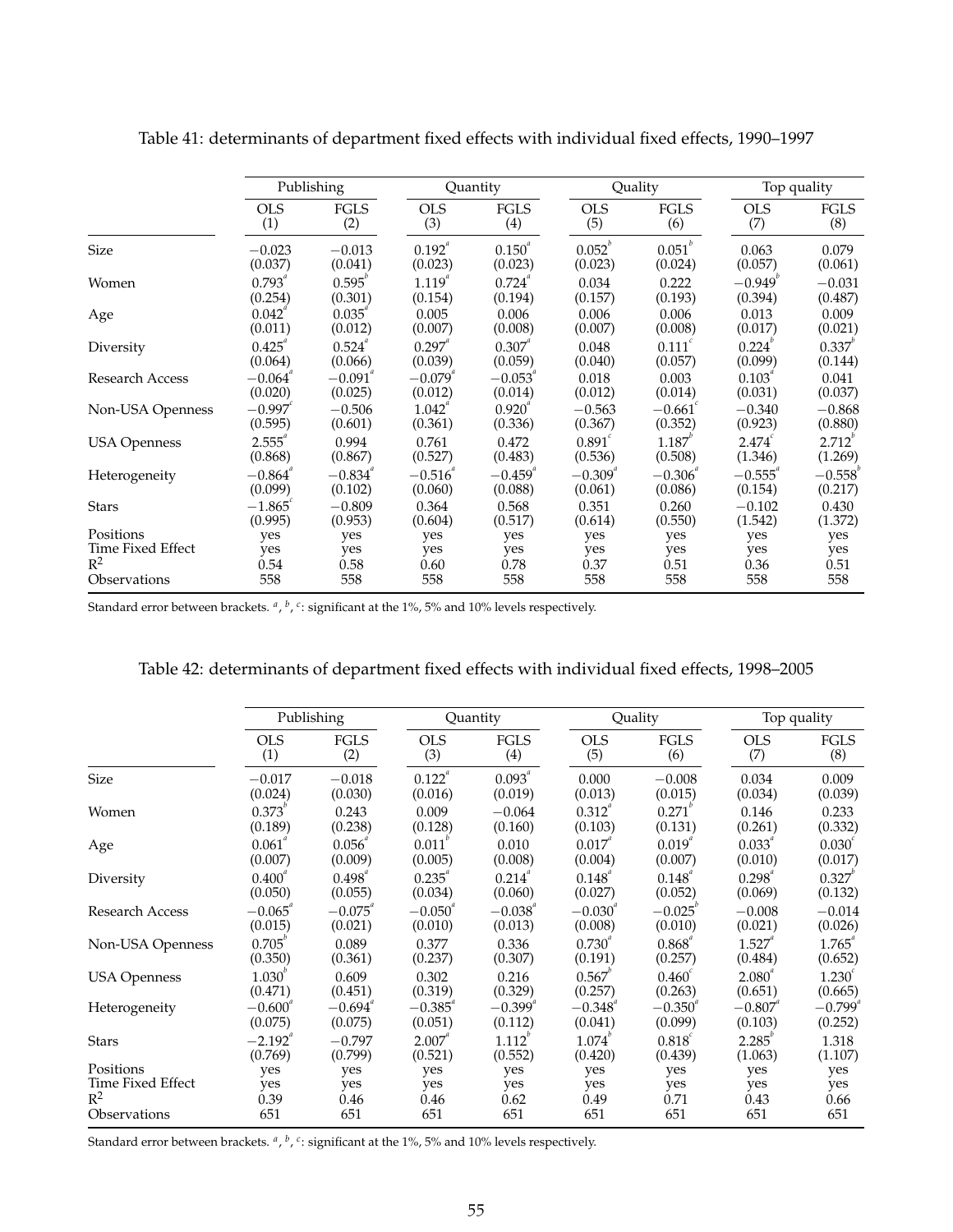#### *B. Variance analysis of the department fixed effects*

Table 43: variance analysis of the department fixed effects for the probability to publish, 1990–1997

|                                    |              | Without individual fixed effects | With individual fixed effects |             |  |  |
|------------------------------------|--------------|----------------------------------|-------------------------------|-------------|--|--|
|                                    | Stand, error | Correlation                      | Stand, error                  | Correlation |  |  |
| Explained: department fixed effect | 0.743        | 1.000                            | 0.664                         | 1.000       |  |  |
| Composition effects                | 0.253        | $-0.120$                         | 0.189                         | 0.071       |  |  |
| Size                               | 0.094        | 0.053                            | 0.004                         | 0.044       |  |  |
| Gender                             | 0.021        | 0.025                            | 0.065                         | 0.086       |  |  |
| Age                                | 0.093        | $-0.016$                         | 0.158                         | $-0.033$    |  |  |
| Positions                          | 0.194        | $-0.177$                         | 0.176                         | 0.075       |  |  |
| Research strategy effects          | 0.691        | 0.838                            | 0.382                         | 0.534       |  |  |
| Diversity                          | 0.317        | 0.726                            | 0.187                         | 0.403       |  |  |
| Research Access                    | 0.011        | $-0.279$                         | 0.091                         | $-0.031$    |  |  |
| Non-USA Openness                   | 0.060        | 0.324                            | 0.007                         | $-0.041$    |  |  |
| <b>USA</b> Openness                | 0.050        | 0.393                            | 0.078                         | 0.129       |  |  |
| Heterogeneity                      | 0.413        | 0.728                            | 0.282                         | 0.471       |  |  |
| <i>Stars</i>                       | 0.033        | 0.372                            | 0.106                         | $-0.100$    |  |  |
| Residuals                          | 0.336        | 0.578                            | 0.526                         | 0.847       |  |  |

The table presents the variance analysis of the estimation reported in Table 39 column (1) and of the same regression when individual fixed effects are considered in the first step estimation, which is reported in Table 41 column (1).

| Table 44: variance analysis of the department fixed effects for the probability to publish, 1998–2005 |
|-------------------------------------------------------------------------------------------------------|
|-------------------------------------------------------------------------------------------------------|

|                                    |              | Without individual fixed effects | With individual fixed effects |             |  |
|------------------------------------|--------------|----------------------------------|-------------------------------|-------------|--|
|                                    | Stand, error | Correlation                      | Stand, error                  | Correlation |  |
| Explained: department fixed effect | 0.594        | 1.000                            | 0.508                         | 1.000       |  |
| Composition effects                | 0.224        | $-0.115$                         | 0.219                         | 0.056       |  |
| Size                               | 0.094        | 0.192                            | 0.004                         | $-0.023$    |  |
| Gender                             | 0.021        | $-0.286$                         | 0.066                         | $-0.061$    |  |
| Age                                | 0.113        | $-0.099$                         | 0.191                         | 0.040       |  |
| Positions                          | 0.158        | $-0.168$                         | 0.164                         | 0.053       |  |
| Research strategy effects          | 0.626        | 0.787                            | 0.372                         | 0.438       |  |
| Diversity                          | 0.268        | 0.642                            | 0.158                         | 0.385       |  |
| Research Access                    | 0.011        | $-0.051$                         | 0.086                         | 0.056       |  |
| Non-USA Openness                   | 0.081        | 0.415                            | 0.010                         | $-0.107$    |  |
| <b>USA</b> Openness                | 0.059        | 0.299                            | 0.092                         | 0.107       |  |
| Heterogeneity                      | 0.397        | 0.664                            | 0.271                         | 0.321       |  |
| <b>Stars</b>                       | 0.027        | 0.191                            | 0.088                         | 0.020       |  |
| Residuals                          | 0.321        | 0.399                            | 0.430                         | 0.773       |  |

The table presents the variance analysis of the estimation reported in Table 40 column (1) and of the same regression when individual fixed effects are considered in the first step estimation, which is reported in Table 42 column (1).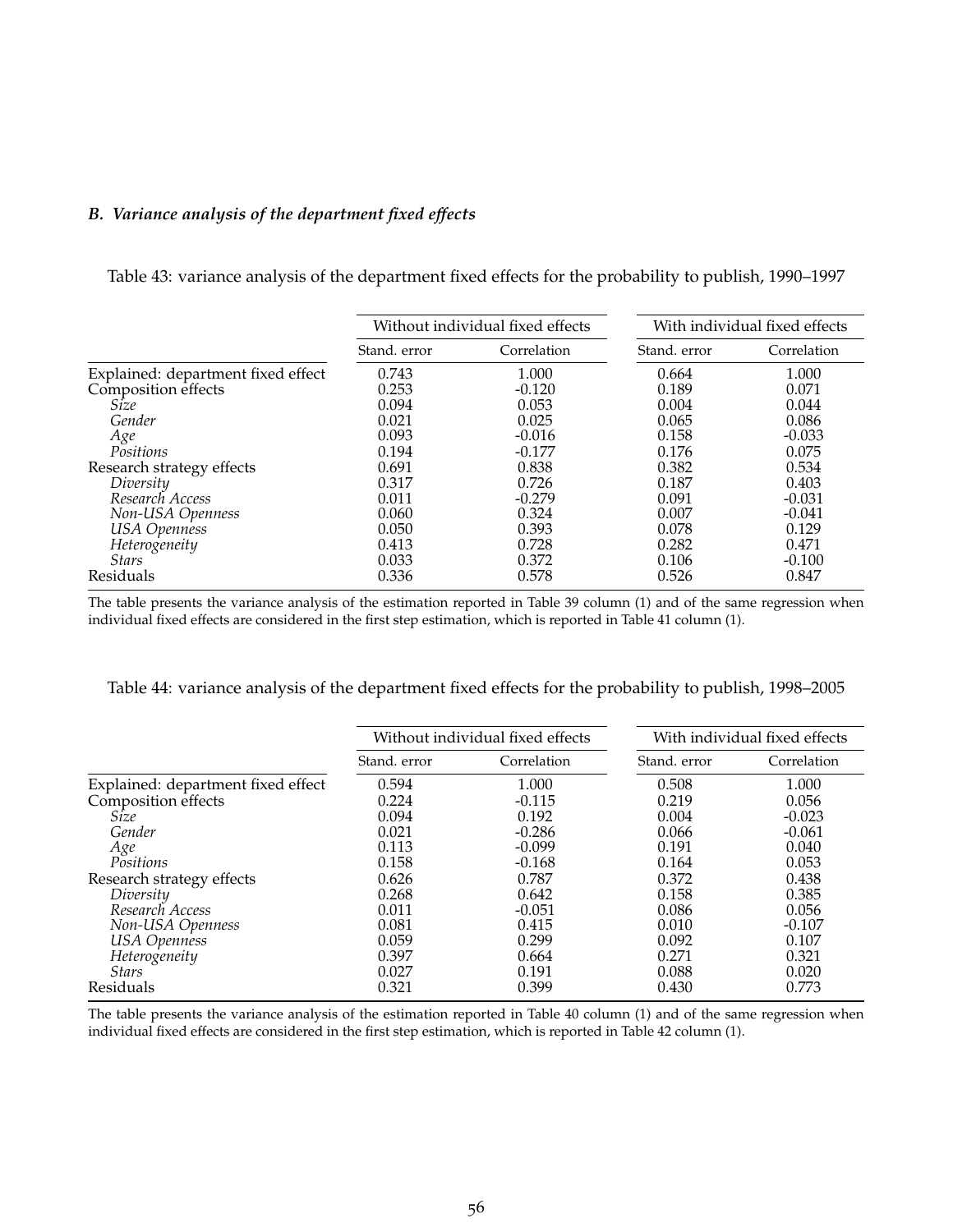|                                    |              | Without individual fixed effects | With individual fixed effects |             |  |
|------------------------------------|--------------|----------------------------------|-------------------------------|-------------|--|
|                                    | Stand. error | Correlation                      | Stand, error                  | Correlation |  |
| Explained: department fixed effect | 0.914        | 1.000                            | 0.479                         | 1.000       |  |
| Composition effects                | 0.318        | 0.038                            | 0.198                         | 0.263       |  |
| Size                               | 0.191        | 0.189                            | 0.132                         | 0.307       |  |
| Gender                             | 0.088        | 0.092                            | 0.060                         | 0.192       |  |
| Age                                | 0.109        | 0.003                            | 0.036                         | $-0.140$    |  |
| Positions                          | 0.147        | $-0.219$                         | 0.096                         | 0.051       |  |
| Research strategy effects          | 0.745        | 0.854                            | 0.302                         | 0.574       |  |
| Diversity                          | 0.293        | 0.730                            | 0.130                         | 0.515       |  |
| Research Access                    | 0.001        | $-0.327$                         | 0.088                         | $-0.017$    |  |
| Non-USA Openness                   | 0.055        | 0.407                            | 0.033                         | 0.265       |  |
| <b>USA</b> Openness                | 0.020        | 0.466                            | 0.015                         | 0.288       |  |
| Heterogeneity                      | 0.455        | 0.738                            | 0.174                         | 0.429       |  |
| <i>Stars</i>                       | 0.125        | 0.446                            | 0.076                         | 0.269       |  |
| Residuals                          | 0.363        | 0.732                            | 0.329                         | 0.770       |  |

#### Table 45: variance analysis of the department fixed effects for publication quantity, 1990–1997

The table presents the variance analysis of the estimation reported in Table 39 column (3) and of the same regression when individual fixed effects are considered in the first step estimation, which is reported in Table 41 column (3).

Table 46: variance analysis of the department fixed effects for publication quantity, 1998–2005

|                                    |              | Without individual fixed effects | With individual fixed effects |             |  |
|------------------------------------|--------------|----------------------------------|-------------------------------|-------------|--|
|                                    | Stand, error | Correlation                      | Stand, error                  | Correlation |  |
| Explained: department fixed effect | 0.529        | 1.000                            | 0.371                         | 1.000       |  |
| Composition effects                | 0.303        | 0.078                            | 0.184                         | 0.163       |  |
| Size                               | 0.191        | 0.309                            | 0.133                         | 0.332       |  |
| Gender                             | 0.089        | $-0.304$                         | 0.061                         | $-0.208$    |  |
| Age                                | 0.131        | $-0.034$                         | 0.044                         | $-0.090$    |  |
| Positions                          | 0.138        | $-0.029$                         | 0.090                         | 0.027       |  |
| Research strategy effects          | 0.660        | 0.736                            | 0.282                         | 0.494       |  |
| Diversity                          | 0.248        | 0.576                            | 0.110                         | 0.456       |  |
| Research Access                    | 0.001        | $-0.115$                         | 0.083                         | 0.141       |  |
| Non-USA Openness                   | 0.074        | 0.422                            | 0.044                         | 0.220       |  |
| <b>USA</b> Openness                | 0.024        | 0.293                            | 0.017                         | 0.152       |  |
| Heterogeneity                      | 0.438        | 0.647                            | 0.168                         | 0.329       |  |
| <b>Stars</b>                       | 0.105        | 0.209                            | 0.064                         | 0.155       |  |
| Residuals                          | 0.324        | 0.060                            | 0.293                         | 0.688       |  |

The table presents the variance analysis of the estimation reported in Table 40 column (3) and of the same regression when individual fixed effects are considered in the first step estimation, which is reported in Table 42 column (3).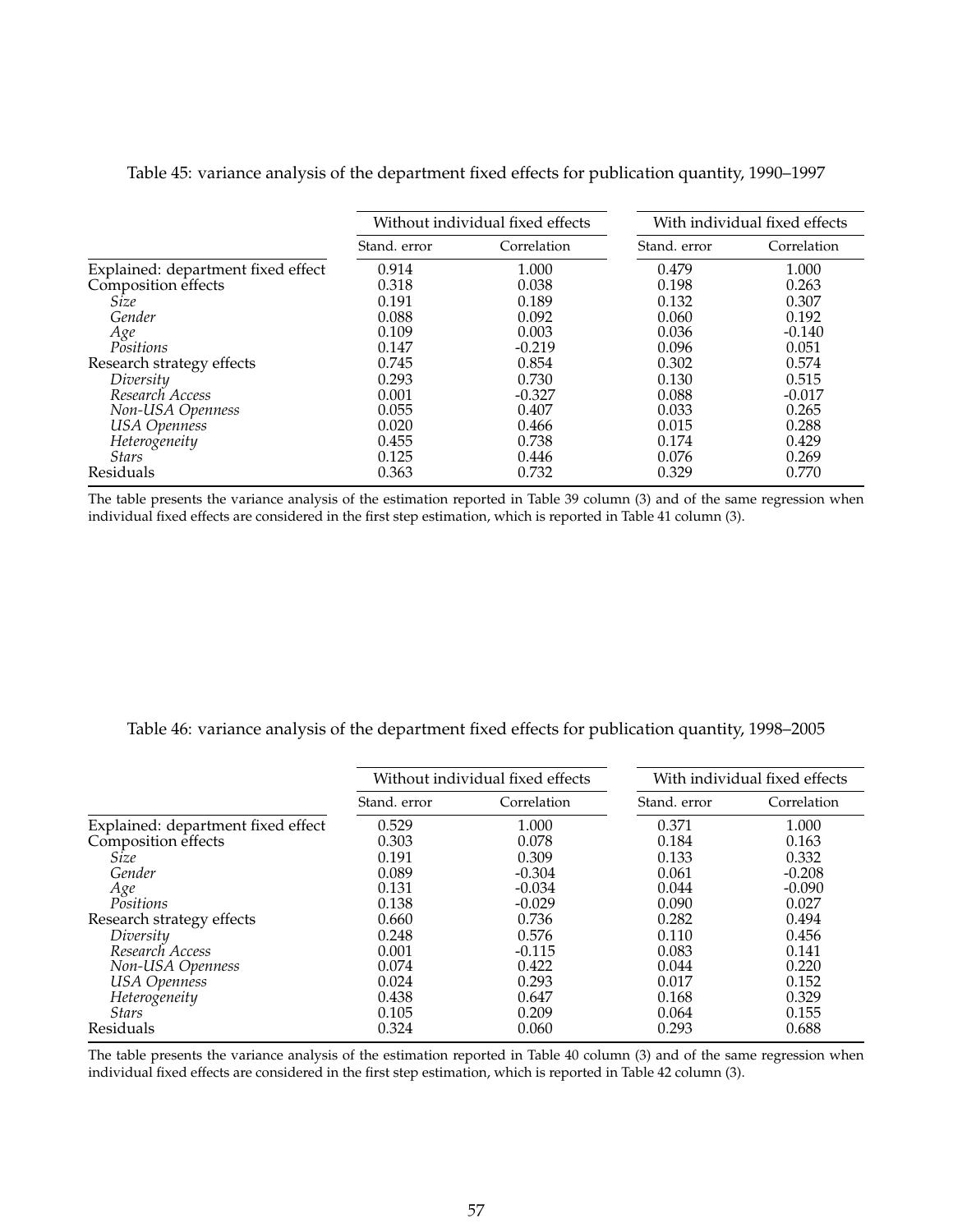|                                    |              | Without individual fixed effects | With individual fixed effects |             |  |
|------------------------------------|--------------|----------------------------------|-------------------------------|-------------|--|
|                                    | Stand, error | Correlation                      | Stand, error                  | Correlation |  |
| Explained: department fixed effect | 0.726        | 1.000                            | 0.361                         | 1.000       |  |
| Composition effects                | 0.249        | $-0.070$                         | 0.103                         | 0.121       |  |
| Size                               | 0.065        | $-0.001$                         | 0.019                         | $-0.062$    |  |
| Gender                             | 0.060        | 0.043                            | 0.013                         | 0.017       |  |
| Age                                | 0.082        | $-0.004$                         | 0.022                         | $-0.070$    |  |
| Positions                          | 0.196        | $-0.101$                         | 0.099                         | 0.151       |  |
| Research strategy effects          | 0.578        | 0.780                            | 0.182                         | 0.321       |  |
| Diversity                          | 0.194        | 0.618                            | 0.052                         | 0.211       |  |
| Research Access                    | 0.037        | 0.370                            | 0.002                         | $-0.147$    |  |
| Non-USA Openness                   | 0.050        | 0.389                            | 0.010                         | 0.073       |  |
| <b>USA</b> Openness                | 0.056        | 0.489                            | 0.049                         | 0.198       |  |
| Heterogeneity                      | 0.279        | 0.709                            | 0.105                         | 0.329       |  |
| <b>Stars</b>                       | 0.164        | 0.443                            | 0.021                         | 0.136       |  |
| Residuals                          | 0.386        | 0.760                            | 0.323                         | 0.896       |  |

#### Table 47: variance analysis of the department fixed effects for publication quality, 1990–1997

The table presents the variance analysis of the estimation reported in Table 39 column (5) and of the same regression when individual fixed effects are considered in the first step estimation, which is reported in Table 41 column (5).

Table 48: variance analysis of the department fixed effects for publication quality, 1998–2005

|                                    |              | Without individual fixed effects | With individual fixed effects |             |  |
|------------------------------------|--------------|----------------------------------|-------------------------------|-------------|--|
|                                    | Stand, error | Correlation                      | Stand, error                  | Correlation |  |
| Explained: department fixed effect | 0.391        | 1.000                            | 0.288                         | 1.000       |  |
| Composition effects                | 0.186        | $-0.176$                         | 0.090                         | 0.001       |  |
| Size                               | 0.065        | 0.107                            | 0.019                         | $-0.022$    |  |
| Gender                             | 0.061        | $-0.200$                         | 0.013                         | $-0.074$    |  |
| Age                                | 0.099        | $-0.022$                         | 0.027                         | $-0.070$    |  |
| Positions                          | 0.125        | $-0.202$                         | 0.088                         | 0.038       |  |
| Research strategy effects          | 0.503        | 0.749                            | 0.170                         | 0.528       |  |
| Diversity                          | 0.165        | 0.449                            | 0.044                         | 0.368       |  |
| Research Access                    | 0.035        | 0.254                            | 0.002                         | $-0.039$    |  |
| Non-USA Openness                   | 0.067        | 0.559                            | 0.014                         | 0.323       |  |
| <b>USA</b> Openness                | 0.066        | 0.451                            | 0.058                         | 0.294       |  |
| Heterogeneity                      | 0.268        | 0.644                            | 0.101                         | 0.482       |  |
| <b>Stars</b>                       | 0.137        | 0.394                            | 0.018                         | 0.211       |  |
| Residuals                          | 0.270        | 0.172                            | 0.239                         | 0.829       |  |

The table presents the variance analysis of the estimation reported in Table 40 column (5) and of the same regression when individual fixed effects are considered in the first step estimation, which is reported in Table 42 column (5).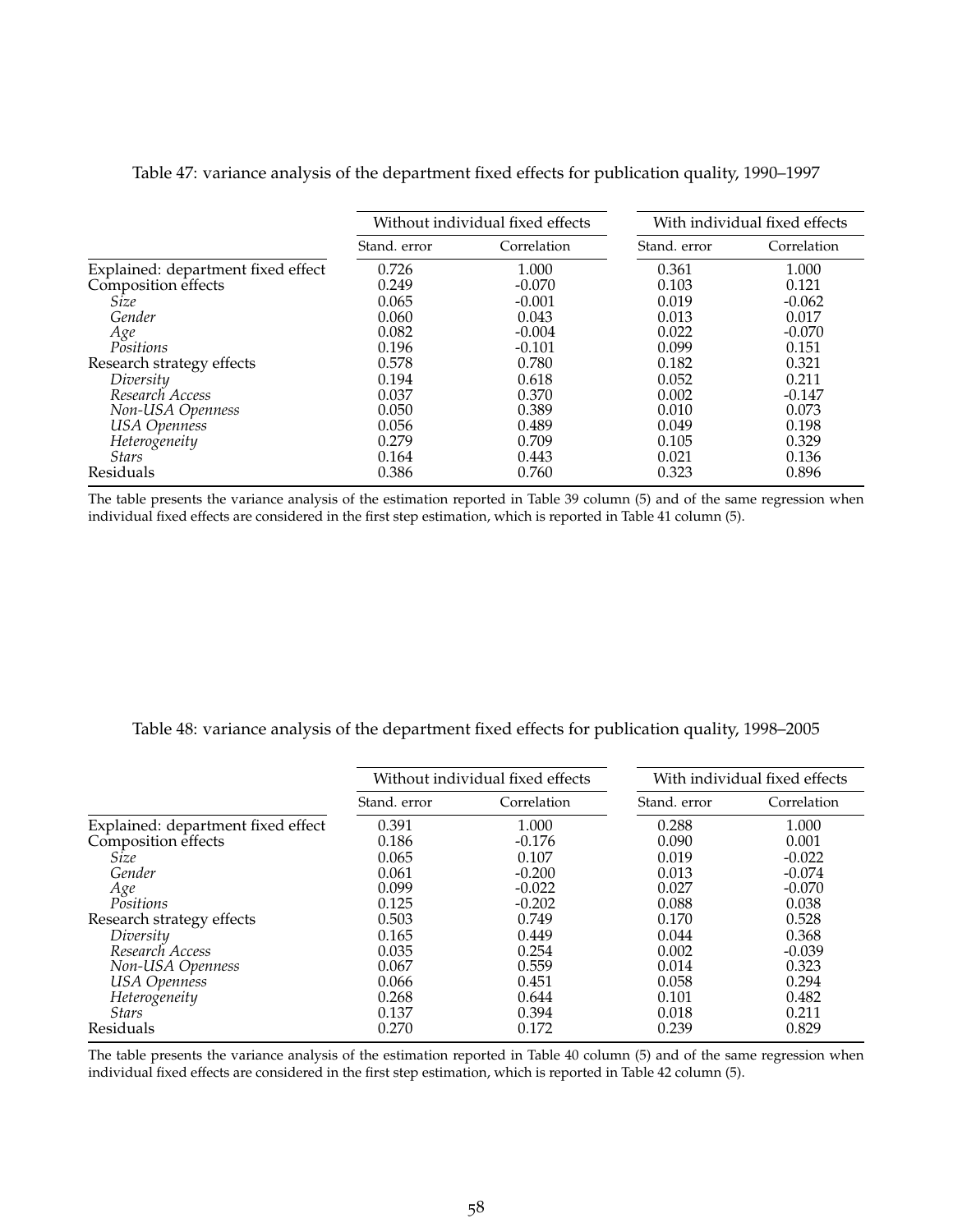|                                    |              | Without individual fixed effects | With individual fixed effects |             |  |
|------------------------------------|--------------|----------------------------------|-------------------------------|-------------|--|
|                                    | Stand, error | Correlation                      | Stand, error                  | Correlation |  |
| Explained: department fixed effect | 2.121        | 1.000                            | 0.875                         | 1.000       |  |
| Composition effects                | 0.745        | $-0.131$                         | 0.266                         | 0.033       |  |
| Size                               | 0.177        | 0.003                            | 0.043                         | $-0.046$    |  |
| Gender                             | 0.179        | 0.051                            | 0.048                         | 0.046       |  |
| Age                                | 0.256        | 0.003                            | 0.038                         | $-0.017$    |  |
| Positions                          | 0.567        | $-0.191$                         | 0.266                         | 0.034       |  |
| Research strategy effects          | 1.860        | 0.825                            | 0.454                         | 0.292       |  |
| Diversity                          | 0.599        | 0.652                            | 0.118                         | 0.251       |  |
| Research Access                    | 0.108        | 0.395                            | 0.083                         | 0.175       |  |
| Non-USA Openness                   | 0.197        | 0.422                            | 0.034                         | 0.083       |  |
| <b>USA</b> Openness                | 0.201        | 0.523                            | 0.136                         | 0.160       |  |
| Heterogeneity                      | 0.942        | 0.734                            | 0.232                         | 0.267       |  |
| <i>Stars</i>                       | 0.458        | 0.484                            | 0.018                         | 0.117       |  |
| Residuals                          | 0.983        | 0.695                            | 0.805                         | 0.912       |  |

Table 49: variance analysis of the department fixed effects for publication top quality, 1990–1997

The table presents the variance analysis of the estimation reported in Table 39 column (7) and of the same regression when individual fixed effects are considered in the first step estimation, which is reported in Table 41 column (7).

Table 50: variance analysis of the department fixed effects for publication top quality, 1998–2005

|                                                           |              | Without individual fixed effects | With individual fixed effects |             |  |
|-----------------------------------------------------------|--------------|----------------------------------|-------------------------------|-------------|--|
|                                                           | Stand, error | Correlation                      | Stand, error                  | Correlation |  |
| Explained: department fixed effect<br>Composition effects | 1.298        | 1.000                            | 0.703                         | 1.000       |  |
|                                                           | 0.584        | $-0.224$                         | 0.217                         | $-0.055$    |  |
| Size                                                      | 0.177        | 0.110                            | 0.043                         | 0.011       |  |
| Gender                                                    | 0.181        | $-0.223$                         | 0.049                         | 0.110       |  |
| Age                                                       | 0.310        | $-0.053$                         | 0.046                         | $-0.075$    |  |
| Positions                                                 | 0.374        | $-0.250$                         | 0.215                         | $-0.066$    |  |
| Research strategy effects                                 | 1.655        | 0.816                            | 0.425                         | 0.498       |  |
| Diversity                                                 | 0.507        | 0.490                            | 0.100                         | 0.337       |  |
| Research Access                                           | 0.102        | 0.259                            | 0.078                         | 0.104       |  |
| Non-USA Openness                                          | 0.266        | 0.590                            | 0.045                         | 0.321       |  |
| <b>USA</b> Openness                                       | 0.237        | 0.490                            | 0.160                         | 0.319       |  |
| Heterogeneity                                             | 0.906        | 0.713                            | 0.223                         | 0.453       |  |
| <b>Stars</b>                                              | 0.384        | 0.407                            | 0.015                         | 0.217       |  |
| Residuals                                                 | 0.717        | 0.109                            | 0.591                         | 0.852       |  |

The table presents the variance analysis of the estimation reported in Table 40 column (7) and of the same regression when individual fixed effects are considered in the first step estimation, which is reported in Table 42 column (7).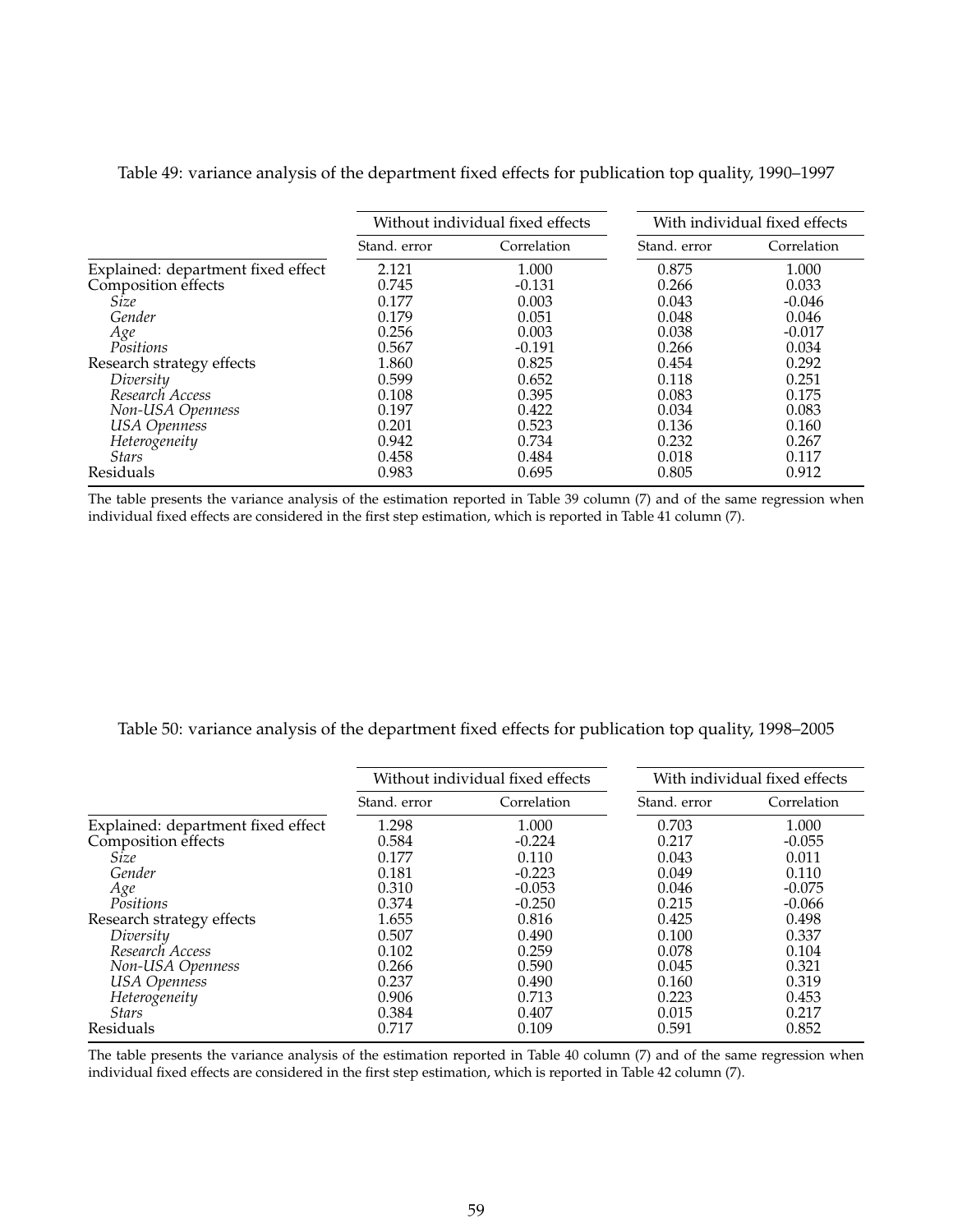## **Appendix I. Change of period, T=t+2**

|                             | Publishing                       |                                  |                                  | Quantity                           |                                | Quality                          |                                 | Top quality                            |  |
|-----------------------------|----------------------------------|----------------------------------|----------------------------------|------------------------------------|--------------------------------|----------------------------------|---------------------------------|----------------------------------------|--|
|                             | (1)                              | (2)                              | (1)                              | (2)                                | (1)                            | (2)                              | (1)                             | (2)                                    |  |
| Women                       | $-0.374$ <sup>a</sup>            | $-0.375^{a}$                     | $-0.073^a$                       | $-0.195^a$                         | $-0.003$                       | $-0.220$ <sup>a</sup>            | $-0.032$                        | $-0.953^a$                             |  |
| Age                         | (0.032)<br>$-0.098^a$<br>(0.013) | (0.021)<br>$-0.085^a$<br>(0.008) | (0.013)<br>$-0.023^a$<br>(0.005) | (0.060)<br>$-0.059^{a}$<br>(0.015) | (0.020)<br>$-0.008$<br>(0.008) | (0.080)<br>$-0.058^a$<br>(0.020) | (0.052)<br>$-0.036c$<br>(0.020) | (0.206)<br>$-0.244^{\circ}$<br>(0.052) |  |
| Age square                  | $0.000^{a}$<br>(0.000)           | $0.000^{a}$<br>(0.000)           | $0.000^{a}$<br>(0.000)           | $0.000^{a}$<br>(0.000)             | 0.000<br>(0.000)               | 0.000 <sup>b</sup><br>(0.000)    | 0.000<br>(0.000)                | $0.001^{a}$<br>(0.000)                 |  |
| Authors number              |                                  |                                  | $-0.944$ <sup>a</sup>            | $-0.873^{a}$                       | $0.248^{a}$                    | $0.241^{a}$                      | $0.911^a$                       | $0.869^{a}$                            |  |
| Non-USA Openness            |                                  |                                  | (0.013)<br>$0.272^{a}$           | (0.011)<br>$0.244^{a}$             | (0.026)<br>$0.243^{a}$         | (0.017)<br>$0.231^{a}$           | (0.065)<br>$0.832^{a}$          | (0.045)<br>$0.785^{a}$                 |  |
| <b>USA Openness</b>         |                                  |                                  | (0.019)<br>$0.267^a$             | (0.013)<br>$0.258^{a}$             | (0.030)<br>$0.364^{a}$         | (0.017)<br>$0.310^{a}$           | (0.081)<br>$1.097^a$            | (0.045)<br>$0.939^{a}$                 |  |
| Star                        |                                  |                                  | (0.030)<br>$0.397^a$             | (0.017)<br>$0.334^{a}$             | (0.035)<br>$1.274^{a}$         | (0.023)<br>$1.196^{a}$           | (0.098)<br>$3.641^{a}$          | (0.060)<br>$3.374^{a}$                 |  |
| Diversity                   |                                  |                                  | (0.029)<br>$-0.403^a$            | (0.020)<br>$-0.297^a$              | (0.037)<br>$-0.057^a$          | (0.026)<br>$-0.063^{\circ}$      | (0.101)<br>$-0.063$             | (0.068)<br>$-0.078^{\circ}$            |  |
| Specialisation              |                                  |                                  | (0.012)                          | (0.009)<br>$0.310^{a}$             | (0.015)                        | (0.012)<br>0.011                 | (0.041)                         | (0.030)<br>0.019                       |  |
| Quantity                    |                                  |                                  |                                  | (0.006)                            | $0.024^b$<br>(0.012)           | (0.008)<br>0.014<br>(0.010)      | $0.310^{a}$<br>(0.032)          | (0.022)<br>$0.274^{a}$<br>(0.026)      |  |
| Selection                   |                                  |                                  | $-0.029$                         | $0.965^b$                          | $-0.319^{a}$                   | $1.243^{b}$                      | $-1.084$ <sup>a</sup>           | $5.397^{a}$                            |  |
| Position FE<br>Jel Time FE  | Yes<br>Yes                       | Yes<br>Yes                       | (0.032)<br>Yes<br>Yes            | (0.422)<br>Yes<br>Yes              | (0.054)<br>Yes<br>Yes          | (0.566)<br>Yes<br>Yes            | (0.154)<br>Yes<br>Yes           | (1.454)<br>Yes<br>Yes                  |  |
| Department Time FE<br>$R^2$ | No                               | Yes                              | No<br>0.43                       | Yes<br>0.56                        | $\rm No$<br>0.36               | Yes<br>0.45                      | No<br>0.44                      | Yes<br>0.53                            |  |
| Observations                | 827221                           | 783237                           | 19022                            | 19022                              | 19022                          | 19022                            | 19022                           | 19022                                  |  |

Table 51: determinants of individual publications,  $\tau = t + 2$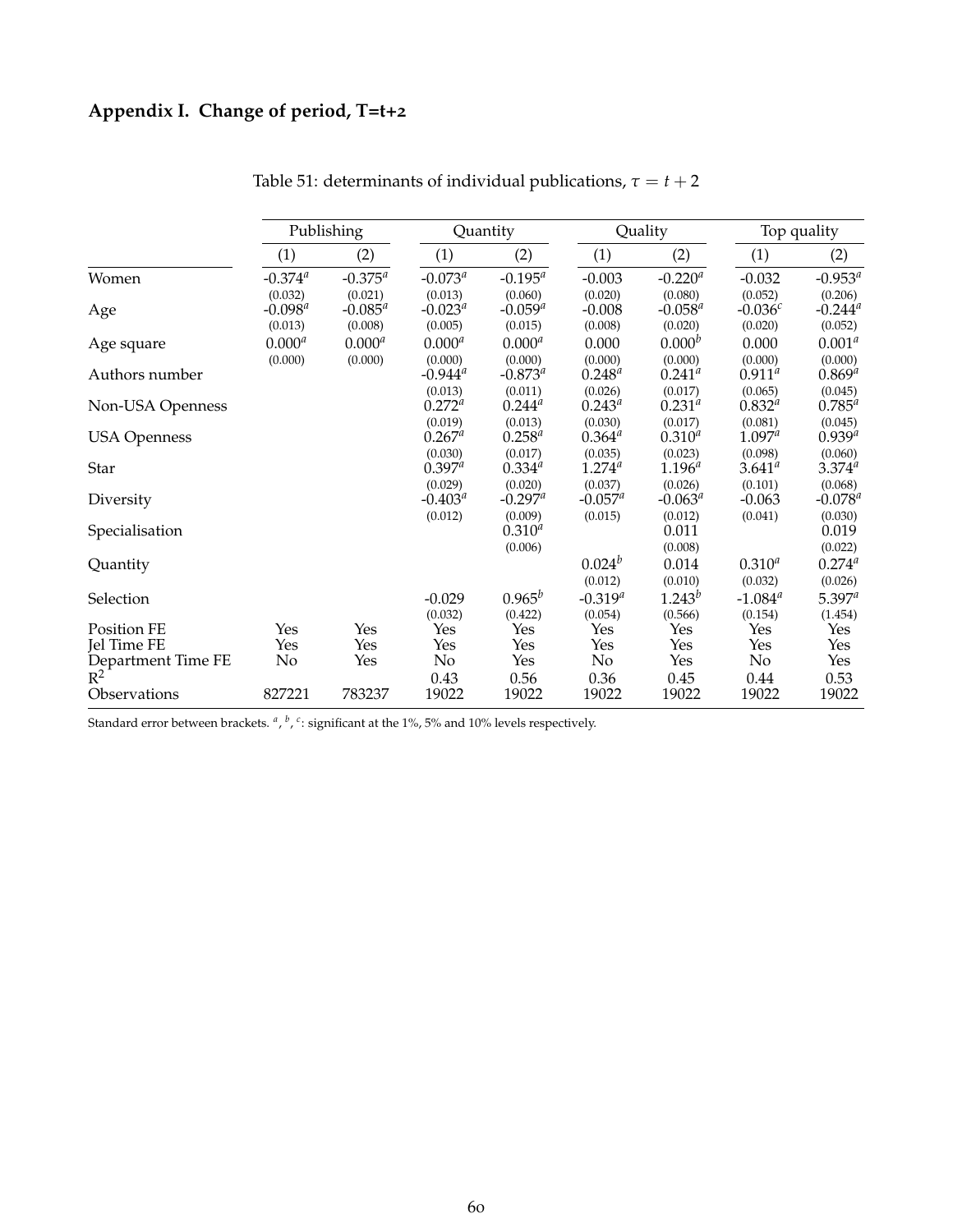|                     | Publishing     |                           |                       | Quantity        |                | Quality              |                | Top quality    |  |
|---------------------|----------------|---------------------------|-----------------------|-----------------|----------------|----------------------|----------------|----------------|--|
|                     | <b>OLS</b>     | <b>FGLS</b>               | <b>OLS</b>            | <b>FGLS</b>     | <b>OLS</b>     | <b>FGLS</b>          | <b>OLS</b>     | <b>FGLS</b>    |  |
| <b>Size</b>         | $-0.003$       | $-0.002$                  | $0.139^{a}$           | $0.122^{a}$     | $0.033^c$      | $0.031$ <sup>c</sup> | 0.015          | 0.035          |  |
|                     | (0.014)        | (0.014)                   | (0.012)               | (0.012)         | (0.018)        | (0.018)              | (0.043)        | (0.043)        |  |
| Women               | $0.293^{^{a}}$ | 0.286                     | 0.043                 | $-0.064$        | 0.168          | $0.295^{\circ}$      | $1.096^{^{a}}$ | $1.348^{^{a}}$ |  |
|                     | (0.103)        | (0.107)                   | (0.088)               | (0.118)         | (0.131)        | (0.172)              | (0.319)        | (0.424)        |  |
| Age                 | $0.048^{^{a}}$ | $0.047^{4}$               | $0.013^{^{a}}$        | 0.004           | $0.018^{^{a}}$ | 0.017                | $0.078^{4}$    | $0.072^{4}$    |  |
|                     | (0.004)        | (0.004)                   | (0.003)               | (0.008)         | (0.005)        | (0.011)              | (0.011)        | (0.027)        |  |
| Diversity           | $0.703^{a}$    | $0.703^{^{a}}$            | $0.272^{a}$           | $0.189^{b}$     | $0.301^{a}$    | $0.351^{a}$          | $1.196^{a}$    | $1.234^{^{a}}$ |  |
|                     | (0.024)        | (0.024)                   | (0.020)               | (0.078)         | (0.030)        | (0.108)              | (0.074)        | (0.273)        |  |
| Research Access     | $-0.016$       | $-0.016^{b}$              | $-0.006$              | 0.000           | 0.011          | 0.003                | 0.018          | $-0.009$       |  |
|                     | (0.008)        | (0.008)                   | (0.007)               | (0.008)         | (0.010)        | (0.012)              | (0.025)        | (0.028)        |  |
| Non-USA Openness    | $0.856^{a}$    | $0.855^{\circ}$           | $0.617^{a}$           | $0.537^{^{0}}$  | $0.571^{c}$    | $0.718^{c}$          | $3.248^{^{a}}$ | $3.581^{4}$    |  |
|                     | (0.270)        | (0.270)                   | (0.230)               | (0.263)         | (0.344)        | (0.389)              | (0.835)        | (0.949)        |  |
| <b>USA Openness</b> | $0.789^{b}$    | $0.784^{^{\prime\prime}}$ | $-0.307$              | $-0.391$        | $1.759^{^{a}}$ | $1.743^{^{a}}$       | $4.710^{4}$    | $4.877^{4}$    |  |
|                     | (0.369)        | (0.369)                   | (0.316)               | (0.314)         | (0.472)        | (0.475)              | (1.143)        | (1.145)        |  |
| Heterogeneity       | $-1.318^{a}$   | $-1.317^{a}$              | $-0.704$ <sup>a</sup> | $-0.432^{b}$    | $-0.569^{a}$   | $-0.696^{b}$         | $-2.543^{a}$   | $-2.822^{a}$   |  |
|                     | (0.037)        | (0.037)                   | (0.032)               | (0.199)         | (0.047)        | (0.271)              | (0.114)        | (0.691)        |  |
| Stars               | $1.043^{^{a}}$ | $1.043^{^{a}}$            | $0.914^{a}$           | $0.666^{\circ}$ | $1.198^{^{a}}$ | $1.441^{^{a}}$       | $5.832^{a}$    | $5.762^{a}$    |  |
|                     | (0.333)        | (0.333)                   | (0.284)               | (0.334)         | (0.425)        | (0.493)              | (1.030)        | (1.205)        |  |
| Positions           | yes            | yes                       | yes                   | yes             | yes            | yes                  | yes            | yes            |  |
| Time Fixed Effect   | yes            | yes                       | yes                   | yes             | yes            | yes                  | yes            | yes            |  |
| $R^2$               | 0.86           | 0.86                      | 0.76                  | 0.91            | 0.62           | 0.79                 | 0.77           | 0.90           |  |
| Observations        | 1152           | 1152                      | 1152                  | 1152            | 1152           | 1152                 | 1152           | 1152           |  |

Table 52: determinants of department fixed effects,  $\tau = t + 2$